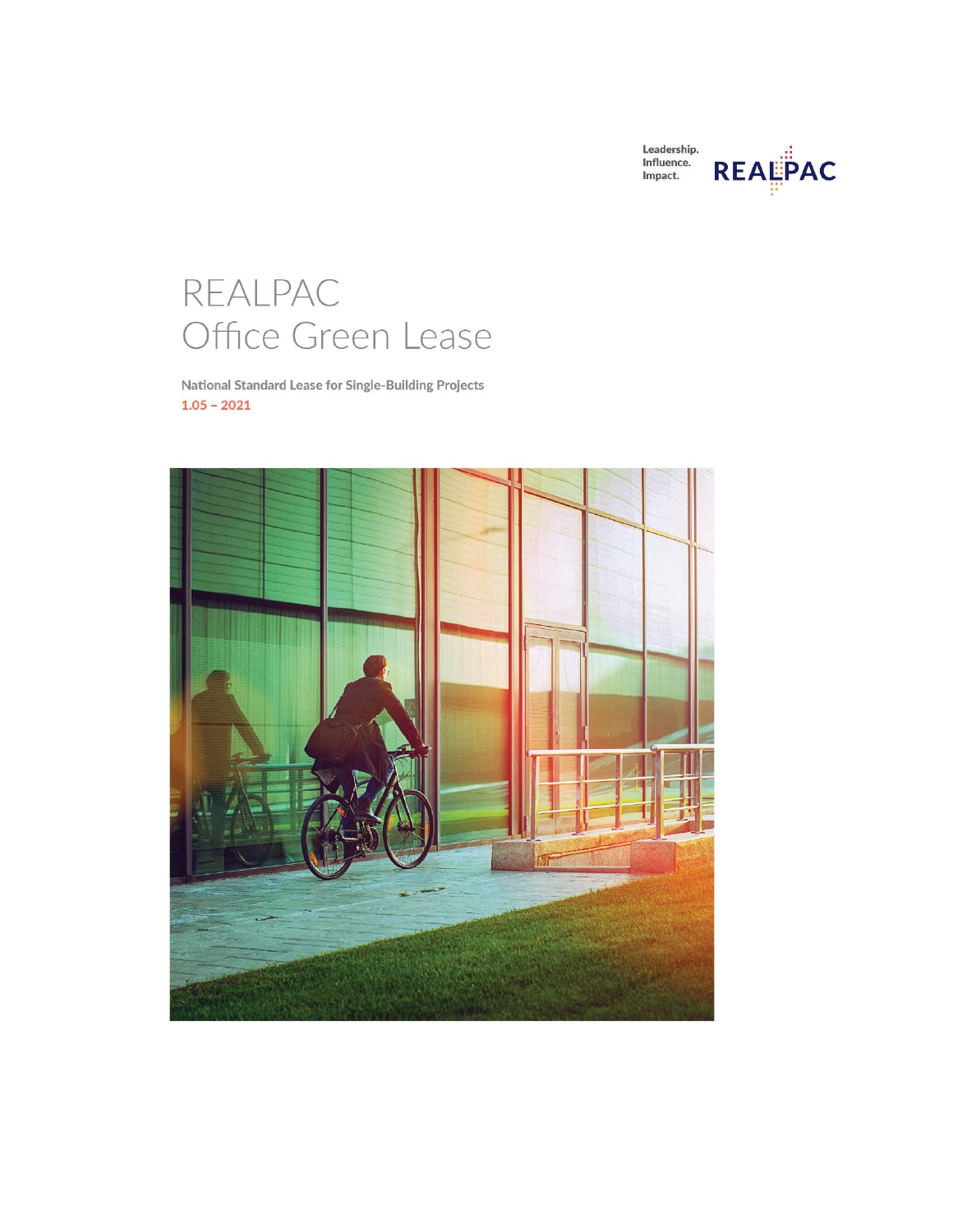# **About Real Property Association of Canada ("REALPAC")**

Founded in 1970, REALPAC is the national leadership association dedicated to advancing the long-term vitality of Canada's real property sector. Our members include publicly traded real estate companies, real estate investment trusts (REITs), pension funds, private companies, fund managers, asset managers, developers, government real estate agencies, lenders, investment dealers, brokerages, consultants/data providers, large general contractors, and international members. Our members represent all asset classes in Canada – office, retail, industrial, apartment, hotel, seniors residential – from coast, to coast, to coast. Visit us at [realpac.ca](https://www.realpac.ca/default.aspx)

REALPAC 77 King Street West TD North Tower Suite 4030 Toronto, Ontario M5K 1H1 CANADA Telephone: (416) 642-2700 E-mail: info@realpac.ca Web: www.realpac.ca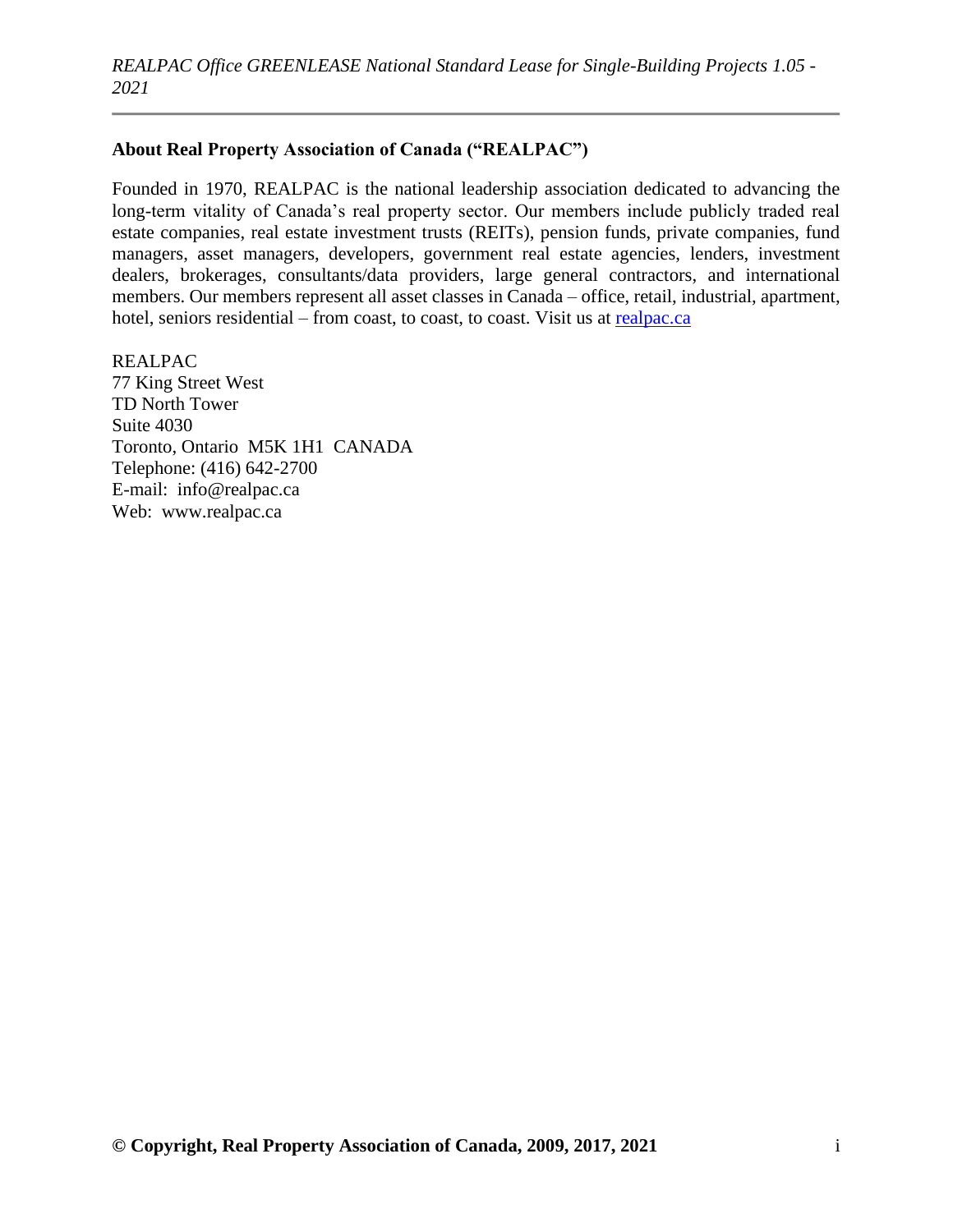# **For Educational Purposes**

The opinions and statements set forth herein reflect the viewpoint of REALPAC at the time of publication but do not necessarily reflect the viewpoint of its Members. While a great deal of care has been taken to provide accurate and current information, neither REALPAC nor its editors or staff assume responsibility for the use of, effect of or appropriateness of the language, wording or standards contained in the Office GREENLEASE National Standard Lease for Single Building Projects (the "Lease"), or any typographical or printing errors or omissions in the Lease. Further, the information presented in the Lease is subject to applicable local, provincial and federal laws and regulations, court cases and any revisions of the same. This Lease is for educational purposes only with the understanding that REALPAC is not engaged in rendering legal, accounting or any other professional service.

GREENLEASE is a trademark of REALPAC.

# **Acknowledgements**

REALPAC thanks Melissa McBain, Partner, Daoust Vukovich LLP for leading the 2020-2021 legal update of the GREENLEASE.

REALPAC also thanks its members who provided feedback in the revision process.

# **Publication Data**

The Lease version 1.01 was initially released as of June 1<sup>st</sup>, 2008. Version 1.02 was released as of March 30<sup>th</sup>, 2009. Version 1.03 was released as of February 5<sup>th</sup>, 2010. Version 1.04 was released as of December  $5<sup>th</sup>$ , 2017, and version 1.05 was released as of December 13<sup>th</sup>, 2021.

ISBN 978-0-9739934-8-6

REALPAC is the owner of all copyright in the Lease. All rights reserved. No part of the Lease may be reproduced, transmitted or otherwise used in whole or in part in any form or by any means, except as expressly set out herein. Further, no person shall use the Lease, in whole or in part, in any form or by any means, to create any precedent for resale or license for remuneration.

#### **Comments or Questions**

If there are any comments with respect to this publication, please respond in writing to:

REALPAC 77 King Street West TD North Tower Suite 4030 Toronto, Ontario M5K 1H1 CANADA Telephone: (416) 642-2700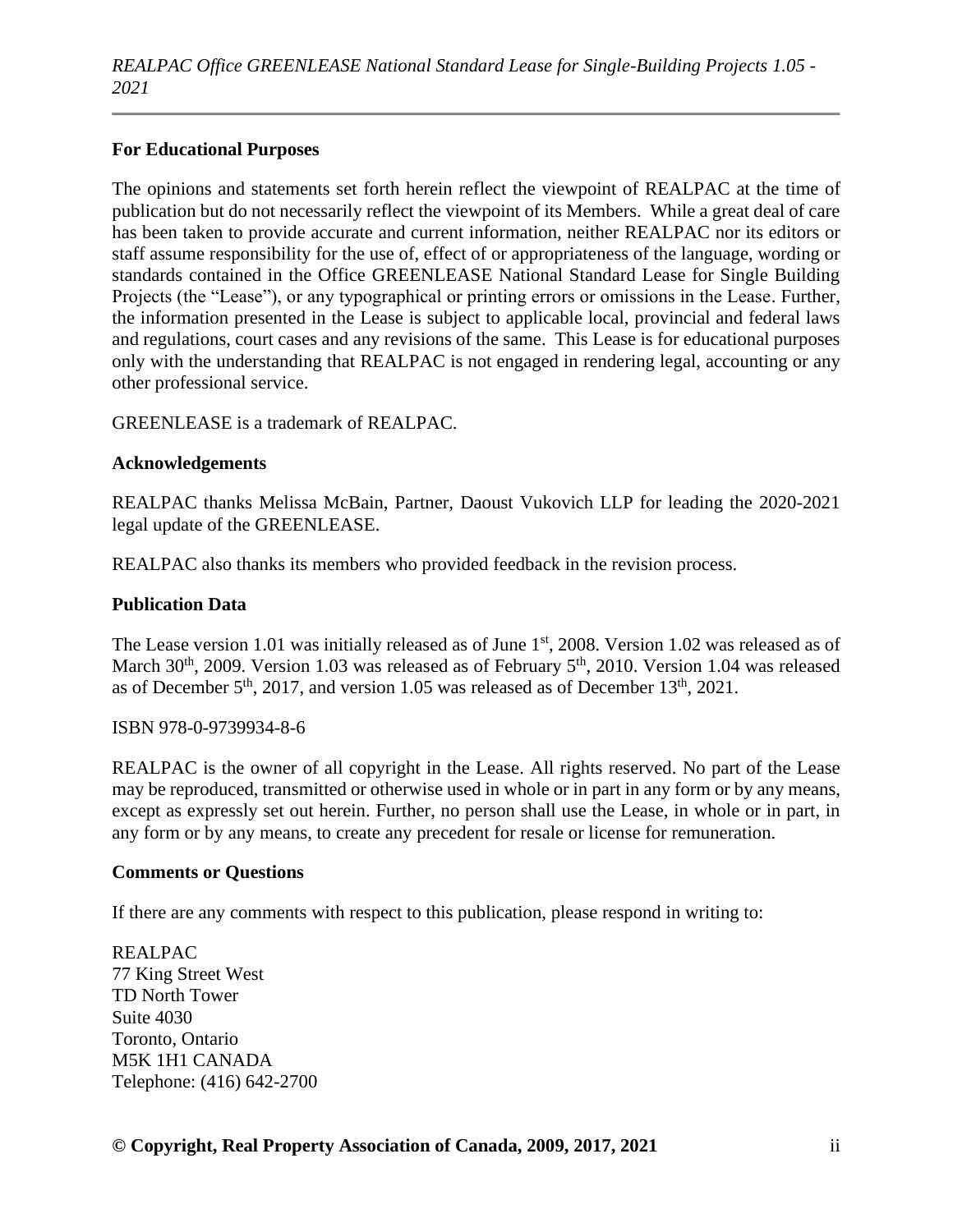E-mail:info@realpac.ca

# **Register for Updates**

User may send an email to info@realpac.ca to be notified of notes, bulletins and updates to this document and to ensure timely access to the latest authentic version for comparative purposes. REALPAC may make changes to the Lease at any time without notice.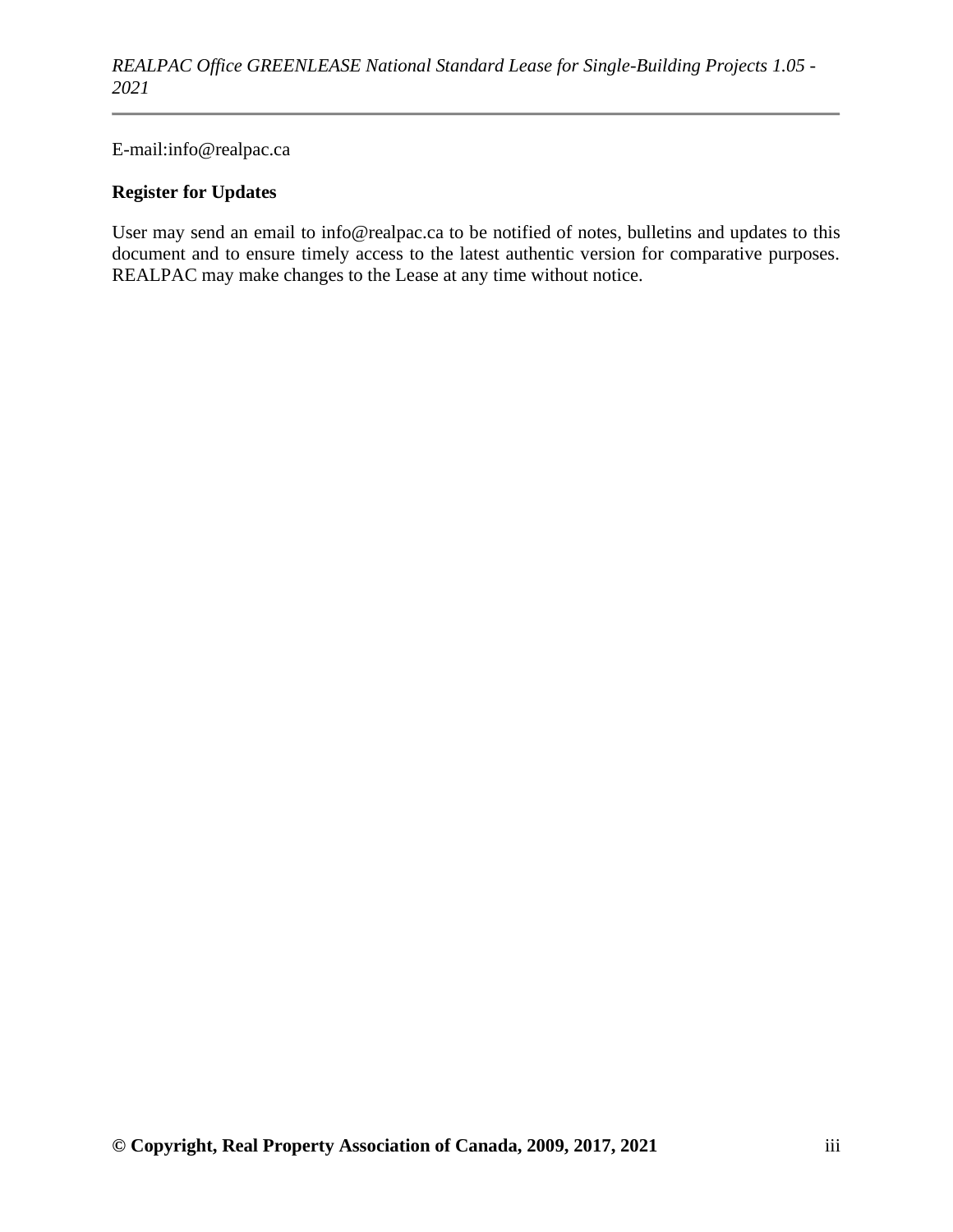# **When to Use the REALPAC Office GREENLEASE National Standard Lease for Single-Building Projects**

The REALPAC Office GREENLEASE National Standard Lease for Single-Building Projects was developed through a committee of lawyers, sustainability experts, and leasing specialists, based on research conducted around the world, and intended for use in all Canadian provinces outside Quebec. The base form of Lease contemplates a single office tower without a shared podium. It is suitable for the office tenancies only. In a mixed-use building (such as a building with ground floor retail), the Proportionate Share definition may merit review.

A significant update of the GREENLEASE occurred in 2021.

The "sustainability" elements of this Lease contemplate a Landlord-centric lease structure, with the Landlord driving the sustainability objectives, sustainability decision making and compliance. However, the "sustainability" elements of this Lease are easily transposable to a tenant-centric model, and can be negotiated into a "shared responsibility" model as well.

While the application of this Lease is intended for office projects, the "sustainability" elements of this Lease, and particularly Schedule "E", are also transposable with appropriate modifications to retail, industrial and institutional leases.

The Lease -  $1.01 - 2008$  was initially released as of June 1<sup>st</sup>, 2008. Since that time, REALPAC received many comments and suggestions as to how the Lease could be improved, and many of those suggestions are reflected in the revisions contained in the current version of the Lease. As of 2021, other influences in the office leasing market, such as densification, the need to reduce carbon emissions, health and wellness programs, climate hazard assessment and resiliency initiatives, and health emergency and pandemic responsiveness, merited a further review of the lease provisions.

Because the Lease can become a legally binding document governing the rights and obligations of landlords and tenants, it is imperative that owners and managers review the applicability of this document on a building-by-building and province by province basis and make such changes as may be prudent in the circumstances, and as their professional advisors may recommend. In all cases, certain building specific information and provisions will need to be provided. The Lease has been prepared based generally on the law of common law Canadian provinces and primarily the Province of Ontario.

# **Fair Use Policy – Version 1.05 - 2021**

- 1. Thank you for using the REALPAC Office GREENLEASE National Standard Lease for Single-Building Projects. It is intended as a Canadian national standard (excluding Quebec) for use in single building office premises.
- 2. Users should refer to the document as "REALPAC Office GREENLEASE National Standard Lease for Single-Building Projects  $-1.05 - 2021$ ". The use of "REALPAC Office GREENLEASE National Standard Lease for Single-Building

#### **© Copyright, Real Property Association of Canada, 2009, 2017, 2021** iv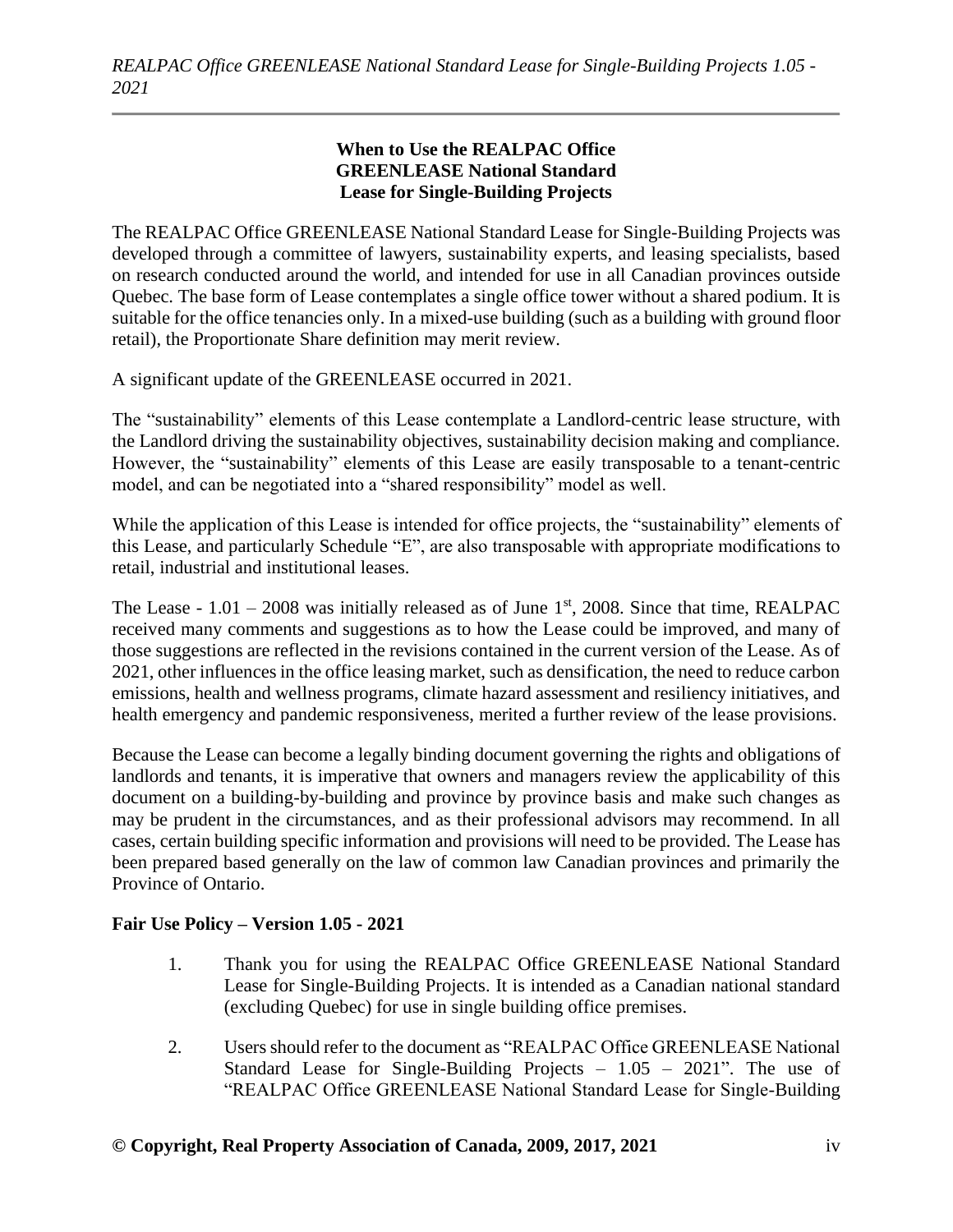Projects  $-1.05 - 2021$ " is intended to demonstrate that the document is authentic, accurate and unamended with the exception only of variable data and supplementary pages containing additions or modifications clearly identified as such. The use of "REALPAC Office GREENLEASE National Standard Lease for Single-Building Projects  $-1.05 - 2021$ " is a representation that the fixed language of the original document has not been changed from its original form. Therefore, the parties only need to pay particular attention to the filled-in blanks and the supplementary pages.

- 3. If any modifications are made to the fixed language of the REALPAC Office GREENLEASE National Standard Lease for Single-Building Projects – 1.05 – 2021, the document cannot be referred to as the "REALPAC Office GREENLEASE National Standard Lease for Single-Building Projects – 1.05 – 2021". All modifications must be disclosed to the other parties involved in the transaction.
- 4. Users are permitted to use, modify, or duplicate the REALPAC Office GREENLEASE National Standard Lease for Single-Building Projects content for commercial or other public use without securing specific written authorization from REALPAC, subject to the above, unless otherwise stipulated by REALPAC from time to time.
- 5. Acknowledgement must be given to the REALPAC in any materials, presentations or papers associated with the REALPAC Office GREENLEASE National Standard Lease for Single-Building Projects and any prior version.
- 6. User may send an email to info@realpac.ca to be notified of notes, bulletins and updates to this document and to ensure timely access to the latest authentic version for comparative purposes. REALPAC may make changes to this document at its sole discretion at any time without notice.
- 7. Users make use of the REALPAC Office GREENLEASE National Standard Lease for Single-Building Projects at its own risk and there is no warranty express or implied as to fitness for purpose. REALPAC will not be liable for any damages, direct or other, as a consequence of using the REALPAC Office GREENLEASE National Standard Lease for Single-Building Projects or any of its content.
- 8. Any questions regarding the above should be directed to REALPAC, 77 King Street West, TD North Tower, Suite 4030, Toronto, Ontario, M5K 1H1, Canada, telephone (416) 642-2700, e-mail info@realpac.ca.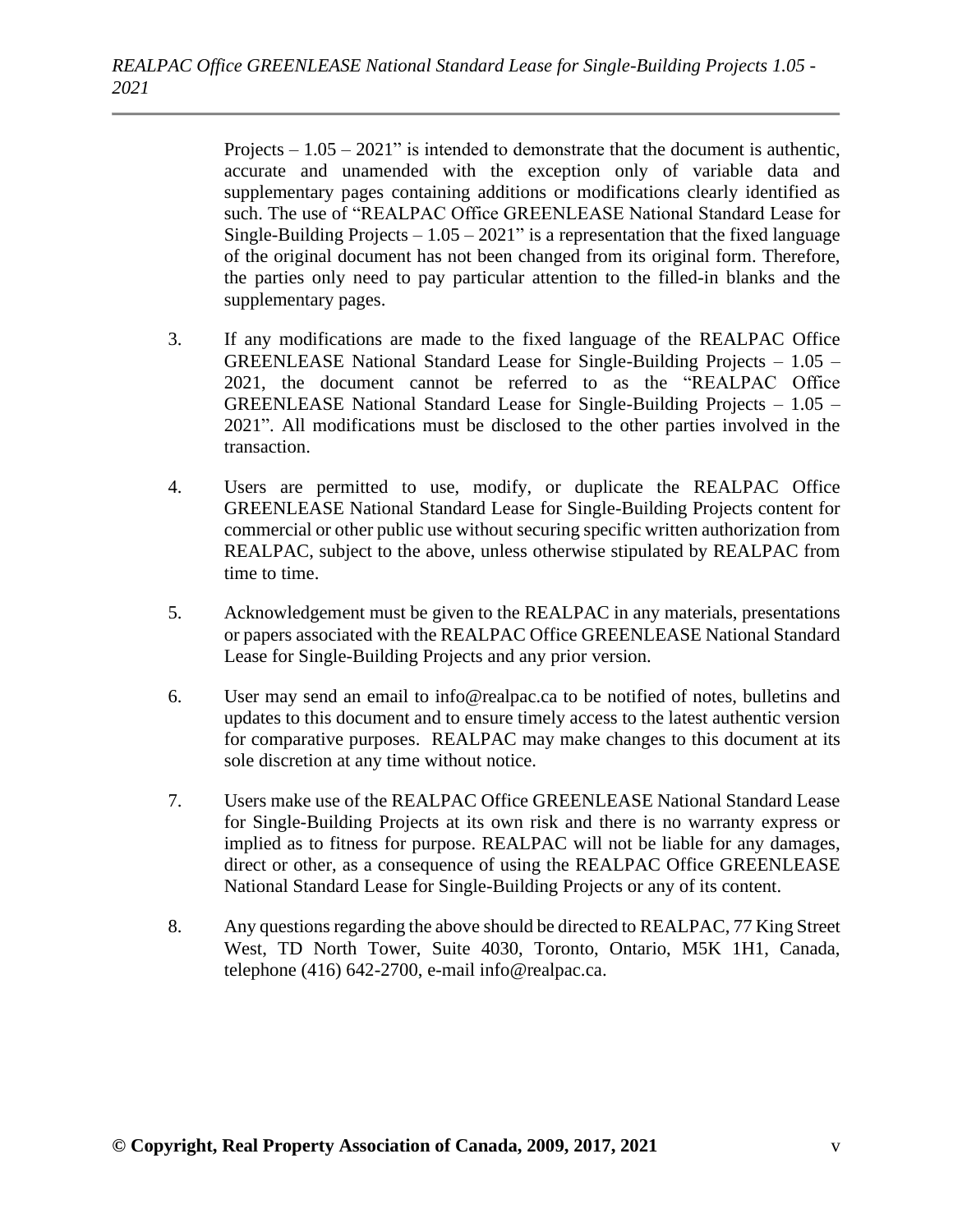# REALPAC OFFICE GREENLEASE NATIONAL STANDARD LEASE FOR SINGLE **BUILDING PROJECTS - VERSION 1.05-2021 TABLE OF CONTENTS**

| 1.1                                                  |                                                            |  |
|------------------------------------------------------|------------------------------------------------------------|--|
|                                                      |                                                            |  |
| 2.1                                                  |                                                            |  |
|                                                      |                                                            |  |
| 3.1<br>3.2<br>3.3<br>3.4<br>3.5                      |                                                            |  |
|                                                      |                                                            |  |
| 4.1<br>4.2<br>4.3                                    |                                                            |  |
|                                                      |                                                            |  |
| 5.1<br>5.2<br>5.3<br>5.4<br>5.5<br>5.6<br>5.7<br>5.8 |                                                            |  |
|                                                      |                                                            |  |
| 6.1<br>6.2<br>6.3<br>6.4<br>6.5<br>6.6<br>6.7<br>6.8 |                                                            |  |
|                                                      | ARTICLE 7 - HVAC, UTILITIES AND OTHER LANDLORD SERVICES 24 |  |
| 7.1<br>7.2                                           |                                                            |  |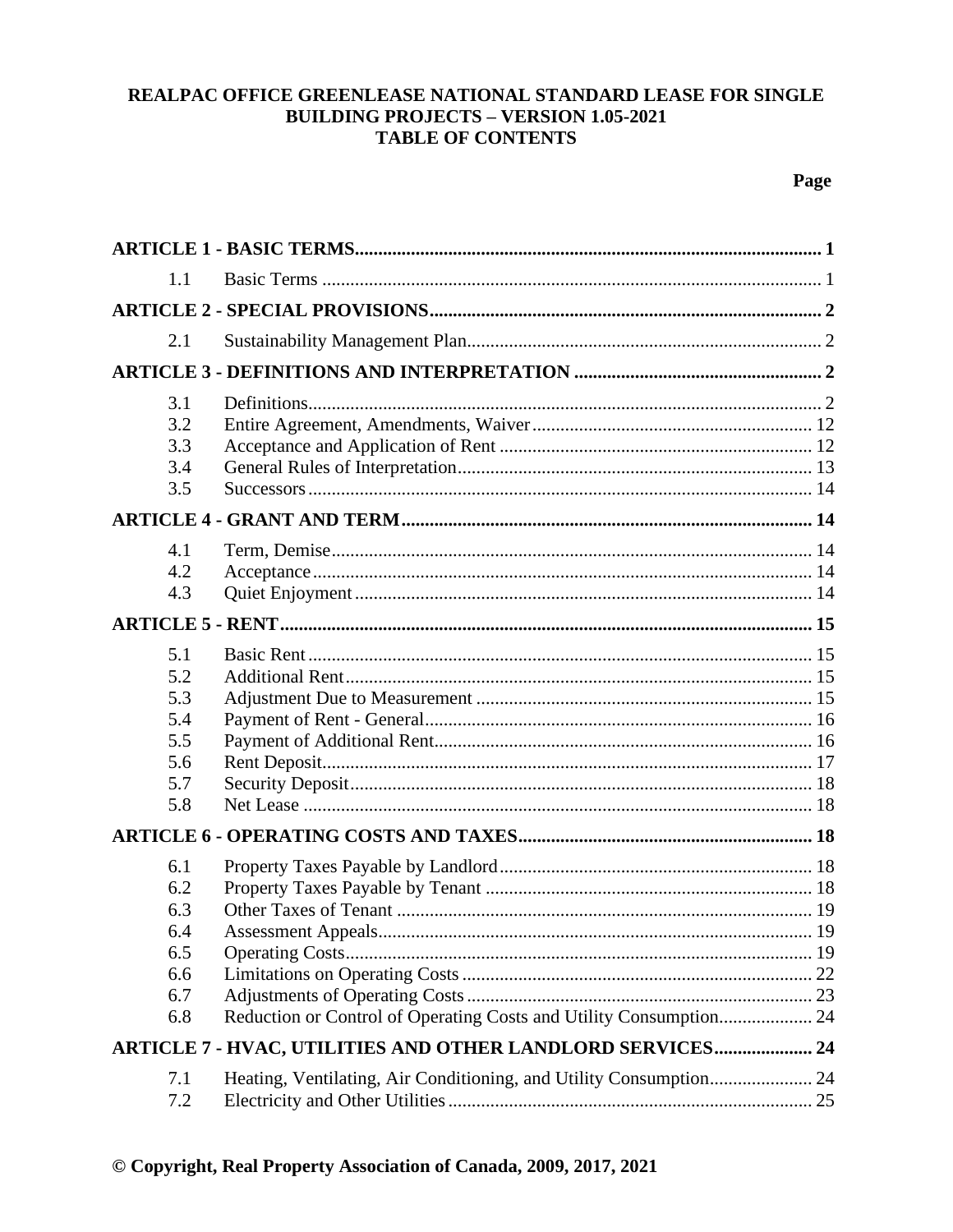#### REALPAC OFFICE GREENLEASE NATIONAL STANDARD LEASE FOR SINGLE **BUILDING PROJECTS - VERSION 1.05-2021 TABLE OF CONTENTS**

(continued)

| 7.3  | Special HVAC Services and Utilities and Excess Quantities 26         |  |
|------|----------------------------------------------------------------------|--|
| 7.4  |                                                                      |  |
| 7.5  |                                                                      |  |
| 7.6  |                                                                      |  |
| 7.7  |                                                                      |  |
|      | <b>ARTICLE 8 - OPERATION, CONTROL AND MAINTENANCE BY LANDLORD 29</b> |  |
| 8.1  |                                                                      |  |
| 8.2  |                                                                      |  |
| 8.3  |                                                                      |  |
| 8.4  |                                                                      |  |
| 8.5  |                                                                      |  |
| 8.6  |                                                                      |  |
| 8.7  |                                                                      |  |
| 8.8  |                                                                      |  |
|      | <b>ARTICLE 9 - MAINTENANCE AND ALTERATIONS BY TENANT  33</b>         |  |
| 9.1  |                                                                      |  |
| 9.2  |                                                                      |  |
| 9.3  |                                                                      |  |
| 9.4  |                                                                      |  |
| 9.5  |                                                                      |  |
|      |                                                                      |  |
| 10.1 |                                                                      |  |
| 10.2 |                                                                      |  |
| 10.3 |                                                                      |  |
| 10.4 |                                                                      |  |
| 10.5 |                                                                      |  |
|      |                                                                      |  |
| 11.1 |                                                                      |  |
| 11.2 |                                                                      |  |
| 11.3 |                                                                      |  |
| 11.4 |                                                                      |  |
| 11.5 |                                                                      |  |
| 11.6 |                                                                      |  |
| 11.7 |                                                                      |  |
| 11.8 |                                                                      |  |
|      | ARTICLE 12 - ASSIGNMENT, SUBLETTING AND OTHER TRANSFERS  43          |  |
| 12.1 |                                                                      |  |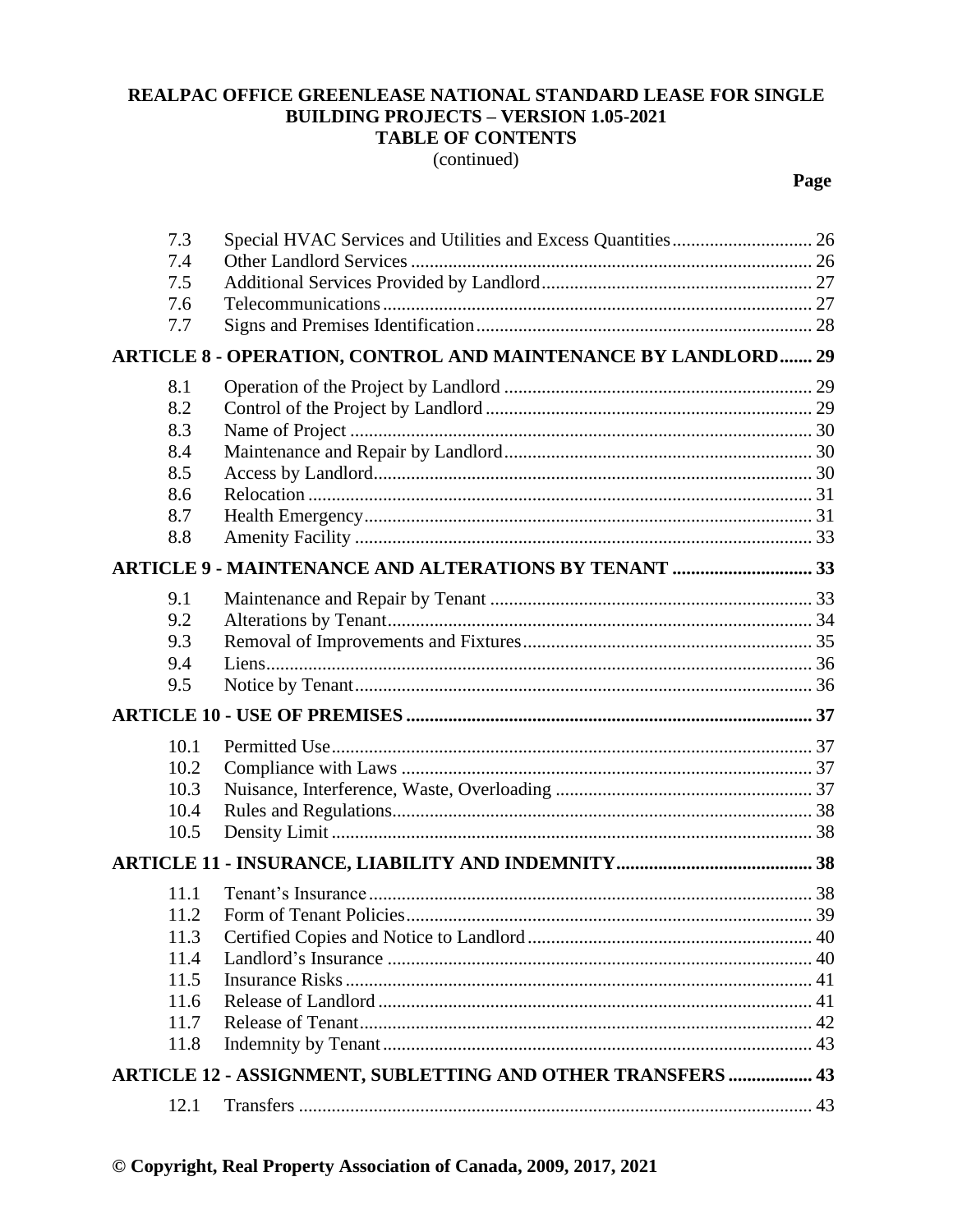#### REALPAC OFFICE GREENLEASE NATIONAL STANDARD LEASE FOR SINGLE **BUILDING PROJECTS - VERSION 1.05-2021 TABLE OF CONTENTS**

(continued)

| 12.2  |                                                                   |  |
|-------|-------------------------------------------------------------------|--|
| 12.3  |                                                                   |  |
| 12.4  |                                                                   |  |
| 12.5  |                                                                   |  |
| 12.6  |                                                                   |  |
| 12.7  |                                                                   |  |
|       | <b>ARTICLE 13 - LANDLORD FINANCING AND STATUS CERTIFICATES 47</b> |  |
| 13.1  |                                                                   |  |
| 13.2  |                                                                   |  |
| 13.3  |                                                                   |  |
| 13.4  |                                                                   |  |
|       |                                                                   |  |
| 14.1  |                                                                   |  |
| 14.2  |                                                                   |  |
| 14.3  |                                                                   |  |
| 14.4  |                                                                   |  |
|       |                                                                   |  |
| 15.1  |                                                                   |  |
| 15.2  |                                                                   |  |
| 15.3  |                                                                   |  |
| 15.4  |                                                                   |  |
| 15.5  |                                                                   |  |
|       |                                                                   |  |
| 16.1  |                                                                   |  |
| 16.2  |                                                                   |  |
| 16.3  |                                                                   |  |
| 16.4  |                                                                   |  |
| 16.5  |                                                                   |  |
| 16.6  |                                                                   |  |
| 16.7  |                                                                   |  |
| 16.8  |                                                                   |  |
| 16.9  |                                                                   |  |
| 16.10 |                                                                   |  |
|       |                                                                   |  |
|       |                                                                   |  |
|       |                                                                   |  |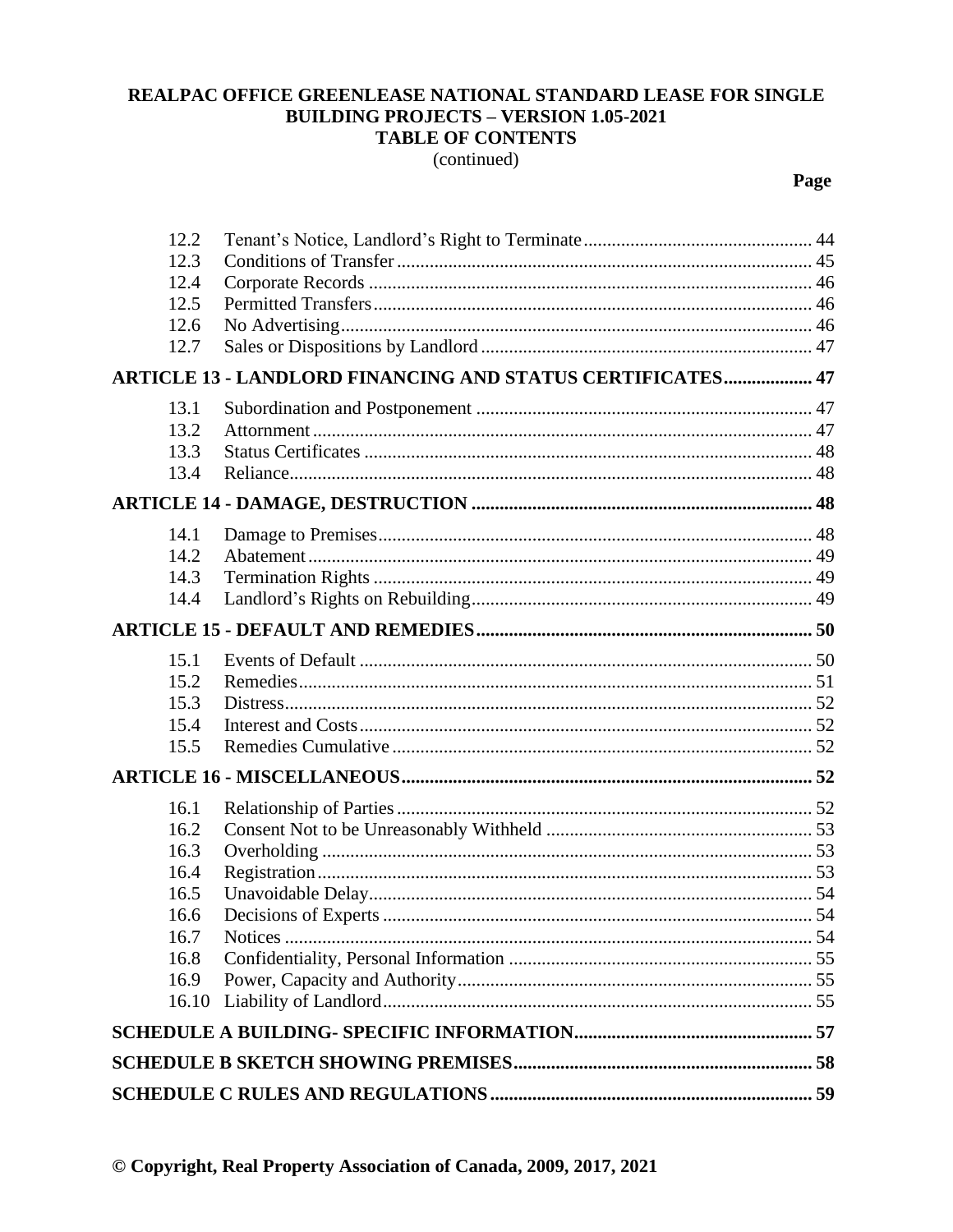# **REALPAC OFFICE GREENLEASE NATIONAL STANDARD LEASE FOR SINGLE BUILDING PROJECTS – VERSION 1.05-2021 TABLE OF CONTENTS**

(continued)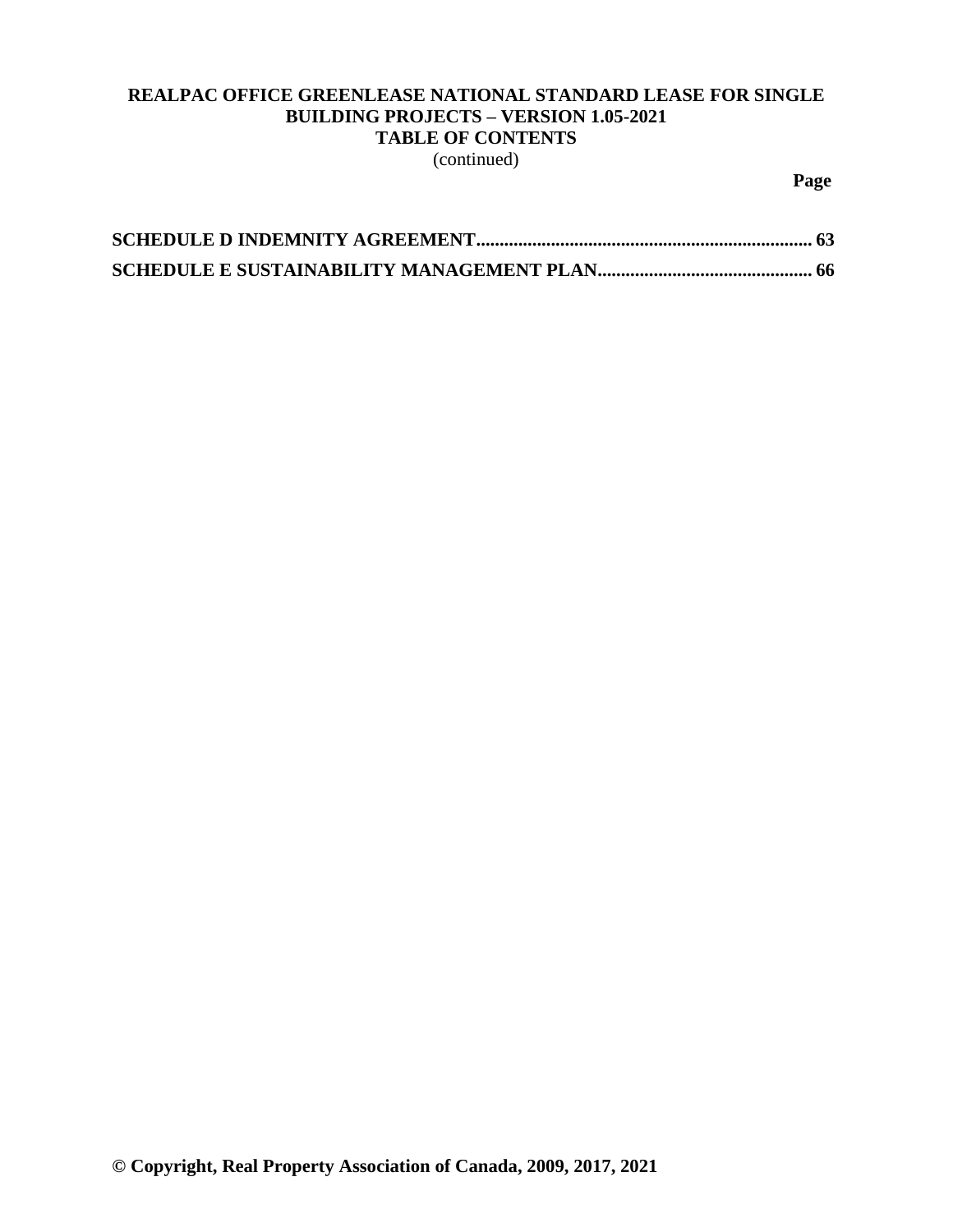#### **REALPAC OFFICE GREENLEASE NATIONAL STANDARD LEASE FOR SINGLE BUILDING PROJECTS – 1.05 - 2021**

THIS LEASE, dated  $\langle * \rangle$ , is made by the Landlord and the Tenant named in it who, in consideration of the rents, covenants and agreements contained in this Lease, covenant and agree as follows:

# **ARTICLE 1 - BASIC TERMS**

#### <span id="page-10-1"></span><span id="page-10-0"></span>**1.1 Basic Terms**

| (a)               | (i)                | Landlord:                             | $<^*>$  |                                        |                 |
|-------------------|--------------------|---------------------------------------|---------|----------------------------------------|-----------------|
|                   | (ii)               |                                       |         |                                        |                 |
| (b)               | (i)                | Tenant:                               | $<^*>$  |                                        |                 |
|                   | (ii)               | Address of Tenant:                    | $\lt^*$ |                                        |                 |
| (c)               | (i)                | Indemnifier:                          | $\lt^*$ |                                        |                 |
|                   | (ii)               | Address of Indemnifier:               |         | <*>                                    |                 |
|                   | (iii)              |                                       |         | Indemnity Provisions: See Schedule "D" |                 |
| (d)               | Building:          | $<^*>$                                |         |                                        |                 |
| (e)               | Premises:          | $<^*>$                                |         |                                        |                 |
| (f)               |                    | Rentable Area of Premises:            | $<^*>$  |                                        |                 |
| (g)               | (i)                | Term: $\langle$ *>                    |         |                                        |                 |
|                   | (ii)               |                                       |         |                                        |                 |
|                   | (iii)              | <b>Expiry Date:</b>                   | $\lt^*$ |                                        |                 |
| (h)               |                    | <b>Fixturing Period:</b>              | $<^*$   |                                        |                 |
| (i)               | <b>Basic Rent:</b> |                                       |         |                                        |                 |
| <b>Lease Year</b> |                    | $(i)$ Per Sq.<br><b>Ft./Year</b>      |         | (ii) Per Year                          | (iii) Per Month |
|                   |                    |                                       |         |                                        |                 |
| (j)               |                    | Rent Deposit: $\langle \cdot \rangle$ |         |                                        |                 |

(k) Security Deposit:  $\langle * \rangle$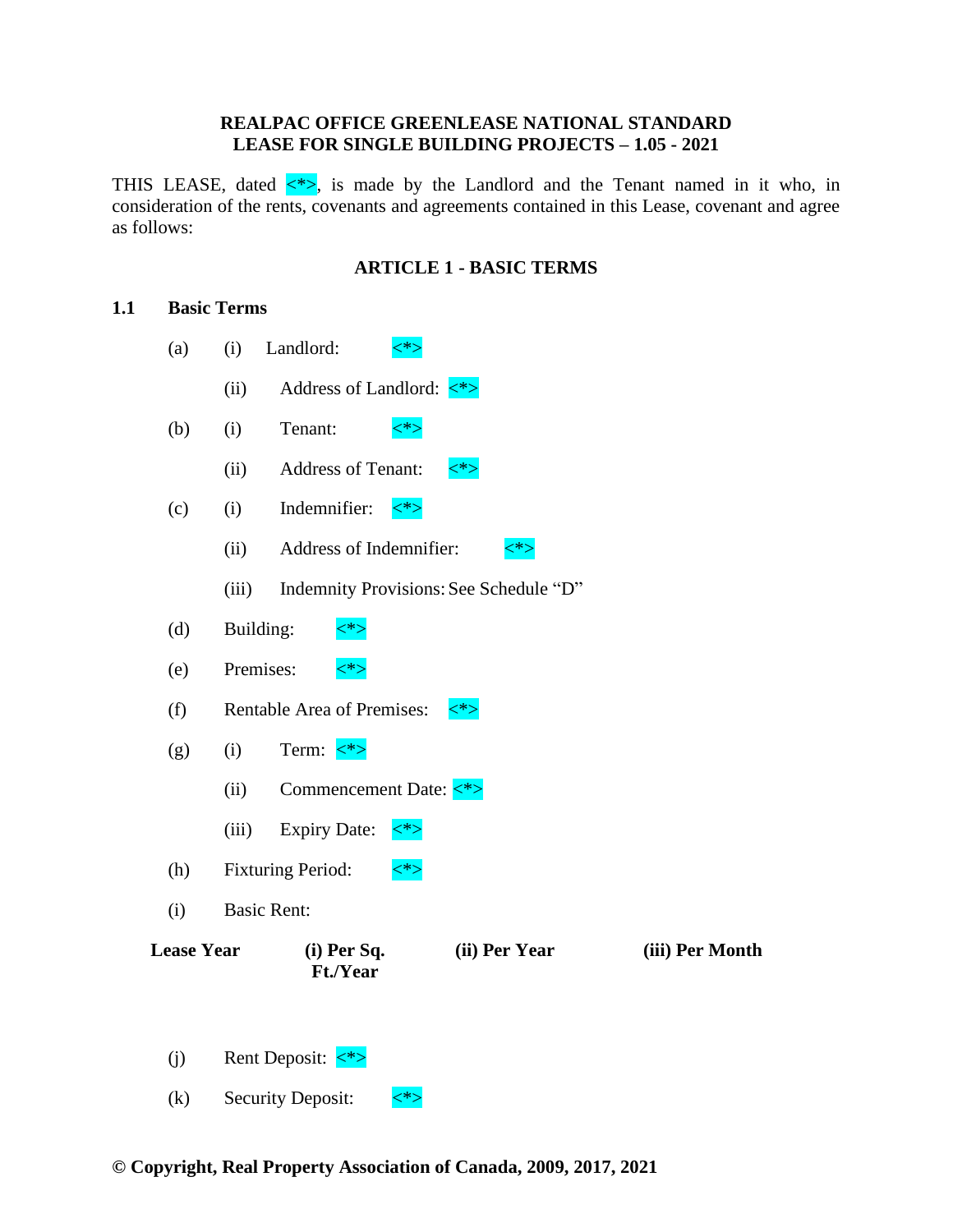#### **ARTICLE 2 - SPECIAL PROVISIONS**

#### <span id="page-11-1"></span><span id="page-11-0"></span>**2.1 Sustainability Management Plan**

The Sustainability Management Plan is attached to this Lease as Schedule "E" and forms an integral part of this Lease.

**[NTD: Draftsperson to insert any other applicable deal-specific special provisions, such as (by way of example only): options to extend, leasehold improvement allowance, rent free period, exclusive covenant, and parking rights]**

# **ARTICLE 3 - DEFINITIONS AND INTERPRETATION**

#### <span id="page-11-3"></span><span id="page-11-2"></span>**3.1 Definitions**

- (a) "**Additional Rent**" means all amounts in addition to Basic Rent payable by the Tenant to the Landlord or any other Person pursuant to this Lease, other than Rental Taxes.
- (b) "**Alterations**" has the meaning set out in Section 9.2.
- (c) "**Amenity Facility**" means any amenity as constructed and modified from time to time located in or on the Project which may be available for use by the Tenant as well as other tenants of the Project from time to time, on terms and conditions determined by the Landlord, including, without limitation, any conference rooms or facilities, daycare facilities, fitness areas and facilities, showers, lockers, bicycle parking, food service areas, facilities for service animals, and any other building areas, facilities and/or services designated as an amenity for the Project by the Landlord from time to time. "**Amenity Facilities**" has a corresponding meaning.
- (d) "**Applicable Laws**" means all statutes, laws, by-laws, regulations, ordinances, guidelines, letters of instruction, orders and requirements of governmental or other public authorities having jurisdiction in force from time to time, including Environmental Laws.
- (e) "**Basic Rent**" means the rent payable pursuant to Section 5.1.
- (f) "**Building**" means the building situated on the Lands and includes the Common Areas and Facilities, all as may be altered, expanded, reduced or reconstructed from time to time.
- (g) "**Building Resilience Plan**" means the plan of the Landlord to make modifications to the Project to increase its defences and adaptability against current day and anticipated Natural Hazards and/or the changing occurrence, frequency, and magnitude of certain hazards over time due to climate change.
- (h) "**Building Resilience Plan Costs**" means and refers to those costs incurred by the Landlord in furtherance of the Building Resilience Plan.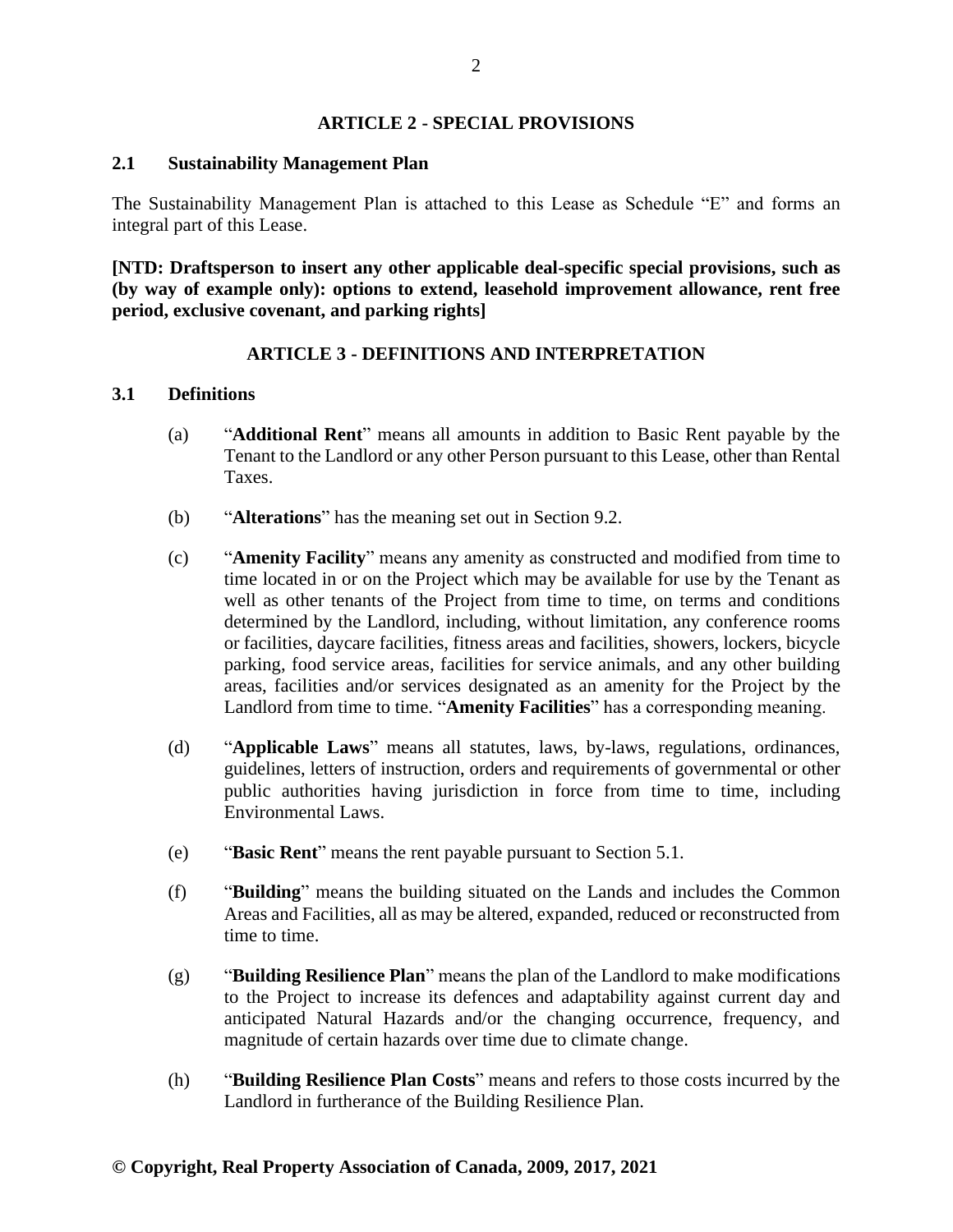- (i) "**Building Systems**" means at any time: (i) all heating, ventilating and airconditioning and other climate control systems, all systems, equipment and facilities required to maintain or improve air circulation, air quality and/or air cleanliness, and other systems, services, installations and facilities installed in or servicing the Building including, without limitation, the following systems, services, installations and facilities: elevators and escalators, mechanical (including HVAC), plumbing, sprinkler, drainage and sewage, electrical and other utilities, lighting, sprinkler, life safety (including fire prevention, communications, security and surveillance), computer (including environmental, security and lighting control), ice and snow melting, refuse removal, window washing and music; (ii) all machinery, appliances, equipment, apparatus, components, computer software and appurtenances forming part of or used for or in connection with any of such systems, services, installations and facilities including, but not limited to, boilers, motors, generators, fans, pumps, pipes, conduits, ducts, valves, wiring, meters and controls, and the structures and shafts housing and enclosing any of them; (iii) all Landlord owned or controlled telecommunications facilities, pathways, installations and equipment; and (iv) all facilities and equipment used in energy management including back-up power and Electric Car Charging Stations.
- (j) "**Business Day**" means any day which is not a Saturday, Sunday or a day observed as a holiday under the Applicable Laws in the province in which the Project is situated.
- (k) "**Business Hours**" means the normal business hours for the Building as determined by the Landlord from time to time, which shall not be less than the hours set out in Part 2 of Schedule "A" on Business Days.
- (l) "**Carbon Offset Costs**" shall mean and refer to the cost of purchasing Carbon Offset Credits where the purchase of such tradeable units is necessary to ensure compliance of the Project with any required target Greenhouse Gas emission level or energy consumption level as prescribed by Applicable Laws, or performance targets as are set out in Schedule "E".
- (m) "**Carbon Offset Credits**" shall refer to tradable, non-tangible instruments representing a unit of carbon dioxide-equivalent (CO2e), typically one tonne, that is reduced, avoided or sequestered by a project and is certified/verified to an internationally recognized carbon accounting standard<sup>1</sup> or program such as Greene Climate, Gold Standard, Verified Carbon Standard (VCS), The Climate Action Reserve, the American Carbon Registry or other Canadian equivalent.<sup>2</sup>
- (n) "**Carbon Tax**" shall mean and refer to the aggregate of all taxes, rates, duties, levies, fees, charges and assessments whatsoever, imposed, assessed, levied, confirmed, rated or charged against or in respect of the consumption by the

<sup>1</sup> https://www.worldgbc.org/advancing-net-zero-whole-life-carbon

<sup>&</sup>lt;sup>2</sup>https://www.cagbc.org/cagbcdocs/zerocarbon/v2/CaGBC\_Zero\_Carbon\_Building\_Standard\_v2 \_Performance.pdf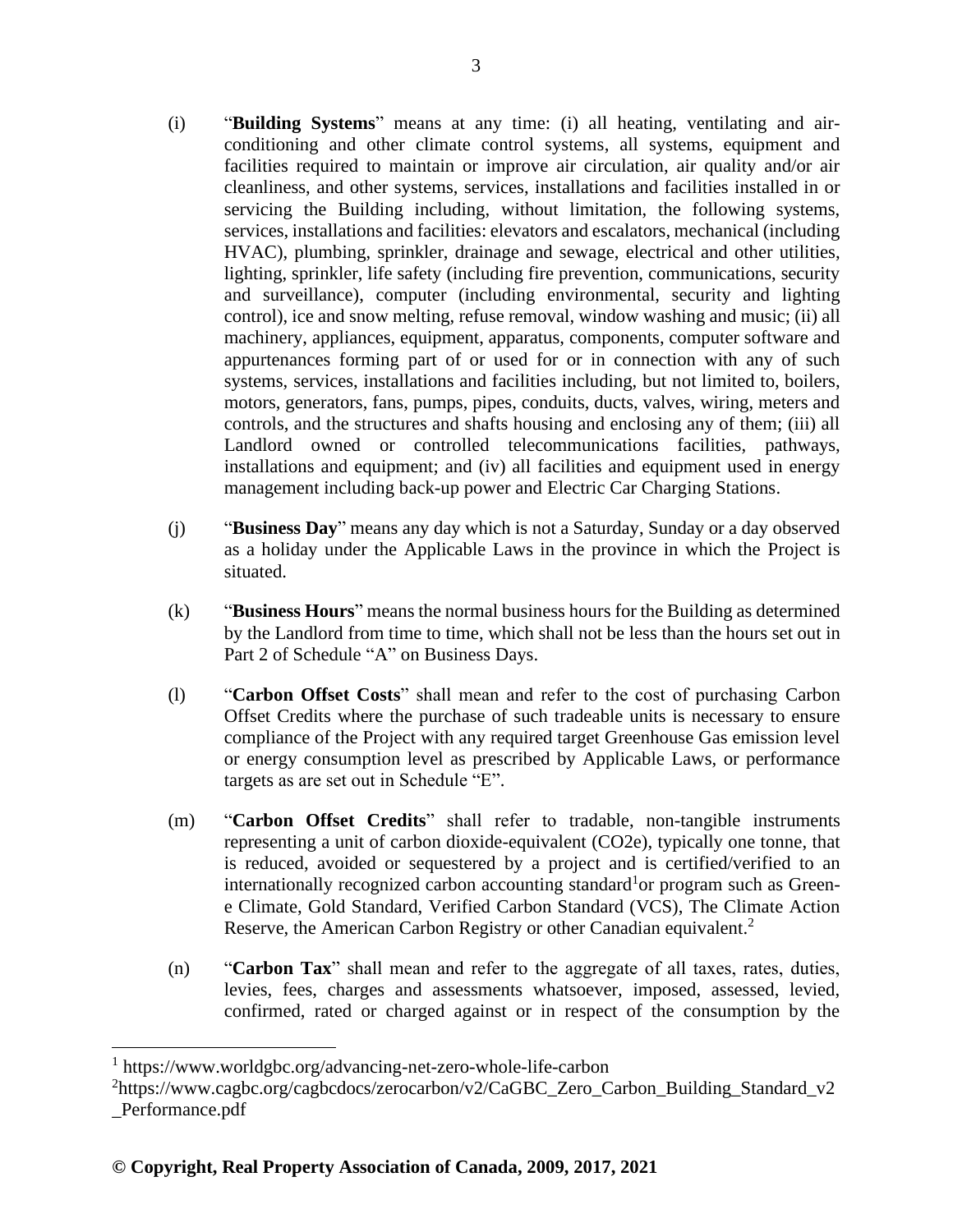Landlord in or at the Project of electricity, natural gas, propane or any other fossil fuel used to produce energy, such as heat, light or electricity, for the Project or any part of it or levied in lieu thereof, and levied against the Landlord or the Project by any local, provincial or federal government or any agency thereof having jurisdiction.

- (o) "**CDS**" has the meaning set out in Section 7.6(b).
- (p) "**Change of Control**" means, in the case of any corporation or partnership, the transfer or issue by sale, assignment, subscription, transmission on death, mortgage, charge, security interest, operation of law or otherwise, of any shares, voting rights or interest which would result in any change in the effective control of such corporation or partnership, unless such change occurs as a result of trading in the shares of a public corporation listed on a recognized stock exchange in Canada or the United States ("US").
- (q) "**Commencement Date**" means the date set out in or determined pursuant to Section  $1.1(g)(ii)$ .
- (r) "**Common Areas and Facilities**" means those areas, facilities, improvements, installations and equipment in or around the Project existing from time to time that: (i) are neither rented nor designated nor intended by the Landlord to be rented; and (ii) are provided or designated from time to time by the Landlord for use in common by the Landlord, the Tenant, other tenants of the Project or their sublessees, agents, employees, customers, invitees or licensees, whether or not those areas are open to the general public or to all tenants of the Project including, without limitation, the Amenity Facility (if any), the Building Systems, entrances, lobbies, access and service corridors, stairways, indoor and outdoor walkways (both open and enclosed), malls, courts and arcades (both open and enclosed), public seating areas and facilities, public washrooms, indoor and outdoor landscaping and landscaped areas, passageways or tunnels leading to any public walkway or other facilities or to other buildings or concourses, mailrooms, electrical, telecommunications, cable, meter, valve, mechanical, storage and janitor rooms, telecommunication and electrical risers, shipping and receiving areas and loading docks, package or passenger pick-up areas, waste disposal or recycling facilities, parking facilities, driveways, laneways and ramps and sidewalks, parks and other municipal facilities for which the Landlord directly or indirectly is subject to obligations in its capacity as owner of the Project or an interest in it, all as may be altered, expanded, reduced, reconstructed or relocated from time to time.
- (s) "**Damage**" shall have the meaning as set out in Section 14.1
- (t) "**Default Rate**" means the lesser of: (i) the Prime Rate plus five percent per annum; and (ii) the maximum rate permitted by Applicable Laws, calculated and compounded monthly not in advance.
- (u) "**Density Limit**" has the meaning set out in Section 10.5.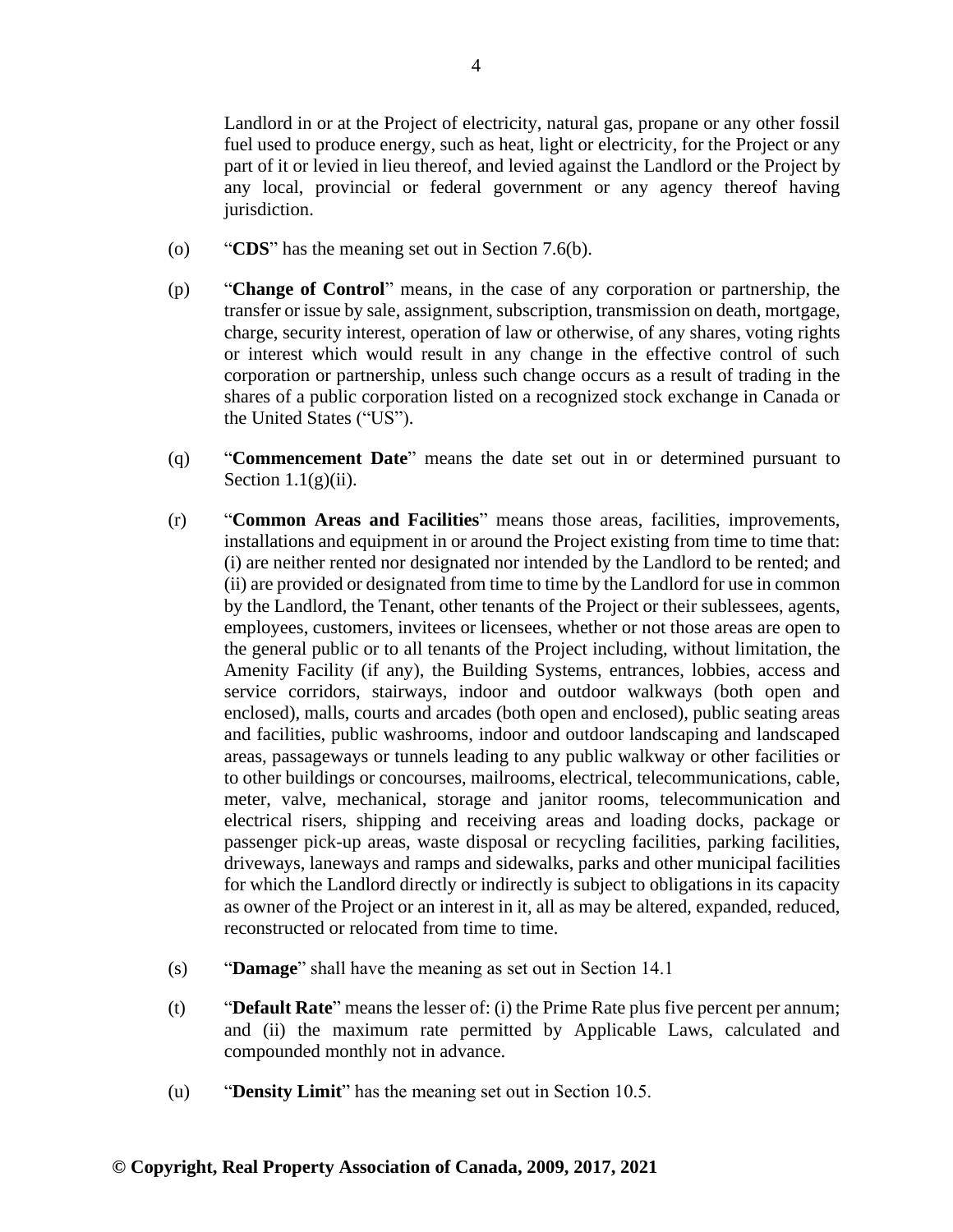- (v) "**Early Termination**" has the meaning set out in Section 12.3(d).
- (w) "**Electric Car Charging Stations**" shall mean and refer to those electric car charging stations constructed and maintained by or on behalf of the Landlord in or on the Project, whether required by law or voluntarily provided.
- (x) "**Electric Car Charging Station Costs"** shall mean and refer to the costs of providing, operating, administering, maintaining, repairing and replacing the Electric Car Charging Stations including, without limitation, the consumption of electricity if not directly charged to the user of such charging station.
- (y) "**Environmental Laws**" shall mean all statutes, laws, by-laws, regulations, codes, orders, environmental penalties, tickets, notices, standards, guidelines, criteria, policies and directives, approvals, licences and permits now or at any time hereafter in effect, made or issued by any municipal, provincial or federal government, or by any department, agency, tribunal, board or office thereof, or any other agency or source whatsoever (collectively, an "**Authority**"), regulating, relating to or imposing liability or standard of conduct concerning the natural or human environment (including air, land, surface water, groundwater, waste, real and personal property, moveable and immoveable property, sustainability, building operations, recycling or resource consumption), public or occupational health and safety and the manufacture, importation, handling, use, reuse, recycling, transportation, storage, disposal, elimination and treatment of a substance, hazardous or otherwise.
- (z) "**Event of Default**" has the meaning set out in Section 15.1.
- (aa) "**Expert**" means any architect, engineer, land surveyor, sustainability consultant, energy auditor or other professional consultant appointed by the Landlord who, in the opinion of the Landlord, is qualified to perform the function for which they are retained.
- (bb) "**Expiry Date**" means the date set out in or determined pursuant to Section  $1.1(g)(iii)$ .
- (cc) "**Fiscal Year**" means the fiscal period(s) as designated by the Landlord from time to time. The Landlord may have different Fiscal Years for any one or more of the components of Additional Rent.
- (dd) "**Fixturing Period**" means the period, if any, specified in Section 1.1(h) provided to the Tenant to perform its fixturing of the Premises.
- (ee) "**Greenhouse Gases**" shall mean any or all of CO2, methane (CH4), nitrous oxide (N<sub>2</sub>O), Sulphur Hexafluoride (SF<sub>6</sub>), Perfluoromethane (CF<sub>4</sub>), Perfluoroethane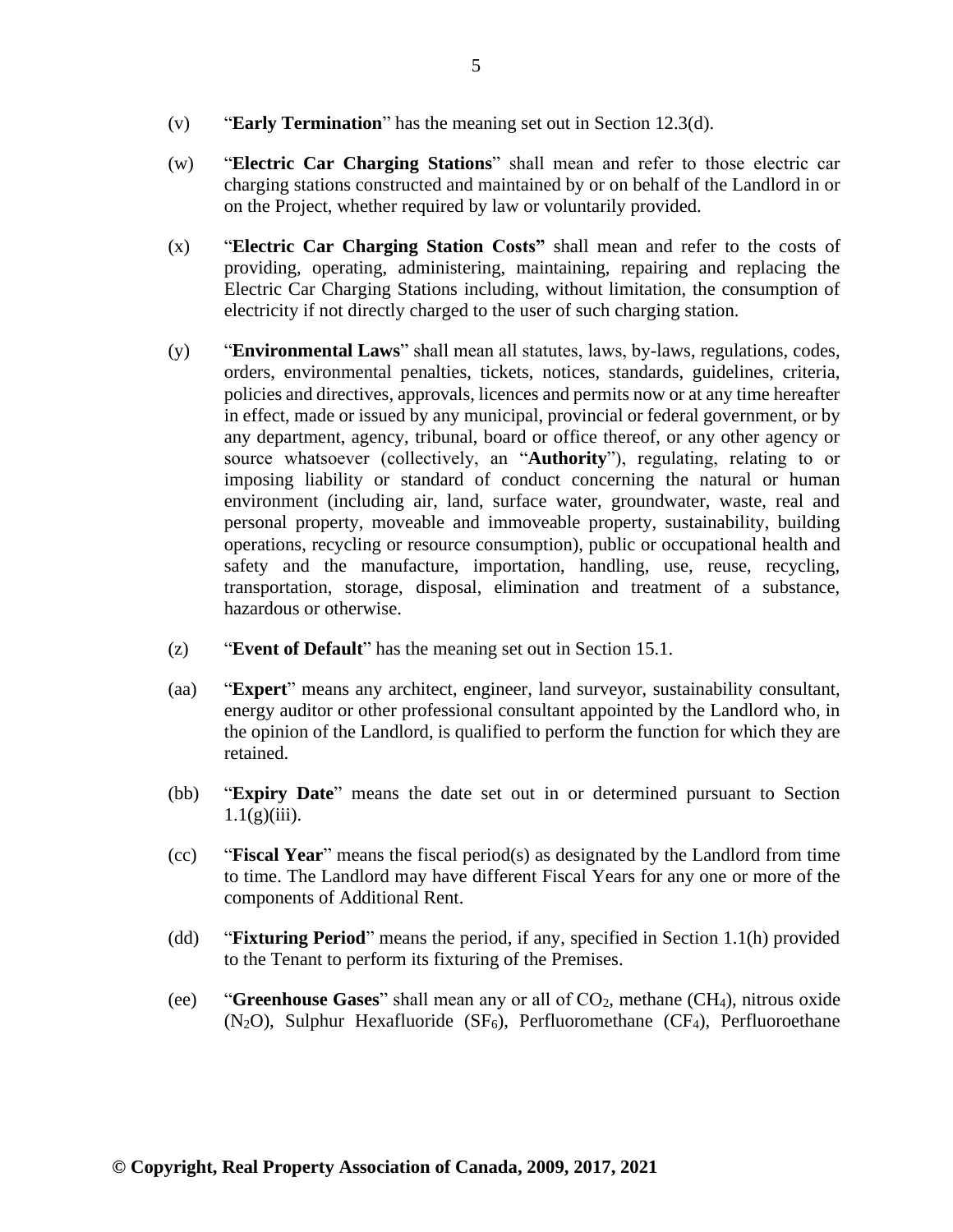$(C_2F^6)$ , Hydrofluorocarbons (HFC's)<sup>3</sup>, any substance designated as a greenhouse gas by Applicable Laws or any other substance that is the subject of reporting obligations under the Government of Canada's notice with respect to reporting of greenhouse gases released under the Canadian Environmental Protection Act, 1999 on February 13, 2021 in the Canada Gazette, part I, vol. 155, no. 7 4 , as updated from time to time, or a successor obligation or any equivalent notice published by any provincial government, and "Greenhouse Gas" means any one of them.

- (ff) "**Gross Floor Area"** means the total property area, as measured between the exterior walls of the Building(s). This includes all finished areas inside the Building(s) including supporting areas.<sup>5</sup>
- (gg) **"Hazard Adaptation"** means having the Project adjust its design and/or operations to respond to and mitigate the impacts of possible Natural Hazards and hazardous events that may be experienced during the Term of this Lease and/or amplified due to climate change. Adaptation measures will improve the Project's overall Resilience.
- (hh) **"Hazardous Event"** shall mean any occurrence of a Natural Hazard that negatively impacts the Building Systems or occupants.
- (ii) **"Hazardous Substance"** means: (i) any solid, liquid, gaseous or radioactive substance (including radiation) which, when it enters into or onto the Project, exists in or on the Project or is present in the water supplied to the Project, or when it is released into the environment from the Project or any part thereof or is entrained from one building to another building, or into the water or the natural environment, is likely to cause, at any time, material harm or degradation to any other property or any part thereof, or to the natural environmental or material risk to human health, and includes, without limitation, any flammables, explosives, radioactive materials, asbestos, lead paint, polychlorinated biphenyls ("PCBs"), fungal contaminants (including, without limitation, and by way of example, stachybotrys chartarum and other moulds), legionella and other similar bacteria, mercury and its compounds, dioxans and furans, chlordane ("DDT"), polychlorinated biphenyls, chlorofluorocarbons ("CFCs"), hydro-chlorofluorocarbons ("HCFCs"), volatile organic compounds ("VOCs"), urea formaldehyde foam insulation, radon gas, chemicals known to cause cancer or reproductive toxicity, pollutants, contaminants, hazardous wastes, toxic or noxious substances or related materials, petroleum and petroleum products; or (ii) any substance declared to be hazardous or toxic under any Environmental Laws or that does not meet any prescribed standard or criteria

<sup>3</sup> Including: HFC-23, HFC-32, HFC-41, HFC-43, HFC-125, HFC-134, HFC-134A, HFC-143, HFC-143A, HFC-152, HFC-227EA, HFC-236FA and HFC-245CA.

<sup>4</sup> https://canadagazette.gc.ca/rp-pr/p1/2021/2021-02-13/html/sup1-eng.html

<sup>5</sup> https://www.nrcan.gc.ca/energy-efficiency/energy-star-canada/benchmarking-frequently-askedquestions/3787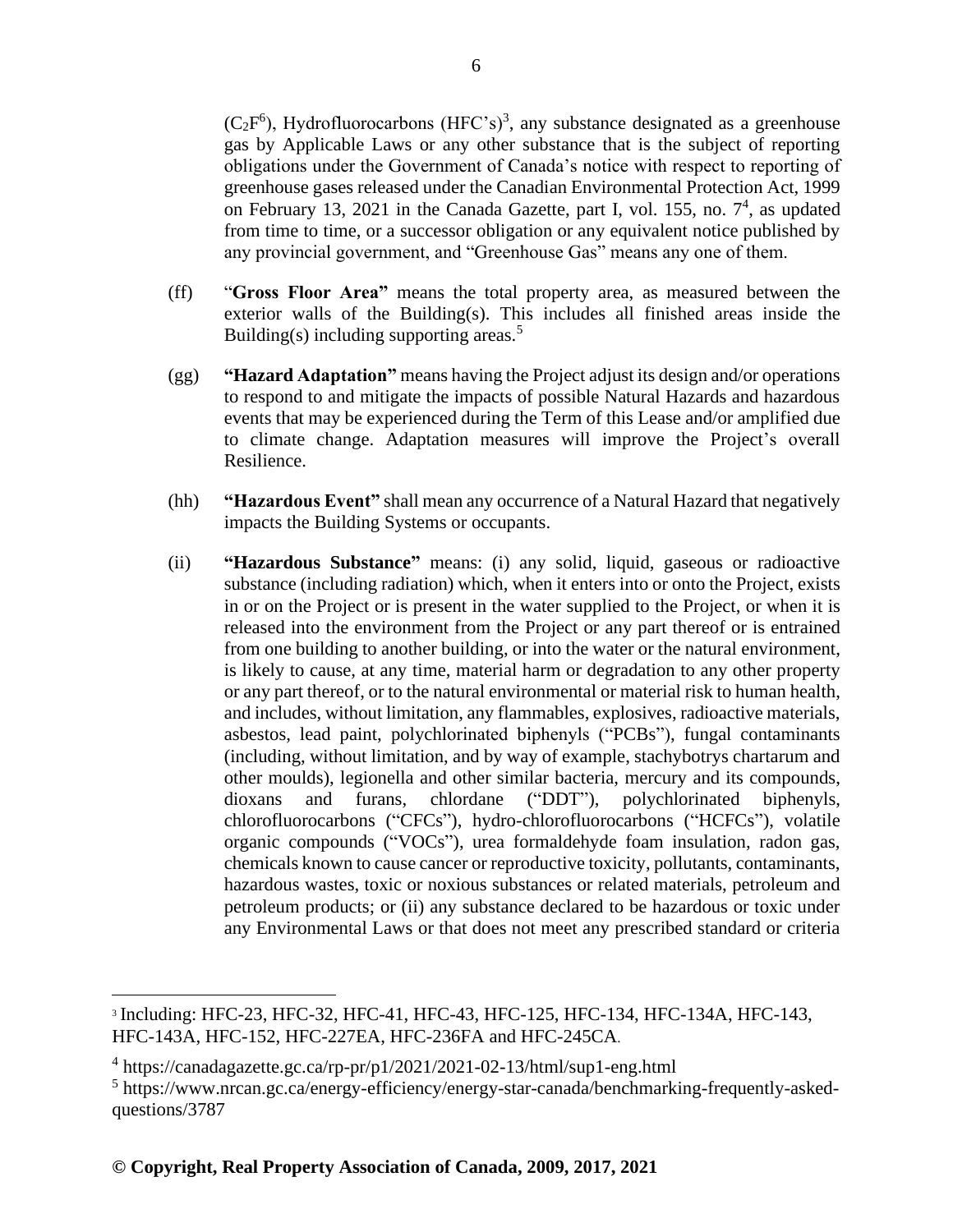made under any Environmental Laws now or hereafter enacted or promulgated by any Authority.

- (jj) **"Health Emergency"** means a situation in which the Landlord determines, based on advice from a medical professional, or a directive, bulletin, guideline, letter of instruction, notice or other form of communication from a public health authority, that occupants, tenants, invitees or contractors working in or on the Project are or may be exposed to imminent danger from a disease, virus or other biological or physical agents that may be detrimental to human health including, by way of example only, Coronaviruses (including Severe Acute Respiratory Syndrome ("SARS") and 2019 novel coronavirus (2019-nCoV) ("COVID-19")), Legionnaires' disease, and Influenzavirus A strains and subtypes such as Avian Flu (H5N1).
- (kk) **"Health Emergency Plan"** shall mean and refer to a plan prepared by or for the Landlord for operating and managing the Project in response to a Health Emergency as it may be amended from time to time.
- (ll) "**Health Emergency Plan Costs**" means the costs of preparing a pandemic risk assessment and/or a Health Emergency Plan, as well as the actual costs in dealing with a Health Emergency including implementing a Health Emergency Plan.
- (mm) "**HVAC**" shall mean heating, ventilation and air conditioning equipment.
- (nn) **"Indemnifier"** means the party named in Section 1.1(c)(i), if any.
- (oo) **"Landlord"** means the party named in Section 1.1(a)(i).
- (pp) "**Landlord Data**" shall mean any and all data collected by or on behalf of the Landlord in respect of the Common Areas and Facilities (including, without limitation, the Building Systems) and operation thereof, including occupant density and location, maintenance and repair, janitorial, security, utility consumption, Building services usage, environmental indicators, health and wellness indicators, hazard indicators, and all other such data which may be used by the Landlord from time to time in managing and operating the Project and the tenancies within the Project.
- (qq) "**Lands**" means the lands described in Part 1 of Schedule "A" (or such thereof as may be designated by the Landlord from time to time) and includes any external Common Areas and Facilities (if applicable) thereon, as such lands may be altered, expanded or reduced from time to time.
- (rr) "**Lease**" means this lease, including all Schedules, as it may be amended.
- (ss) "**Lease Year**" means: (i) in the case of the first Lease Year, the period beginning on the Commencement Date and, as determined by the Landlord (and which may vary for different components of Rent), ending on either; (A) December  $31<sup>st</sup>$  of the calendar year in which the Commencement Date occurred; or (B) on the last day of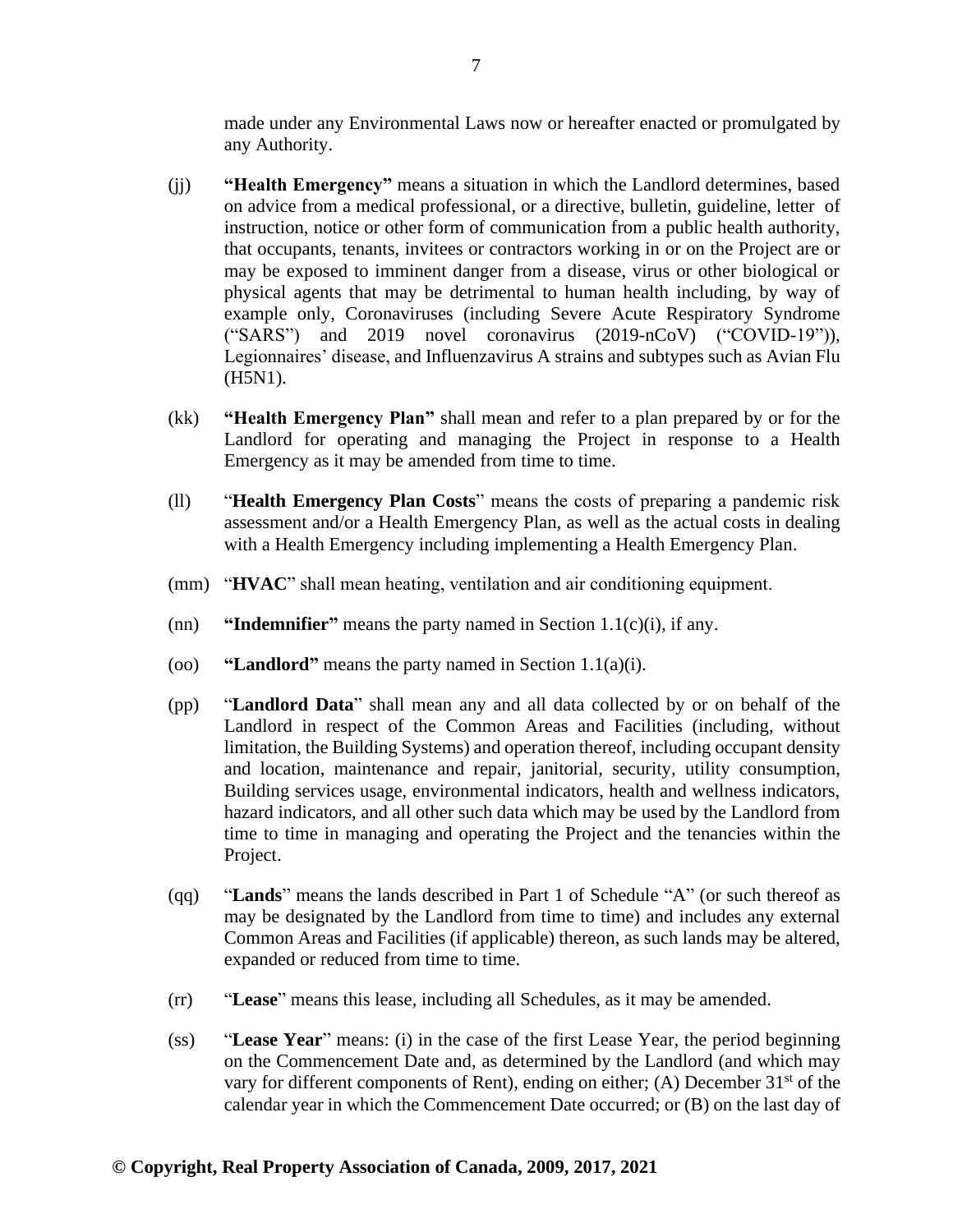the l2th consecutive full month after the expiry of the calendar month in which the Commencement Date occurs (except that if the Commencement Date occurs on the first day of a calendar month, the first Lease Year shall end on the day prior to the first anniversary of the Commencement Date); and (ii) in the case of each subsequent Lease Year, consecutive 12 month periods, provided that the final Lease Year shall end on the Expiry Date.

- (tt) "**Leasehold Improvements**" means all Alterations, fixtures and improvements in or serving the Premises made from time to time by or on behalf of the Tenant or any prior occupant of the Premises including, without limitation, internal stairways, doors, hardware, partitions (excluding moveable partitions), lighting fixtures, Building standard window coverings and wall-to-wall carpeting (excluding carpeting laid over a finished floor and removable without damage to such floor), kitchenette millwork and built in dishwasher or similar built in appliances (if any), but excluding trade fixtures and furniture and equipment not of the nature of fixtures.
- (uu) "**Measurement Standards**" means, subject to Section 5.3 of this Lease, the Building Owners and Managers Association ("BOMA") International Measurement Standards which are identified in Part 3 of Schedule "A", provided that notwithstanding the foregoing or anything else contained in this Lease, the Landlord may, at its option from time to time, choose to measure the area of the Premises or any space included in the Building in accordance with a more recent BOMA standard method of measurement or a comparable alternative system in use in the commercial real estate industry.
- (vv) "**Mortgage**" means any mortgage, charge or security instrument (including a deed of trust or mortgage securing bonds) and all extensions, renewals, modifications, consolidations and replacements of any such item which may now or hereafter affect the Project any part of it.
- (ww) "**Mortgagee**" means the mortgagee, chargee or other secured party (including a trustee for bondholders), as the case may be, who from time to time holds a Mortgage.
- (xx) "**Natural Hazard**" means and refers to any naturally occurring event, or those amplified by climate change, that may impact the Building Systems or occupants, such as flood (fluvial, pluvial, or storm surge), wildfire, extreme heat, extreme cold, hurricanes, tornados, hail and ice storms, earthquakes, tsunamis, high winds, sealevel rise, coastal flooding, drought and infestations.
- (yy) **"Net Zero Carbon Building"** means a building that has eliminated its operational carbon emissions (Scope 1 and Scope 2), and embodied carbon emissions (Scope 3) from any newly added materials associated with the construction process of a tenant fit-out or improvement, or as part of any interior or exterior maintenance of the existing Project, provided that, after all reduction efforts have been made to eliminate such emissions, the balance of remaining emissions is offset by Carbon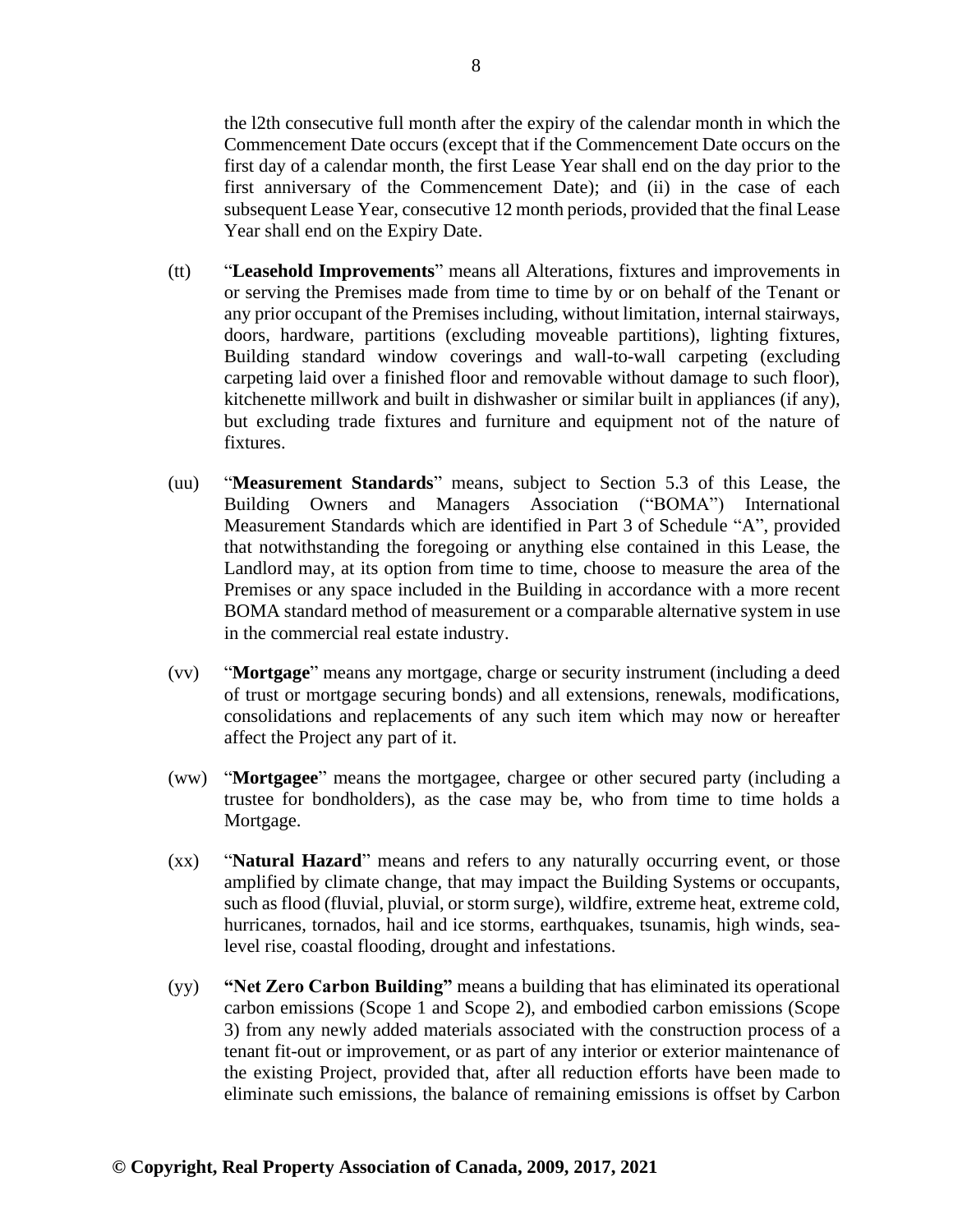Offset Credits or onsite, or procured, carbon-free renewable energy through Renewable Energy Credits or Certificates (RECs).<sup>6</sup>

- (zz) **"Notice"** has the meaning set out in Section 16.7.
- (aaa) "**Operating Costs**" has the meaning set out in Section 6.5.
- (bbb) "**Permitted Transferee**" means any entity which is an affiliate (as that term is defined as of the date of this Lease in the *Canada Business Corporations Act*) of the original named Tenant, and only for so long as it remains an affiliate of such original named Tenant.
- (ccc) "**Person**" means any individual, partnership, corporation, trust, trustee or other entity or any combination of them, and **"Persons"** means more than one Person.
- (ddd) **"Plug Load Maximum"** means the maximum amount of energy a tenant's equipment can use in or from its premises given the capacity of the Building Systems, or based on an annual energy budget as agreed upon by the Landlord and the Tenant.
- (eee) "**Premises**" means that part of the Building identified in Section 1.1(e) and approximately shown cross-hatched on Schedule "B", extending to: (i) the interior face of all exterior walls, doors and windows; (ii) the interior face of all interior walls, doors and windows separating the Premises from Common Areas and Facilities; (iii) the centre line of all interior walls separating the Premises from adjoining leasable premises; and (iv) the top surface of the structural subfloor and the top surface of the suspended or plaster ceiling (or the bottom surface of the structural ceiling if there is no suspended or plaster ceiling). Any Building Systems located in the Premises do not form part of the Premises.
- (fff) "**Prime Rate**" means the annual rate of interest announced from time to time by the Canadian chartered bank chosen by the Landlord as the daily rate of interest used by such bank as a reference rate in setting rates of interest for Canadian dollar commercial loans and commonly referred to by such bank as its Canadian "prime rate".
- (ggg) "**Project**" means the Building and the Lands.
- (hhh) "**Property Taxes**" means the aggregate of all taxes, rates, duties, levies, fees, charges (including local improvement charges) and assessments whatsoever, imposed, assessed, levied, confirmed, rated or charged against or in respect of the Project or any part of the Project or any fixtures, equipment or improvements thereto from time to time by any lawful taxing or assessing authority, whether school, transit, municipal, regional, provincial, federal, parking authority, utility or otherwise, including extraordinary and special assessments, parking taxes, special

<sup>&</sup>lt;sup>6</sup>https://www.cagbc.org/cagbcdocs/zerocarbon/v2/CaGBC\_Zero\_Carbon\_Building\_Standard\_v2 \_Performance.pdf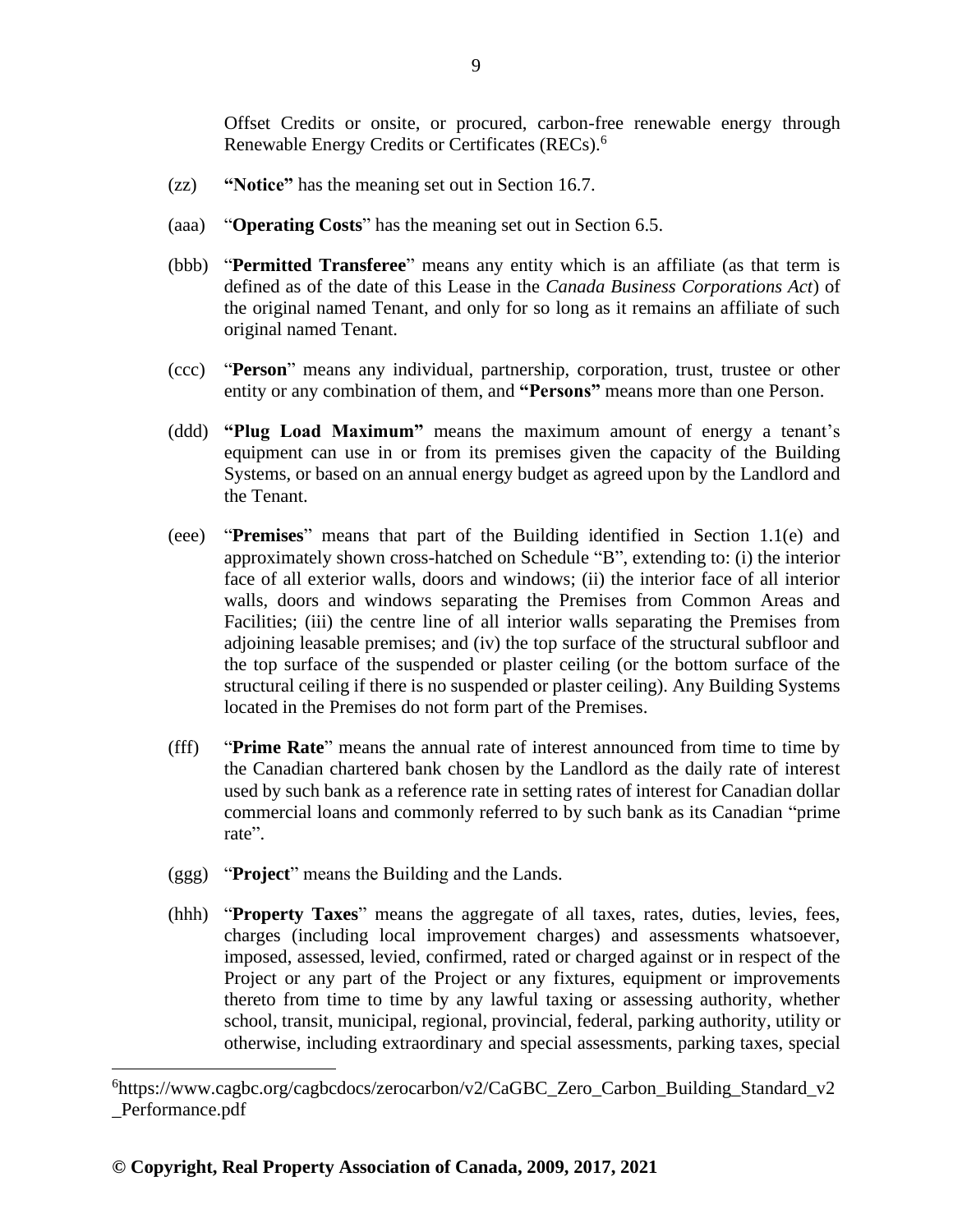transit or affordable housing surcharges collected through the property tax system, and any taxes or other amounts which are imposed in lieu of, or in addition to, any of the foregoing whether or not in existence on the Commencement Date and whether of the foregoing character or not, or against Landlord in respect of any of the same or in respect of any rental or other compensation receivable by Landlord and/or the owners of the Project in respect of the same, and any taxes on real property rents or receipts of such (as opposed to a tax on such rents as part of the income of Landlord), any taxes based, in whole or in part, upon the value of the Project, any commercial concentration or similar levy in respect of the Project excluding taxes on the income or profits of the Landlord except to the extent that they are levied in lieu of the foregoing. For clarification, Property Taxes shall not include any taxes personal to Landlord such as income tax, inheritance tax, gift tax or estate tax nor shall Property Tax include any penalties or fines incurred as a result of a Landlord's late payment of same, provided Tenant has in fact remitted such Property Taxes as and when required hereby and provided same are not being bona fide contested and/or withheld by Landlord.

- (iii) "**Proportionate Share**" means a fraction which has: (i) as its numerator, the Rentable Area of the Premises, and (ii) as its denominator, the Rentable Area of the Building.
- (jjj) "**Renewable Energy Credits or Certificates (RECs)**" means market instruments that represent the environmental benefits associated with one megawatt hour of electricity generated from renewable resources such as solar and wind (which can be purchased from a third party), provided that all RECs used must be certified by  $Ecolog<sup>M</sup>$ , Green-e or Canadian equivalent and generated from green power facilities in Canada.<sup>7</sup>
- (kkk) **"Rent"** means all Basic Rent and Additional Rent.
- (lll) "**Rent Deposit**" means any amount specified in Section 1.1(j).
- (mmm)"**Rentable Area**" means: (i) in the case of the Premises and any other premises included in the Building, the area of all floors of such premises determined in accordance with the Measurement Standards; and (ii) in the case of the Building the aggregate of the area of all premises in the Building that are rented, or designated or intended by the Landlord to be rented (whether actually rented or not) but excluding storage areas, basement and mezzanine areas (if any), determined in accordance with the Measurement Standards. The Rentable Area of the Building may be adjusted from time to time to reflect any alteration, expansion, reduction, recalculation or other change.
- (nnn) "**Rental Taxes**" means all goods and services, business transfer, multi-stage sales, sales, use, consumption, value-added or other similar taxes imposed by any federal,

<sup>&</sup>lt;sup>7</sup>https://www.cagbc.org/cagbcdocs/zerocarbon/v2/CaGBC\_Zero\_Carbon\_Building\_Standard\_v2 \_Performance.pdf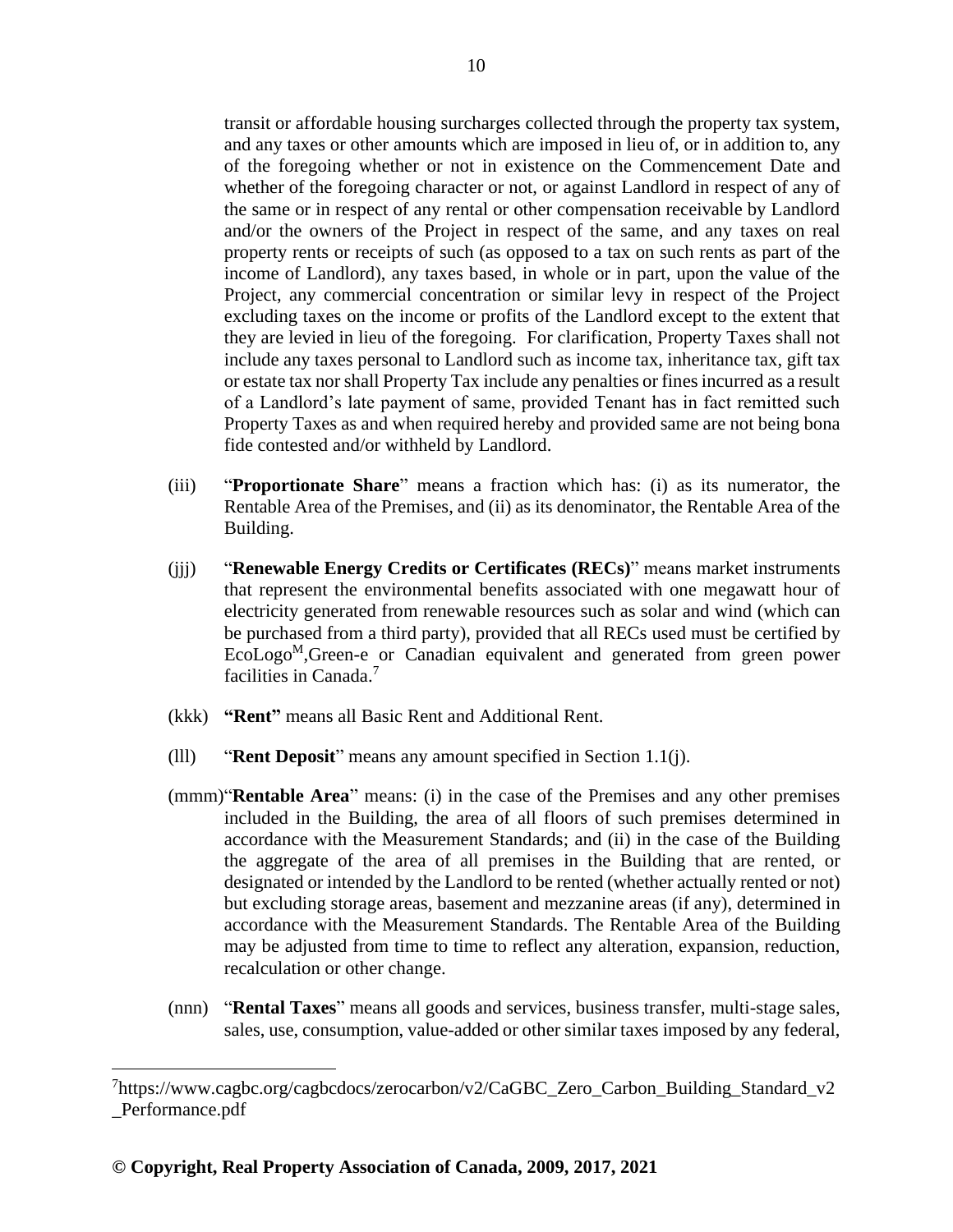provincial or municipal government upon either the Landlord or the Tenant in respect of this Lease which is measured by or based in whole or in part directly upon the Rent payable under this Lease or in respect of the rental or rental value of premises under this Lease or the payments made by Tenant hereunder or the goods and services provided by Landlord hereunder including without limitation, the rental of the Premises and the provision of administrative services to Tenant hereunder, whether existing at the date of this Lease or hereafter imposed by any governmental authority including, without limitation, goods and services tax, harmonized sales tax, value added tax, business transfer tax, sales tax, federal sales tax, excise taxes or duties or any tax similar to the foregoing.

- (ooo) "**Repair Standard**" shall have the meaning as set out in Section 8.4.
- (ppp) "**Required Conditions**" means that:
	- (i) the Tenant is the original named Tenant or a Permitted Transferee, has not undergone a Change of Control and is itself in occupation of and carrying on business from the whole of the Premises; and
	- (ii) the Tenant has paid all Basic Rent and Additional Rent as and when due and has not been in persistent default and is not in default under this Lease.
- (qqq) **"Resilience"** means preparation for changing conditions and short-term responses to disruptive shocks (such as, by way of example, Natural Hazards including wildfire and flood events) and chronic stresses (such as, by way of example, changing heating and cooling degree days or precipitation levels) so that the Project can better withstand a Hazardous Event and recover more quickly afterwards.<sup>8</sup>
- (rrr) **"Rules and Regulations"** means the Rules and Regulations annexed hereto as Schedule "C" together with any amendments, deletions and additions made by the Landlord from time to time pursuant to Section 10.4, all of which shall form part of this Lease.
- (sss) "**Security Deposit**" means any amount specified in Section 1.1(k).
- (ttt) "**Sustainability Management Plan**" shall mean and refer to those provisions set out in Schedule "E" attached hereto.
- (uuu) "**Sustainability Objectives**" shall mean those objectives more particularly set out in Sections 1.2 and 1.3 of Schedule "E" attached hereto.
- (vvv) **"Tenant"** means the party named in Section 1.1(b)(i).
- (www) "**Tenant Construction Manual**" shall mean that document (if any) prepared by the Landlord in respect of the Project which sets out rules, specifications, and

<sup>8</sup> https://documents.gresb.com/generated\_files/survey\_modules/2020/resilience/reference\_guide/c omplete.html#RS\_definitions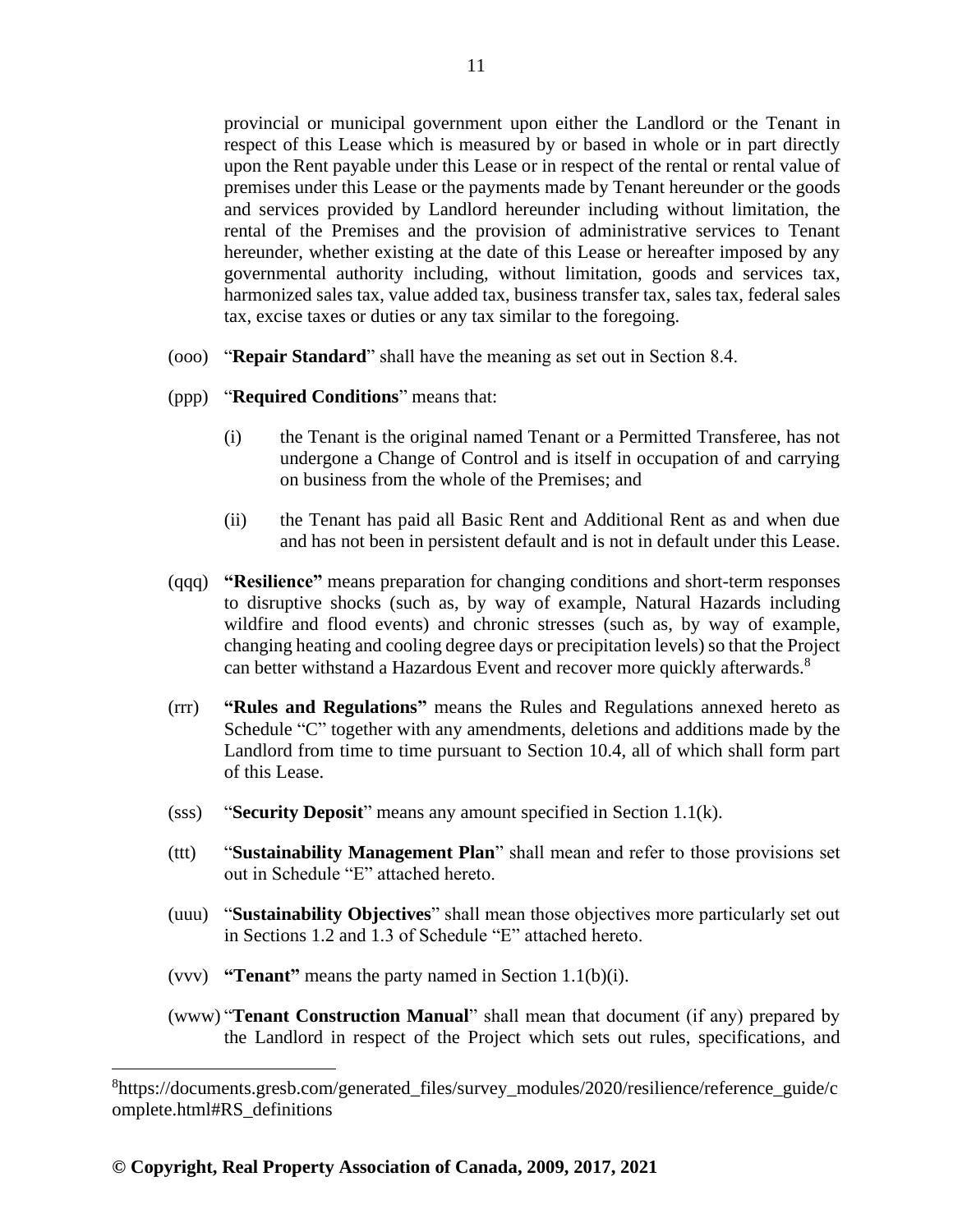procedures for the design and construction of improvements and Alterations in and to the Premises and elsewhere by the Tenant, as may be specified in such manual.

- (xxx) "**Tenant Procurement Guidelines**" shall mean that document (if any) prepared by the Landlord in respect of the Project which sets out suggested specifications of Tenant furniture, fixtures, materials and equipment used or to be used by the Tenant in or on the Project or within the Tenant's Premises.
- (yyy) **"Term**" means the period of time specified in Section  $1.1(g)(i)$  which commences on the Commencement Date and expires on the Expiry Date, unless terminated earlier pursuant to the provisions of this Lease.
- (zzz) "**Transfer**" means all or any of the following, whether by conveyance, written agreement or otherwise: (i) an assignment of this Lease in whole or in part; (ii) a sublease of all or any part of the Premises; (iii) the sharing or transfer of any right of use or occupancy of all or any part of the Premises regardless of duration; (iv) any mortgage, charge or encumbrance of this Lease or the Premises or any part of the Premises or other arrangement under which either this Lease or the Premises become security for any indebtedness or other obligation; and (v) a Change of Control, and includes any transaction or occurrence whatsoever (including, but not limited to, expropriation, receivership proceedings, seizure by legal process and transfer by operation of law), which has changed or might change the identity of the Person having use or occupancy of any part of the Premises.
- (aaaa) "**Transferee**" means the Person to whom a Transfer is or is to be made.
- (bbbb) "**TSP**" means a telecommunications service provider as set out in Section 7.6(a).
- (cccc) "**Unavoidable Delay**" has the meaning set out in Section 16.5.

# <span id="page-21-0"></span>**3.2 Entire Agreement, Amendments, Waiver**

This Lease contains the entire agreement between the parties with respect to the subject matter of this Lease and there are no other agreements, promises or understandings, oral or written, between the parties in respect of this subject matter. This Lease may be amended only by written agreement between the Landlord and the Tenant. No electronic communications between the parties will have the effect of amending this Lease. No provisions of this Lease shall be deemed to have been waived by the Landlord or the Tenant unless such waiver is in writing signed by such party. If either the Landlord or the Tenant excuses or condones any default by the other of any obligation under this Lease, no waiver of such obligation shall be implied in respect of any continuing or subsequent default. The Landlord's receipt of Rent with knowledge of a breach shall not be deemed a waiver of any breach.

# <span id="page-21-1"></span>**3.3 Acceptance and Application of Rent**

Any endorsement, statement, condition, direction or other communication on or accompanying any Rent payment shall not be binding on the Landlord and the acceptance of any such payment shall be without prejudice to the Landlord's right to recover the balance of Rent then owing or to

# **© Copyright, Real Property Association of Canada, 2009, 2017, 2021**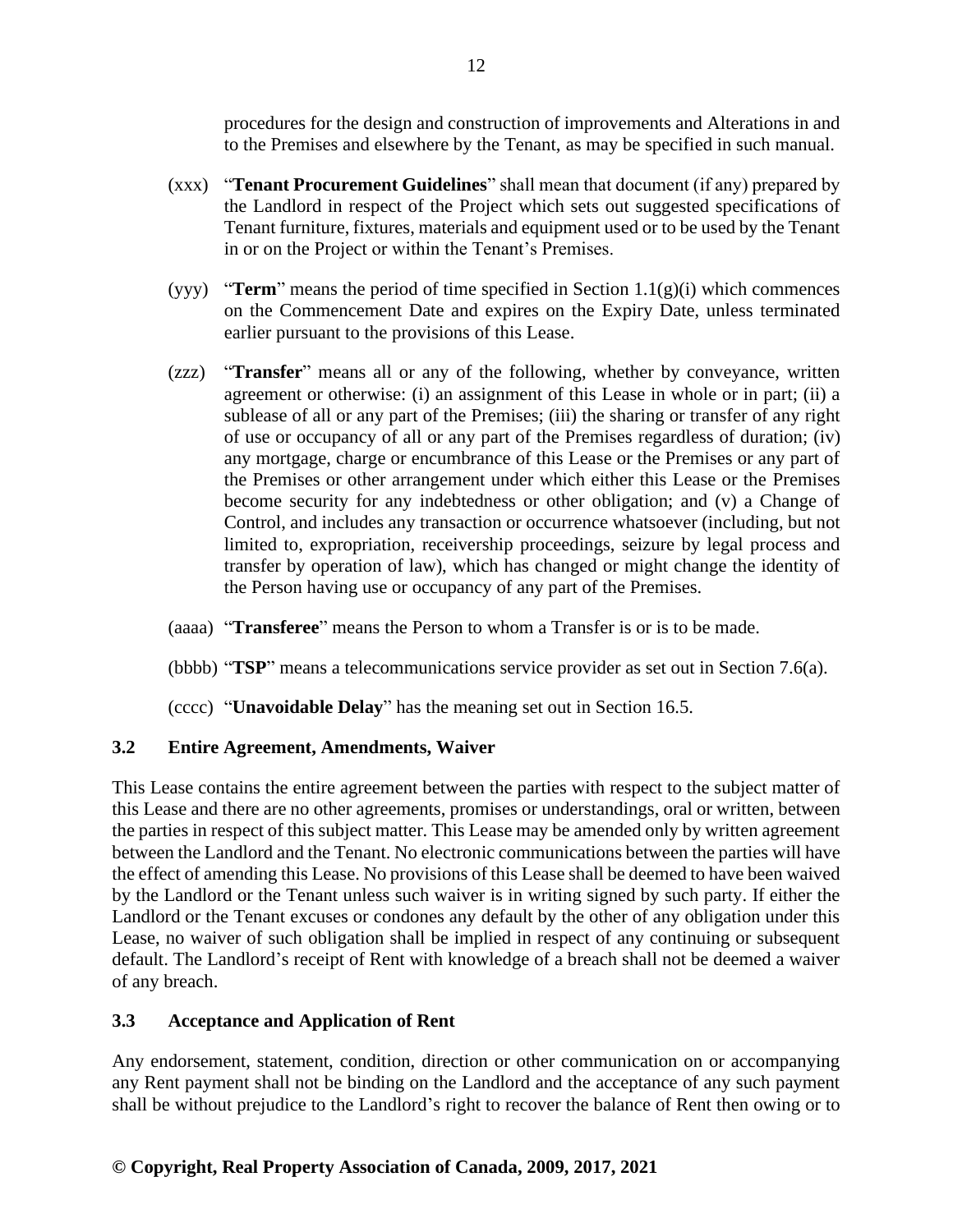pursue any other remedy available to the Landlord. Any payment received by the Landlord may be applied towards amounts then outstanding under this Lease in such manner as the Landlord determines.

# <span id="page-22-0"></span>**3.4 General Rules of Interpretation**

- (a) Obligations as Covenants: Each obligation of the Landlord and the Tenant in this Lease shall be considered a covenant for all purposes. If the Tenant has failed to perform any of its obligations under this Lease, such obligations shall survive the expiration or other termination of this Lease.
- (b) Time: Time is of the essence of this Lease.
- (c) Number, Gender: The grammatical changes required to make the provisions of this Lease apply in the plural sense where the Tenant comprises more than one Person and to individuals (male or female), partnerships, corporations, trusts or trustees will be assumed as though in each case fully expressed.
- (d) Liability of Tenant: If the Tenant consists of more than one Person, the covenants of the Tenant shall be joint and several covenants of each such Person. If the Tenant is a partnership and not a limited liability partnership, each Person who is presently a partner of the partnership and each Person who becomes a member of any successor partnership shall be and continue to be bound jointly and severally for the performance of and shall be and continue to be subject to all of the terms, obligations and conditions of this Lease, whether or not such Person ceases to be a member of such partnership or successor partnership and whether or not such partnership continues to exist. If the Tenant is a limited liability partnership, each Person who is presently a partner of the limited liability partnership and each Person who becomes a member of any successor limited liability partnership shall be and continue to be bound jointly and severally for the performance of and shall be and continue to be subject to all of the terms, obligations and conditions of this Lease, whether or not such Person ceases to be a member of such limited liability partnership or successor limited liability partnership and whether or not such limited liability partnership continues to exist, to the full extent permitted by Applicable Laws.
- (e) Governing Law: This Lease shall be governed by and construed under the Applicable Laws of the jurisdiction in which the Project is located and the parties attorn and submit to the jurisdiction of the courts of such jurisdiction.
- (f) Headings: The headings of the Articles and Sections are included for convenience only, and shall have no effect upon the construction or interpretation of this Lease.
- (g) Landlord as Trustee: Any and all exculpatory provisions, releases and indemnities included in this Lease for the benefit of the Landlord are intended also to benefit the Mortgagees, any owner or lessor with an interest in the Project prior to the Landlord and property managers of the Landlord and the officers, directors, shareholders, employees, agents of each one of them and, for the purposes of such

# **© Copyright, Real Property Association of Canada, 2009, 2017, 2021**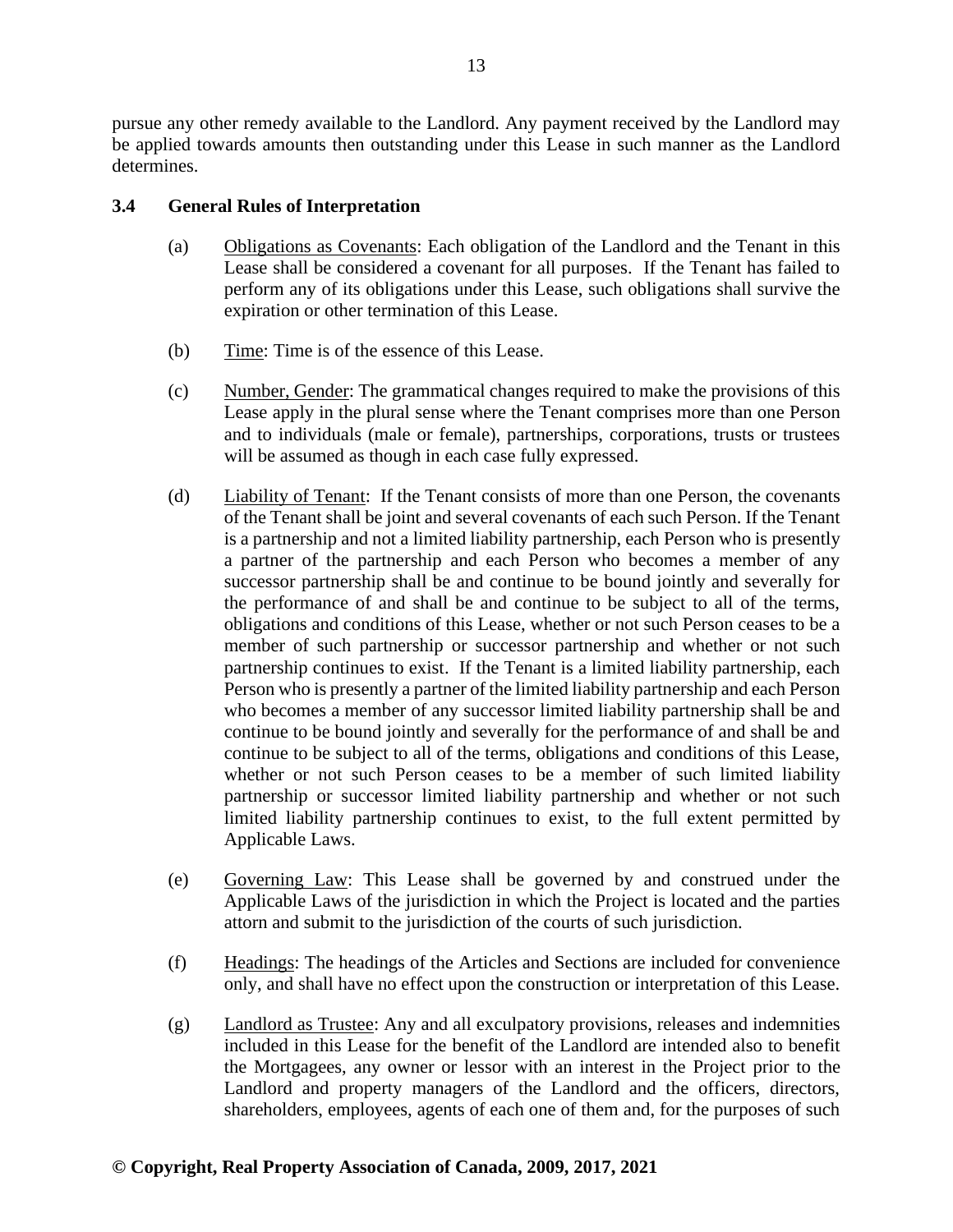provisions, the Landlord is acting as agent or trustee on behalf of and for the benefit of the Persons mentioned above.

(h) Severability: Should any provision of this Lease be or become invalid, void, illegal or not enforceable, such provision shall be considered separate and severable from this Lease and the remaining provisions shall remain in force and be binding upon the parties hereto as though such provision had not been included.

#### <span id="page-23-0"></span>**3.5 Successors**

This Lease and everything herein contained shall extend to and bind the successors and assigns of the Landlord and the legal representatives, heirs, executors, administrators, successors and permitted assigns of the Tenant (as the case may be), except as may be specifically excepted herein.

# **ARTICLE 4 - GRANT AND TERM**

# <span id="page-23-2"></span><span id="page-23-1"></span>**4.1 Term, Demise**

The Landlord hereby demises and leases the Premises to the Tenant for the Term (unless terminated earlier pursuant to this Lease), to have and to hold during the Term, subject to the terms and conditions of this Lease. The Landlord grants to the Tenant a non-exclusive licence throughout the Term to the benefit or use (as may be appropriate) of those Common Areas and Facilities which provide access to the Premises or which are generally made available to all tenants of the Project, in common with other tenants of the Project and with all others entitled thereto, subject to the terms and conditions of this Lease.

#### <span id="page-23-3"></span>**4.2 Acceptance**

The Tenant hereby leases and accepts the Premises from the Landlord and covenants to pay the Rent and to observe and perform all the covenants and obligations to be observed and performed by the Tenant pursuant to this Lease. The Tenant agrees that, except as may be specifically set out herein, the Premises are accepted on an "as is" basis and there is no promise, representation or undertaking binding upon the Landlord with respect to any alteration, remodelling or decoration of the Premises or with respect to the installation of equipment or fixtures in the Premises.

#### <span id="page-23-4"></span>**4.3 Quiet Enjoyment**

If the Tenant pays the Rent, fully performs all its obligations under this Lease and there has been no Event of Default, then the Tenant shall be entitled, subject to the provisions of this Lease and to Applicable Laws, to peaceful and quiet enjoyment of the Premises for the Term, subject to the provisions of Section 8.7 and Section 16.5.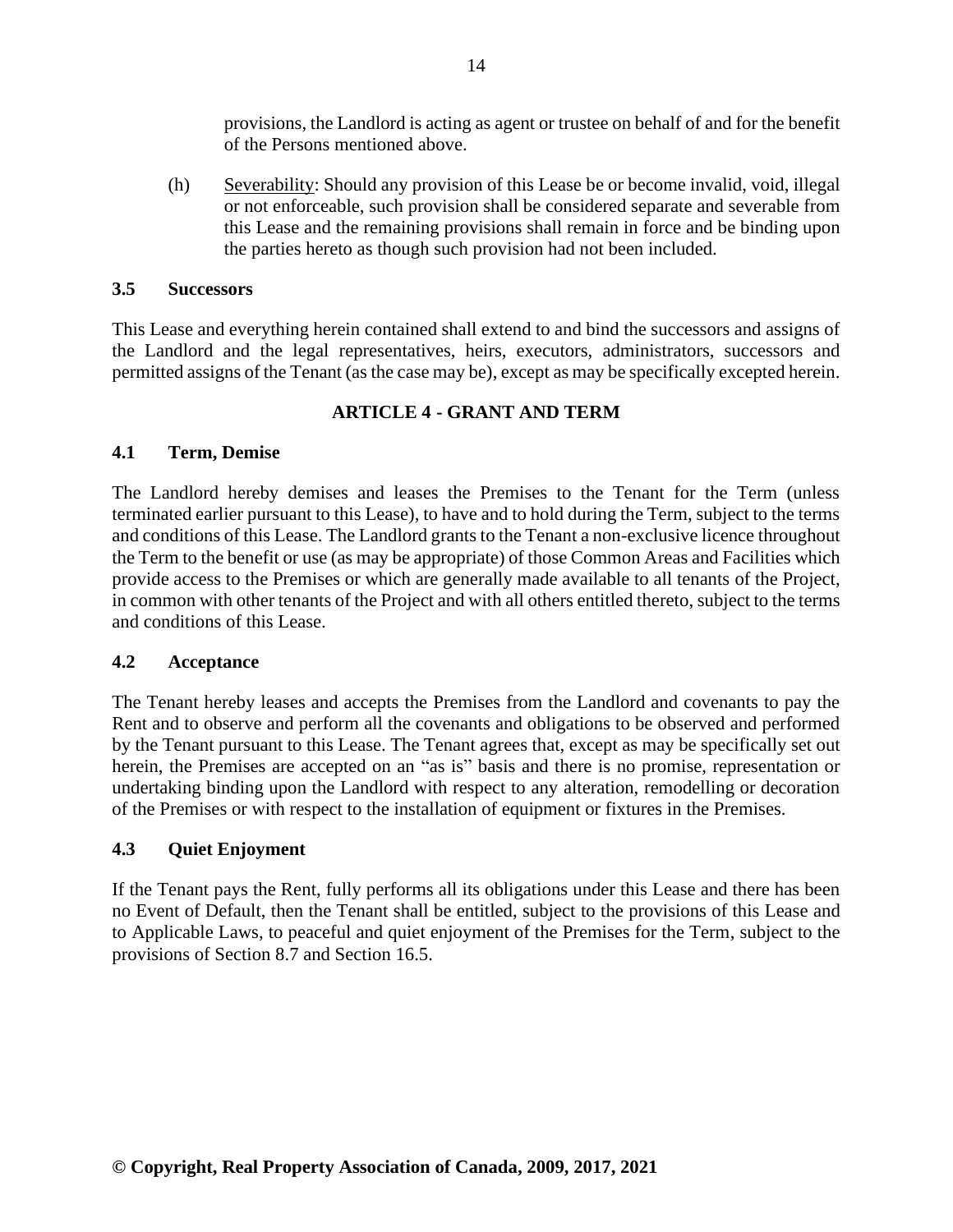# **ARTICLE 5 - RENT**

### <span id="page-24-1"></span><span id="page-24-0"></span>**5.1 Basic Rent**

The Tenant shall pay to the Landlord Basic Rent in the amount set out in Section 1.1(i) for the respective Lease Year, by equal consecutive monthly instalments in advance on the first day of each month, subject to any adjustment pursuant to Section 5.3.

# <span id="page-24-2"></span>**5.2 Additional Rent**

The Tenant shall also pay throughout the Term, at the times and in the manner provided in this Lease, all Additional Rent which shall, except as otherwise provided in this Lease, be payable within 15 days of receipt by the Tenant of an invoice, statement or demand for it.

#### <span id="page-24-3"></span>**5.3 Adjustment Due to Measurement**

The Landlord may, from time to time, at its option, cause the Rentable Area of the Premises to be measured by an Expert in accordance with the Measurement Standards and deliver a certificate of measurement to the Tenant, and, if necessary as a result of such measurement, the annual Basic Rent and the calculation of Additional Rent shall be adjusted by the Landlord. The effective date of any such adjustment shall be:

- (a) in the case of any measurement made prior to or within six months of the Commencement Date, the date the Tenant is allowed possession of the Premises under this Lease; and
- (b) in all other cases, the date of the determination of the measurement.

Any such measurement by an Expert shall be final and binding on the Landlord and the Tenant. Neither the Landlord nor the Tenant may claim any adjustment to the annual Basic Rent or to the calculation of Additional Rent based on the Rentable Area of the Premises except in accordance with a measurement by an Expert made pursuant to this Section and, for greater certainty, neither the Landlord nor the Tenant may claim any adjustment to the annual Basic Rent or to the calculation of Additional Rent based on such measurement for the period prior to the effective date of such adjustment as set out above.

Without limiting the Landlord's rights under this Section 5.3, the Landlord shall be entitled to gross up the Rentable Area of the Premises to take into account the Tenant's right, subject to the terms of this Lease, to use the Amenity Facility (if any) in common with other tenants of the Project as though the Amenity Facility was Common Areas and Facilities (for the purposes of the application of Measurement Standards) for the Project. The Landlord retains the right to modify the size and layout of any such Amenity Facility throughout the Term and any extension or renewal thereof as it sees fit and any change in size of the Amenity Facility will result in the appropriate adjustment as determined by the Landlord to the gross up of the Rentable Area of the Premises.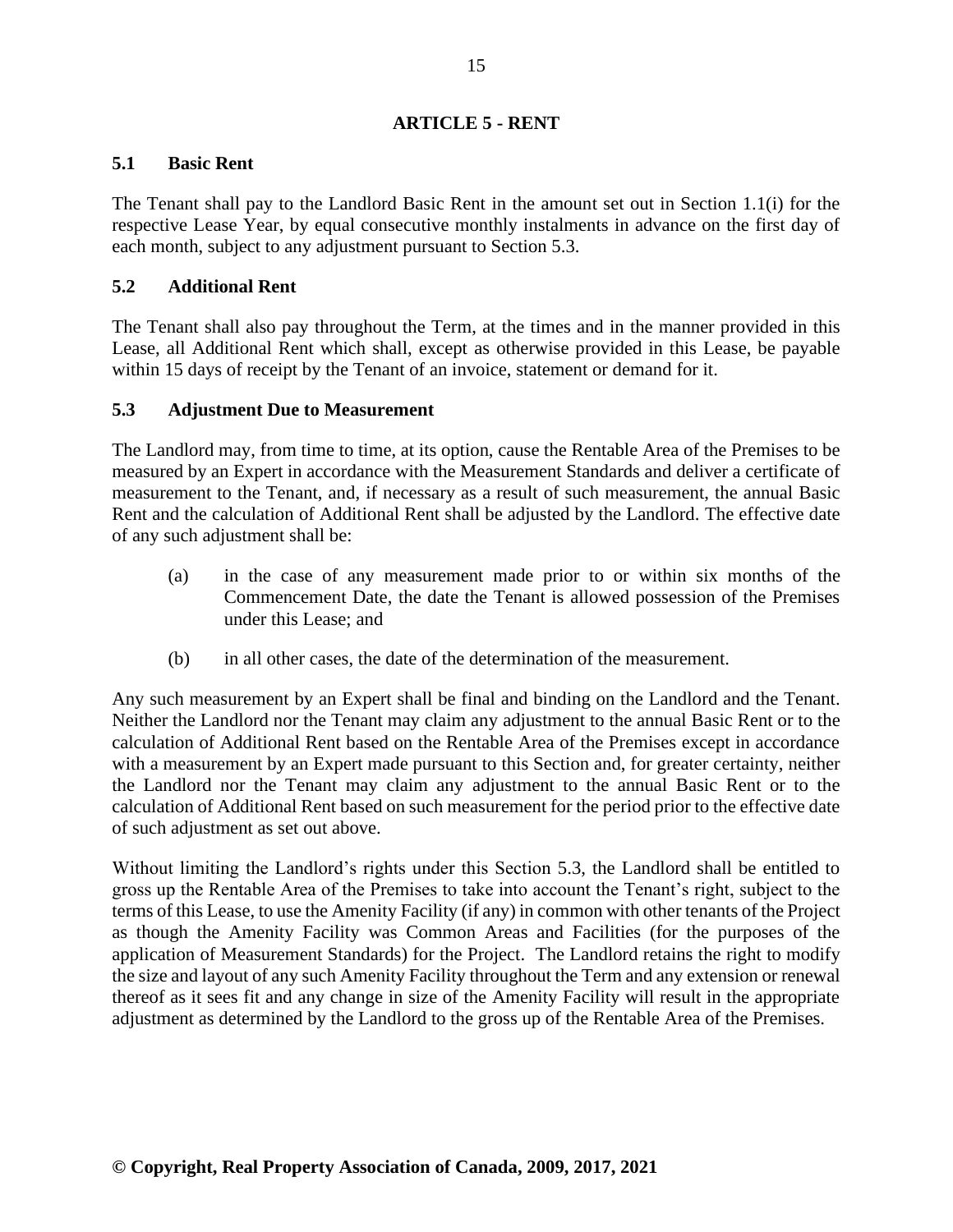#### <span id="page-25-0"></span>**5.4 Payment of Rent - General**

- (a) All payments required to be made by the Tenant pursuant to this Lease shall be paid when due, without prior demand and without any abatement, set-off, compensation or deduction whatsoever, except as may be otherwise expressly provided herein, at the address of the Landlord set out in Section  $1.1(a)(ii)$  or at such other place as the Landlord may designate from time to time to the Tenant.
- (b) All payments required to be made by the Tenant pursuant to this Lease, except for Rental Taxes, shall be deemed to be Rent and shall be payable and recoverable as Rent, and the Landlord shall have all rights against the Tenant for default in any such payment as in the case of arrears of Rent.
- (c) The Tenant shall pay to the Landlord all Rental Taxes applicable from time to time, calculated and payable in accordance with Applicable Laws and the Tenant shall pay such amount at the earlier of: (i) the time provided for by Applicable Laws; and (ii) the time such Rent is required to be paid under this Lease. The amount payable by the Tenant on account of Rental Taxes shall be deemed not to be Rent for the purpose of such calculation but in the event of a failure by the Tenant to pay any amount, the Landlord shall have the same rights and remedies as it has in the event of a failure by the Tenant to pay Rent.
- (d) At the Landlord's request, the Tenant shall make all payments under this Lease by way of automatic withdrawals or electronic funds transfer from the Tenant's bank account in Canadian funds and shall execute and deliver either concurrently with this Lease or from time to time within three Business Days following request for it, such documentation as may be required by the Landlord and its bank in order to effect such payments.
- (e) If the Commencement Date is other than the first day of a full period in respect of which any item of Rent is calculated, or the Expiry Date is other than the last day of a full period, then unless otherwise provided in this Lease, the amount of such item of Rent payable in respect of the broken period shall be prorated based on a 365 day year.

#### <span id="page-25-1"></span>**5.5 Payment of Additional Rent**

(a) Prior to the Commencement Date and at or prior to the beginning of each Fiscal Year thereafter, the Landlord shall compute and deliver to the Tenant a bona fide estimate in respect of such Fiscal Year of the Tenant's share of Property Taxes, the Tenant's Proportionate Share of Operating Costs and such other items of Additional Rent as the Landlord may estimate in advance and the Tenant shall pay to the Landlord in monthly installments one-twelfth of such estimate simultaneously with the Tenant's payments of Basic Rent, provided that the monthly installments on account of the Tenant's share of Property Taxes may be determined so that the Landlord collects all such amounts payable by the Tenant by the final due date in the relevant calendar year. The Landlord may from time to time re-estimate any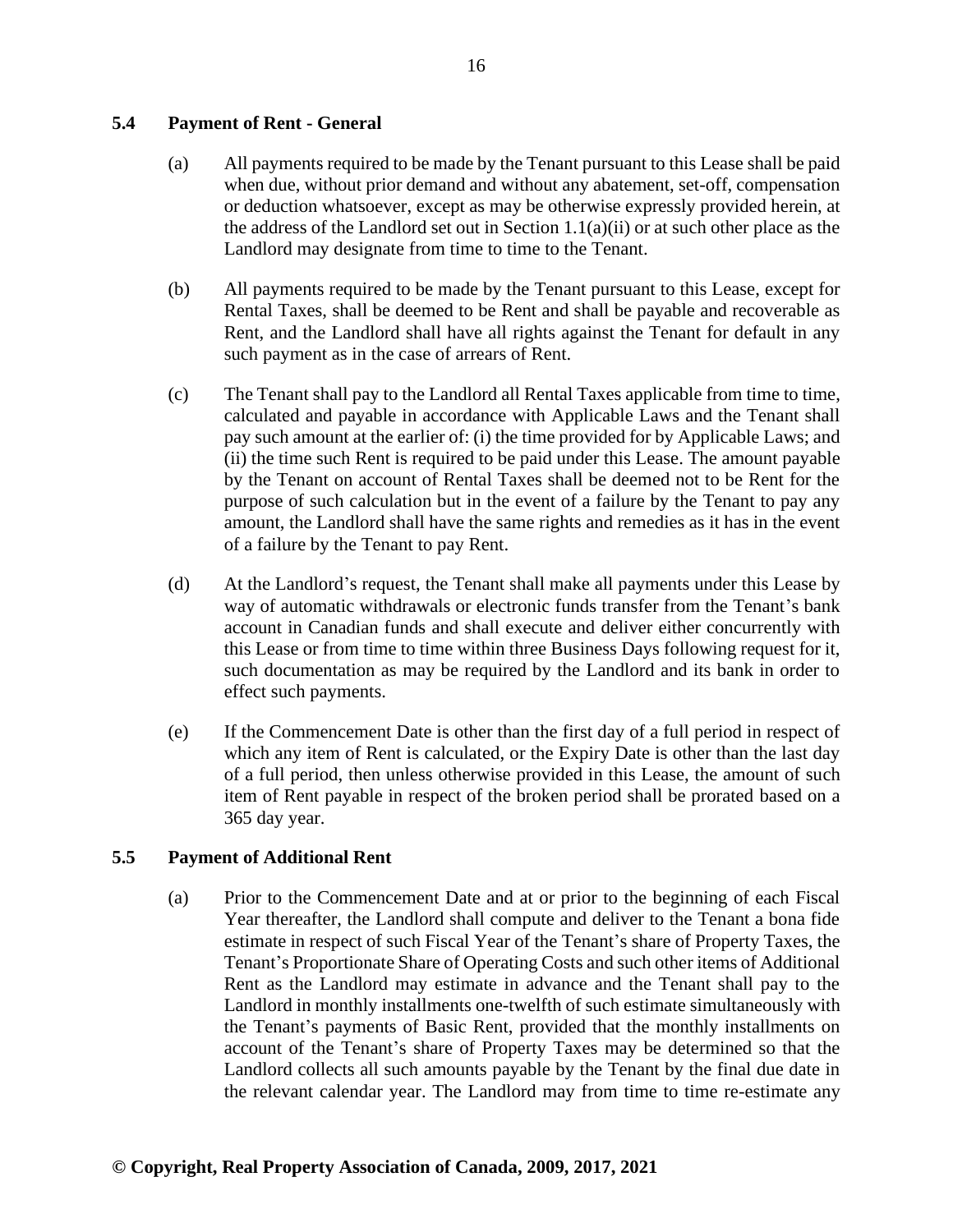items of Additional Rent and may fix monthly instalments for the then remaining balance of the Fiscal Year so that such items will be entirely paid during such Fiscal Year.

- (b) The Landlord shall deliver to the Tenant within a reasonable period of time after the end of each Fiscal Year a written statement or statements (the "Statement") setting out in reasonable detail the amount of Operating Costs, the Property Taxes and such other items of Additional Rent as the Landlord estimated in advance for such Fiscal Year. If the Tenant's share of Property Taxes, the Tenant's Proportionate Share of Operating Costs and other items of Additional Rent actually paid by the Tenant to the Landlord during such Fiscal Year differs from the amount of the Tenant's share of Property Taxes, the Tenant's Proportionate Share of Operating Costs and other items of Additional Rent payable for such Fiscal Year, the Tenant shall pay such difference or the Landlord shall credit the Tenant's account (as the case may be), without interest within 30 days after the date of delivery of the Statement. Failure of the Landlord to render any Statement shall not prejudice the Landlord's right to render such Statement thereafter or with respect to any other Fiscal Year. The Landlord may render amended or corrected Statements.
- (c) The Tenant shall not claim a re-adjustment in respect of Operating Costs or Property Taxes or other items of Additional Rent estimated by the Landlord or the share payable by the Tenant on account thereof for any Fiscal Year except by Notice given to the Landlord within six months after delivery of the Statement, stating the particulars of the error in computation.
- (d) If the Tenant disputes the accuracy of any Statement within the period permitted under Section 5.5(c) above and the Landlord and the Tenant fail to settle the matter within a reasonable period, the matter shall be referred by the Landlord to an Expert for prompt decision. The Tenant shall pay in accordance with the Statement until such decision is rendered. The Expert's signed determination shall be final and binding on both the Landlord and the Tenant. Any adjustment required to any previous payment made by the Tenant or the Landlord by reason of any such determination shall be made within 14 days thereof, and the party required to pay such adjustment shall bear all costs of the Expert, except that if the amount to be paid is 20% or less of the amount in dispute, the Tenant shall pay all such costs.

#### <span id="page-26-0"></span>**5.6 Rent Deposit**

The Landlord acknowledges receipt from the Tenant of the Rent Deposit to be applied to the Rent as it becomes due or as otherwise provided in Section 1.1(j) and, to the extent it is not so applied from time to time, to be held, without interest, as security (without prejudice to the Landlord's other rights and remedies) for the observance and performance of the Tenant's obligations under this Lease.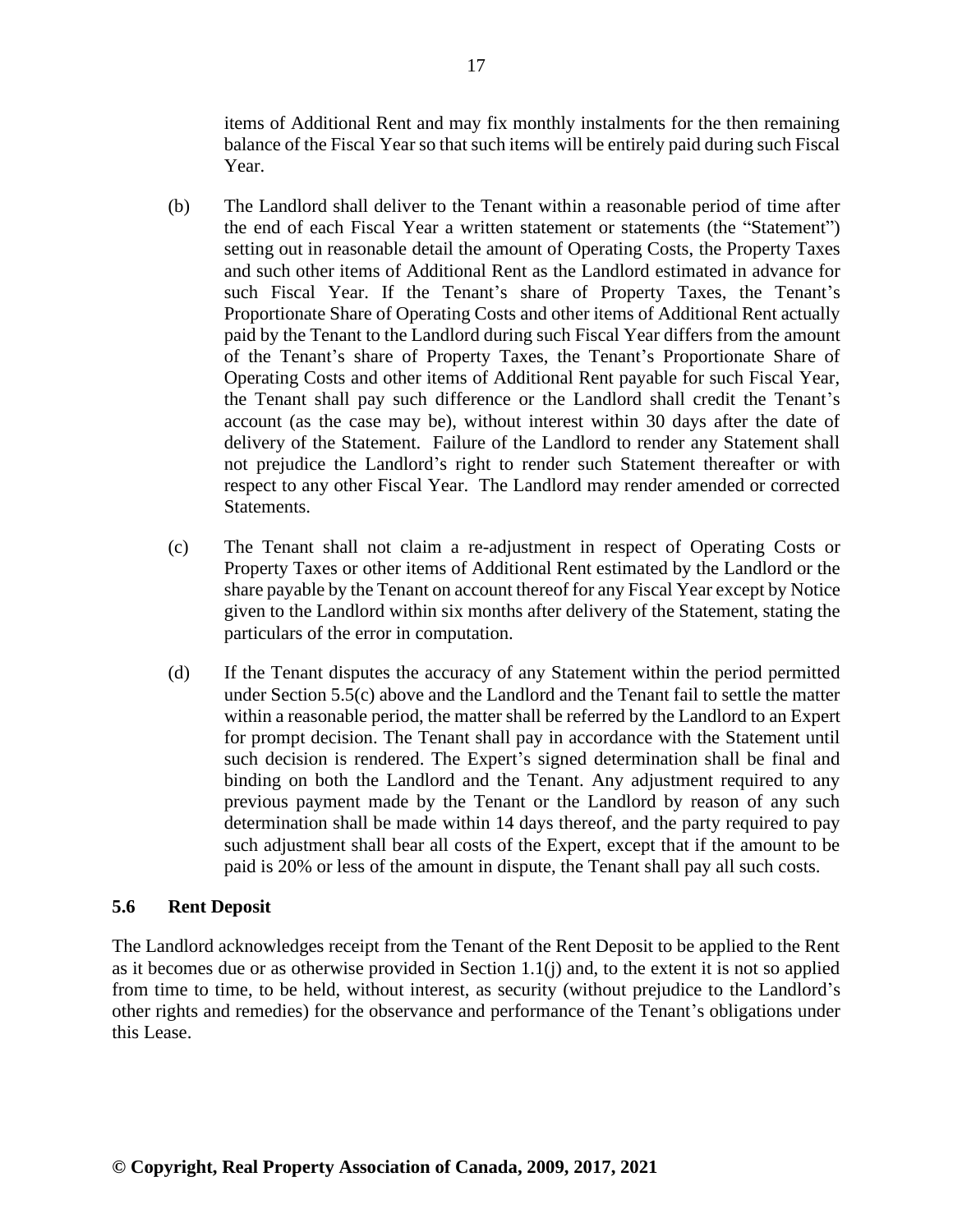#### <span id="page-27-0"></span>**5.7 Security Deposit**

The Landlord acknowledges receipt from the Tenant of the Security Deposit to be held, without interest, as security (without prejudice to the Landlord's other rights and remedies) for the observance and performance of the Tenant's obligations under this Lease. If the Tenant defaults in the performance of any of the terms, covenants, conditions and provisions of this Lease as and when the same are due to be performed by the Tenant, then the Landlord, at its option, may appropriate and apply all or any part of the Security Deposit on account of any losses or damages sustained by the Landlord as a result of such default. Upon demand by the Landlord following any such appropriation, the Tenant shall pay to the Landlord an amount sufficient to restore the total original amount of the Security Deposit. If the Tenant complies with all of the terms, covenants, conditions and provisions under this Lease and is not then overholding in accordance with Section 16.3, the Security Deposit shall be returned to the Tenant without interest within 60 days after the expiry or earlier termination of the Term, or, at the Landlord's option, shall be applied by the Landlord on account of the last month's Rent.

#### <span id="page-27-1"></span>**5.8 Net Lease**

The Tenant acknowledges and agrees that it is intended that this Lease shall be a completely carefree net lease for the Landlord and that the Landlord shall not be responsible for any costs, charges, expenses and outlays of any nature whatsoever arising from or relating to the Premises or the Project during the Term, whether foreseen or unforeseen and whether or not within the contemplation of the parties at the commencement of the Term, except as shall be otherwise expressly provided in this Lease.

#### **ARTICLE 6 - OPERATING COSTS AND TAXES**

#### <span id="page-27-3"></span><span id="page-27-2"></span>**6.1 Property Taxes Payable by Landlord**

The Landlord shall pay all Property Taxes, but it may defer such payments or compliance to the fullest extent permitted by law so long as it pursues in good faith any contest or appeal of any such Property Taxes with reasonable diligence.

#### <span id="page-27-4"></span>**6.2 Property Taxes Payable by Tenant**

- (a) The Tenant shall pay as Additional Rent directly to the Landlord in each Fiscal Year the Tenant's share of Property Taxes as determined pursuant to this Section 6.2.
- (b) The Tenant's share of Property Taxes shall be the portion of the Property Taxes that are attributable to the Premises, as determined by the Landlord, acting reasonably. Without limiting the foregoing:
	- (i) the Landlord may, if it so elects, determine that the Tenant's share of Property Taxes attributable to the Premises shall be the Proportionate Share of Property Taxes;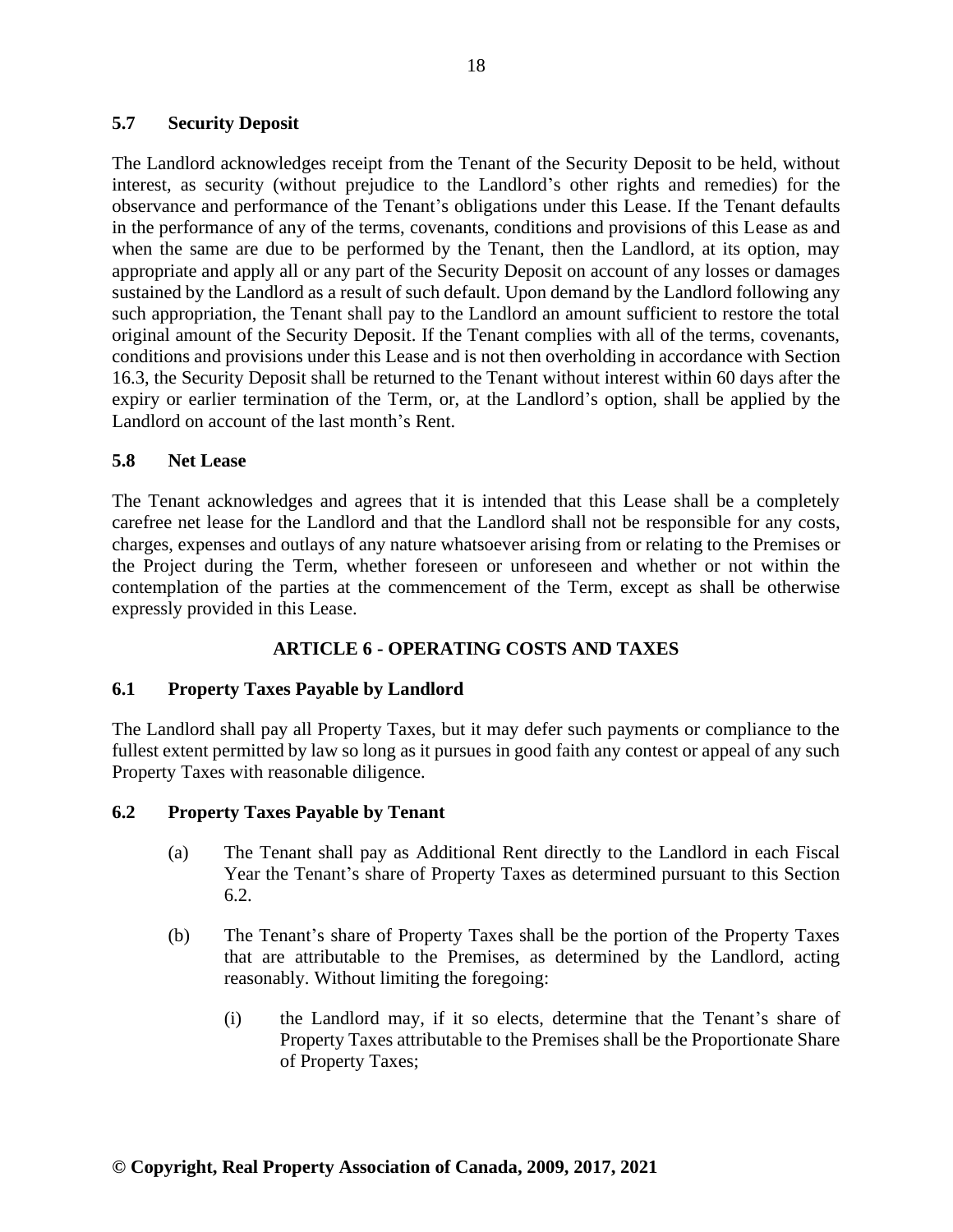- (ii) the Landlord shall be entitled, but not obligated, to allocate Property Taxes amongst categories of premises in the Project on the basis of such factors as the Landlord determines to be relevant and to adjust the Tenant's share of Property Taxes based on such allocation. Without limiting the generality of the foregoing, Property Taxes may also be allocated in respect of disproportionate contribution to use of parking or consumption of water where the costs of same are included in Property Taxes by the local taxing authority;
- (iii) if there are separate assessments (or, in lieu of separate assessments, calculations made by authorities having jurisdiction from which separate assessments may, in the Landlord's opinion, be readily determined) for the Premises for Property Taxes, the Landlord may have regard thereto;
- (iv) nothing herein shall compel or require the Landlord to adjust, continue to adjust or to make the same determination or allocation of Property Taxes from year to year or in any Fiscal Year; and
- (v) for the purposes of determining the share of Property Taxes payable by the Tenant pursuant to this Lease, Property Taxes shall include such additional amounts as would have formed part of Property Taxes had the Project been fully assessed during the whole of the relevant Fiscal Year as fully completed and fully occupied by tenants, with no special exemptions or reductions, and without taking into account any actual or potential reduction of Property Taxes or change of assessment category or class for premises within the Project which are vacant or underutilized.

# <span id="page-28-0"></span>**6.3 Other Taxes of Tenant**

The Tenant shall promptly pay before delinquency to the taxing authorities or to the Landlord, if it so directs, as Additional Rent, any taxes, rates, duties, levies and assessments whatsoever, whether municipal, provincial, federal or otherwise, separately levied, imposed or assessed against or in respect of the operations at, occupancy of, or conduct of business in or from the Premises by the Tenant or any other permitted occupant if levied in the province in which the Project is situated. Whenever requested by the Landlord, the Tenant shall deliver to the Landlord copies of receipts for payment of all such taxes.

# <span id="page-28-1"></span>**6.4 Assessment Appeals**

The Tenant shall not appeal any governmental assessment or determination of the value of the Project or any portion of the Project whether or not the assessment or determination affects the amount of Property Taxes or other taxes, rates, duties, levies or assessments to be paid by the Tenant.

# <span id="page-28-2"></span>**6.5 Operating Costs**

The Tenant shall pay its Proportionate Share of Operating Costs to the Landlord. Subject to the exclusions and deductions stipulated in Section 6.6, "Operating Costs" means the total, without

# **© Copyright, Real Property Association of Canada, 2009, 2017, 2021**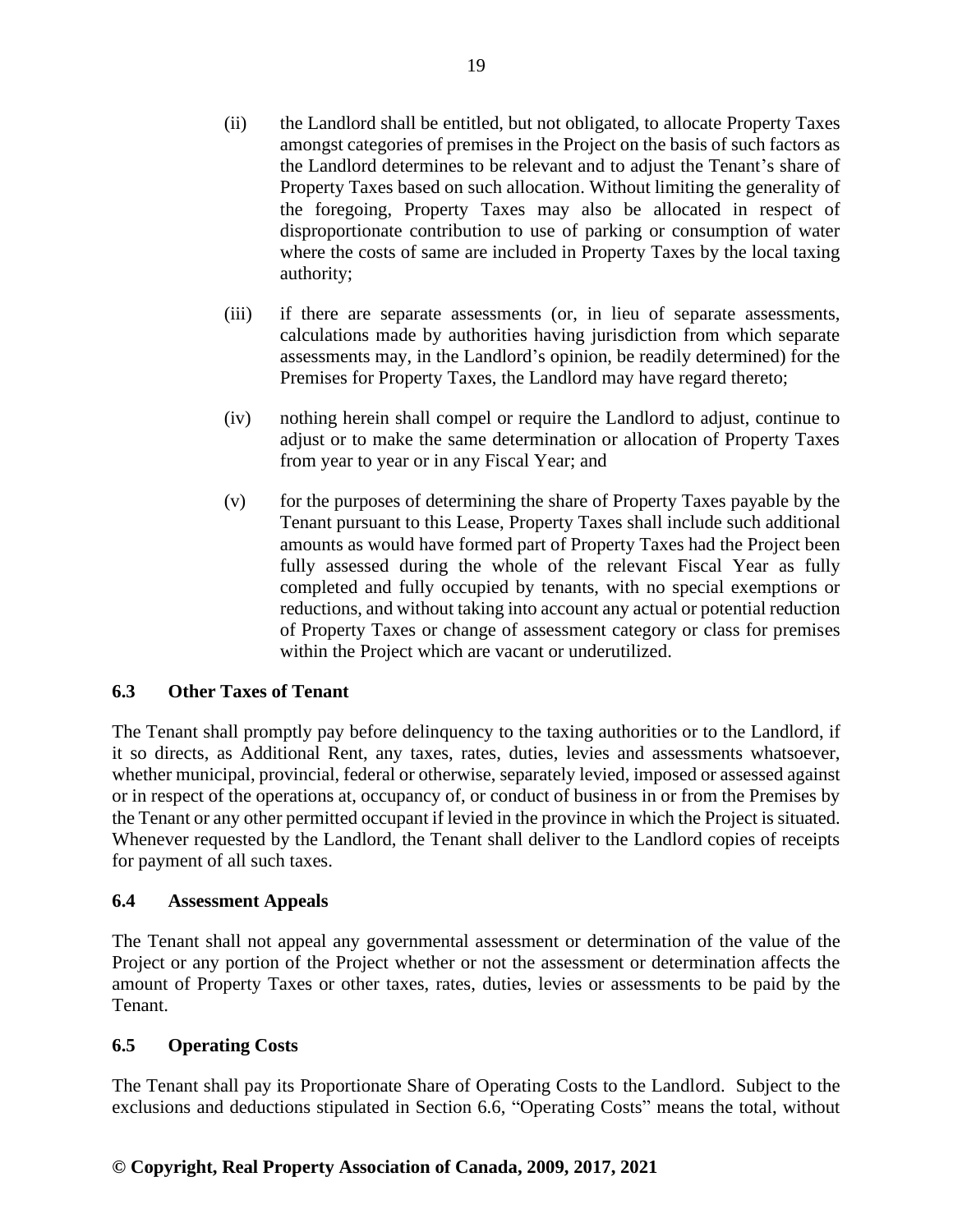duplication, of the costs, expenses, fees, rentals, disbursements and outlays (in Sections 6.5 and 6.6 referred to collectively as "costs") of every kind, whether direct or indirect, paid, payable or incurred by or on behalf of the Landlord on an accrual basis (or on a cash basis to the extent that the Landlord determines is reasonable) in the ownership, maintenance, repair, replacement, operation, administration, supervision and management of the Project, including, without limitation:

- (a) costs of providing security, supervision, traffic control, janitorial, landscaping, window cleaning, waste collection, disposal and recycling and snow removal services and the costs of machinery, supplies, tools, equipment and materials used in connection with the Project (including rental costs of such items);
- (b) costs of installing and maintaining telecommunications and broadband services and facilities (including riser, rooftop, telephone room, wireless management, and wifi and mobile networks (such as 5G)), information technology, telecopier, stationery, office equipment, supplies, signs and directory boards and other services and materials required for management, maintenance and operation (whether on or offsite and whether incurred by the Landlord or a management company) of the Project;
- (c) costs of providing electricity, fuel, heat, HVAC, water, telephone, gas, sewage disposal and other utilities and services (including all energy management and administration costs) and costs of replacing Building standard electric light fixtures, ballasts, tubes, starters, lamps, light bulbs, LED lights, and controls (to the extent such item is charged separately to the Tenant pursuant to this Lease then the costs of any such item attributable to other leasable premises shall be excluded);
- (d) costs of:
	- (i) operating, maintaining, replacing, modifying and repairing the Project, including without limitation such costs where incurred by the Landlord in order to comply with Applicable Laws or required by the Landlord's insurance carrier or resulting from normal wear and tear to the Project;
	- (ii) providing, installing, modifying and upgrading energy and water conservation equipment and systems, life safety and emergency response and/or communication systems, materials and procedures and telecommunication and broadband systems and equipment if any;
	- (iii) making alterations, replacements or additions to the Project intended to reduce Operating Costs, utility consumption, and/or Greenhouse Gas emissions, improve the operation of the Project and the systems, facilities and equipment serving the Project, or maintain their operation, or improve the Resilience of the Project;
	- (iv) replacing machinery or equipment which by its nature requires periodic replacement;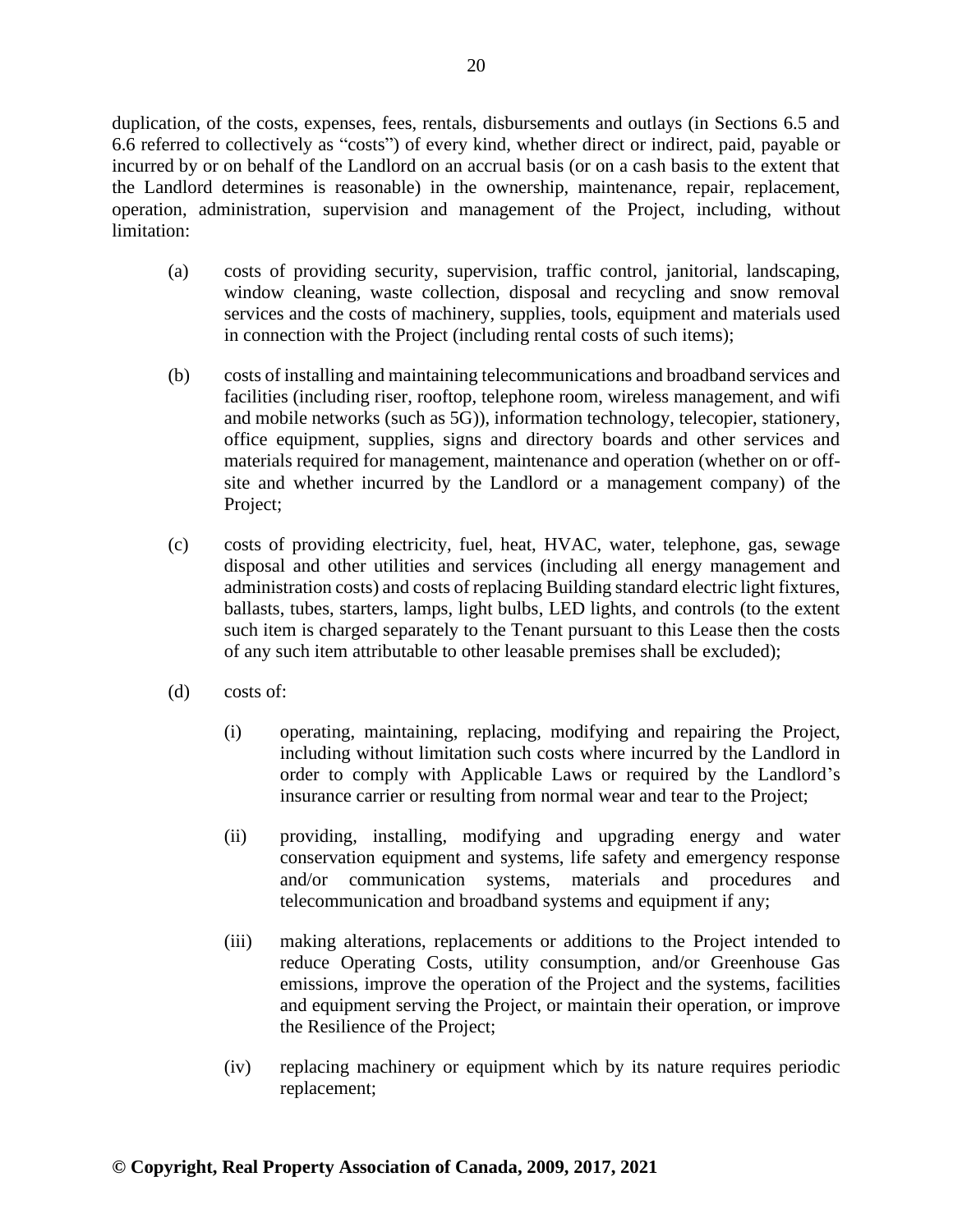- (v) developing, and/or modifying and operating the Project to achieve the objectives of the Sustainability Management Plan, including, without limitation, the costs of data collection (including Landlord Data), reporting, testing, commissioning and re-commissioning the Project or any part of it;
- (vi) Building Resilience Plan Costs; and
- (vii) implementing and maintaining health and wellness programs, guidelines, policies and procedures, from time to time, in accordance with best practices in the real estate industry in Canada, which may include, without limitation, installing, operating, maintaining, repairing and replacing touchless systems, equipment and facilities, enhanced ventilation systems, equipment and facilities, occupancy monitors, and health screening equipment, as well as implementing health screening procedures and enhanced cleaning and disinfecting of frequently touched surfaces,

all to the extent that such costs are fully chargeable in the Fiscal Year in which they are incurred in accordance with sound accounting principles or practices as applied by the Landlord;

- (e) depreciation or amortization of the costs referred to in Section 6.5(d) above as determined in accordance with sound accounting principles or practices as applied by the Landlord, if such costs have not been charged fully in the Fiscal Year in which they are incurred, and interest on the undepreciated or unamortized balance of such costs, calculated monthly, at an annual rate equal to 5% above the Prime Rate in effect on the first day of each Fiscal Year;
- (f) amounts paid to, or reasonably attributable to the remuneration of, all personnel (whether on or off-site and whether employed by the Landlord or a management company) involved in the maintenance, repair, replacement, operation, administration, supervision and management of the Project, including fringe benefits, severance pay, termination payments and other employment costs;
- (g) auditing (including compliance audits pursuant to Environmental Laws), accounting, legal and other professional and consulting fees and disbursements incurred in connection with the maintenance, repair, replacement, operation, administration, compliance, supervision and management of the Project, including those incurred in connection with the Sustainability Management Plan, those incurred with respect to the preparation of the statements required under the provisions of this Lease, and those incurred in administering, minimizing, contesting or appealing assessments of Property Taxes (whether or not successful);
- (h) costs of all insurance which the Landlord is obligated or permitted to obtain under this Lease; insurance deductibles, and the amounts of any losses incurred or claims paid either below the insurance deductible amounts or as the co-insurance portion of an insured claim;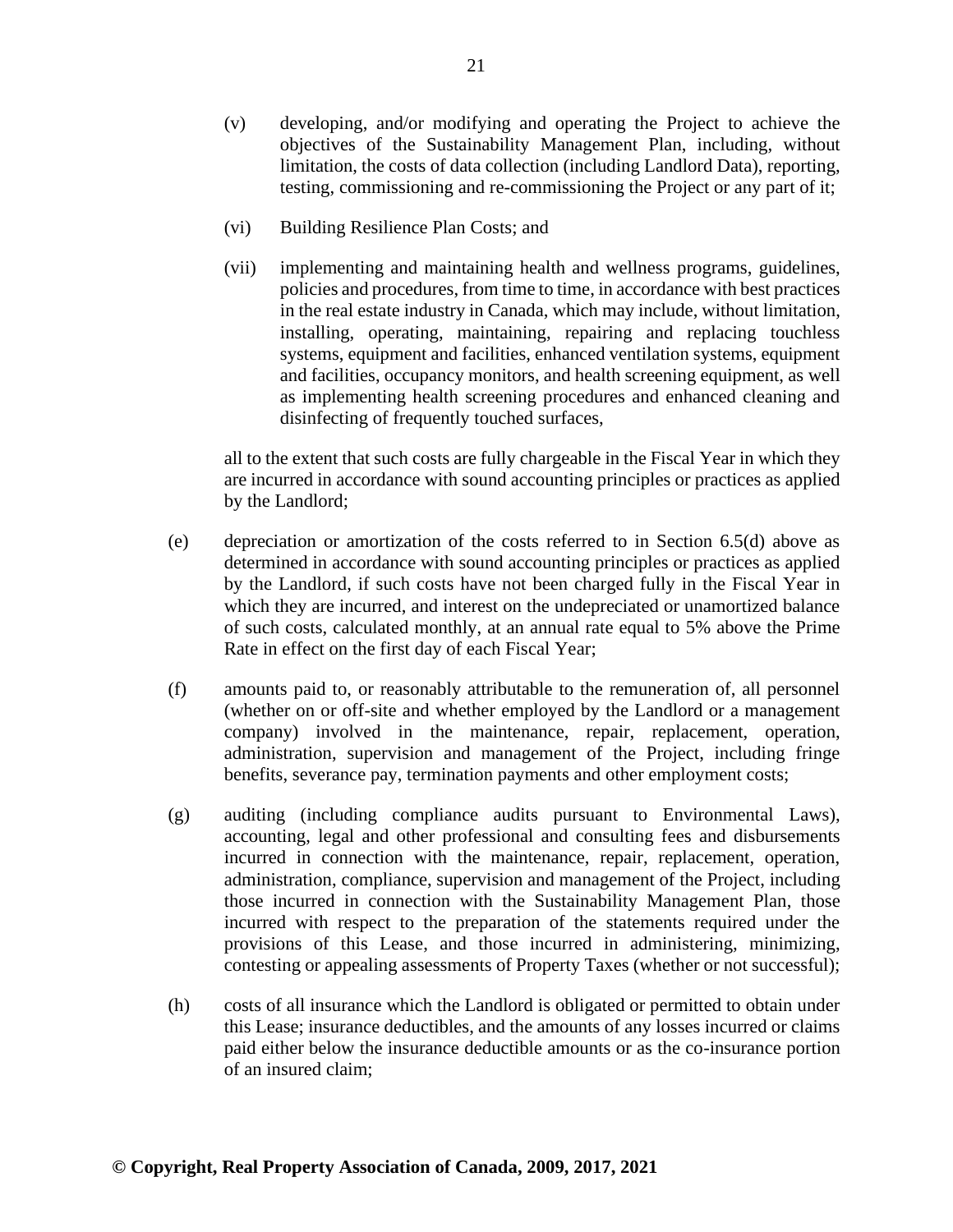- (i) Property Taxes to the extent not charged to the Tenant pursuant to Section 6.2 and to other tenants of the Project pursuant to lease provisions similar to such Section;
- (j) Carbon Tax and Carbon Offset Costs;
- (k) fair market rental value (having regard to rent being charged for similar space including additional rent for operating costs and property taxes) of space used by the Landlord and/or its property manager, acting reasonably, in connection with the maintenance, repair, operation, administration and management of the Project and such fair market rental value of any Amenity Facility, together with the reasonable costs relating to such Amenity Facility;
- (l) Electric Car Charging Station Costs attributable to: (i) operating, administering, maintaining, and repairing the Electric Car Charging Stations (including electricity costs if not directly charged to the user of the charging station), provided that the net revenues (if any) received by the Landlord in respect of the operation of such Electric Car Charging Station shall be deducted from such costs; and (ii) installing and replacing the Electric Car Charging Stations, provided that, if the installation or replacement (as the case may be) costs have not been charged fully in the Fiscal Year in which they are incurred, such installation or replacement (as the case may be) costs will be included in Operating Costs on amortized basis in accordance with sound accounting principles or practices as applied by the Landlord, together with interest on the unamortized balance of such installation or replacement as the case may be) costs, calculated monthly, at an annual rate equal to 5% above the Prime Rate in effect on the first day of each Fiscal Year;
- (m) a management fee in an amount comparable to that which would be charged by a real estate management company for management of similar office buildings in the area in which the Project is located; and
- (n) Health Emergency Plan Costs.

#### <span id="page-31-0"></span>**6.6 Limitations on Operating Costs**

In determining Operating Costs, the cost (if any) of the following shall be excluded or deducted, as the case may be:

- (a) major repairs to structural components that are required as a result of defective design or construction of such structural components;
- (b) interest on, and the capital retirement of debt, except as specifically provided in Section 6.5(e), and ground rent payable to the lessor under any ground or other lease pursuant to which the Landlord has an interest in the Project;
- (c) other than those expenses incurred in furtherance of the Sustainability Management Plan, expenses relating to decorating or redecorating or renovating rentable space for tenants or occupants of the Project and costs relating to tenant inducements, allowances or similar expenses;

#### **© Copyright, Real Property Association of Canada, 2009, 2017, 2021**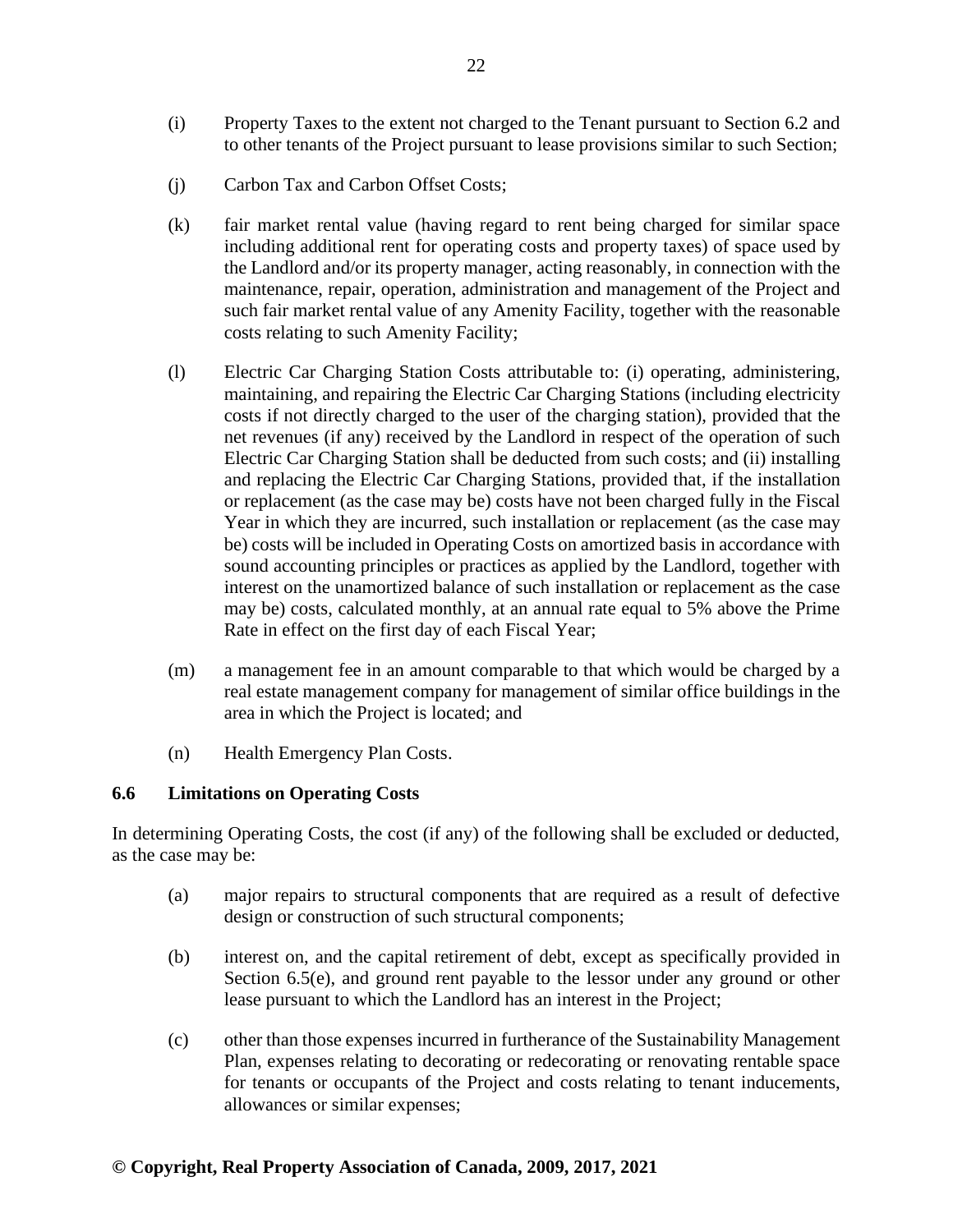- (d) all leasing expenses, real estate brokers' fees, leasing commissions, advertising and space planners' fees;
- (e) repairs or maintenance done for the direct account of other tenants;
- (f) net recoveries by the Landlord in respect of warranties or guarantees and insurance claims to the extent (but only to the extent) that the repair costs in respect of the work covered by such warranties or guarantees or insurance claims have been charged as Operating Costs; and
- (g) amounts recovered from TSPs and tenants as contributions to the cost of telecommunications and broadband related services (including riser, rooftop, telephone room and wireless management) to the extent (but only to the extent) that those costs have been included in Operating Costs.

#### <span id="page-32-0"></span>**6.7 Adjustments of Operating Costs**

In computing Operating Costs:

- (a) if less than 100% of the Rentable Area of the Building is completed or occupied during any period for which a computation must be made, the amount of Operating Costs will be increased by the amount of the additional costs determined by the Landlord, that would have been incurred had 100% of the Rentable Area of the Building been completed or occupied during that period, provided that the foregoing shall not result in the amount the Tenant pays as its Proportionate Share of such Operating Costs being greater than it would be if the Building was fully occupied and completed;
- (b) where the Landlord determines, acting reasonably but in its sole discretion, that any item(s) of Operating Costs are provided only to or for the benefit of a portion of the Building, then the Landlord shall be entitled, but not obligated, to allocate the cost of those item(s) over such portion of the Building and adjust the Tenant's Operating Cost payment based on such allocation;
- (c) if the Building is comprised of different categories of leasable premises, the Landlord shall be entitled, but not obligated, to allocate Operating Costs among the various categories on the basis of such factors as the Landlord determines to be relevant and to adjust the Tenant's Operating Cost payment based on such allocation; and
- (d) if any facilities, services or utilities:
	- (i) for the operation, administration, management, repair and maintenance of the Project are provided from another building or other buildings owned or operated by Landlord or its manager;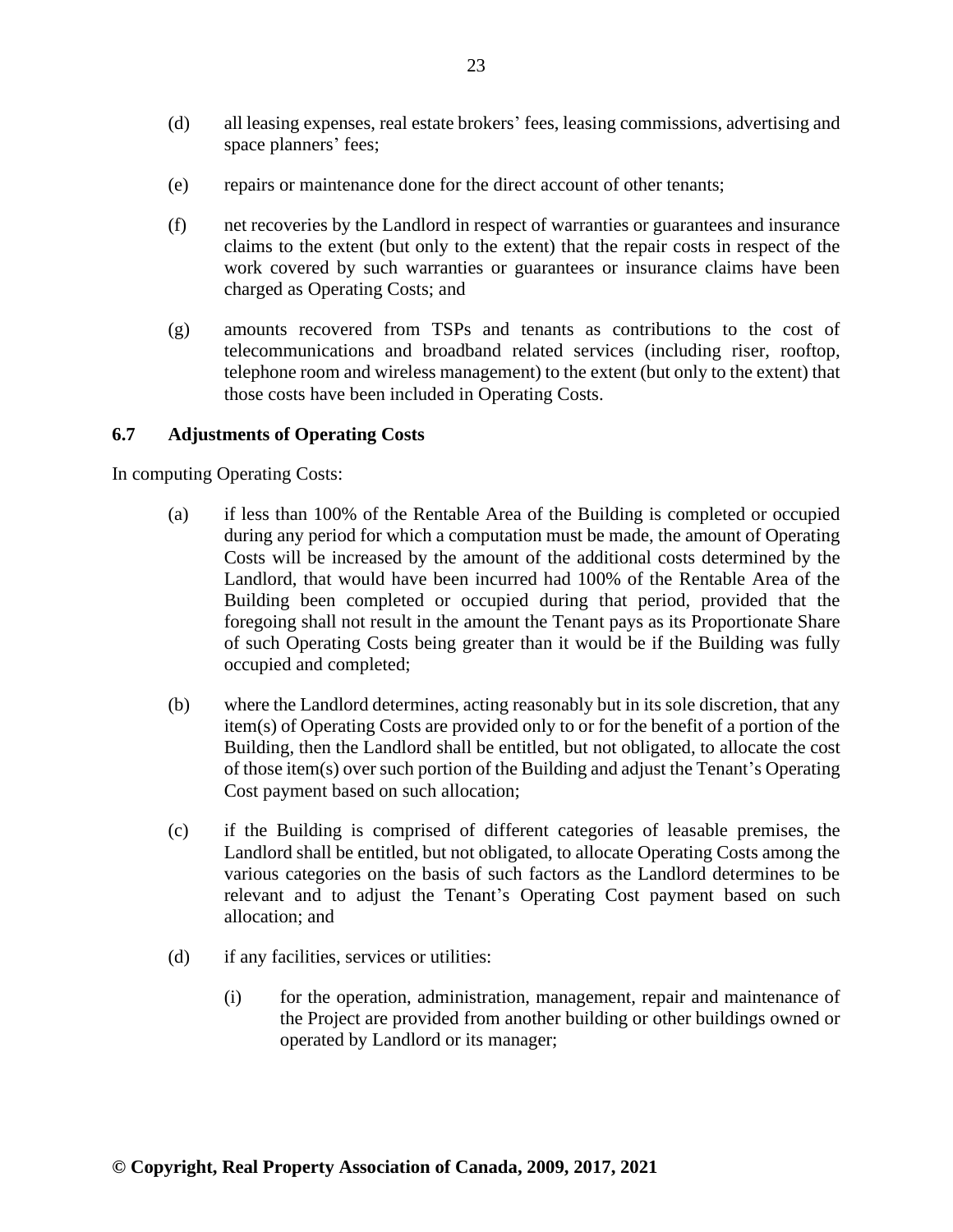- (ii) for the operation, administration, management, repair and maintenance of another building or other buildings owned or operated by the Landlord or its manager are provided from the Project; or
- (iii) are otherwise shared between the Project and another building or other buildings,

the costs, charges and expenses of such items shall be allocated by the Landlord, between the Project and other building or buildings on a reasonable basis.

# <span id="page-33-0"></span>**6.8 Reduction or Control of Operating Costs and Utility Consumption**

The Tenant shall comply with any practices or procedures that the Landlord, acting reasonably, may from time to time introduce to reduce or control Operating Costs and utility consumption, and shall pay, as Additional Rent, all costs, as determined by the Landlord, that may be incurred by the Landlord as a result of any non-compliance. The Landlord may use an Expert to assist it in making such determination.

# **ARTICLE 7 - HVAC, UTILITIES AND OTHER LANDLORD SERVICES**

# <span id="page-33-2"></span><span id="page-33-1"></span>**7.1 Heating, Ventilating, Air Conditioning, and Utility Consumption**

- (a) The Landlord shall provide HVAC in quantities and at temperatures required to maintain conditions within a reasonable temperature range in the Premises during Business Hours for general office uses on an open floor basis and provided that the Density Limit is not exceeded. If Tenant requests HVAC or lighting for the Premises outside of Business Hours, Tenant shall pay for such service or utility to Landlord at then prevailing rate(s) for the Project as determined and separately invoiced by Landlord to Tenant, plus the Landlord's 15% administration fee.
- (b) Any rebalancing of the climate control system necessitated by the installation of partitions, equipment or fixtures by the Tenant or by any use of the Premises not in accordance with the design standards of such system and/or the Sustainability Management Plan shall be performed by the Landlord at the Tenant's expense.
- (c) The Landlord shall not be responsible for inadequate performance of the Building Systems if: (i) attributable to: (A) any arrangement of partitioning in the Premises or changes therein; (B) the failure to shade windows which are exposed to the sun, unless the Building envelope and systems are designed to maintain acceptable environmental conditions without the use of internal window shades; (C) the production by the Tenant of smoke, odours or contaminated air which the Building Systems are not designed to accommodate; (D) any use of electrical power by the Tenant which exceeds the standard of normal use as determined by the Landlord or that as set out in the Sustainability Management Plan; (E) any use of water by the Tenant which exceeds the normal use as determined by the Landlord or that as set out in the Sustainability Management Plan (water used to maintain water quality for the Project, such as through flushing programs, shall be included in the normal use amount); (F) any material deterioration in air quality as a result of any furniture,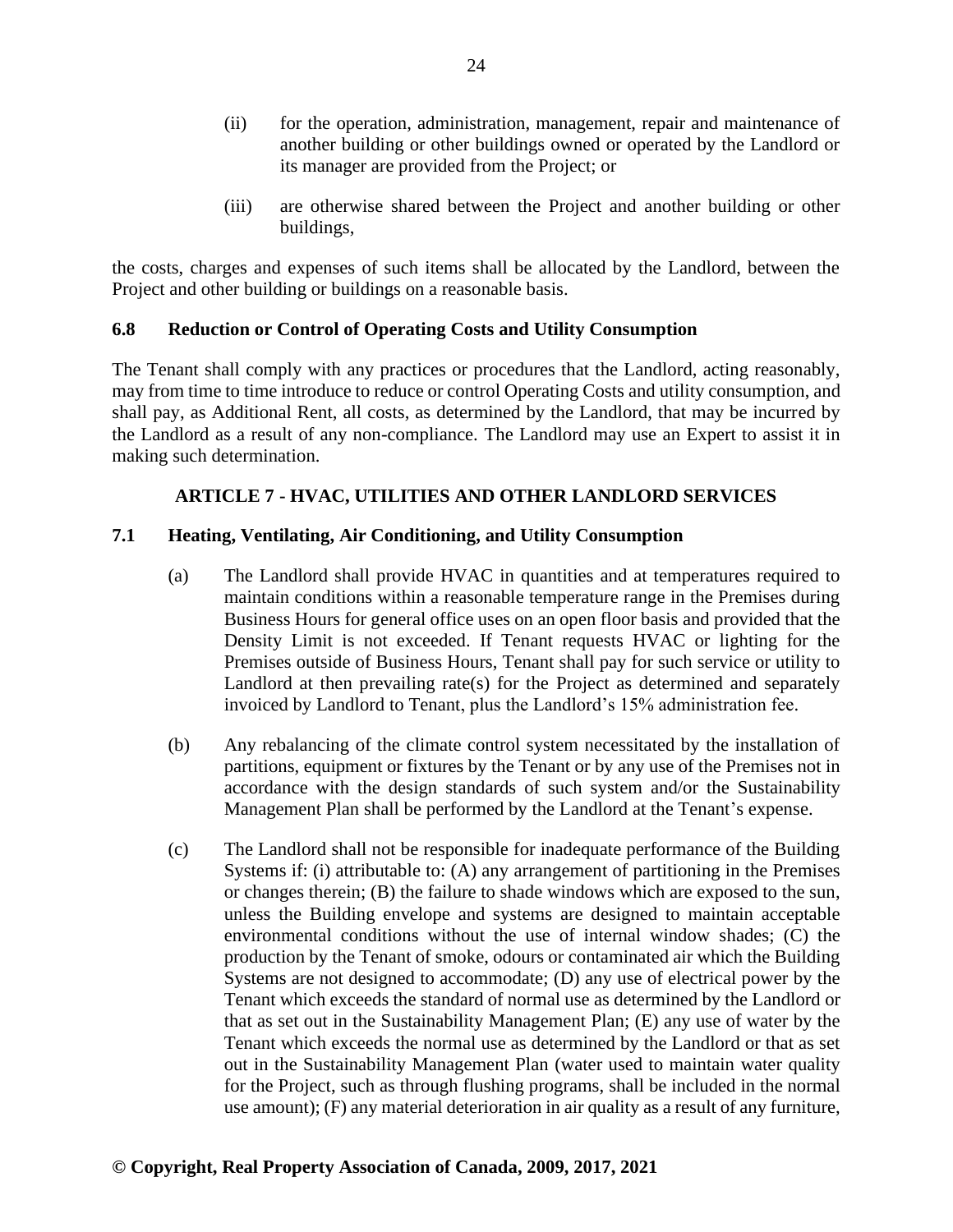equipment, materials or Alterations located in the Premises or the management practices of the Tenant or any other occupant or Person in the Premises which are not otherwise in accordance with the Sustainability Management Plan; or (G) supplementary HVAC equipment provided by the Tenant or any other occupant or Person in the Premises; (ii) the occupancy level of the Premises exceeds the Density Limit; or (iii) the Tenant does not keep the HVAC vents or air returns free and clear of all obstructions.

#### <span id="page-34-0"></span>**7.2 Electricity and Other Utilities**

- (a) The Landlord will provide and permit the Tenant to use the electricity, domestic water, sewage disposal and other utility services serving the Project in such quantities as the Landlord, from time to time determines to constitute normal use for tenants of the Project or as may be specified in the Sustainability Management Plan, and having regard to the Density Limit. The Tenant shall not overload the capacity of any such service. The Tenant shall not bring onto the Premises any Alterations, installations, appliances or business machines which are likely to consume significant amounts of electricity or other utilities or which require special venting without the prior written consent of the Landlord. The Tenant shall not engage any Person to provide any utility service to the Premises.
- (b) The Tenant will pay all costs relating to the use by the Tenant of electricity and other utility services. Such costs may form part of Operating Costs or, if the Landlord elects from time to time, may be charged to the Tenant on a separate basis, together with an administration fee equal to 15% of such costs. The Landlord may install, at the Tenant's expense, separate and multiple water, electricity and natural gas (if applicable) meters or other measuring devices throughout the Premises or elsewhere to measure the Tenant's consumption of utilities and the Landlord may use an Expert to assist it in determining such consumption. Any costs for third party monitoring services shall be included in Operating Costs.
- (c) The Landlord shall replace any Building standard ballasts, tubes, starters, lamps, light bulbs, LED lights and controls in the Premises at the Tenant's cost, payable as Additional Rent, unless such costs are included in Operating Costs. In carrying out its obligations, the Landlord may adopt a system of periodic group re-lamping in accordance with sound building management practices.
- (d) If electricity, propane, natural gas or water is separately billed to the Premises or the Tenant, then the Tenant shall provide to the Landlord from time to time copies of all such electricity, propane, natural gas or water bills within ten Business Days of receipt. Upon the Landlord's request, the Tenant shall deliver to the Landlord an authorization from the Tenant addressed to each utility supplier permitting such supplier to share the Tenant's consumption data with the Landlord directly.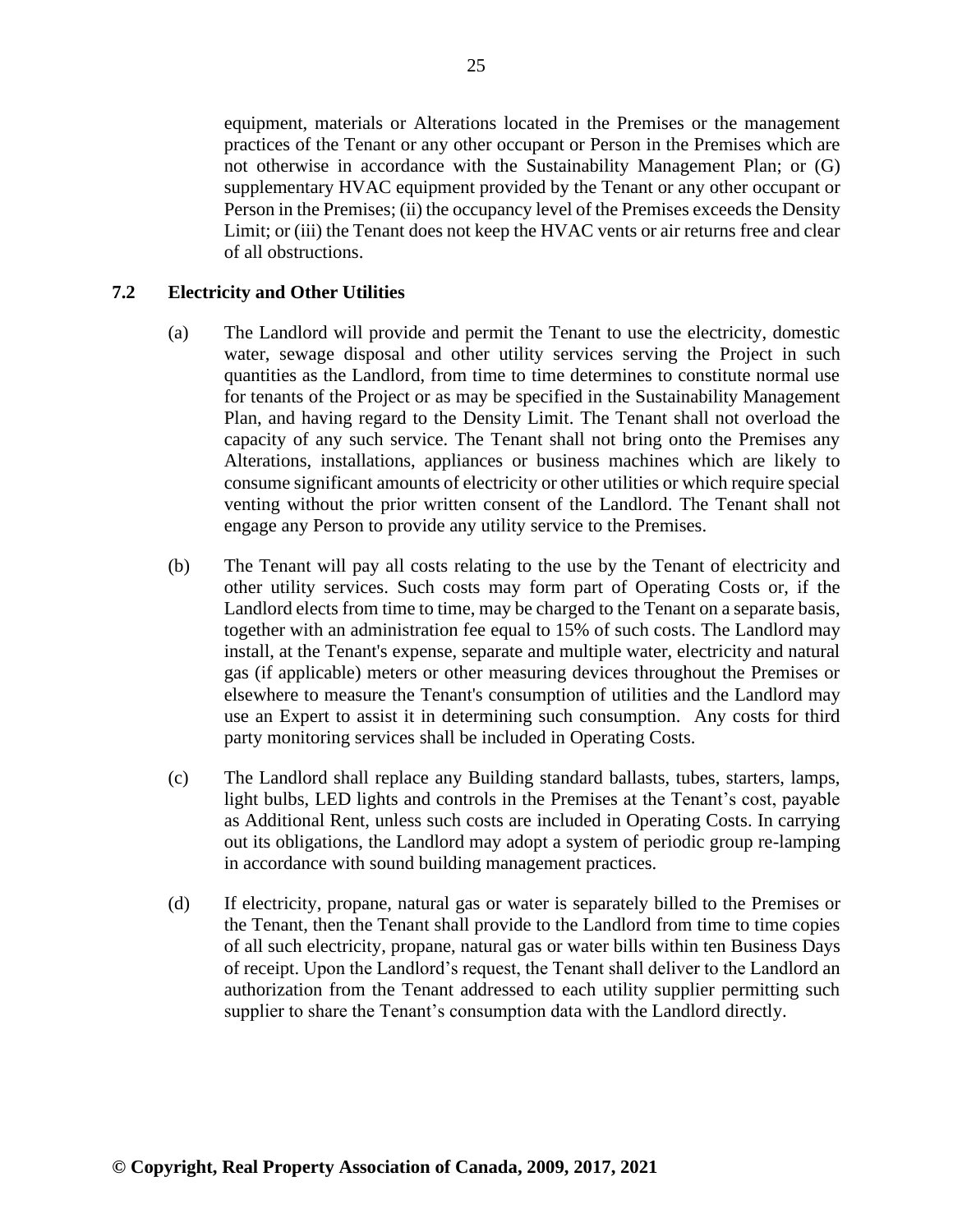#### <span id="page-35-0"></span>**7.3 Special HVAC Services and Utilities and Excess Quantities**

- (a) The Landlord shall have no obligation to provide the Tenant with HVAC, electricity, sewage disposal, water or other utility services of a type or in quantities that exceed normal use by tenants of the Project (as such normal use is determined by the Landlord, and having regard to the Density Limit), or that exceed those limits set out in the Sustainability Management Plan, unless the Landlord determines, in its sole discretion, that the provision of such services: (i) is within the capacity of the Building Systems; (ii) would not affect the operation, aesthetics or structure of the Building or any other part of the Project; (iii) would not reduce the efficiency of the existing services supplied to other tenants or parts of the Project; (iv) is otherwise feasible; (v) would not be subject to a tax, fee, levy or other charge from an authority having jurisdiction; and (vi) is consistent with the Sustainability Management Plan and the Building Resilience Plan. The Tenant will pay to the Landlord all costs, both non-recurring and recurring, of providing all such services. Such costs shall be determined by the Landlord in a reasonable manner, which may include installation at the Tenant's expense of separate and multiple water, electricity and natural gas (if applicable) meters or other measuring devices in the Premises or elsewhere or the Landlord may use an Expert to assist it in determining such costs.
- (b) The Landlord will not be required to furnish electrical current for equipment that requires more than 240 volts or other equipment whose electrical energy consumption exceeds normal office usage (and having regard to the Density Limit). If the Tenant's requirements for or consumption of electricity exceed the electricity to be provided by the Landlord as described herein, the Landlord will, at the Tenant's expense, make reasonable efforts to supply such service through thenexisting feeders and risers serving the Project and the Premises if, in the Landlord's judgment, the same are necessary and will not cause permanent damage to the Project, Building or Premises, cause or create a dangerous or hazardous condition, entail excessive or unreasonable alterations, repairs or expenses, adversely affect the Landlord's ability to provide reasonable service to the balance of the Project, or unreasonably interfere with or disturb other tenants of the Project. If the Tenant uses machines or equipment in the Premises that abnormally affect the temperature otherwise maintained by the air conditioning system or otherwise overload any utility, the Landlord may, or may require the Tenant to, install supplemental air conditioning units or other supplemental equipment in the Premises or, if necessary, elsewhere in the Project, and the cost thereof, including the cost of design, installation, operation, use and maintenance, repair and replacement, in each case plus an administrative fee of 15% of such cost, will be paid by the Tenant, as Additional Rent.

#### <span id="page-35-1"></span>**7.4 Other Landlord Services**

(a) The Landlord shall provide janitorial services to the Premises in accordance with standards from time to time prevailing for similar office buildings in the area in which the Project is located, subject to the Sustainability Management Plan.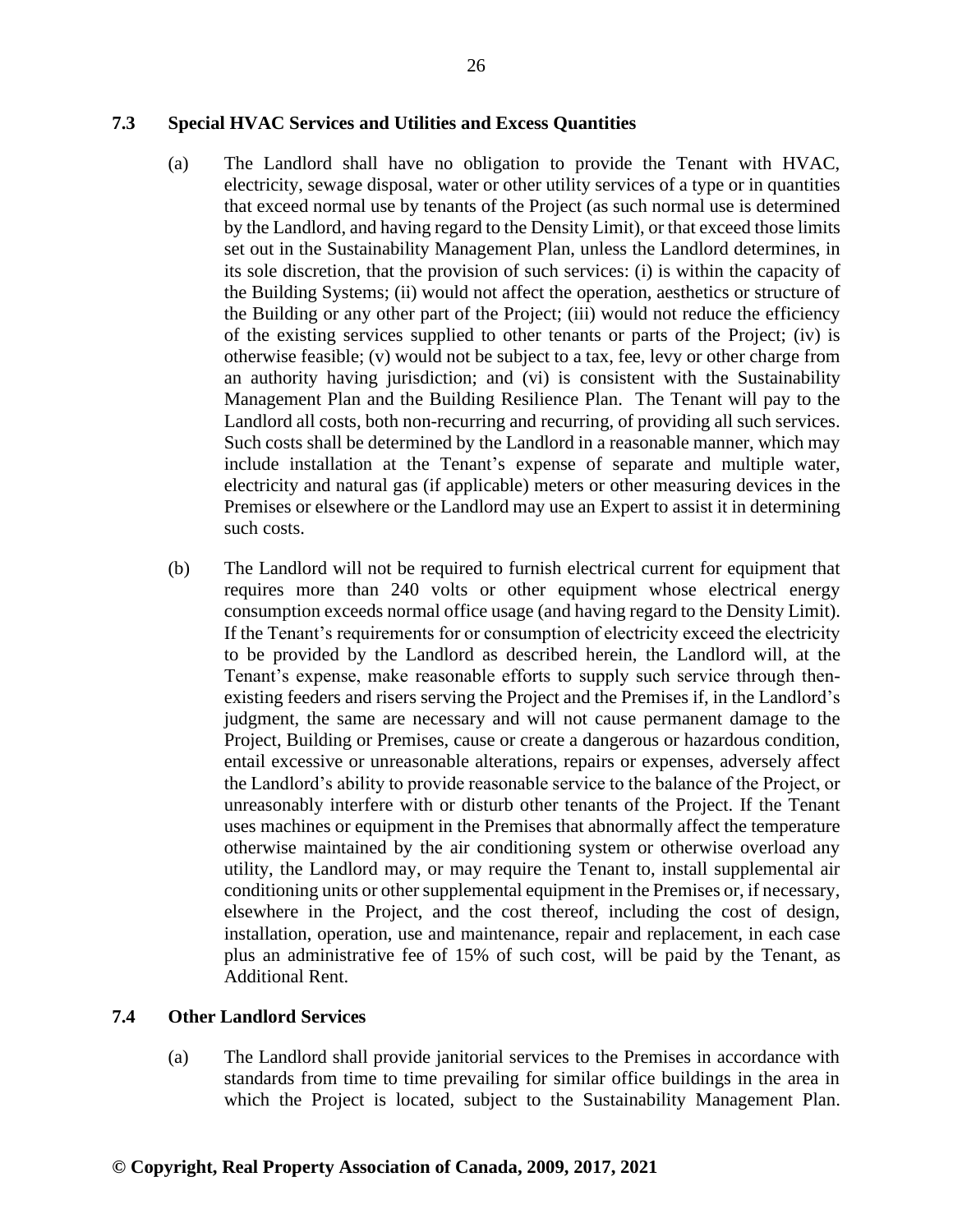Notwithstanding the foregoing, the Landlord may choose to provide such cleaning services during Business Hours to assist in achieving the objectives of the Sustainability Management Plan, provided that if the Landlord does so choose, it shall use its reasonable commercial efforts to minimize the disruption of such cleaning services to the business operations of the Tenant. The Tenant shall grant access necessary for the performance of the janitorial services and shall leave the Premises in a condition that facilitates the performance of such services. Other than as included in janitorial services, all curtains, carpets, rugs and drapes of any kind in the Premises shall be cleaned and maintained by the Tenant in accordance with the Sustainability Management Plan. The Tenant shall not engage any Person to provide cleaning or janitorial services to the Premises without the Landlord's written consent.

- (b) The Landlord shall provide elevator service during Business Hours and additional hours for use by the Tenant in common with others, except when prevented by maintenance or repairs. Subject to emergencies, the Landlord will operate at least one passenger elevator for use by tenants at all times.
- (c) The Landlord shall provide necessary supplies in public washrooms sufficient for normal use by tenants of the Project.

## **7.5 Additional Services Provided by Landlord**

Wherever this Lease provides that the Tenant is to pay a cost or expense to the Landlord as an item of Additional Rent (except for Operating Costs and the 15% administration fee referred to herein), the Tenant shall pay, in addition to such cost or expense, the Landlord's administration charge of 15% of such cost or expense, which cost shall also be an item of Additional Rent. The Tenant shall pay to the Landlord the costs of all such services provided at the Tenant's request or otherwise provided for herein and which are not included in Operating Costs including, without limitation: (a) the provision of HVAC and lighting, electricity, water, steam and/or chilled water and other utilities and services outside of Business Hours or of a special nature or in excess quantities in accordance with Section 7.3 of this Lease; (b) replacement of non-standard electric light fixtures, ballasts, tubes, starters, lamps, light bulbs, LED lights, and controls; (c) special janitorial or cleaning services; (d) operating freight elevators used or reserved for the sole benefit of the Tenant outside Business Hours and supervising the movement of furniture, equipment, freight and supplies for the Tenant; (e) construction of any Leasehold Improvements or other work performed at the request of or on behalf of the Tenant; (f) costs for Building services, maintenance, repairs and/or replacements which are necessitated by reason of the particular use or occupancy of the Premises or any of the Common Areas and Facilities by the Tenant, its licensees, corporate or private members, employees, agents or persons having business with the Tenant at the Premises; and (g) other services performed at the request of or on behalf of the Tenant.

## **7.6 Telecommunications**

(a) The Tenant may utilize a telecommunication service provider (a "TSP") of its choice with the Landlord's prior written consent, so long as there is sufficient space in or on the Building for the installation of the TSP's facilities. The Landlord may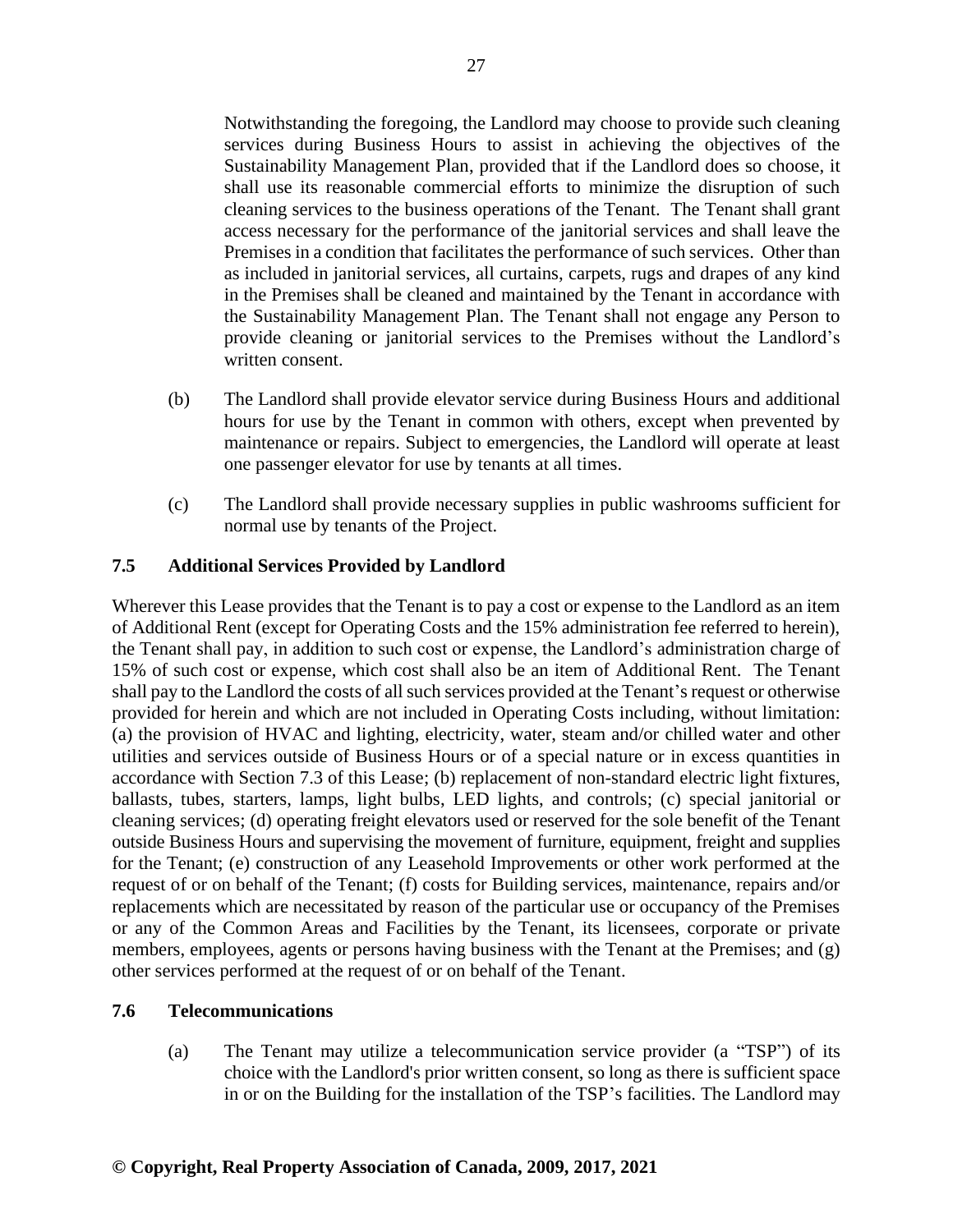require the TSP to execute and deliver the Landlord's standard form of TSP licence agreement. The Tenant may be required to install its own cable and facilities or to purchase cable and facilities from the Landlord for installation in the communication pathways and/or risers of the Building for connection to the Tenant's TSP's facilities in the main terminal room, at the main distribution frame or at other points of connection designated by the Landlord. The Tenant and its TSP shall abide by any policies, directions or requirements of the Landlord and/or its riser manager (if any). The Tenant shall be responsible for any costs incurred by the Landlord to enable the TSP to provide or discontinue services to the Tenant (including costs of riser management, installing and maintaining wifi services and 5G services, plan review, inspection of facilities, and of installing or removing cables and wiring). Upon 30 days' prior Notice, the Landlord may require that all or any portion of the cables or facilities installed by the Tenant or its TSP be relocated at the Tenant's cost.

- (b) If the Landlord decides to provide a central telecommunications cable distribution system ("CDS") for use by TSPs and tenants, which may be wired or wireless, the Landlord may require the Tenant or its TSP to use the CDS on terms and conditions set by the Landlord, including payment of costs associated with the CDS and a full release and indemnity of the Landlord from the TSP and the Tenant for the use and operation of the CDS.
- (c) The Landlord is not liable for any aspect of providing telecommunication services, including the cost of installation, service, materials, repairs, maintenance, interruption or loss of telecommunication service. The Tenant acknowledges that the Landlord has no obligation to ensure continuation of services by the Tenant's TSP or any other TSP in the Building.

## **7.7 Signs and Premises Identification**

The Tenant shall not erect, affix, install or maintain any signs, lettering, identification or any promotional or other written materials visible from the exterior of the Building or from any interior Common Areas and Facilities. The Landlord shall, at the request and expense of the Tenant, supply and install: (a) on or near the entrance door of the Premises a sign bearing the name of the Tenant; (b) identification in any elevator lobby directional signage on the Tenant's floor; and (c) one entry in any directory board for the Building, each in accordance with the Landlord's uniform scheme for identification signage. Any tenant occupying at least a full floor in the Building may, subject to having received the Landlord's prior written approval as to design, location, material and method of installation, supply and install its own sign in the elevator lobby of each full floor occupied by it. All such signage shall comply with the applicable provisions of the Sustainability Management Plan, including, without limitation, those pertaining to light pollution reduction, and migrating bird safety programs.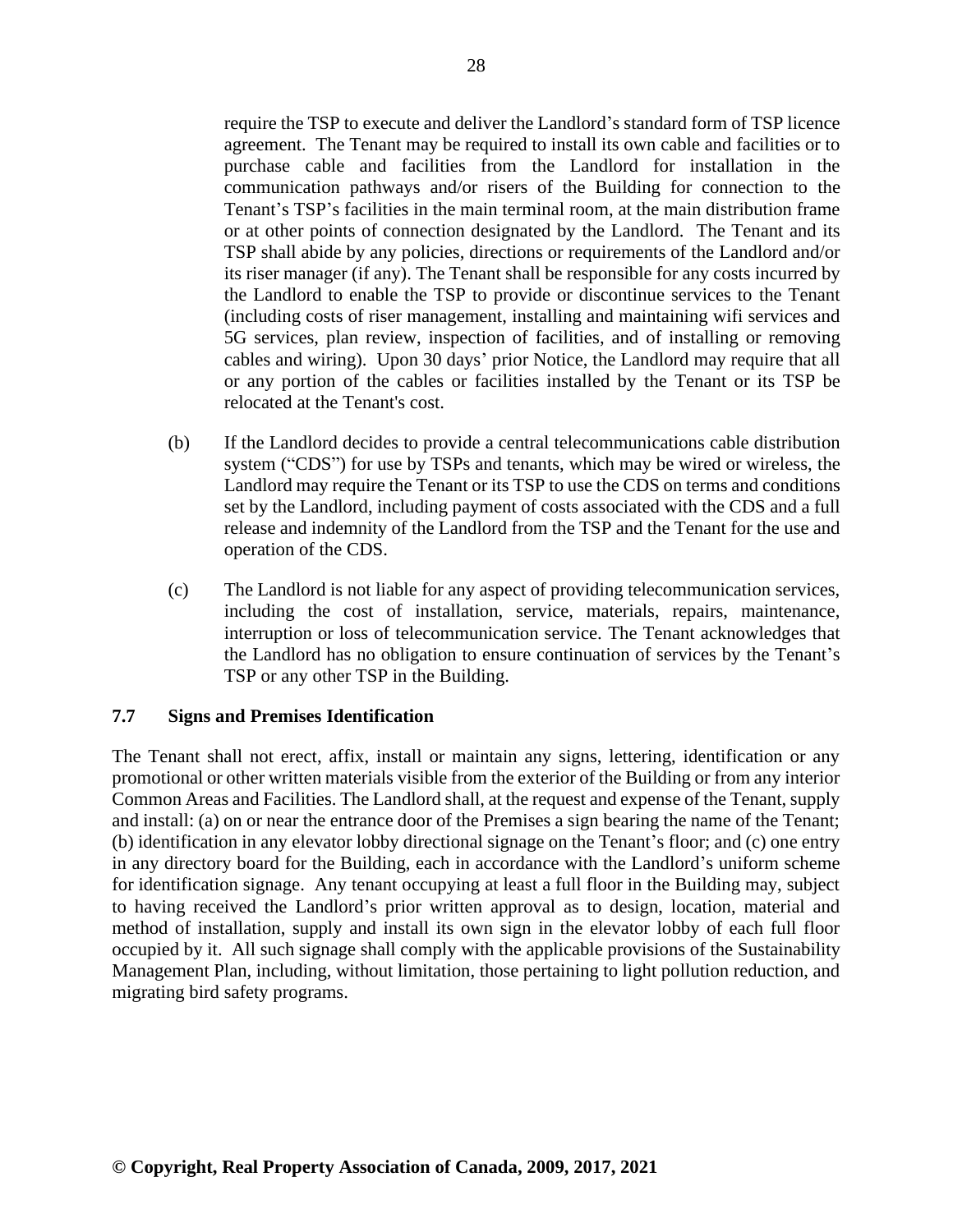# **ARTICLE 8 - OPERATION, CONTROL AND MAINTENANCE BY LANDLORD**

# **8.1 Operation of the Project by Landlord**

The Landlord shall operate the Project in accordance with all Applicable Laws and with standards from time to time prevailing for similar office buildings in the area in which the Project is located, subject, however, to the limitations occasioned by the design and age of the Project and the capacity of the Building Systems, and the provisions of this Lease.

The Landlord shall also manage, maintain, operate, repair, and upgrade the Project as necessary in accordance with the Sustainability Management Plan.

The Landlord's costs of compliance with this Section 8.1 shall be included in Operating Costs, to the extent provided therein.

## **8.2 Control of the Project by Landlord**

The Landlord has at all times exclusive control of the Project and its management and operation, but not so as to deny the Tenant access to the Premises except in an emergency. Without limiting the generality of the foregoing, at any time and from time to time, the Landlord may:

- (a) make repairs, replacements, changes or additions to the structure, systems, facilities and equipment in or on the Project (including the Premises) where necessary to serve the Premises or other parts of the Project or to achieve the objectives of the Sustainability Management Plan;
- (b) make changes or additions to any part of the Project not in or forming part of the Premises including, without limitation, dedicating or conveying portions of the Lands, granting easements, rights-of-way, restrictive covenants or other interests in the Lands and constructing additional improvements in or adjoining the Lands;
- (c) terminate, limit, restrict or amend the Tenant's right of use of any of the Common Areas and Facilities (including, without limitation, in connection with a Health Emergency), change the location and size of any of the Common Areas and Facilities or use parts of the Common Areas and Facilities for promotional or other activities;
- (d) retain contractors and employ all personnel, including supervisory personnel and managers, that the Landlord considers necessary for the effective maintenance, repair, operation, management and control of the Project;
- (e) collect and maintain ownership of the Landlord Data and the Landlord may alter the operation, management, maintenance, and repair of the Project, acting reasonably, as a result of such Landlord Data; and
- (f) do and perform such other acts in and to the Project or any of its component parts as the Landlord considers reasonable for the proper and efficient maintenance, repair, operation, management and control of the Project,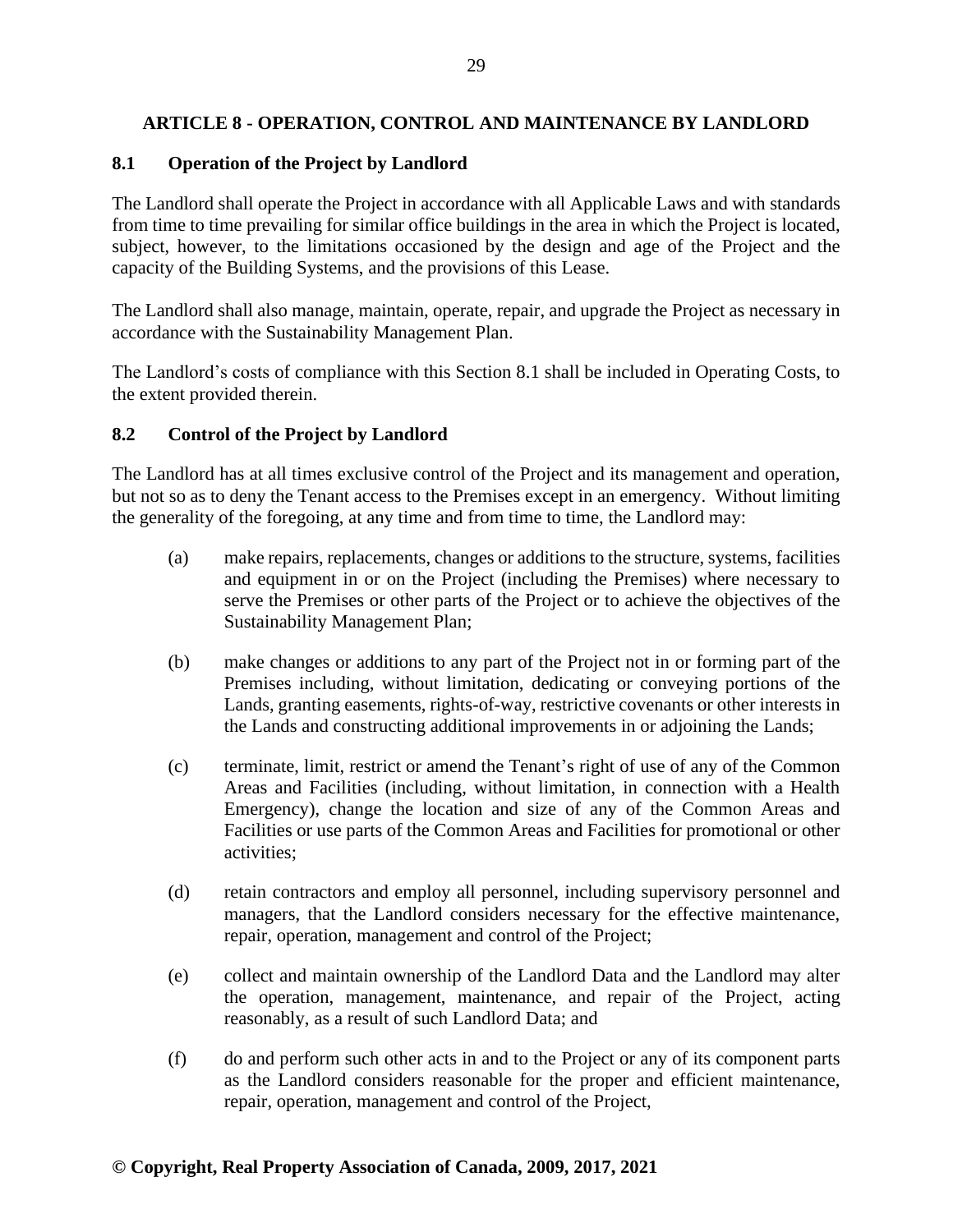provided that in the course of the Landlord's exercise of its rights hereunder, the Landlord shall be deemed not to have re-entered the Premises nor to have breached any obligation of this Lease. The Landlord shall perform all of its work as expeditiously as is reasonably possible so as to interfere as little as is reasonably possible with the Tenant's use of the Premises.

# **8.3 Name of Project**

The Landlord may from time to time designate a name or other identification for the Building and/or Project. The Tenant shall be responsible for any costs it incurs as a result of any changes in the name or identification (such as changes to its stationery and other material). The Tenant shall have no rights in any such names or identification.

# **8.4 Maintenance and Repair by Landlord**

The Landlord shall keep or cause to be kept the following in good repair to the standards from time to time prevailing for similar office buildings in the area in which the Project is located subject, however, to the limitations occasioned by the design and age of the Building and the capacity of the Building Systems and to reasonable wear and tear not inconsistent with such standard (the "Repair Standard"):

- (a) the footings, foundations, structural columns and beams, structural subfloors, bearing walls, exterior walls, windows and roofs of the Building; and
- (b) the Common Areas and Facilities (including in accordance with Schedule "E" of this Lease),

provided that:

- (c) if all or part of Building Systems require repair, replacement, maintenance or inspections in order to comply with the Repair Standard, the Landlord shall have a reasonable time in which to complete such work, and during such time shall only be required to maintain such services as are reasonably possible in the circumstances;
- (d) no reduction or discontinuance of such services or loss of use of the Premises shall be construed as an eviction of the Tenant or (except as specifically provided in this Lease) release the Tenant from any obligation under this Lease; and
- (e) the Repair Standard may be suspended from time to time due to a Health Emergency.

# **8.5 Access by Landlord**

The Tenant shall permit the Landlord, its agents and others authorized by it, to enter the Premises (and to have access to any Building Systems) to inspect, to provide services or to make repairs, replacements, changes or Alterations as set out in this Lease, to take such steps as the Landlord may deem necessary for the safety, improvement, alteration or preservation of the Premises or the Project or to take such steps as may be reasonably necessary to comply with the Sustainability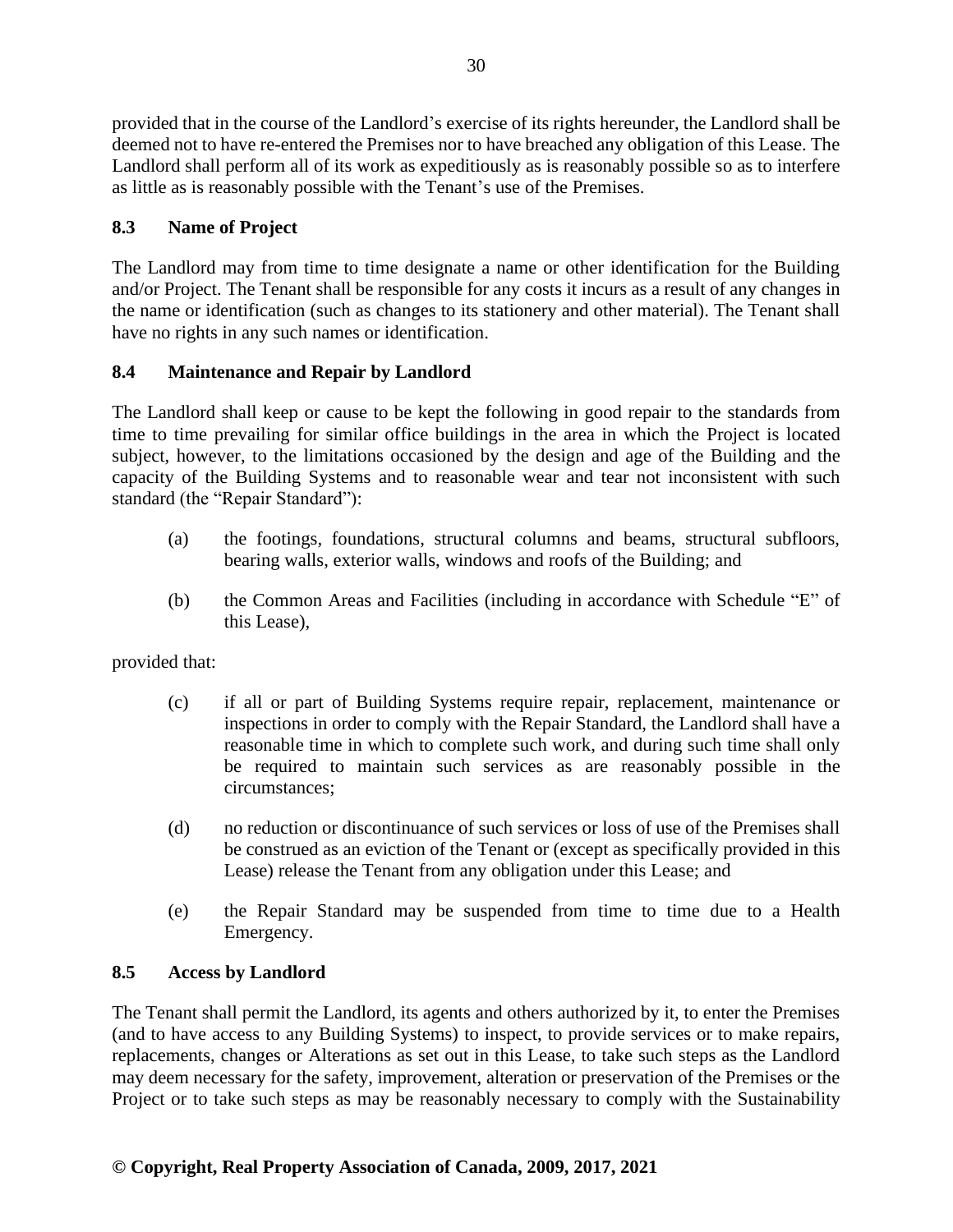Management Plan and to show the Premises to Mortgagees, prospective Mortgagees, purchasers and prospective purchasers and, during the last 18 months of the Term, to prospective tenants. In carrying out such rights the Landlord shall use reasonable efforts to minimize interference with the Tenant's use and enjoyment of the Premises. The Landlord shall whenever possible give reasonable Notice to the Tenant prior to such entry (other than in the case of an emergency or apprehended emergency), but no such entry shall constitute a re-entry by the Landlord or an eviction or entitle the Tenant to any abatement of Rent.

# **8.6 Relocation**

The Landlord shall have the right from time to time, on not less than 60 days' Notice to the Tenant, to relocate the Premises to other premises within the Building having approximately the same area as the Premises. If the Landlord relocates the Premises prior to occupancy by the Tenant, it shall reimburse the Tenant for all expenses already incurred by the Tenant in preparing to move into the Premises to the extent that such expenditure is for items or materials not usable in the alternate premises. If the Landlord relocates the Tenant after occupancy by the Tenant, the Landlord shall provide the relocated premises improved to a standard and using materials of approximately the same quality as the Leasehold Improvements which exist in the existing Premises at the time of relocation and reimburse the Tenant (upon receipt of copies of receipted third party invoices) for direct costs associated with the relocation, including, without limitation, moving costs, reprinting of a limited supply of stationery and supplies and disconnection and reconnection of telephone and computer equipment and systems. In no case will the Tenant be reimbursed or compensated for indirect costs including overhead, overtime charges or loss of profits and the Tenant will minimize costs by re-using all fixtures, equipment and trade fixtures from the Premises where it is feasible to do so. The Landlord agrees to use reasonable efforts to effect the relocation with a minimum of disruption to the Tenant's business. The Landlord and the Tenant shall enter into a lease amending agreement in the Landlord's standard form to confirm the terms of the relocation including, without limitation, any adjustment to the Basic Rent if the Rentable Area of the relocated premises is different than the Rentable Area of the existing Premises and to confirm that all other terms and conditions of this Lease shall apply with respect to the relocated premises for the remainder of the Term.

## **8.7 Health Emergency**

If a Health Emergency exists, the Landlord may, without liability or compensation to the Tenant, amend, supplement or otherwise enforce any existing Health Emergency rules or regulations in existence, may impose additional Rules and Regulations (including in respect of mandatory personal protective equipment, physical distancing regulations and temperature checks), and may impose restrictions to mitigate or minimize the effects of the Health Emergency. Without limiting the generality of the foregoing:

(a) during a Health Emergency, the Landlord shall be entitled to restrict or limit access to the Building to employees of the Tenant only, and/or to prohibit entry by visitors or invitees for a reasonable period of time during such event. In addition, the Landlord shall be permitted to restrict or limit access to or use of the Building, the Common Areas and Facilities or Building Systems, and the Landlord may implement safety procedures in connection with access to the Building including,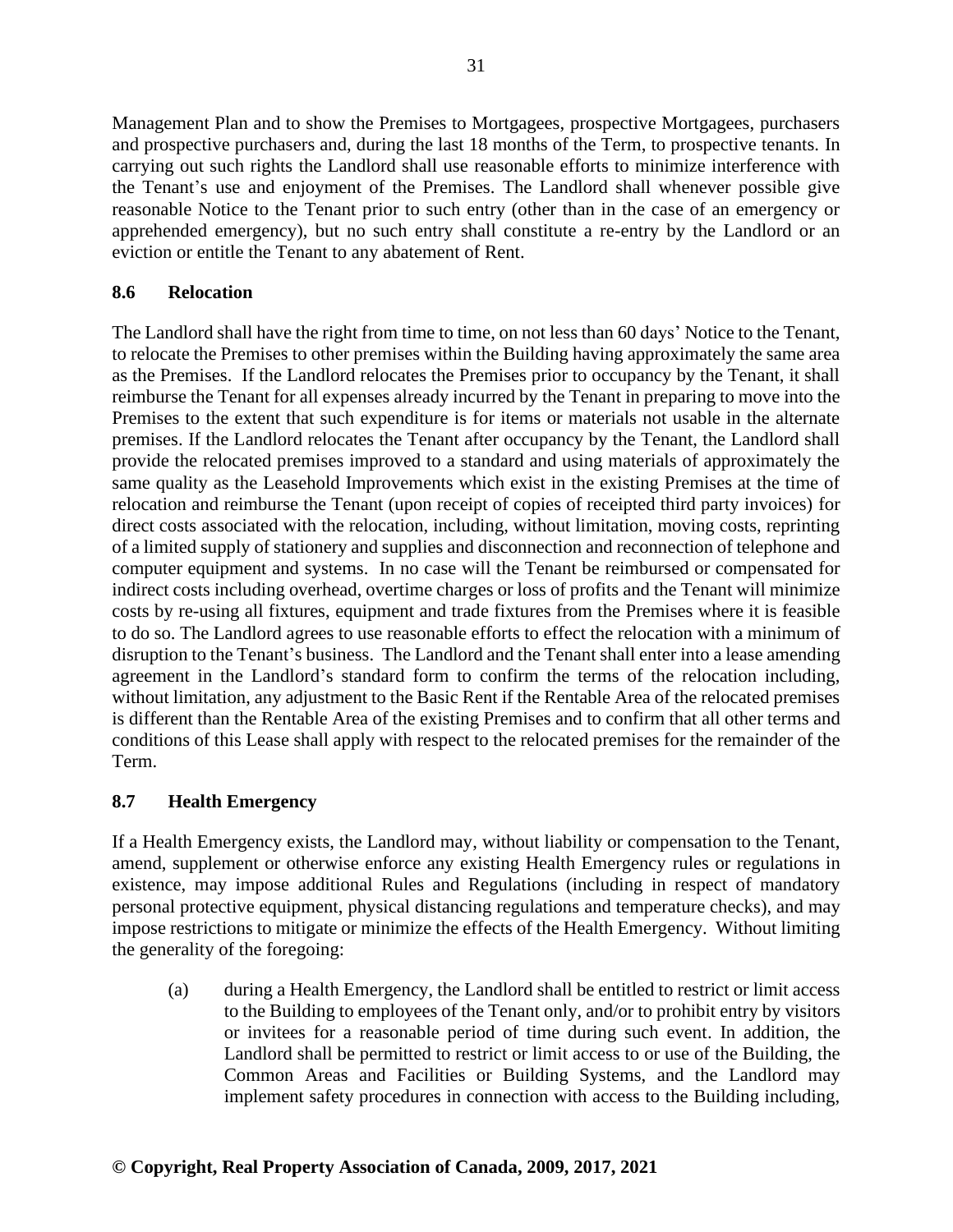by way of example only, health screening procedures and queuing procedures (including, without limitation, staggering the entry and exit times of tenants and their employees);

- (b) during a Health Emergency, the Landlord shall also be entitled to specify specific modes of ingress and egress from and to the Building for tenants generally, or for specific tenants, occupants or invitees who may have a heightened risk of either exposure to a health threat or a heightened risk of transfer of unhealthy condition to other tenants, invitees or visitors in the Building;
- (c) the Landlord shall be entitled during a Health Emergency to close all or any part of the Building if it determines that it is not safe to continue to operate the Building or certain parts of the Building (including, without limitation, limiting access to elevators and public washrooms);
- (d) the Landlord shall be entitled to place signage and labelling in and around the Premises, as required, to direct the movement of individuals in order to comply with public health guidelines (such as, by way of example only, designating which doors to use to enter and exit a space, and arrows to indicate flow of occupants through the space);
- (e) the Landlord shall be entitled, during such time as there is a Health Emergency or a Health Emergency Plan is in effect, to require all occupants to comply with reasonable measures imposed in respect thereof by the Landlord, including health screening, the use of hand washing and other sanitation products directly related to the management of the health threat, attendance at mandatory training sessions, and the use of additional protective clothing by all occupants, invitees and tenants such as protective barriers, gloves and masks;
- (f) the Tenant shall participate in any Health Emergency drill that the Landlord shall choose to implement acting reasonably, in preparation for a Health Emergency; and
- (g) the Landlord shall have the right during a Health Emergency to require the Tenant to decontaminate all or any part of the Premises, failing which the Landlord shall be entitled to enter the Premises and do so at the Tenant's expense. Any steps that the Landlord may choose to take are in its sole and unfettered discretion and nothing herein shall obligate the Landlord to effect any such decontamination.

Notwithstanding anything to the contrary: (i) the Tenant shall, immediately upon becoming aware of same, notify the Landlord and public health authorities of any outbreak of an infectious disease amongst its employees where such outbreak may impact the health and/or safety of other tenants of the Project or lead to a Health Emergency; and (ii) in the event of any Health Emergency, the Tenant shall, immediately upon becoming aware of same, notify the Landlord and public health authorities if any of its employees, contractors, invitees or other persons who have visited the Premises during such Health Emergency become infected by the applicable disease, virus or other biological or physical agent that is the subject matter of the Health Emergency.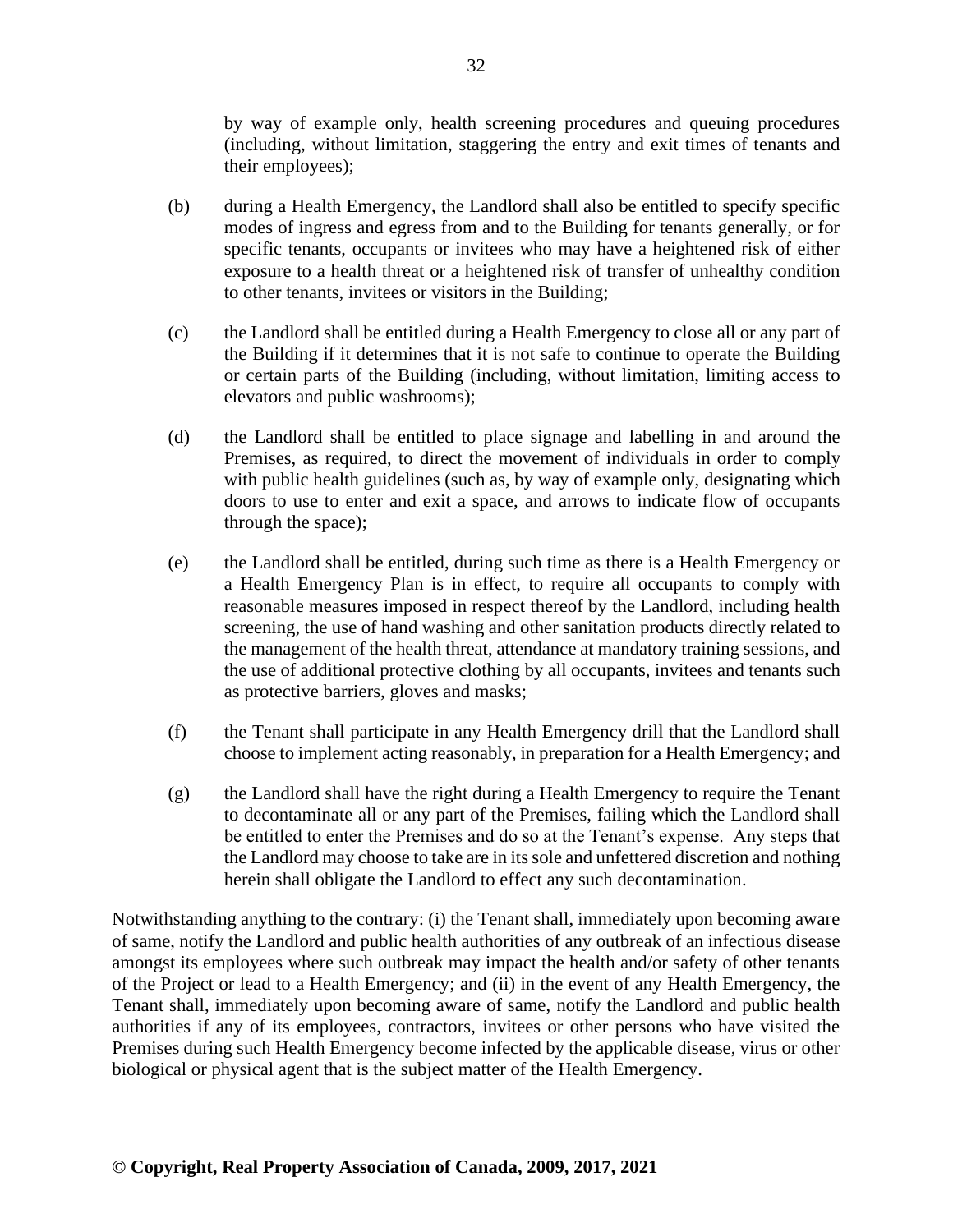## **8.8 Amenity Facility**

- (a) The Landlord hereby grants to the Tenant the non-exclusive license to enter into and use any Amenity Facility in common with other tenants of the Project during the Term and any extension or renewal thereof, at the sole risk and liability of the Tenant subject to any Rules and Regulations and other terms and conditions imposed by the Landlord (including, without limitation, the execution of any waiver(s) requested by the Landlord). The term of this license shall be coincidental with the Term, as the same may be extended or renewed, the intent being that this license will terminate on the date this Lease expires or is otherwise terminated, provided that any such Amenity Facility may be modified and/or eliminated from time to time, and such modification and/or elimination shall not constitute a breach of this Lease, nor shall the Landlord be liable to the Tenant for any such modification and/or elimination.
- (b) Without restricting the rights and remedies of the Landlord as otherwise set out in this Lease, should any employee (or employees) of the Tenant fail to comply with any Rules and Regulations regarding the access to or use and operation of the Amenity Facility and should such failure:
	- (i) continue for a period of five days after Notice to the Tenant from the Landlord; or
	- (ii) occur on more than three occasions,

the Landlord may without further Notice to the Tenant terminate the license referred to in Section 8.8(a) and all rights of the offending employee (or employees) to use any such Amenity Facility under this Section 8.8 shall cease.

## **ARTICLE 9 - MAINTENANCE AND ALTERATIONS BY TENANT**

## **9.1 Maintenance and Repair by Tenant**

The Tenant shall at its sole cost manage, maintain, operate and repair the Premises and all Leasehold Improvements in good order and condition to the standards from time to time prevailing for similar office buildings in the area in which the Project is located subject to reasonable wear and tear not inconsistent with such standard and with the exception only of those repairs which are the obligation of the Landlord under this Lease, and subject to Article 14. The Tenant shall also manage, maintain, operate and repair the Premises and construct, use, operate and maintain Leasehold Improvements and all furnishings, fixtures and equipment located in the Premises so as to comply with the Sustainability Management Plan. Where there is a conflict between the provisions of the Sustainability Management Plan, and those standards from time to time prevailing for similar office buildings in the area in which the Project is located, the provisions as set out in the Sustainability Management Plan shall prevail.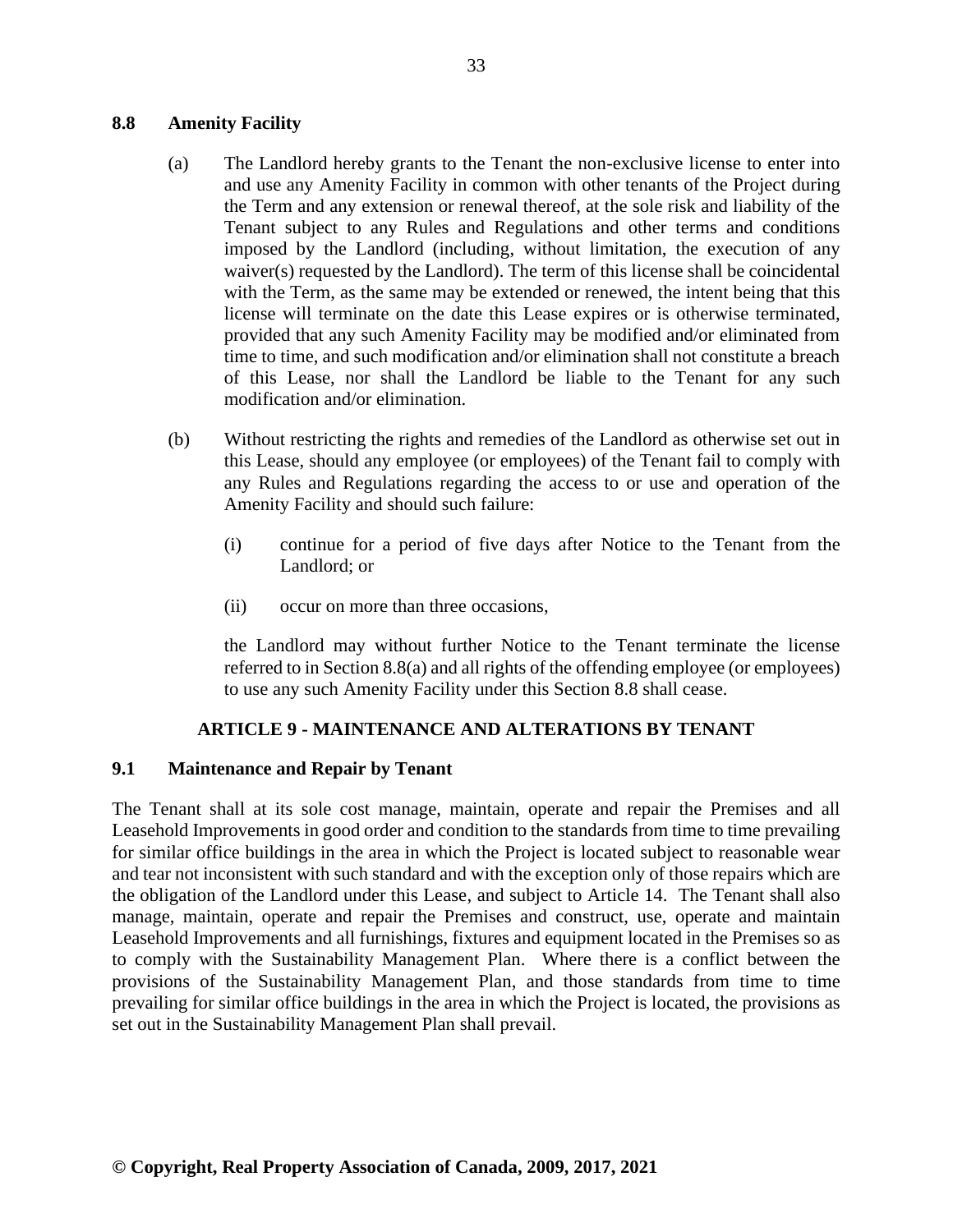# **9.2 Alterations by Tenant**

The Tenant may from time to time at its own expense install Leasehold Improvements and alter existing Leasehold Improvements consistent with the Sustainability Management Plan (the "Alterations") provided that:

- (a) all Alterations shall require the prior written approval of the Landlord, except for minor Alterations to Leasehold Improvements which do not affect the structure of the Building, any exterior walls, windows or roof, any of the Building Systems, the Sustainability Management Plan, or the aesthetics of the Building and which do not require a building permit provided the Tenant has given Notice with reasonable detail of the proposed Alterations to the Landlord in advance;
- (b) for Alterations which require the Landlord's approval, the Tenant shall furnish the Landlord with digital copies (in the format requested by the Landlord) of professionally prepared working drawings (which shall include any architectural, structural, electrical, mechanical, computer system wiring and telecommunication plans) of the proposed Alterations and a statement as to how such Alterations are consistent with the Sustainability Management Plan and the Tenant Construction Manual. The Landlord may require the Tenant to retain the Landlord's base building mechanical, electrical, environmental and structural engineering consultants to ensure compatibility of the Alterations with the Building Systems, the Sustainability Management Plan and the Tenant Construction Manual. If the Tenant uses other consultants for the preparation of the Tenant's working drawings, then the Landlord may elect to retain architects, environmental consultants and engineers to review such working drawings for the purpose of approving the proposed Alterations (it being understood that notwithstanding such approval, the Landlord shall have no responsibility with respect to the adequacy of such working drawings). The Tenant shall pay to the Landlord, on demand, the costs of the examination of such drawings by either the Landlord or an outside consultant plus an administration fee of 15% of such costs;
- (c) the Alterations shall be subject to the reasonable regulations, supervision, control and inspection by the Landlord and, in addition to any other payment contained in this Article, the Tenant shall pay to the Landlord, on demand, the Landlord's then current fee for coordination services provided by the Landlord during the Tenant's construction of its Alterations;
- (d) the Tenant shall provide, prior to the commencement of Alterations, evidence of required workers' compensation coverage and proof of owner and contractors protective liability insurance coverage, with the Landlord, any property manager and any Mortgagee as required by the Landlord, to be named as additional insureds, in amounts, with insurers, and in a form reasonably satisfactory to the Landlord, which shall remain in effect during the entire period in which the Alterations will be carried out. In addition, if reasonably requested by the Landlord, the Tenant shall provide proof of performance and payment bonds being in place;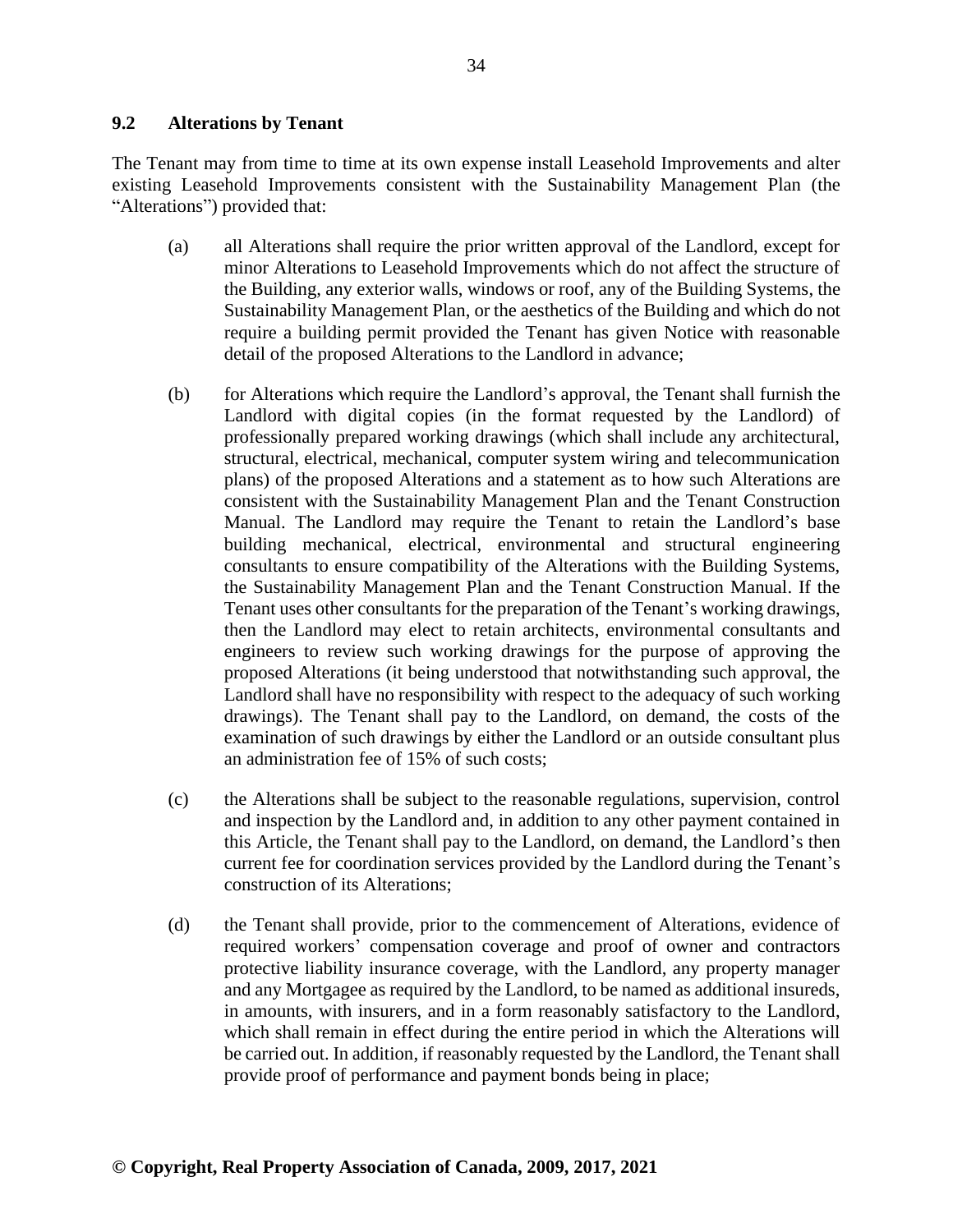- (e) the Tenant will deliver a list identifying every contractor and subcontractor, accompanied by an up-to-date valid clearance certificate for each of them issued by the appropriate workers' compensation, safety and insurance authority and the Landlord shall have approved, prior to commencement of the Alterations, such contractors and subcontractors and their respective labour affiliations. The Tenant will not use any contractor or permit the use of any sub-contractor that is not identified on the list;
- (f) if any proposed Alterations could affect the structure or the exterior walls of the Building or the Building Systems, the Landlord may require that any such Alterations be performed by either the Landlord or its contractors in which case the Tenant shall pay the Landlord's cost plus an administration fee of 15%;
- (g) the Tenant shall have provided to the Landlord a copy of the contract for the Alterations and evidence satisfactory to the Landlord as to the existence of all necessary permits;
- (h) the Tenant shall perform the Alterations or cause the Alterations to be performed: (i) in accordance with any construction methods and procedures manual for the Project including the Tenant Construction Manual and the Sustainability Management Plan; (ii) in accordance with the plans and specifications submitted to and approved by the Landlord; (iii) in accordance with any conditions, regulations, procedures or rules imposed by the Landlord; (iv) in compliance with all Applicable Laws; and (v) in a good and workmanlike and expeditious manner;
- (i) the Tenant shall ensure that all cabling installed in the Building in connection with Tenant's business in or use of the Premises is appropriately labeled. For greater certainty, installation of flammable cabling shall be strictly prohibited;
- (j) the Landlord may inspect construction as it proceeds;
- (k) upon completion of the Alterations, the Tenant shall provide the Landlord with a complete set of "as built" drawings for the Alterations; and
- (l) if the Tenant fails to observe any of the requirements of this Article, the Landlord may require that construction stop and, at the Landlord's option, that the Premises be restored to their prior condition failing which the Landlord may do so and the Tenant shall pay the Landlord's cost plus an administration fee of 15%.

## **9.3 Removal of Improvements and Fixtures**

All Leasehold Improvements shall immediately upon their placement become the Landlord's property without compensation to the Tenant. Except as otherwise agreed by the Landlord in writing, no Leasehold Improvements or trade fixtures shall be removed from the Premises by the Tenant either during or at the expiry or earlier termination of the Term except that:

(a) the Tenant may, during the Term, in the usual course of its business, remove its trade fixtures, provided that the Tenant is not in default under this Lease; and

# **© Copyright, Real Property Association of Canada, 2009, 2017, 2021**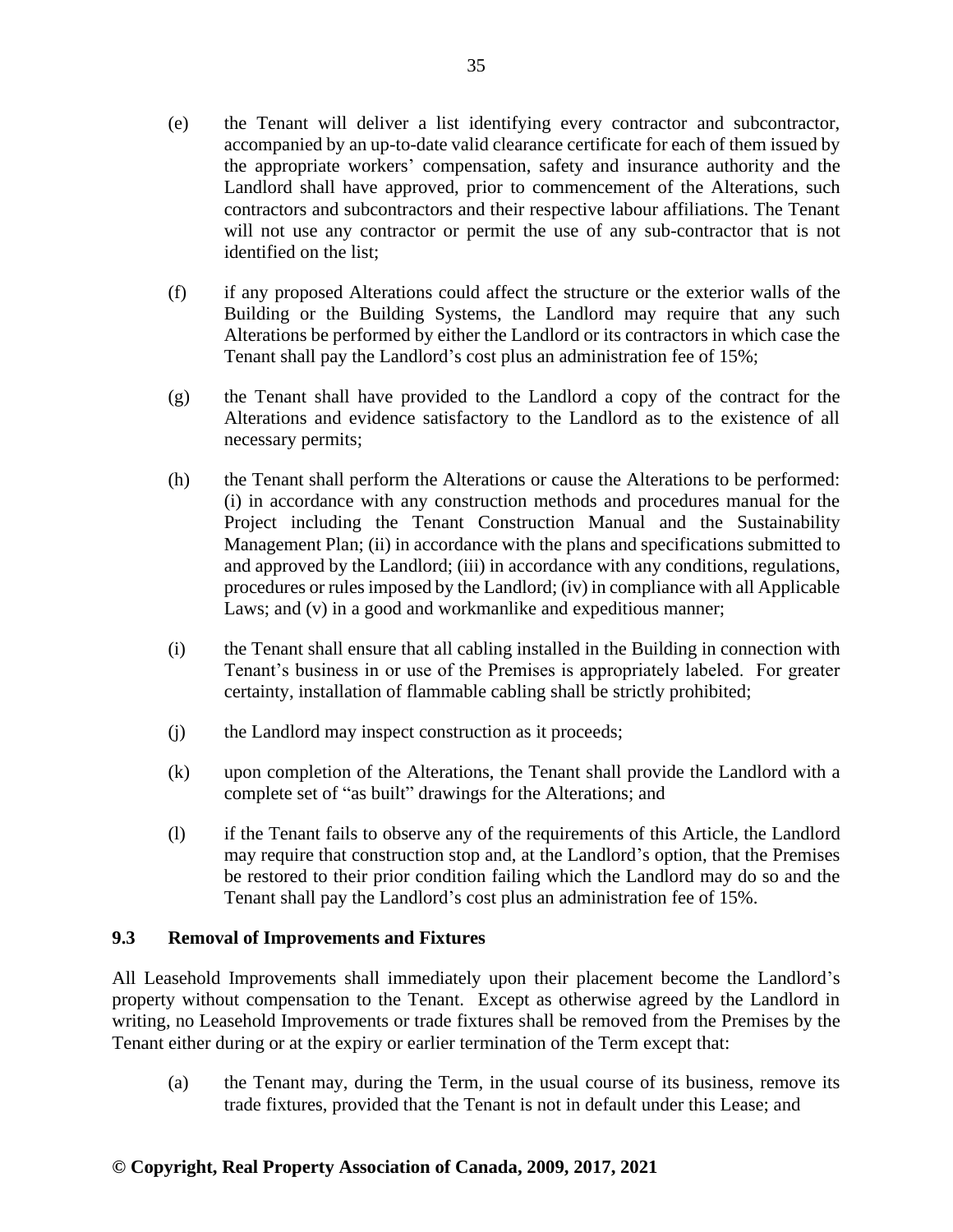(b) the Tenant shall, at its sole cost if required by the Landlord: (i) remove all of its trade fixtures; and (ii) remove such of the Leasehold Improvements and wiring, cables and related devices and equipment in the Premises and restore the Premises to the then current base building standard of the Building, all as the Landlord shall require by Notice prior to the expiration of the Term. Such removal and restoration shall be completed by the later of: (A) the end of the Term; and (B) 15 days after the Landlord's Notice, provided that in the event of termination of this Lease prior to the expiry of the Term, such removal and restoration shall be completed no later than 15 days after the date the Landlord recovers possession of the Premises.

Any removal by the Tenant of any trade fixtures, personal property and/or Leasehold Improvements as permitted by this Section 9.3 shall be completed by or on behalf of the Tenant in accordance with the Sustainability Management Plan and the Tenant Construction Manual.

The Tenant shall at its own expense repair any damage caused to the Project by the Leasehold Improvements, trade fixtures or wiring, cables and related devices and equipment and/or such removal and restoration. If the Tenant does not remove its trade fixtures, or wiring, cables and related equipment prior to the expiry or earlier termination of the Term, such trade fixtures or wiring, cables and related devices and equipment shall, at the option of the Landlord, be deemed abandoned and become the property of the Landlord and may be removed from the Premises and sold or disposed of by the Landlord in such manner as it deems advisable and the Tenant shall pay to the Landlord on demand all costs incurred by the Landlord in connection therewith, plus an administration fee of 15% of the costs. If the Tenant fails to complete any work referred to in this Section within the period specified, the Tenant shall pay compensation to the Landlord for damages suffered by the Landlord for loss of use of the Premises, which damages shall not be less than 150% of the per diem Rent payable during the last month preceding the expiry or earlier termination of the Term.

# **9.4 Liens**

The Tenant shall pay before delinquency for all materials supplied and work done in respect of the Premises so as to ensure that no lien or claim of lien is registered against any portion of the Project in respect of materials supplied to or work done for the Tenant in respect of the Premises or against the Landlord's or Tenant's interest in the Project. If a lien or claim of lien is registered or filed, the Tenant shall discharge it at its expense within five Business Days after Notice from the Landlord (or sooner if such lien or claim is delaying a financing or sale of all or any part of the Project), failing which the Landlord may at its option discharge the lien or claim of lien by paying the amount claimed to be due into court and the amount so paid and all expenses of the Landlord including legal fees (on a solicitor and client basis) shall be paid by the Tenant to the Landlord. The Tenant shall not mortgage, charge, grant a security interest in or otherwise encumber any Leasehold Improvements.

## **9.5 Notice by Tenant**

The Tenant shall promptly notify the Landlord of any accident, defect, damage or deficiency which occurs or exists in any part of the Premises, the Building Systems within the Premises or the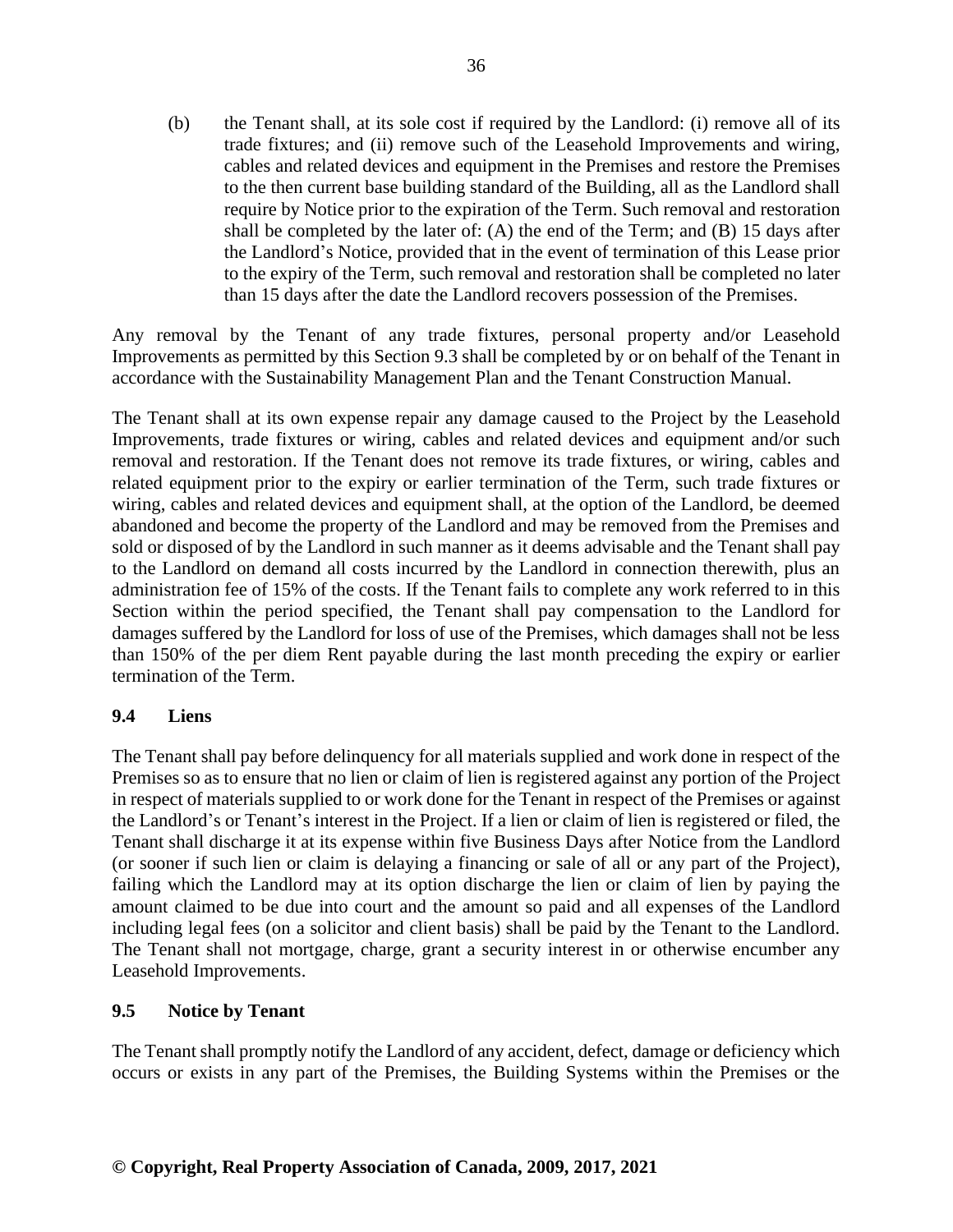Common Areas and Facilities located on the floor(s) on which the Premises is located and which comes to the attention of the Tenant.

#### **ARTICLE 10 - USE OF PREMISES**

#### **10.1 Permitted Use**

The Tenant shall continuously use the whole of the Premises only as a business office, which the Tenant shall operate in a first-class, reputable manner befitting the reputation and image of the Project, and for no other purpose. The Tenant shall not use the Premises in a manner which does or could result in excessive demands being placed on the Building Systems or other Common Areas and Facilities, and shall use the Premises in a manner consistent with the Sustainability Management Plan. Without limiting the generality of the foregoing, the Tenant shall not use the Premises in a manner that might imperil any existing or targeted certification or accreditation of the Project (or any part thereof) as more particularly described in Schedule "E" of this Lease (including Sections 1.2 and 1.3 thereof).

#### **10.2 Compliance with Laws**

The Tenant shall use and occupy and shall cause the Premises to be used and occupied in compliance with all Applicable Laws and in a safe, careful and proper manner. It is the Tenant's responsibility to ensure that its use from time to time is permitted by all Applicable Laws. At the Landlord's request the Tenant shall comply with any directive, policy or request of any governmental or quasi-governmental authority or any other reasonable request of the Landlord, in respect of any energy conservation, water conservation, waste management, health, safety, security or other matter relating to the operation of the Project. If due primarily to the Tenant's use or occupancy of the Premises, improvements or changes are necessary to comply with any Applicable Laws or with any such directive, policy or request or with the requirements of insurance carriers, the Landlord may at its option either do the necessary work, at the expense of the Tenant, or forthwith give Notice to the Tenant to do such work within the requisite period of time and the Tenant shall then do such work within the requisite period of time. The Tenant shall pay to the Landlord the costs of any such work done by the Landlord.

## **10.3 Nuisance, Interference, Waste, Overloading**

The Tenant shall not bring into the Premises any Hazardous Substance or other contaminant without the written consent of the Landlord, which may be arbitrarily withheld. Notwithstanding the foregoing to the contrary, Tenant shall be entitled to use Hazardous Substances in quantities, and for purposes, that are typical in general business office use, provided that same are used, handled, stored, transported and disposed of in strict compliance with all Environmental Laws.

The Tenant shall not cause or allow any act or thing which constitutes a nuisance or which is offensive to or which constitutes a health hazard to the Landlord or other occupants of the Project or which interferes with the operation of any Building Systems or with the computer equipment, telecommunication equipment or other technological equipment of the Landlord, any service providers or other occupants of the Project. The Tenant shall keep the Premises free of debris and other items that might attract rodents or vermin and free of anything of a dangerous, noxious or offensive nature or which could create a fire, environmental, health or other hazard (including any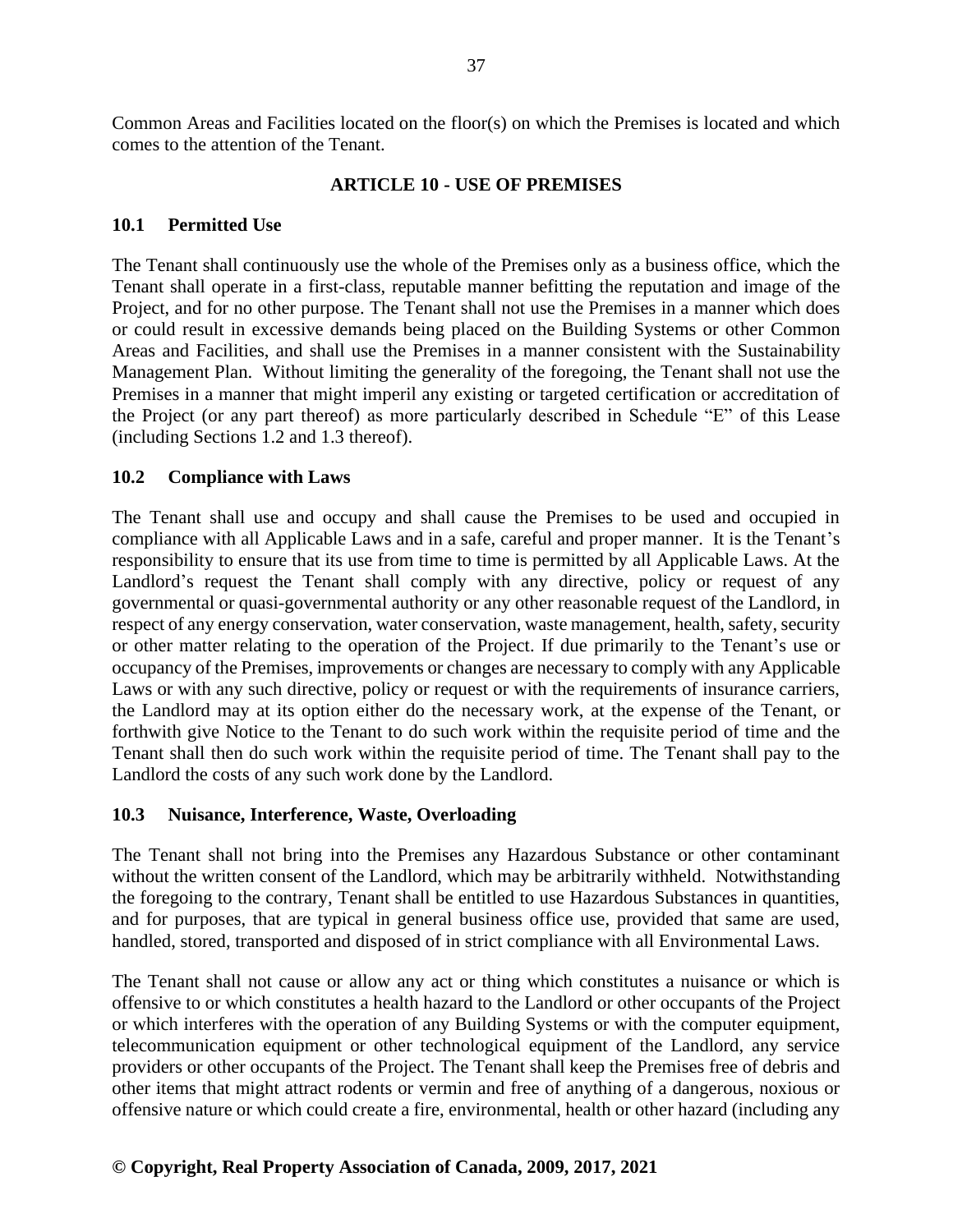electromagnetic fields or other forms of radiation) or undue vibration, heat or noise. The Tenant shall not cause or allow any overloading of the floors of the Building or the bringing into any part of the Project, including the Premises, of any articles or fixtures that by reason of their weight, use, energy consumption, water consumption or size might damage or endanger the structure of the Building or any of the Building Systems. The Tenant shall take reasonable steps to ensure (a) minimal transmission of noise or emission of smoke, light and odour from the Premises to other premises within the Project; and (b) minimal transmission of electromagnetic radiation from the Premises in respect of any particular equipment located within the Premises or elsewhere within, upon or beside the Project but used solely by the Tenant including, without limitation, any rooftop antenna(e).

# **10.4 Rules and Regulations**

The Tenant shall comply and cause every Person over whom it has control to comply with the Rules and Regulations and the Sustainability Management Plan. The Landlord shall have the right from time to time to make reasonable amendments, deletions and additions to such Rules and Regulations. If the Rules and Regulations conflict with any other provisions of this Lease, the other provisions of this Lease shall govern. The Landlord shall not be obligated to enforce the Rules and Regulations and shall not be responsible to the Tenant for failure of any Person to comply with the Rules and Regulations or any Sustainability Management Plan applicable to the Project. The Rules and Regulations may differentiate between different types of tenants, different parts of the Project or otherwise. The Landlord agrees that it will not enforce the Rules and Regulations in a manner that is discriminatory to the Tenant.

## **10.5 Density Limit**

In connection with its use and occupation of the Premises, the Tenant shall not, at any one time, exceed a population density limit of one (1) individual per  $\langle\star\rangle$  square feet of Rentable Area of the Premises on an open floor basis (and if the Premises is comprised of more than one (1) floor, the Tenant shall not exceed a population density limit of one (1) individual per  $\langle\hat{\cdot}\rangle$  square feet of Rentable Area of the Premises on each floor) (the "Density Limit"). Despite the foregoing, the Density Limit may, from time to time, exceed such number on a temporary basis for occasional meetings of a temporary nature, provided that the Tenant shall comply with Applicable Laws in respect of population density and shall be responsible for addressing any excess utility, HVAC and other service or Building System requirements as set forth in this Lease and the Tenant shall be responsible for all costs in connection therewith. The Tenant shall also be responsible for paying all third party costs incurred by the Landlord as a result of such increased population density.

# **ARTICLE 11 - INSURANCE, LIABILITY AND INDEMNITY**

# **11.1 Tenant's Insurance**

The Tenant shall effect and maintain during the Term at its sole cost and expense:

(a) "all risks" insurance upon all property owned by the Tenant or by others and for which property the Tenant is responsible located in the Project including equipment, furniture, fixtures and Leasehold Improvements in amounts sufficient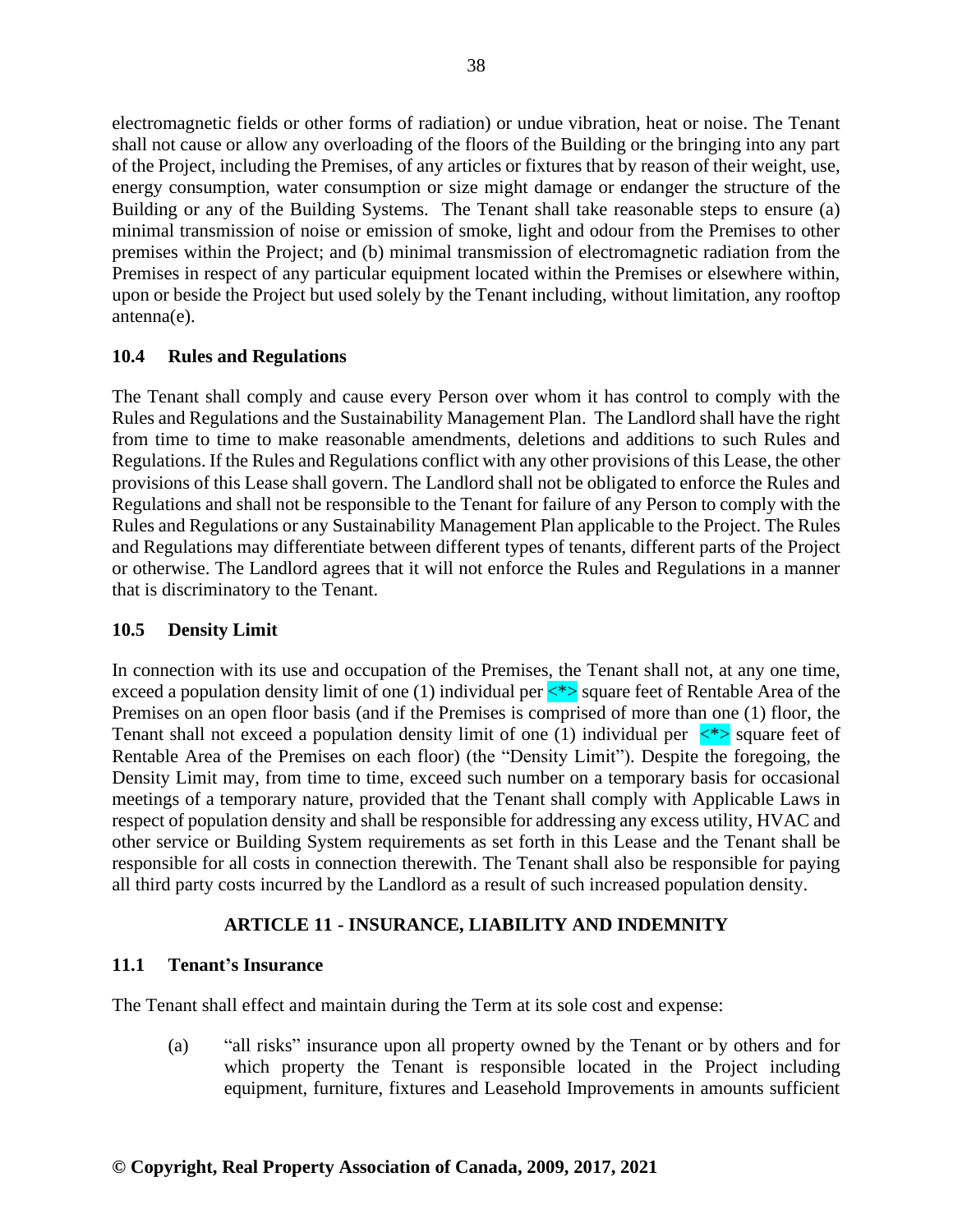to fully cover, on a replacement cost basis without deduction for depreciation, all such items;

- (b) if applicable, comprehensive form boiler and machinery insurance on a blanket repair and replacement basis with limits for each accident in an amount not less than the full replacement cost of all Leasehold Improvements and all property in the Premises not owned by the Landlord;
- (c) commercial general liability insurance providing coverage no less than that provided under the most recent edition of the IBC 2100 CGL form, including IBC 2313. For the purposes of describing the coverage, and in no way to limit the coverage provided by the noted IBC forms, such coverage shall include coverage on an occurrence basis against claims for bodily injury, personal injury, property damage (with property damage being defined in part as physical injury to tangible property and any resultant economic loss) arising from occurrences in or about the Project or arising in any way relating to the Tenant's use or occupancy of the Premises or the Project, and the coverage shall include contractual liability (including coverage of the indemnities provided for in this Lease), and non-owned automobile liability, all in amounts which are from time to time acceptable to a prudent tenant in the community in which the Project is located (as determined by the Landlord), but not less than \$5,000,000.00 in respect of each occurrence;
- (d) Tenant's legal liability insurance for the full replacement cost of the Premises including loss of the use of the Premises;
- (e) business interruption insurance for a minimum period of 24 months in an amount that will reimburse the Tenant for direct or indirect loss of earnings attributable to all perils insured against in Sections 11.1(a) and 11.1(b) or attributable to prevention of access to the Premises or the Project as a result of any such perils, including extra expense insurance if applicable;
- (f) pollution legal liability insurance with a limit of \$5,000,000.00 per occurrence in the aggregate; and
- (g) any other form of insurance that the Landlord or any Mortgagee may reasonably require from time to time in form, amounts and for insurance risks acceptable to the Landlord and any Mortgagee.

Should the Tenant fail to maintain any of the insurance required pursuant to this Section 11.1 and should such default continue for two Business Days after Notice to the Tenant, then in addition to any other rights and remedies, the Landlord may, but shall have no obligation to, elect to obtain the required insurance and the Tenant shall upon demand pay to the Landlord, as Additional Rent, the Landlord's cost of obtaining such insurance.

# **11.2 Form of Tenant Policies**

Each policy required pursuant to Section 11.1 shall be in a form and with insurers acceptable to the Landlord, acting reasonably, having reasonable deductibles, and: (a) the insurance described

# **© Copyright, Real Property Association of Canada, 2009, 2017, 2021**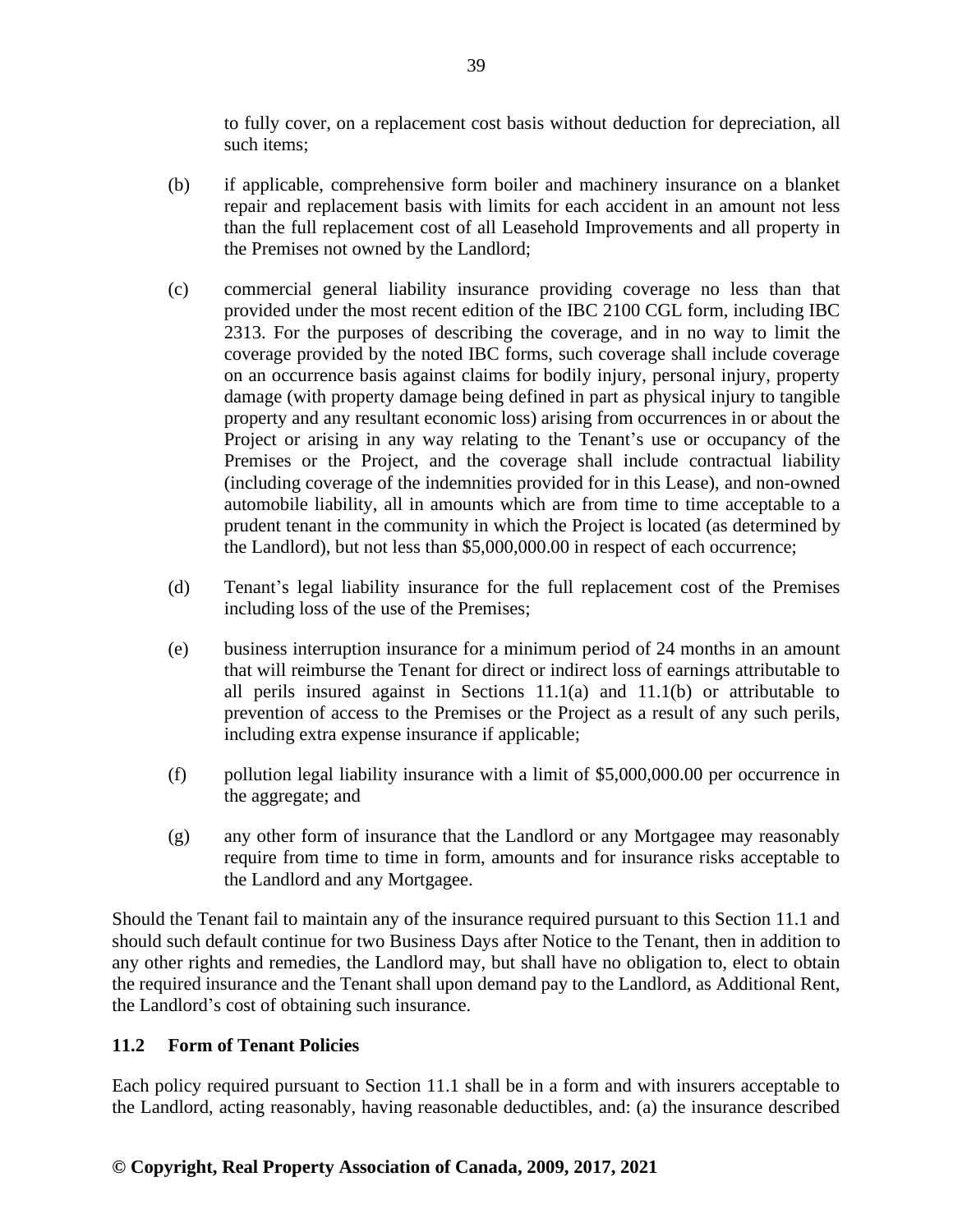in Sections 11.1(a) and 11.1(b) and any other property damage insurance shall include, as additional insureds (but without liability for premiums) as its interests may appear, the Landlord, any Mortgagee and other Persons with an interest in the Project from time to time designated in writing by the Landlord provided in each such case there is an insurable interest; (b) the insurance described in Section 11.1(c) shall include as additional insureds (but without liability for premiums) the Landlord, any Mortgagee, any other Persons with an interest in the Project from time to time designated in writing by the Landlord and any property manager or facilities manager retained by the Landlord in respect of the Project; (c) all property damage and liability insurance shall contain provisions for cross-liability and severability of interests among the Landlord, the other insureds and the Tenant; (d) all property damage insurance (including boiler and machinery insurance) shall contain a waiver of any rights of subrogation which the insurer may have against the Landlord and those for whom the Landlord is in law responsible whether the damage is caused by the act, omission or negligence of the Landlord or such other Persons; and (e) shall contain a provision that the Tenant's insurance shall be primary and shall not call into contribution any other insurance available to the Landlord.

# **11.3 Certified Copies and Notice to Landlord**

The Tenant shall provide to the Landlord, prior to the Commencement Date, in digital form satisfactory to the Landlord, certificates of insurance or other evidence satisfactory to the Landlord that the Tenant has obtained all insurance policies required by this Lease and shall provide written evidence of the continuation of such policies not less than ten days prior to their respective expiry dates. Each policy required pursuant to Section 11.1 shall provide that: (a) the insurer must notify the Landlord and any Mortgagee in writing at least 30 days prior to any material change detrimental to the Landlord or any Mortgagee or the cancellation of any such policy; (b) the policy shall not be invalidated in respect of the interests of the Landlord or any Mortgagee or any other additional named insureds by reason of any breach or violation of any warranties, representations, declarations or conditions contained in such policy; and (c) the policy shall be non-contributing with, and shall apply only as primary and not excess to any other insurance available to all and any of the Landlord, any Mortgagee or any other additional named insured referred to above.

## **11.4 Landlord's Insurance**

The Landlord shall effect and maintain during the Term: (a) liability insurance; (b) "all risks" property insurance; (c) boiler and machinery insurance; and (d) such other insurance on the Project and all property and interest of the Landlord in the Project as determined by the Landlord, in each case, to the extent, with coverage and in amounts as determined by the Landlord from time to time. The Tenant agrees that notwithstanding the Tenant contributes to the cost of the Landlord's insurance with respect to the Project, the Tenant shall not have any insurable interest in, or any right to recover any proceeds under any of the Landlord's insurance policies. Without limiting the generality of the foregoing, the Landlord shall be entitled to effect and maintain during the Term, property and business interruption insurance that would provide for, to the extent available on commercially reasonable terms, environmental or other building accreditation recertification costs, sustainable re-engineering or sustainability design costs incurred after a loss, the incremental costs of debris removal and recycling after a loss, and any additional reconstruction costs associated with reconstruction of the Building to a leading energy conservation and/or sustainability standard such as LEED for Building Operations & Maintenance ("O+M") or BOMA Building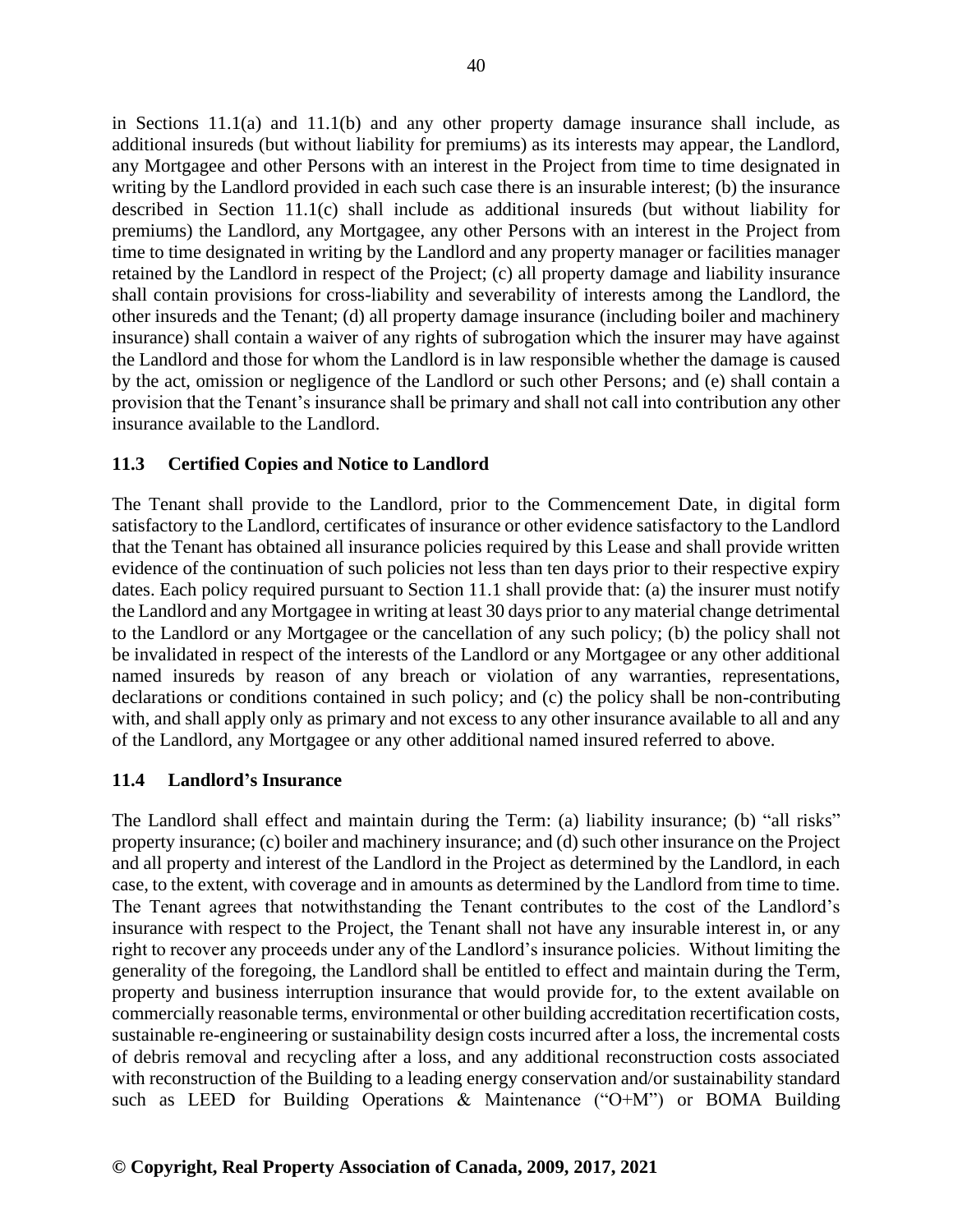Environmental Standards ("BEST"), including enhanced external vegetation replacement requirements and the creation or reconstruction of a "green" (vegetative) or "white" (reflective) roof or roofs. In addition, the Landlord may place boiler and machinery breakdown insurance that would permit the replacement of damaged equipment with equipment that increases the efficiency of the Building or enhances safety, and/or otherwise is consistent with the Sustainability Management Plan.

# **11.5 Insurance Risks**

The Tenant shall not do, omit to do, or permit to be done or omitted to be done upon the Premises or any other portion of the Project anything that may contravene or be prohibited by any of the Landlord's insurance policies in force from time to time covering or relevant to any part of the Project or which would prevent the Landlord from procuring such policies with companies acceptable to the Landlord. If the occupancy of the Premises, the conduct of business in the Premises or any acts or omissions of the Tenant in the Premises or any other portion of the Project causes or results in any increase in premiums for any of the Landlord's insurance policies, then, without limiting any other rights or remedies of the Landlord, the Tenant shall pay any such increase as Additional Rent forthwith upon receipt of the invoices of the Landlord for such additional premiums. A written report by an Expert concerning the cause of any increase in premiums will be accepted as conclusive evidence of the cause for the purposes of determining the Tenant's liability to pay for increases as Additional Rent.

# **11.6 Release of Landlord**

The Tenant hereby releases the Landlord from any and all claims, actions, causes of action, damages, demands for damages and other liabilities, howsoever arising, that may be made by the Tenant against the Landlord under the provisions of this Lease to the extent of all insurance proceeds paid under the policies of insurance maintained by the Tenant or which would have been paid if the Tenant had maintained the insurance required under this Lease and had diligently processed any claims thereunder. In addition and without limitation, the Tenant agrees that the Landlord, regardless of negligence or alleged negligence on the part of the Landlord or any breach of this Lease by the Landlord and, notwithstanding anything else herein contained, shall not be liable for and hereby releases the Landlord from:

- (a) any and all claims, actions, causes of action, damages, demands for damages and other liabilities:
	- (i) for or related to any bodily injury, personal injury, illness or discomfort to or death of the Tenant or any of its agents, officers, contractors, employees, invitees, licensees and any other Person for whom the Tenant is legally responsible in or about the Project or the Premises including those that may arise due to a Health Emergency or the Landlord's response to it;
	- (ii) for or related to any loss or damage to property owned by the Tenant or by others and for which property the Tenant is responsible in or about the Project or the Premises, and, without limiting the foregoing, the Landlord shall not be liable for any damage caused by steam, water, rain or snow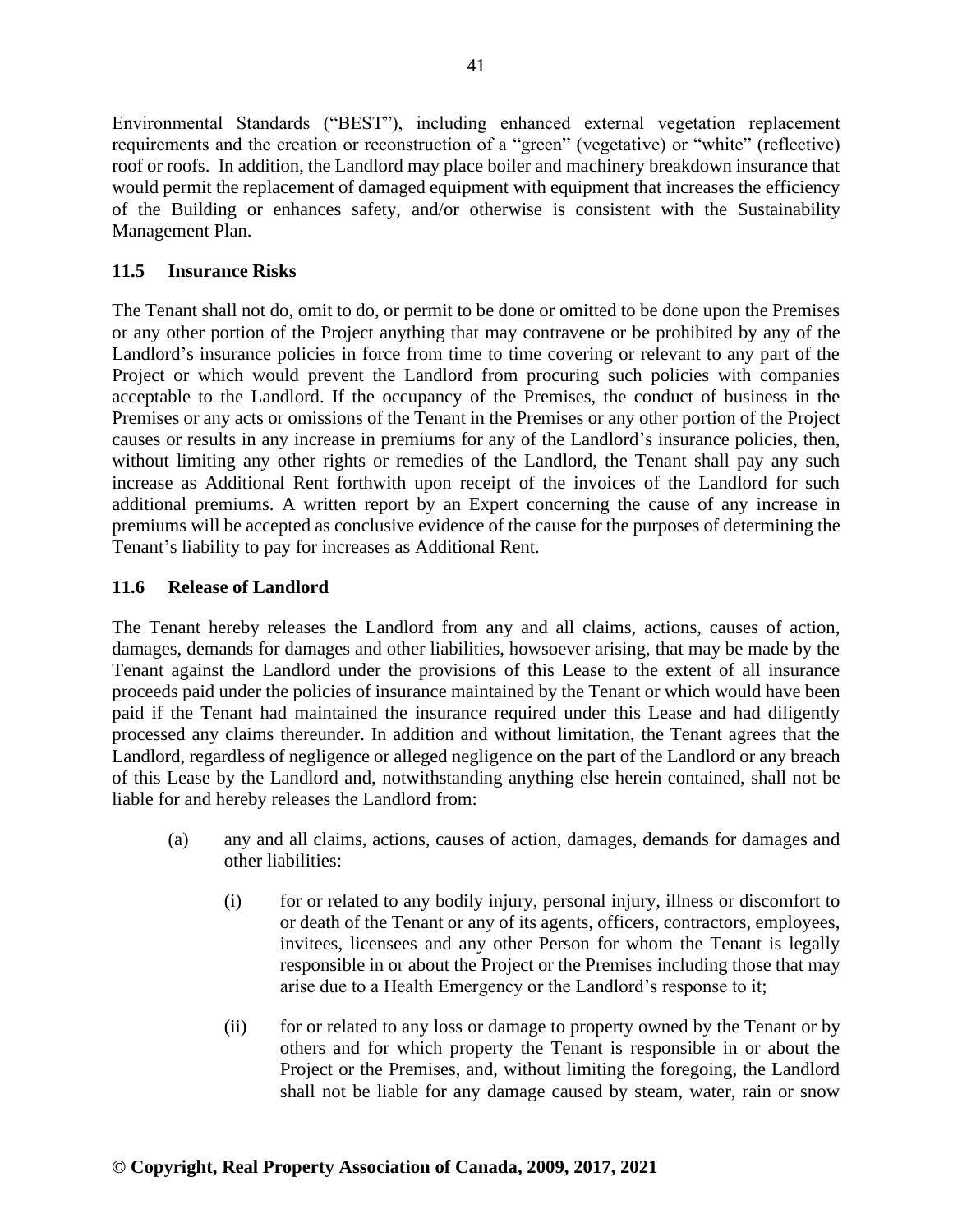which may leak into, issue or flow from part of the Project, including the Premises, or from the pipes or plumbing works thereof, or from any other place or for any damage caused by or attributable to the condition or arrangement of any electric or other wiring; and

- (iii) for or related to any closure, quarantine order or decontamination, or environmental investigation and/or remediation (if carried out by the Landlord) whether in contract, tort or on any other basis of liability, statutory or otherwise.
- (b) any loss or damage caused as a result of any damage, destruction, construction, alteration, expansion, expropriation, reduction, repair or reconstruction from time to time of the Project, any parts or components of the Project or of improvements on adjoining properties or by anything done or omitted to be done by any other tenant or occupant;
- (c) any act or omission (including theft, malfeasance or negligence) on the part of any agent, contractor or person from time to time employed by Landlord to perform janitorial services, security services, supervision or any other work in or about the Premises or the Project;
- (d) any loss or damage, however caused, to books of account, records, files, money, securities, negotiable instruments, papers, computer disks, tapes, software, data and other electronic files and their storage media of any kind or to other valuables of the Tenant including art, artworks, statuary, antiques, gems and precious metals of the Tenant and of others;
- (e) any loss or damage arising from obstruction of deliveries to or from the Premises or interruption, cessation, faulty operation, breakdown or failure of any Building Systems, including but not limited to, the supply of any utilities, telecommunication services (whether controlled or owned by the Landlord or not) or other services in, to or serving the Project or the Premises, whether they are supplied by the Landlord or by others; and
- (f) any indirect or consequential damages including, but not limited to, loss of profit.

#### **11.7 Release of Tenant**

The Landlord hereby releases the Tenant, and its agents, officers and employees, and any other Person for whom the Tenant is legally responsible from any liability or claim that may be made by the Landlord against the Tenant under the provisions of this Lease with respect to such loss to the extent of the lesser of: (a) the amount, if any, by which such loss exceeds the amount of insurance the Tenant is required to maintain under the terms of this Lease or actually maintains, whichever is greater; and (b) the proceeds actually paid to the Landlord with respect to such loss under the policies of insurance maintained by the Landlord pursuant to Section 11.4 or which would have been paid if the Landlord had maintained the insurance required under this Lease and had diligently processed any claims thereunder. This release shall be operative only if it is not

42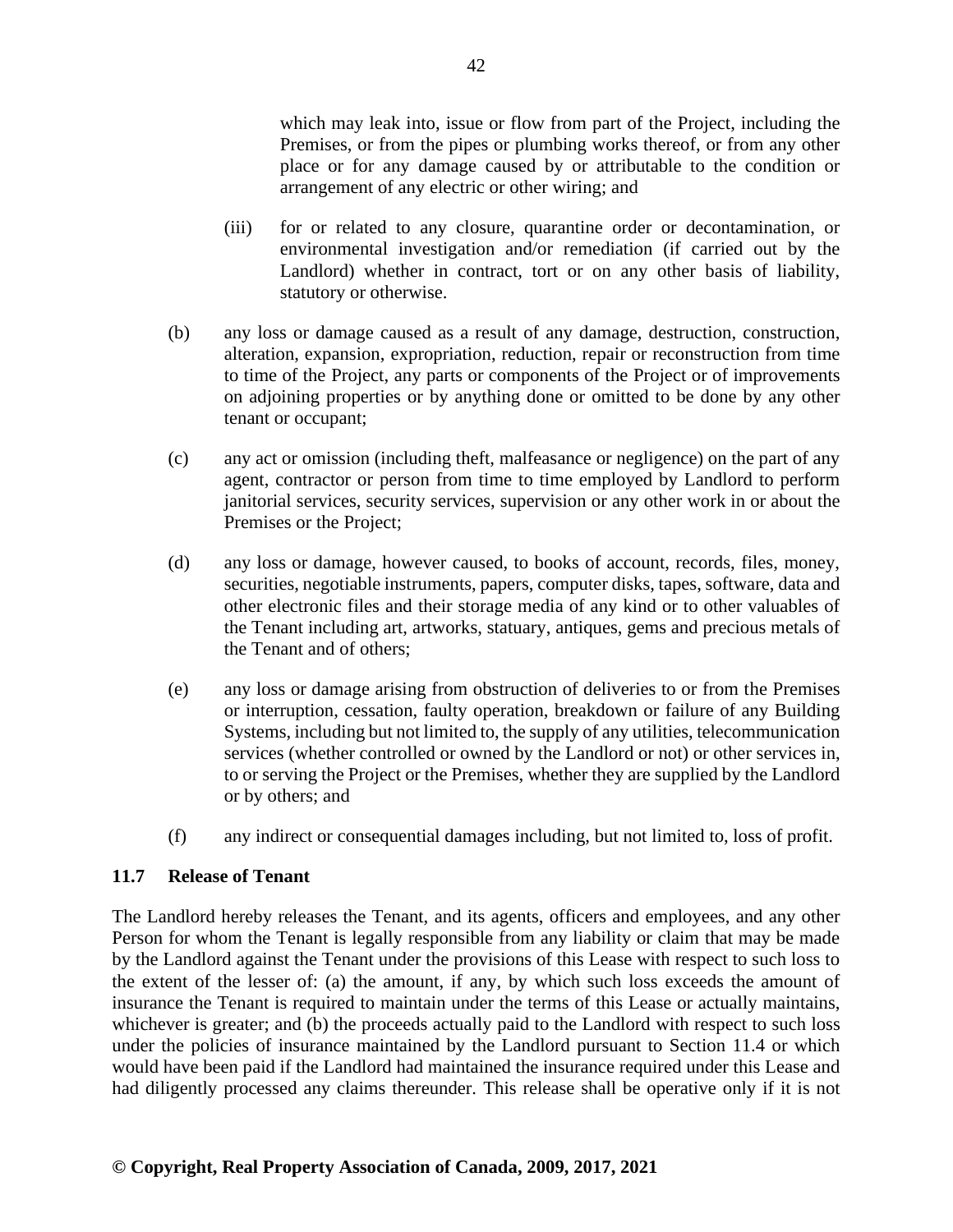prohibited by the Landlord's insurance policies and would not place the Landlord in breach of such policies or expose the Landlord to additional costs under or in connection with such policies.

# **11.8 Indemnity by Tenant**

The Tenant shall indemnify and save harmless the Landlord from and against any and all claims, actions, causes of action, damages, demands for damages, losses and other liabilities and expenses (including, without limitation, those in connection with bodily injury (including death), personal injury, illness or discomfort or damage to property including environmental injury, harm and contamination and legal fees on a solicitor and client basis) due to or arising from or out of, subject to Section 11.7, any occurrence in, on or at the Premises or the occupancy or use by the Tenant of the Premises or any other part of the Project or occasioned wholly or in part by any act or omission of the Tenant, its officers, employees, agents, contractors, invitees, licensees or by any Person (excluding the Landlord and those for whom the Landlord is at law responsible) permitted by the Tenant to be on the Premises or the Project or due to or arising out of any breach by the Tenant of this Lease.

# **ARTICLE 12 - ASSIGNMENT, SUBLETTING AND OTHER TRANSFERS**

## **12.1 Transfers**

The Tenant shall not enter into, consent to, or permit any Transfer without the prior written consent of the Landlord, which consent shall not be unreasonably withheld but shall be subject to the Landlord's rights under Section 12.2. The Tenant shall pay to the Landlord its then current reasonable charge and all costs incurred (including legal fees and disbursements) in respect of the proposed Transfer. Notwithstanding any statutory provision to the contrary, it shall not be considered unreasonable for the Landlord to withhold its consent if, without limiting any other factors or circumstances which the Landlord may reasonably take into account:

- (a) an Event of Default on the part of the Tenant hereunder has occurred and is continuing;
- (b) the proposed Transfer would be or could result in violation or breach of any covenants or restrictions made or granted by the Landlord to other tenants or occupants, or prospective tenants or occupants, of the Project;
- (c) in the Landlord's reasonable opinion:
	- (i) either the financial background or the business history and capability of the proposed Transferee is not satisfactory;
	- (ii) the nature or character of the proposed business of the proposed Transferee is such that it might harm the Landlord's business or reputation or reflect unfavourably on the Project, the Landlord, or other tenants of the Project, or the image of any of them, or is unethical, immoral or illegal;
	- (iii) the use of the Premises by the proposed Transferee could be incompatible with the other businesses or activities being carried on in the Project or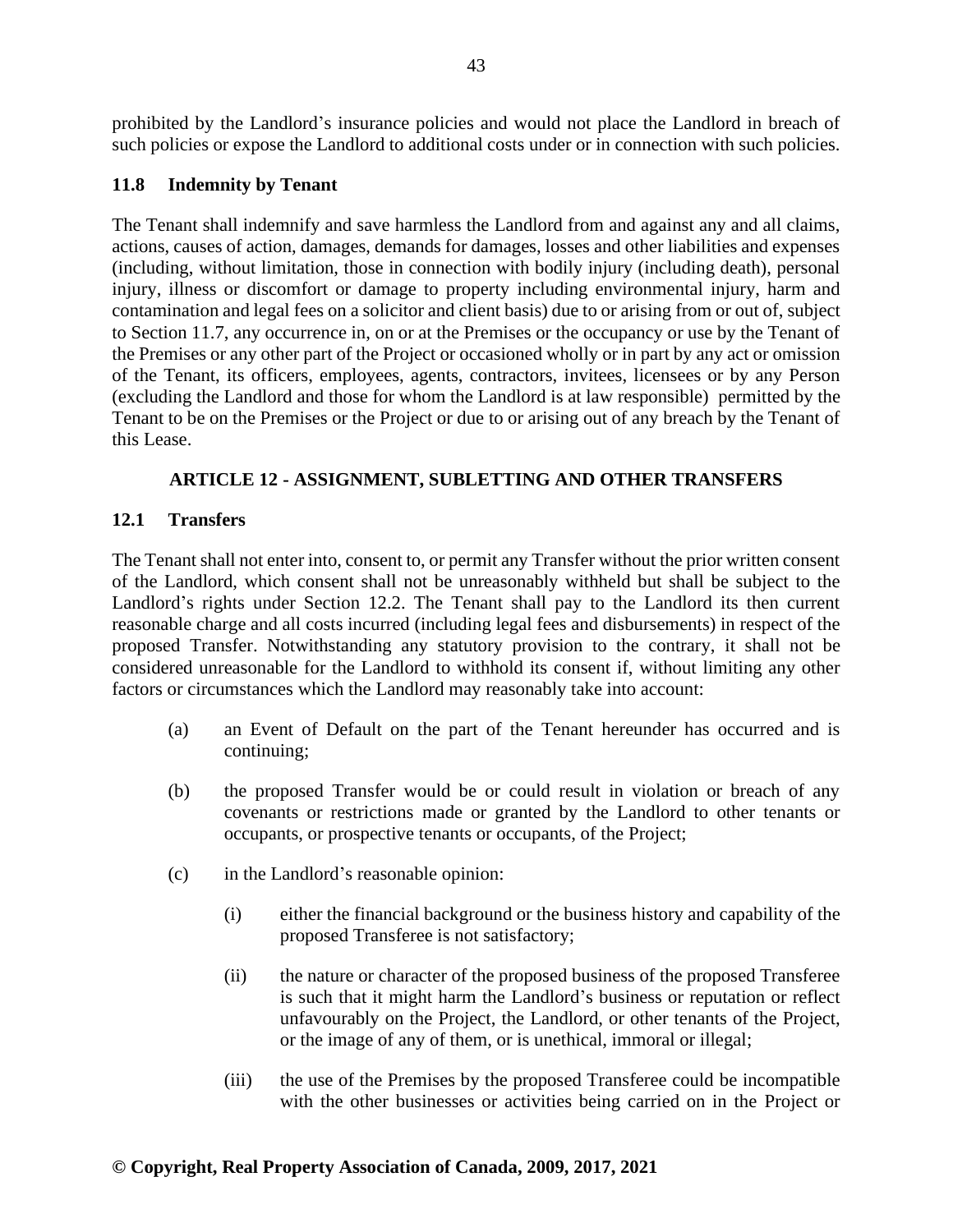could result in excessive demands being placed on the Building Systems or other Common Areas and Facilities;

- (iv) if the Transfer affects less than all of the Premises, the portion affected or the portion remaining are not acceptable in respect of size, access or configuration; or
- (v) the use of the Premises by the proposed Transferee may imperil any existing or intended certification or accreditation of the Project (or any part thereof) or performance targets for the Project (or any part thereof) as are set out in Schedule "E" of this Lease (including Sections 1.2 and 1.3 thereof);
- (d) the proposed Transferee or any principal of the proposed Transferee or any principal shareholder of the proposed Transferee has a history of defaults under other commercial leases or does not have a satisfactory history of compliance with laws;
- (e) the Landlord at the time has, or will have in the next ensuing three month period, other premises in the Project suitable for leasing to the proposed Transferee;
- (f) the Basic Rent and Additional Rent payable by the Transferee is less than the Basic Rent and Additional Rent payable by the Tenant hereunder as at the effective date of the Transfer except in the case where the Landlord determines, in its sole discretion, that payment of lesser rent by the Transferee will not detrimentally affect the leasing program for the Project; or
- (g) the proposed Transfer is to: (i) an existing tenant or occupant of the Project or of any other building owned or managed by the Landlord or any of its affiliates within the same market area as determined by the Landlord; or (ii) a consulate, embassy, trade commission or other representative of a foreign government; or (iii) a government, quasi-government or public agency, service or office.

Any consent by the Landlord to a Transfer shall not constitute a waiver of the necessity for such consent to any subsequent Transfer.

# **12.2 Tenant's Notice, Landlord's Right to Terminate**

If the Tenant intends to effect a Transfer, the Tenant shall give prior Notice to the Landlord of such intent specifying the identity of the Transferee, the type of Transfer contemplated, the part of the Premises affected and the financial and other terms of the Transfer, and shall provide such financial, business or other information relating to the proposed Transferee and its principals as the Landlord or any Mortgagee reasonably requires, together with copies of all documents which record the particulars of the proposed Transfer. The Landlord shall, within 15 days after having received such Notice and all requested information, notify the Tenant either that:

(a) it consents or does not consent to the Transfer in accordance with the provisions of this Lease; or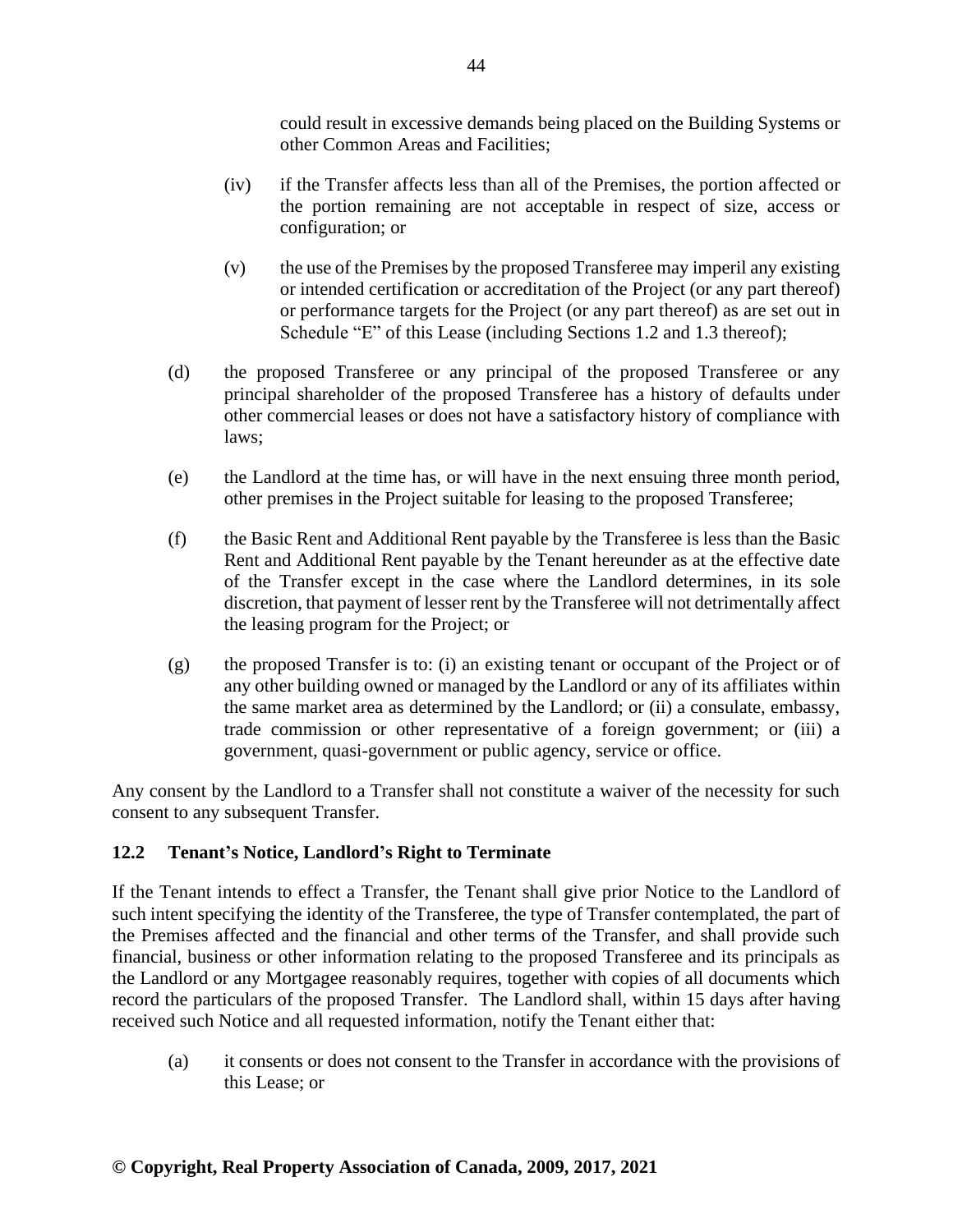(b) it elects to terminate this Lease as to the part of the Premises affected by the proposed Transfer, or as to the whole Lease and Premises if the proposed Transfer affects all of the Premises.

If the Landlord elects to terminate this Lease it shall stipulate in its Notice the termination date of this Lease, which date shall be the date of possession contemplated under the proposed Transfer (provided that if such date is less than 30 days following the giving of Notice of such election, the Landlord may elect to have the termination date 30 days following the giving of Notice). If the Landlord elects to terminate this Lease, the Tenant may notify the Landlord within ten days following receipt of such Notice of the Tenant's intention to refrain from such Transfer and, if the Tenant provides such Notice within such time period, then the Landlord's election to terminate this Lease shall become void. If the Tenant fails to deliver such Notice within such time period, then this Lease shall, as to the whole or affected part of the Premises, as the case may be, be terminated on the date of termination stipulated by the Landlord in its Notice of election to terminate. If the Tenant is required to deliver possession of a part only of the Premises, the Tenant shall pay all costs incurred in connection with rendering that part functionally separate and suitable for separate use and occupancy, including partitioning and providing entrances and services.

# **12.3 Conditions of Transfer**

The following terms and conditions apply in respect of a Transfer:

- (a) the Tenant and the Transferee shall execute, prior to the Transfer being made, an agreement with the Landlord in the Landlord's form including the Transferee's covenant to be bound by all of the terms of this Lease;
- (b) notwithstanding any Transfer, the Tenant shall remain liable under this Lease and shall not be released from performing any of the terms of this Lease. The Tenant's liability shall continue notwithstanding any amendment of this Lease throughout the Term and any exercise of any renewal or extension of the Term provided for herein, regardless of whether or when an amendment of this Lease is made (however the original Tenant's liability will not be increased by any amendment that it is not a party to) and notwithstanding that the Landlord may collect Rent from the Transferee;
- (c) if the Basic Rent and Additional Rent (net of reasonable out of pocket costs for commissions, for cash allowances and for Alterations required by and made for the Transferee by the Tenant, amortized on a straight line basis over the term of the Transfer) to be paid by the Transferee under such Transfer exceeds the Basic Rent and Additional Rent payable by the Tenant hereunder, the amount of such excess shall be paid by the Tenant to the Landlord. If the Tenant receives from any Transferee, either directly or indirectly, any consideration other than Basic Rent or Additional Rent for such Transfer, either in the form of cash, goods or services, the Tenant shall immediately pay to the Landlord an amount equivalent to such consideration;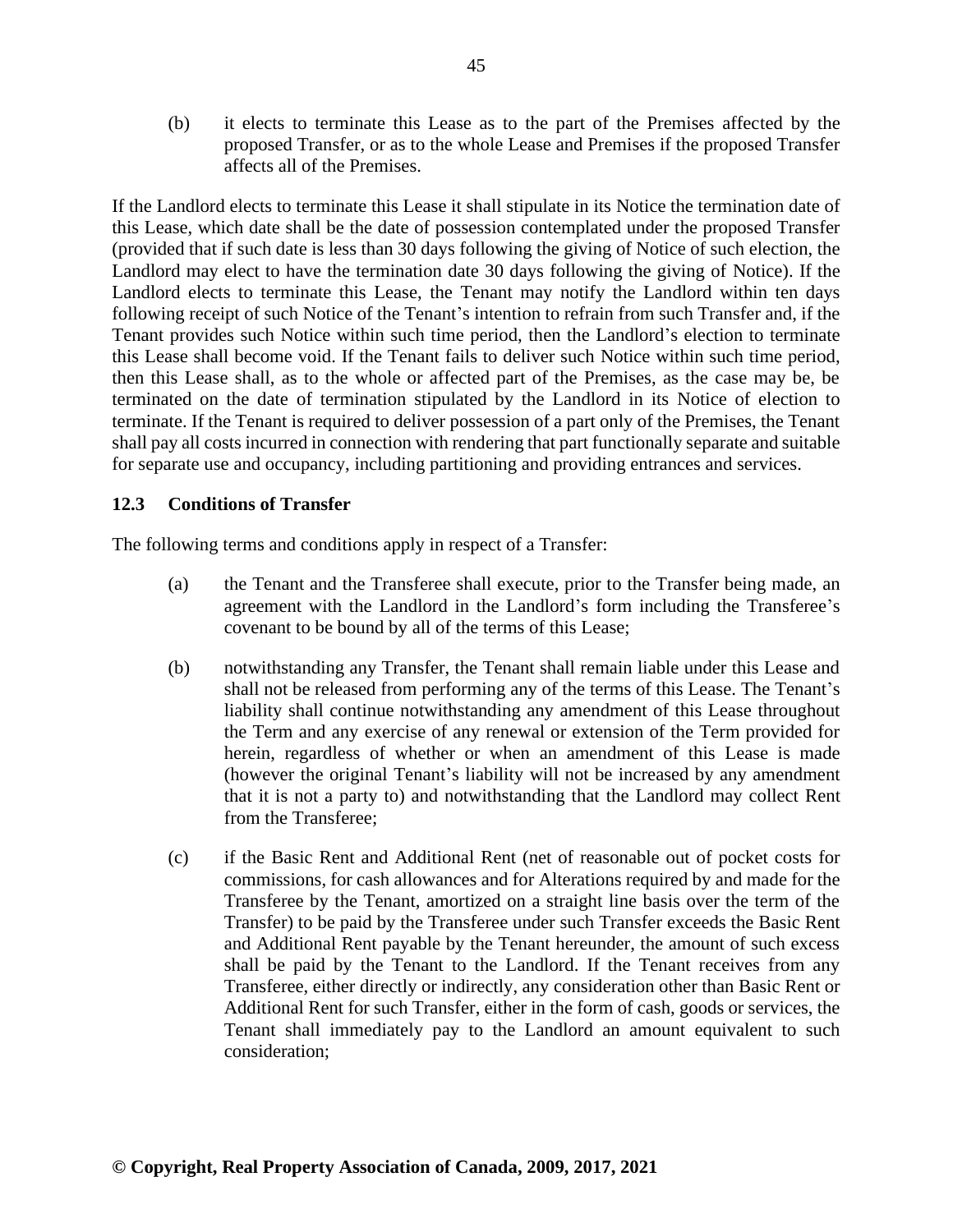- (d) if the Transfer is a sublease, the Transferee will agree to waive any statutory or other right to apply to a court or to otherwise elect to: (i) retain the unexpired term of this Lease or the unexpired term of the sublease; (ii) obtain any right to enter into any lease or other agreement directly with the Landlord; or (iii) otherwise remain in possession of any portion of the Premises, in any case where this Lease is terminated, surrendered or otherwise cancelled, including, without limitation, any disclaimer, repudiation, surrender or other termination (each of these transactions being referred to as an "Early Termination") by any trustee in bankruptcy of the Tenant or a Transferee, by any court appointed officer, or by the Tenant or a Transferee in connection with any insolvency proceedings;
- (e) if there is an Early Termination, the Tenant and any Transferee (except the bankrupt or insolvent Tenant or Transferee) to whom the Landlord gives Notice within 60 days after the Early Termination, shall be considered to have entered into a lease with the Landlord on the same terms and conditions as are contained in this Lease except that the term of the lease shall commence on the date of the Early Termination and shall expire on the date this Lease would have expired but for the Early Termination; and
- (f) notwithstanding the effective date of any permitted Transfer as between the Tenant and the Transferee, all Rent for the month in which such effective date occurs shall be paid in advance by the Tenant so that the Landlord will not be required to accept partial payments of Rent for such month from either the Tenant or the Transferee.

# **12.4 Corporate Records**

Upon the Landlord's request, the Tenant shall: (a) deliver a statutory declaration by one of its senior officers setting forth the details of its corporate and capital structure; and (b) make available to the Landlord or its representatives all of its corporate or partnership records, as the case may be, for inspection at all reasonable times, in order to ascertain whether any Change of Control has occurred.

# **12.5 Permitted Transfers**

Notwithstanding Section 12.1 and provided that the Required Conditions are at all times satisfied and there is not then an Event of Default, the Tenant shall have the right on prior Notice to the Landlord, but without being required to obtain the Landlord's consent, to effect a Transfer in compliance with Section 12.3 in favour of a Permitted Transferee and the Landlord's right to terminate this Lease pursuant to Section 12.2 shall not apply to such a Transfer.

# **12.6 No Advertising**

The Tenant shall not advertise nor otherwise disclose through any medium that the whole or any part of the Premises are available for a Transfer and shall not permit any broker or other Person to do so, and shall not permit any marketing, advertisement or other disclosure in any media format, unless the text and format of such advertisement is approved in writing by the Landlord. No such marketing, advertisement or other disclosure shall contain any reference to the rental rate of the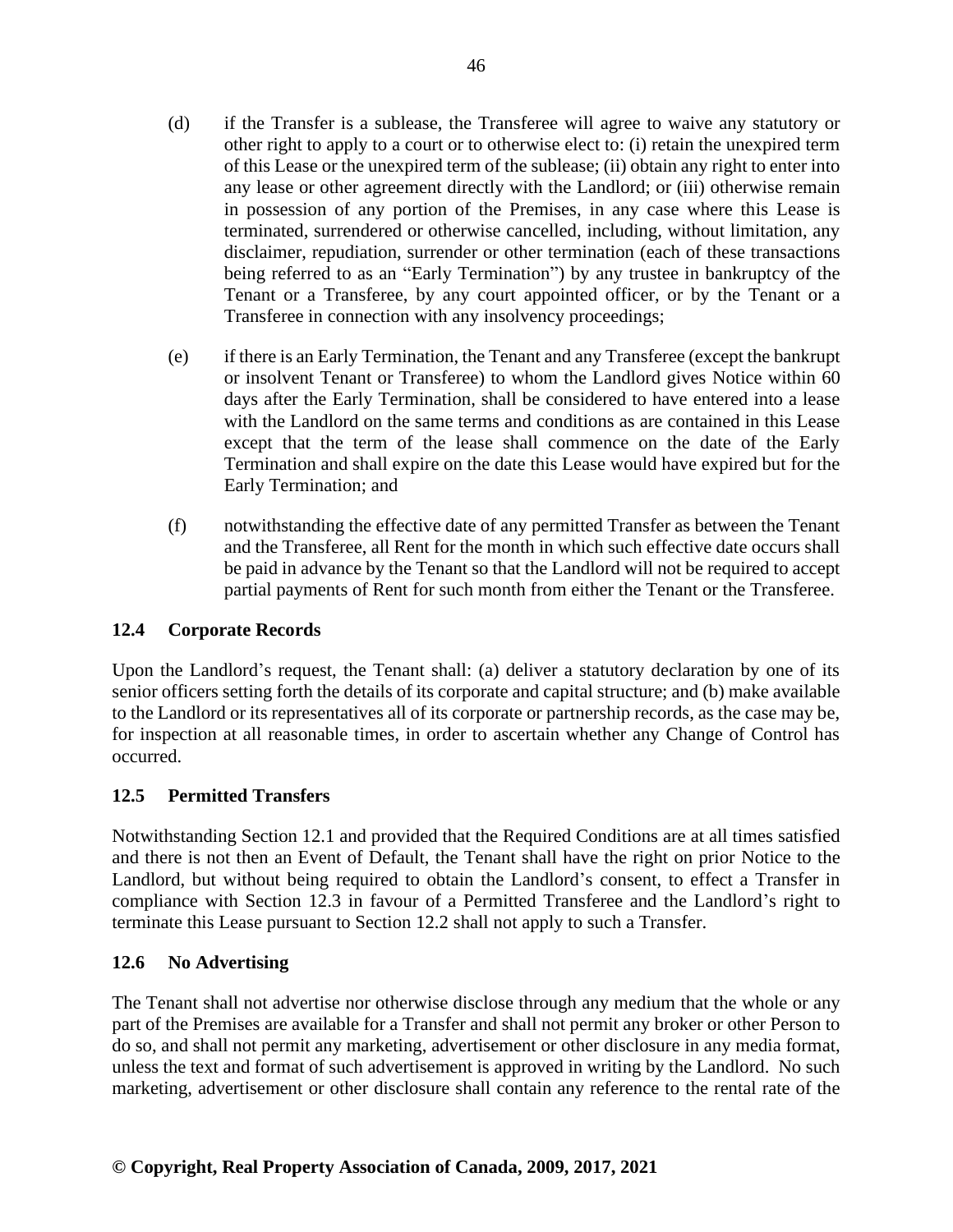Premises or any other financial terms pertaining to the Premises, this Lease or the proposed Transfer.

## **12.7 Sales or Dispositions by Landlord**

The Landlord shall have the unrestricted right to sell, transfer, lease, license, charge or otherwise dispose of all or any part of its interest in the Project or any interest of the Landlord in this Lease. In the event of any sale, transfer, lease or other disposition the Landlord shall thereupon, and without further agreement, be released of all liability under this Lease arising from and after such disposition. If required by the Landlord in connection with any sale, transfer, charge or other disposition the Tenant shall, within five Business Days of request, provide to the Landlord, prospective purchasers and Mortgagees and their respective agents and consultants, access to the current financial statements of the Tenant and any Indemnifier. If the Tenant is listed on a recognized stock exchange in Canada or the United States, the Tenant agrees to provide instead copies of the Tenant's annual reports, quarterly reports and all other publicly distributed reporting materials.

# **ARTICLE 13 - LANDLORD FINANCING AND STATUS CERTIFICATES**

## **13.1 Subordination and Postponement**

- (a) This Lease and the rights of the Tenant in this Lease shall be subject and subordinate to any and all Mortgages and the Tenant, on request by and without cost to the Landlord, shall, within five Business Days after such request, execute and deliver any and all instruments required by the Landlord to evidence such subordination. Upon request by the Tenant at the time of any request for confirmation of subordination, the Landlord shall make reasonable commercial efforts to obtain from any Mortgagee an acknowledgement and assurance in writing addressed to the Tenant, whereby such Mortgagee acknowledges that, in the event of any such Mortgagee realizing upon the security, it will not disturb the Tenant and will permit the Tenant to remain in possession under this Lease in accordance with its terms, so long as the Tenant is not in default.
- (b) The Landlord, as to any Mortgage, and a Mortgagee, as to any Mortgage held by it, may, by Notice to the Tenant, elect that this Lease and the rights of the Tenant hereunder shall be prior to such Mortgage(s) and the Tenant, on request by and without cost to the Landlord, shall, within five Business Days after such request, execute and deliver any and all instruments required by the Landlord or the Mortgagee, as the case may be, to confirm priority to this Lease over the Mortgage(s).

## **13.2 Attornment**

At any time after any of the following has occurred:

- (a) if a Mortgagee delivers a Notice of attornment;
- (b) if a Mortgagee shall take possession of the Project or the Premises; or

#### **© Copyright, Real Property Association of Canada, 2009, 2017, 2021**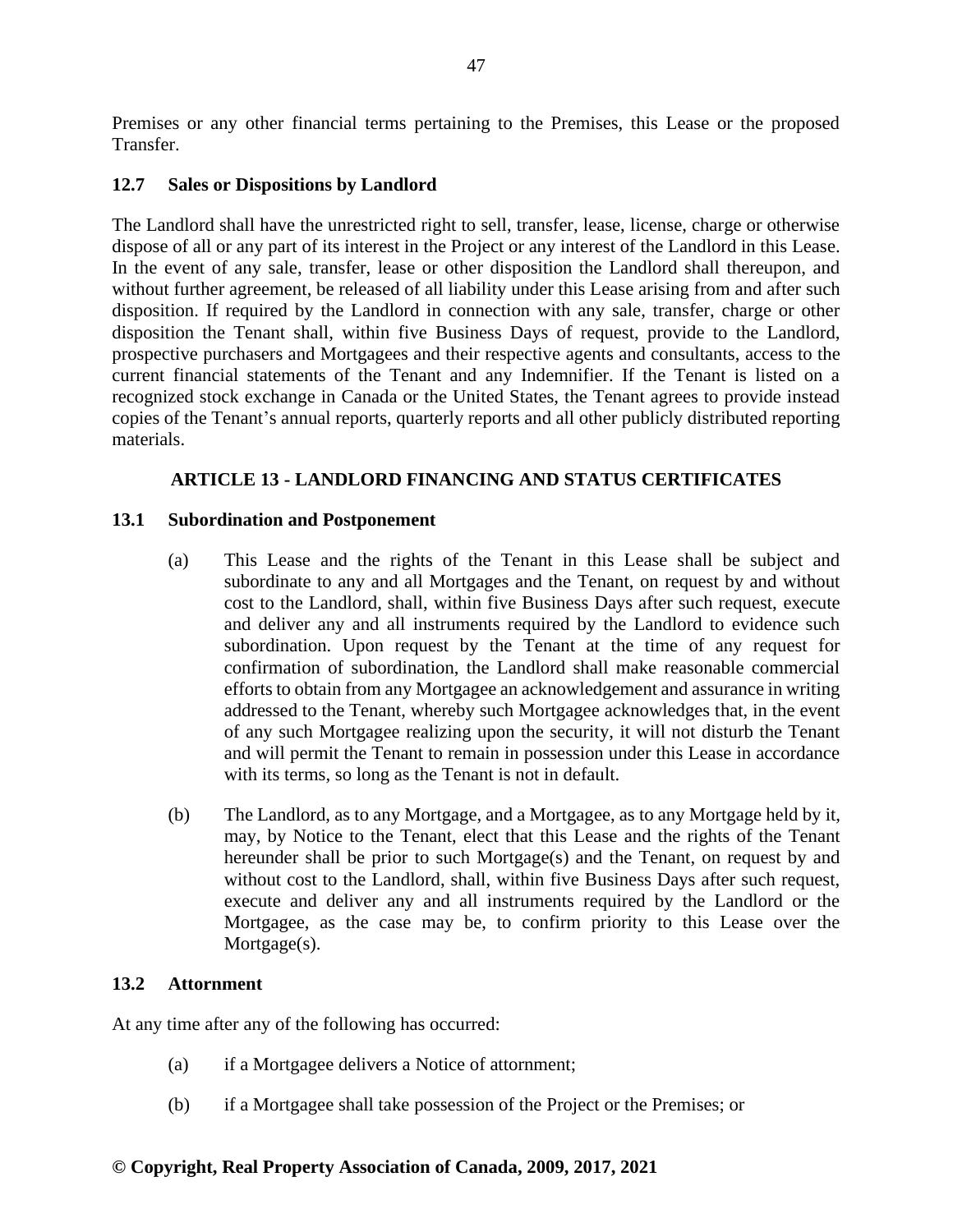(c) if the interest of the Landlord is transferred to any Person (in this Article referred to as a "Purchaser") by reason of foreclosure or other proceedings for enforcement of any Mortgage, or by delivery of a conveyance,

the Tenant shall, at the option of the Mortgagee or the Purchaser, as the case may be, exercisable by Notice in writing to the Tenant, be deemed to have attorned to the Mortgagee or the Purchaser, as the case may be, upon receipt of such Notice. The Landlord, the Mortgagee or the Purchaser, as the case may be, may require the Tenant to enter into all instruments required by the Landlord, the Mortgagee or the Purchaser, as the case may be, to confirm such attornment. Upon such attornment the obligations of the Tenant under this Lease shall continue in full force and effect upon all the same terms, conditions and covenants in this Lease.

# **13.3 Status Certificates**

The Tenant shall at any time and from time to time execute and deliver to the Landlord, or as the Landlord, a Mortgagee or a Purchaser may direct, within five Business Days after it is requested, a certificate of the Tenant, in the form supplied, addressed to the Landlord, the Mortgagee or the Purchaser, as the case may be, and/or any prospective purchaser, lessor or Mortgagee, certifying such particulars, information and other matters in respect of the Tenant, the Premises and this Lease that the Landlord, the Mortgagee or the Purchaser, as the case may be, may request.

# **13.4 Reliance**

Notwithstanding that a Mortgagee or a Purchaser is not a party to this Lease, it shall be entitled to rely upon and enforce the provisions of this Lease which are stated to be for its benefit and, without limitation, the Mortgagee shall be entitled to act as agent for the Landlord to the extent necessary to enforce any such provisions.

# **ARTICLE 14 - DAMAGE, DESTRUCTION**

# **14.1 Damage to Premises**

If there is damage, destruction or contamination by the presence of a Hazardous Substance or otherwise (collectively "Damage") to all or any material part of the Premises such that the Premises are rendered untenantable or inaccessible, then:

- (a) if in the reasonable opinion of the Expert, the Damage can be substantially repaired under Applicable Laws within 180 days from the date of such Damage (employing normal construction methods without overtime or other premium), the Landlord shall forthwith repair such Damage other than Damage to Leasehold Improvements and any other property that is not the responsibility of or is not owned by Landlord; and
- (b) if in the reasonable opinion of the Expert, the Damage cannot be substantially repaired under Applicable Laws within 180 days from the date of such Damage (employing normal construction methods without overtime or other premium), then: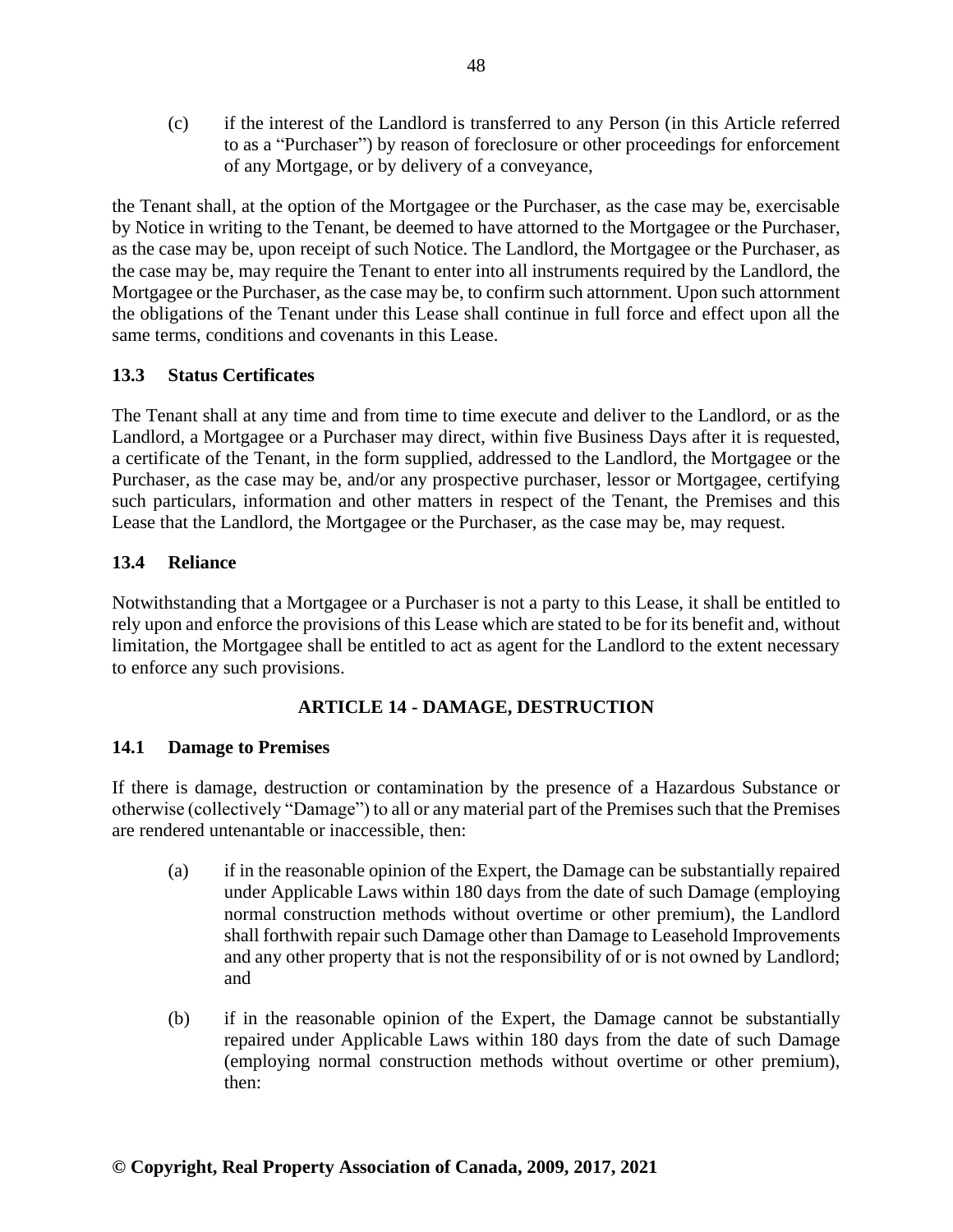- (i) the Landlord may elect to terminate this Lease as of the date of such casualty by Notice delivered to the Tenant not more than 20 days after receipt of the Expert's opinion; and
- (ii) if such Damage occurs during the last two Lease Years, either party may elect to terminate this Lease as of the date of such Damage by Notice delivered to the other not more than 20 days after receipt of the Expert's opinion,

failing which the Landlord shall forthwith repair such Damage other than Damage to Leasehold Improvements or property that is not the responsibility of or is not owned by Landlord.

# **14.2 Abatement**

If the Landlord is required to repair Damage to the Premises under Section 14.1 the Basic Rent payable by the Tenant shall be proportionately reduced to the extent that the Premises are rendered untenantable or inaccessible, from the date of the Damage until 30 days after completion by the Landlord of the repairs to the Premises or until the Tenant again uses the Premises (or the part thereof rendered untenantable), whichever first occurs. The Tenant shall effect its own repairs as soon as possible after completion of the Landlord's repairs in accordance with its obligations under this Lease. Notwithstanding the foregoing, there shall be no abatement or reduction of Basic Rent where the Landlord's repairs to the Premises take less than ten days to complete after the damage occurs.

## **14.3 Termination Rights**

Notwithstanding anything else contained in this Lease, if: (a) there is Damage within or to the Building so as to affect 25% or more of the Rentable Area of the Building; (b) in the reasonable opinion of the Expert the Building is unsafe or access or services are affected and, in either case, cannot be substantially repaired under Applicable Laws within 180 days from the date of such Damage (employing normal construction methods without overtime or other premium); (c) the proceeds of insurance are substantially insufficient to pay for the costs of repair or rebuilding or are not payable to or received by the Landlord; (d) Damage is caused by an occurrence against which the Landlord is not insured or beyond the extent to which the Landlord is required to insure under this Lease; or (e) any Mortgagee(s) or other Person entitled to the insurance proceeds shall not consent to the repair and rebuilding, then the Landlord may terminate this Lease by giving to the Tenant Notice of such termination within 60 days of the Damage, in which event the Term shall cease and be at an end as of the date of such Damage and the Rent and all other payments for which the Tenant is liable under the terms of this Lease shall be apportioned and paid in full to the date of termination (subject to any abatement under Section 14.2).

# **14.4 Landlord's Rights on Rebuilding**

In the event of Damage to the Building and if this Lease is not terminated in accordance with Sections 14.1 or 14.3, the Landlord shall forthwith repair such Damage, but only to the extent of the Landlord's obligations under the terms of the various leases for premises in the Building (including this Lease) and exclusive of any tenant's responsibilities with respect to such repair. In

## **© Copyright, Real Property Association of Canada, 2009, 2017, 2021**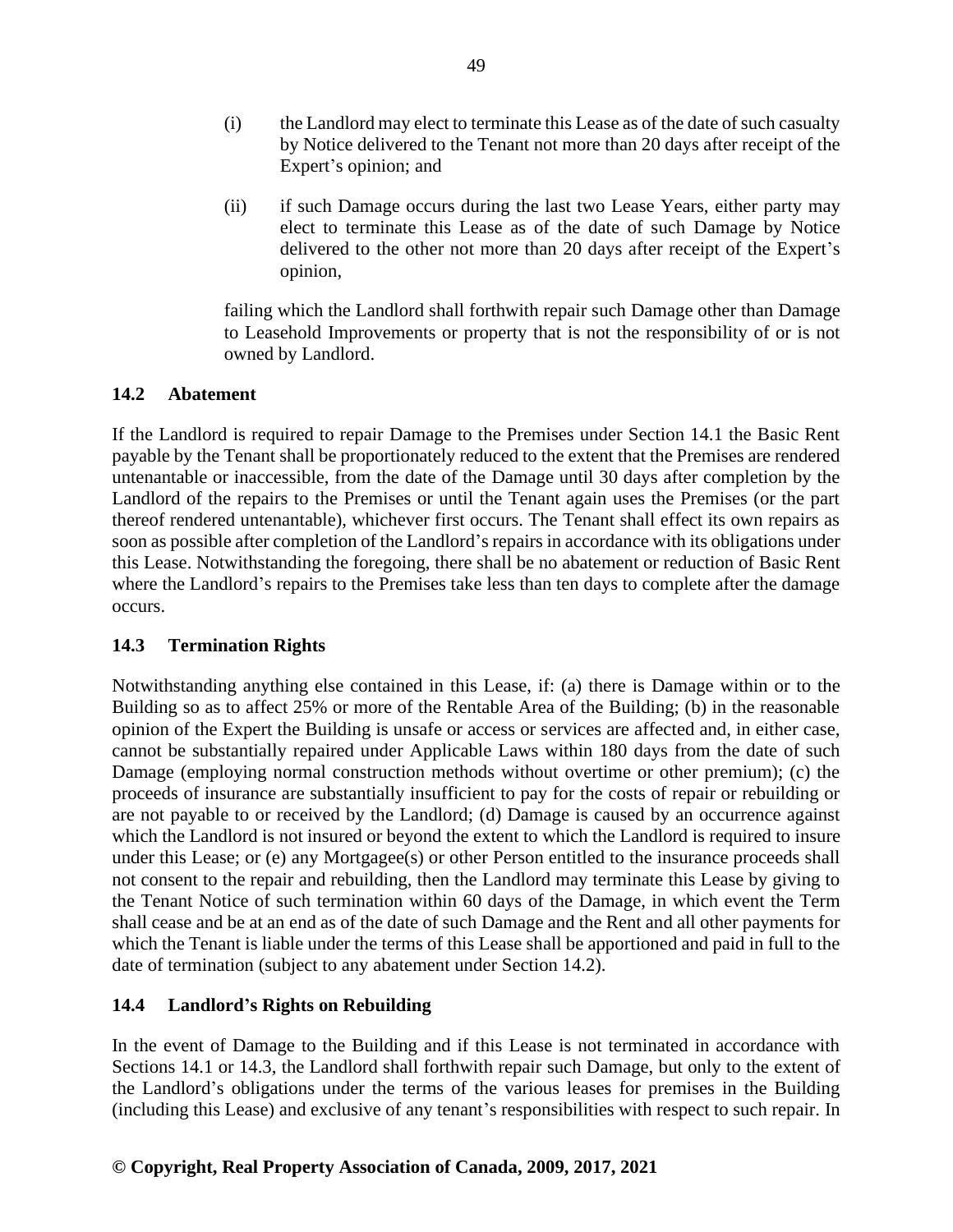repairing or rebuilding the Building or the Premises the Landlord may use drawings, designs, plans and specifications other than those used in the original construction and may alter or relocate the Building on the Lands, the Common Areas and Facilities or any part thereof, and may alter or relocate the Premises, provided that the Building as repaired or rebuilt is in compliance with all Applicable Laws and is of at least a similar standard, and the Premises as altered or relocated shall be of approximately the same size as the original Premises.

# **ARTICLE 15 - DEFAULT AND REMEDIES**

## **15.1 Events of Default**

Any of the following constitutes an "Event of Default" under this Lease:

- (a) any Rent is in arrears and is not paid within five days after Notice from the Landlord;
- (b) the Tenant has breached any of its obligations in this Lease and, if such breach is capable of being remedied and is not otherwise listed in this Section 15.1, after Notice from the Landlord:
	- (i) the Tenant fails to remedy such breach within ten days (or such shorter period as may be provided in this Lease); or
	- (ii) if such breach cannot reasonably be remedied within ten days or such shorter period, the Tenant fails to commence to remedy such breach within such ten days or shorter period or thereafter fails to proceed diligently to remedy such breach;
- (c) this Lease or any goods, chattels or equipment of the Tenant is seized, taken or exigible in execution or in attachment or if a writ of execution or enforcement is issued against the Tenant and such writ is not stayed or vacated within ten days after the date of such issue;
- (d) the Tenant or any Indemnifier becomes insolvent or commits an act of bankruptcy or takes the benefit of any statute for bankrupt or insolvent debtors or makes any proposal, assignment, compromise or arrangement with its creditors, or if a receiver is appointed for all or part of the business, property, affairs or revenues of the Tenant;
- (e) the Tenant makes a bulk sale of its goods (other than in conjunction with a Transfer approved by the Landlord) or moves or commences, attempts or threatens to move its goods, chattels and equipment out of the Premises (other than in the normal course of its business);
- (f) the Tenant abandons or attempts to abandon the Premises or ceases to conduct business from the Premises, or the Premises become vacant or substantially unoccupied for a period of ten consecutive days;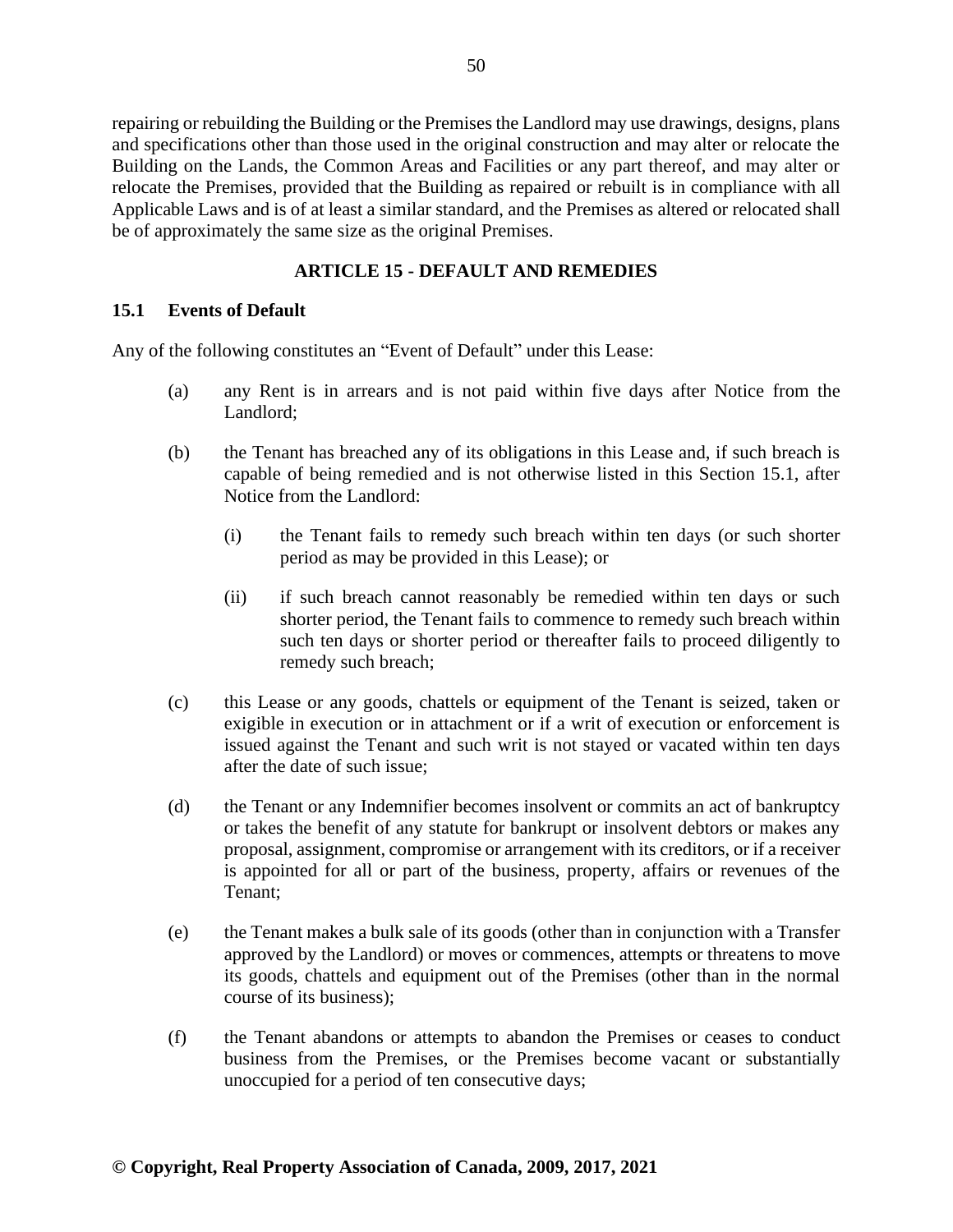- (g) the Tenant purports to effect a Transfer other than in compliance with the provisions of this Lease; or
- (h) three or more Events of Default under this Lease have occurred within any two year period.

#### **15.2 Remedies**

If and whenever an Event of Default occurs, the Landlord shall have the following rights and remedies, exercisable immediately and without further Notice and at any time while the Event of Default continues:

- (a) to terminate this Lease and re-enter the Premises. The Landlord may remove all Persons and property from the Premises and store such property at the expense and risk of the Tenant or sell or dispose of such property in such manner as the Landlord sees fit without Notice or liability to the Tenant. Notwithstanding any termination of this Lease, the Landlord shall be entitled to receive Rent and all Rental Taxes up to the time of termination plus accelerated Rent as provided in this Lease and damages including, without limitation: (i) damages for the loss of Rent suffered by reason of this Lease having been prematurely terminated; (ii) costs of reclaiming, repairing and re-leasing the Premises; and (iii) legal fees and disbursements on a solicitor and client basis;
- (b) to enter the Premises as agent of the Tenant and to relet the Premises for whatever length of time and on such terms as the Landlord in its discretion may determine including, without limitation the right to: (i) take possession of any property of the Tenant on the Premises; (ii) store such property at the expense and risk of the Tenant; (iii) sell or otherwise dispose of such property in such manner as the Landlord sees fit and the Tenant shall indemnify the Landlord against any claims from any third parties including the Tenant's lenders; and (iv) make alterations to the Premises to facilitate the reletting. The Landlord shall receive the rent and proceeds of sale as agent of the Tenant and shall apply the proceeds of any such sale or reletting first, to the payment of any expenses incurred by the Landlord with respect to any such reletting or sale, second, to the payment of any indebtedness of the Tenant to the Landlord other than Rent and third, to the payment of Rent in arrears, with the residue to be held by the Landlord and applied to payment of future Rent as it becomes due and payable. The Tenant shall remain liable for any deficiency to the Landlord;
- (c) to remedy or attempt to remedy the Event of Default for the account of the Tenant and to enter upon the Premises for such purposes. The Landlord shall not be liable to the Tenant for any loss, injury or damages caused by acts of the Landlord in remedying or attempting to remedy the Event of Default. The Tenant shall pay to the Landlord, on demand, all expenses incurred by the Landlord in remedying the Event of Default, together with an administration fee of 15% and interest at the Default Rate from the date such expense was incurred by Landlord;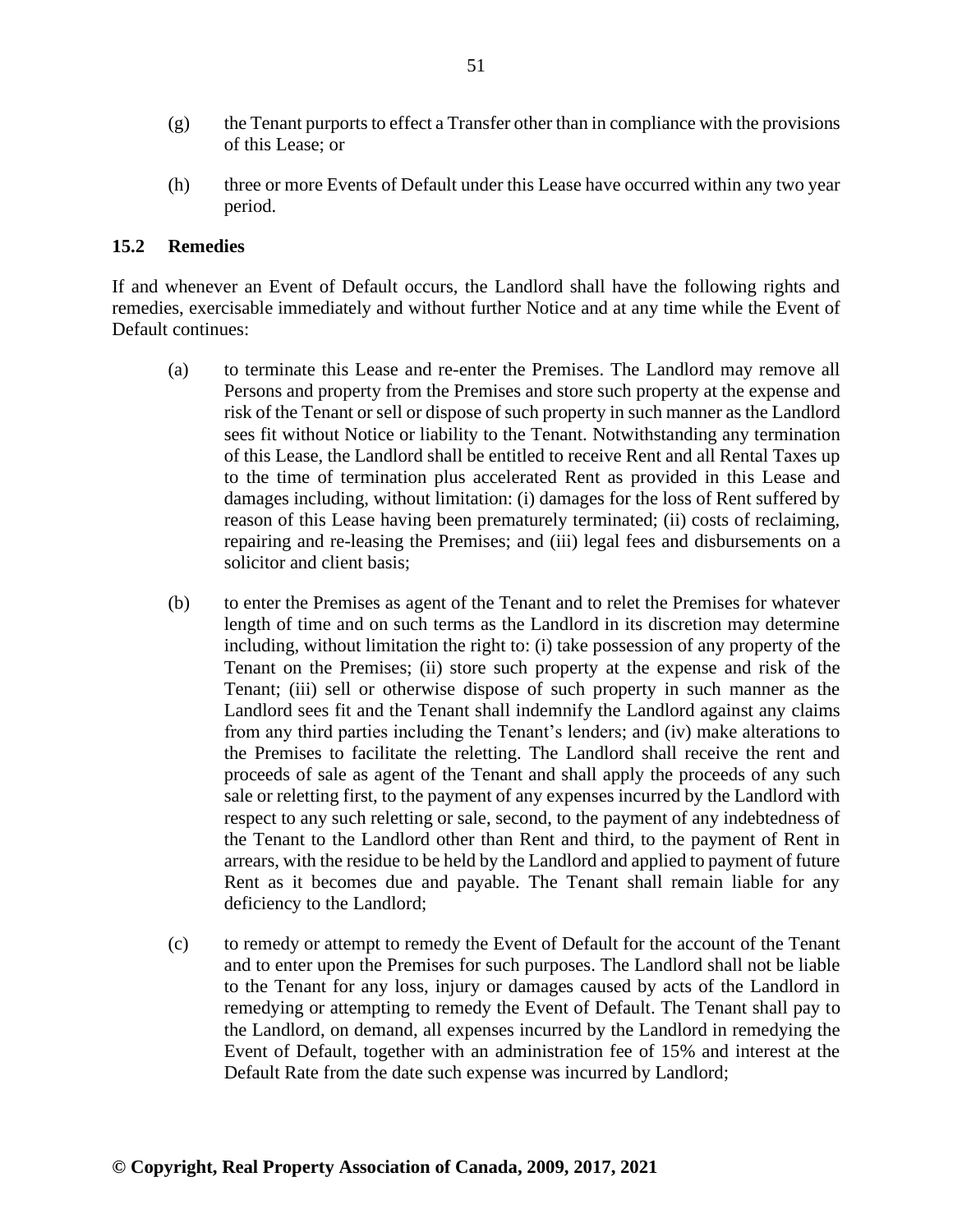- (d) to recover from the Tenant all damages, costs and expenses incurred by the Landlord as a result of the Event of Default including any deficiency between those amounts which would have been payable by the Tenant for the portion of the Term following such termination and the net amounts actually received by the Landlord during such period of time with respect to the Premises; and
- (e) to recover from the Tenant the full amount of the current month's Rent together with the next three months' instalments of Rent, which shall immediately become due and payable as accelerated rent.

# **15.3 Distress**

Notwithstanding any provision of this Lease or any provision of any present or future Applicable Laws, none of the goods, chattels or trade fixtures on the Premises at any time during the Term shall be exempt from levy by distress for Rent in arrears, and the Tenant waives any such exemption. If the Landlord makes any claim against the goods and chattels of the Tenant by way of distress this provision may be pleaded as an estoppel against the Tenant in any action brought to test the right of the Landlord to levy such distress.

# **15.4 Interest and Costs**

The Tenant shall pay to the Landlord upon demand: (a) interest at the Default Rate on all Rent required to be paid hereunder from the due date for payment until fully paid and satisfied; and (b) the Landlord's then current reasonable administration charge for each Notice of default given by the Landlord to the Tenant under this Lease. The Tenant shall pay and indemnify the Landlord against damages, costs and expenses (including, without limitation, all legal fees on a solicitor and client basis) incurred in enforcing the terms of this Lease, or with respect to any matter or thing which is the obligation of the Tenant under this Lease, or in respect of which the Tenant has agreed to insure or to indemnify the Landlord.

# **15.5 Remedies Cumulative**

No reference to or exercise of any specific right or remedy by the Landlord shall prejudice or preclude the Landlord from exercising or invoking any other remedy, whether allowed under this Lease or generally at law or in equity, and the express provisions of this Lease as to certain rights and remedies are not to be interpreted as excluding any other or additional rights and remedies available to the Landlord generally at law or in equity.

# **ARTICLE 16 - MISCELLANEOUS**

# **16.1 Relationship of Parties**

Nothing contained in this Lease shall create any relationship between the parties other than that of landlord and tenant, and, without limitation, nothing in this Lease shall be construed to constitute the Landlord and the Tenant as partners, joint venturers or members of a joint or common enterprise.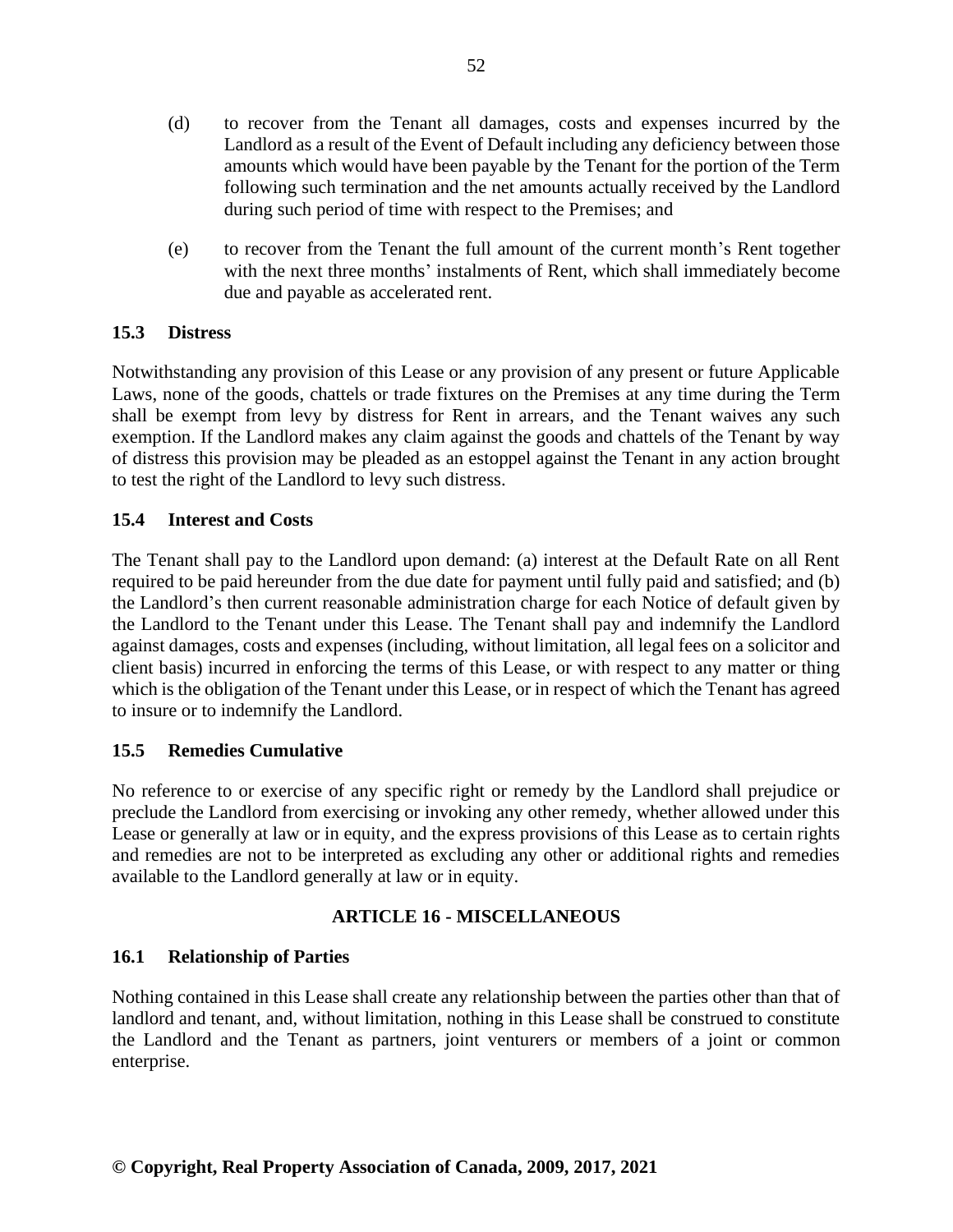#### **16.2 Consent Not to be Unreasonably Withheld**

Except as otherwise specifically provided in this Lease, the Landlord and the Tenant, and each Person acting for them, in granting a consent or approval or making a determination, designation, calculation, estimate, conversion or allocation under this Lease, will act reasonably and in good faith and each Expert or other professional Person employed or retained by the Landlord will act in accordance with the applicable principles and standards of such Person's profession. The Tenant's sole remedy against the Landlord in respect of any breach or alleged breach of this Section shall be an action for specific performance and, without limitation, the Landlord shall not be liable for damages and the Tenant shall not be entitled to any other rights or remedies. If either party withholds any consent or approval where it is required to act reasonably, such party shall, on written request, deliver to the other party a written statement giving the reasons for withholding the consent or approval.

#### **16.3 Overholding**

The Tenant has no right to remain in possession of the Premises after the end of the Term. If the Tenant remains in possession of the Premises after the end of the Term or any extension term(s) with the consent of the Landlord but without entering into a new lease or other agreement then, notwithstanding any statutory provisions or legal presumption to the contrary, there shall be no tacit renewal of this Lease or the Term or any extension term(s) and the Tenant shall be deemed to be occupying the Premises as a tenant from month to month (with either party having the right to terminate such month to month tenancy at any time on 30 days' Notice, whether or not the date of termination is at the end of a rental period) at a monthly Basic Rent payable in advance on the first day of each month equal to 150% of the monthly amount of Basic Rent payable during the last month of the Term and otherwise upon the same terms, covenants and conditions as in this Lease insofar as these are applicable to a monthly tenancy and, for greater certainty, including liability for all Additional Rent.

#### **16.4 Registration**

Neither the Tenant nor anyone on the Tenant's behalf or claiming under the Tenant (including any Transferee) shall register this Lease or any Transfer against the Lands. The Tenant may register on title to the Landlord a short form, notice or caveat of this Lease provided that: (a) a copy of this Lease is not attached; (b) no financial terms are disclosed; (c) the Landlord gives its prior written approval to the short form, notice or caveat; and (d) the Tenant pays the Landlord's reasonable costs on account of the matter. The Landlord may limit such registration to one or more parts of the Lands. Upon the expiration or other termination of the Term the Tenant shall immediately discharge or otherwise vacate any such short form, Notice or caveat. If any part of the Lands which in the opinion of the Landlord are surplus is transferred, the Tenant shall forthwith at the request of the Landlord discharge or otherwise vacate any such short form, Notice or caveat as it relates to such part. If any part of the Lands are made subject to any easement, right-of-way or similar right, the Tenant shall immediately at the request of the Landlord postpone its registered interest to such easement, right-of-way or similar right.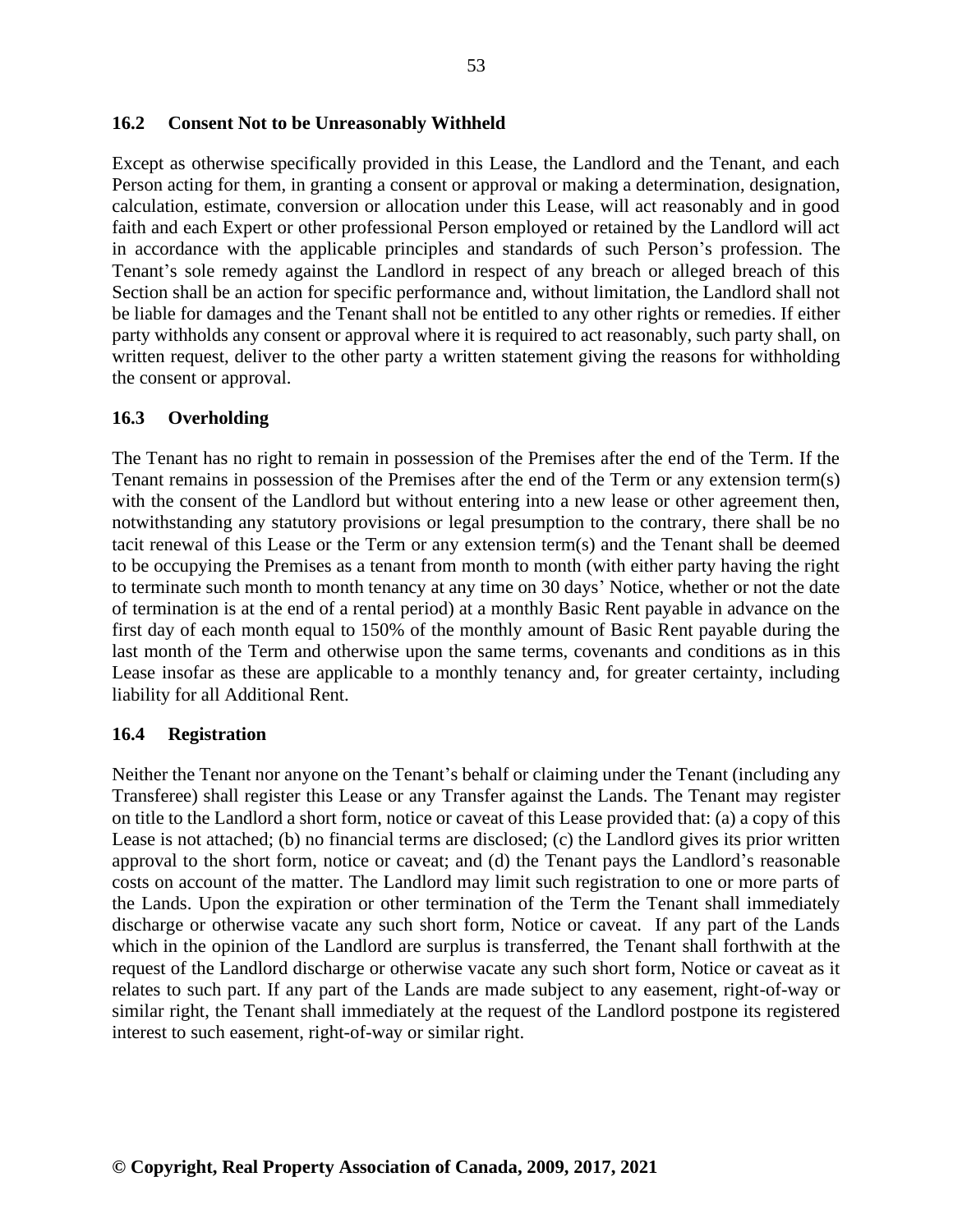## **16.5 Unavoidable Delay**

If any party is bona fide delayed, or hindered in or prevented from the performance of any term, covenant or act required by this Lease by reason of any cause beyond the control of the party affected including, without limitation, strikes, lockouts or other labour disputes, the enactment, amendment or repeal of any Applicable Laws, the failure of any existing tenant or occupant to vacate the Premises, shortages or unavailability of labour or materials, riots, insurrection, sabotage, rebellion, war, acts of terrorism, act of God, Health Emergency or any other similar reason ("Unavoidable Delay"), then performance of such term, covenant or act is excused for the period of the delay and the party so delayed, hindered or prevented shall be entitled to perform such term, covenant or act within the appropriate time period after the expiration of the period of such delay. However, the provisions of this Section do not operate to excuse the Tenant from the prompt payment of Rent and any other payments required by this Lease and Unavoidable Delay shall not include any delay caused by the parties' default or act or omission, any delay avoidable by the exercise of reasonable care by such party or any delay caused by lack of funds of such party. The Landlord shall also be excused from the performance of any term, covenant or act required hereunder if the performance of such item would be in conflict with any directive or policy of any governmental or quasi-governmental authority having jurisdiction over the Project in respect of any energy, conservation, health, safety or security matter.

#### **16.6 Decisions of Experts**

The decision of any Expert whenever provided for under this Lease and any certificate of an Expert in each case addressed to both parties shall be final and binding on the parties and there shall be no further right of dispute or appeal.

#### **16.7 Notices**

Any notice, demand, statement or request ("Notice") required or permitted to be given under this Lease shall be in writing and shall be deemed to have been duly given if personally delivered, delivered by courier or mailed by registered prepaid post, in the case of Notice to the Landlord, to it at the address set out in Section 1.1(a)(ii) and in the case of Notice to the Tenant, to it at the Premises. Notwithstanding anything to the contrary, no electronic communications of Notices (other than routine operational notices, such as requests for after-hours services (such as, by way of example, HVAC services or entry notices) will be considered as legally effective, it being understood that Notices issued pursuant to Article 15 of this Lease, termination or extension (or renewal) notices, or any other notices of a material nature will not be considered legally effective if delivered electronically. Further, notwithstanding the foregoing, during a Health Emergency, the parties may deliver any and all Notices by electronic mail.

Any such Notice given in accordance with the above requirements shall be deemed to have been given, if mailed, on the fifth day following the date of such mailing or, if delivered, on the day on which it was delivered so long as such delivery was prior to 5:00 p.m. on a Business Day (and, if after 5:00 p.m. or if any such day is not a Business Day, then it shall be deemed to have been delivered on the next Business Day). Either party may from time to time by Notice change the address to which Notices to it are to be given. Notwithstanding the foregoing, during any interruption or threatened interruption in postal services, any Notice shall be personally delivered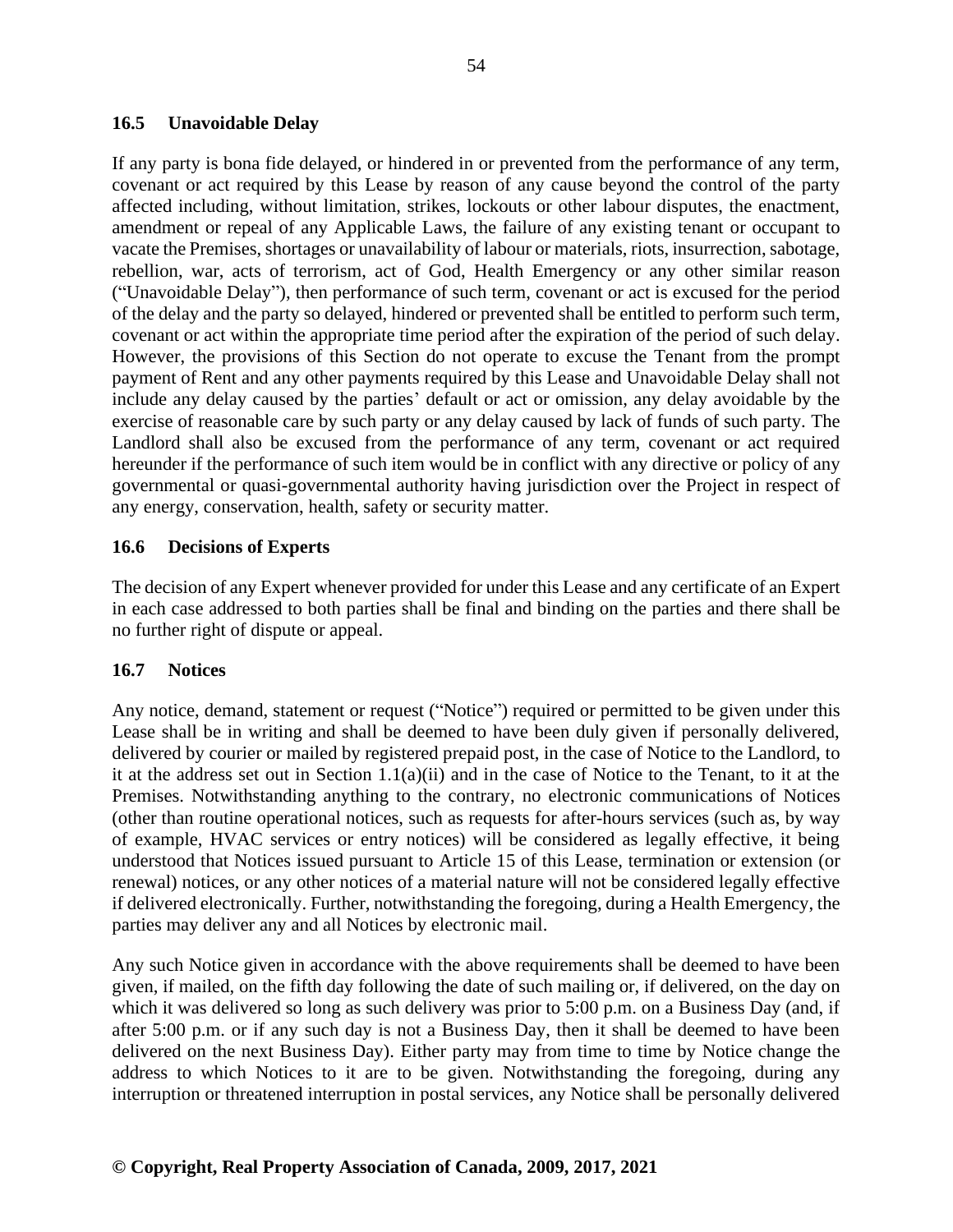or delivered by courier. If a copy of any Notice to the Tenant is to be sent to a second address or to another Person other than the Tenant, the failure to give any such copy shall not vitiate the delivery of the Notice to the Tenant.

## **16.8 Confidentiality, Personal Information**

The Tenant shall keep confidential all financial information in respect of this Lease, provided that it may disclose such information to its auditors, consultants and professional advisors so long as they have first agreed to respect such confidentiality. Any Tenant or Indemnifier that is an individual person consents to the collection and use of their personal information, as provided directly or collected from third parties, for the purposes of the Landlord considering the Tenant's offer to lease (preceding this lease), any right under this Lease, any renewal, extension or early surrender of this Lease, and determining the suitability of the Tenant or Indemnifier, as applicable, (both initially and on an on-going basis), including the disclosure of such information to existing and potential lenders, investors and purchasers. The Landlord may from time to time designate certain information in respect of the Sustainability Management Plan and the compliance of the Project or the Premises with the Sustainability Management Plan, as confidential, provided that the Tenant may, on prior written notice to the Landlord, disclose such environmental information as necessary to its auditors, consultants and professional advisors so long as they have first agreed to respect such confidentiality, or unless otherwise required pursuant to Applicable Laws.

# **16.9 Power, Capacity and Authority**

The Landlord and the Tenant covenant, represent and warrant to each other that they have the power, capacity and authority to enter into this Lease and to perform its obligations hereunder and that there are no covenants, restrictions or commitments given by it which would prevent or inhibit it from entering into this Lease.

# **16.10 Liability of Landlord**

Any liability of the Landlord under this Lease shall be limited to its interest in the Project from time to time. If the Landlord consists of more than one Person, the liability of each such Person shall be several and be limited to its percentage interest in the Project.

## **SCHEDULES**

- "A" Building Specific Information
- "B" Sketch Showing Premises
- "C" Rules and Regulations
- "D" Indemnity Agreement
- "E" Sustainability Management Plan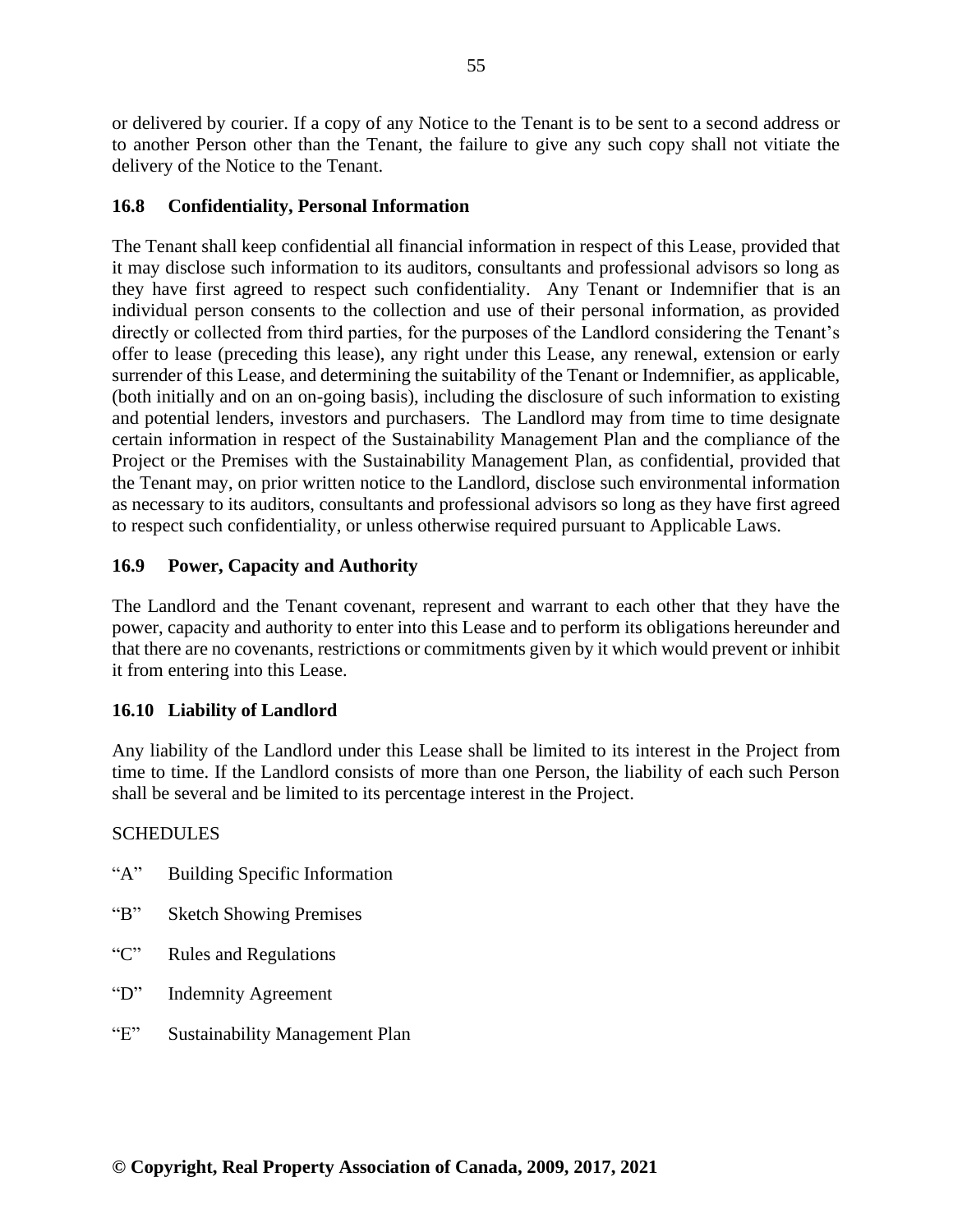| (Landlord) |
|------------|

| Per:   |  |  |  |
|--------|--|--|--|
| Name:  |  |  |  |
| Title: |  |  |  |
|        |  |  |  |

| Name:  |                                              |  |
|--------|----------------------------------------------|--|
| Title: |                                              |  |
|        | I/We have authority to bind the Corporation. |  |



(Tenant)

| Per:   |
|--------|
| Name:  |
| Title: |

| Per:   |                                              |  |
|--------|----------------------------------------------|--|
| Name:  |                                              |  |
| Title: |                                              |  |
|        | I/We have authority to bind the Corporation. |  |



(Indemnifier)

| Per:   |  |  |
|--------|--|--|
| Name:  |  |  |
| Title: |  |  |

Per:

Name: Title: I/We have authority to bind the Corporation.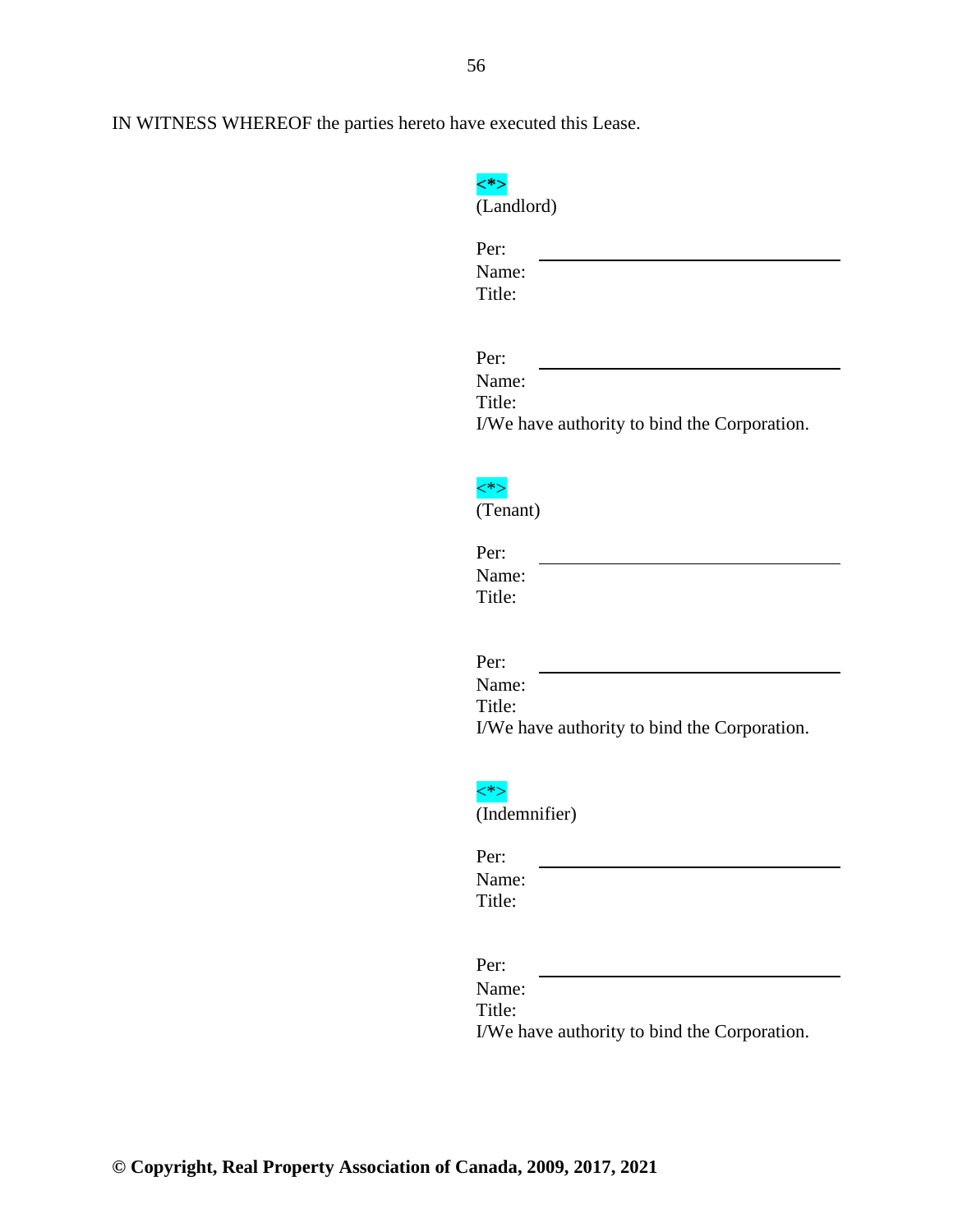# **SCHEDULE A BUILDING- SPECIFIC INFORMATION**

**Part 1: Legal Description:**

**Part 2: Business Hours:**

**Part 3: Measurement Standard:** ANSI/BOMA Z65.1 - 2017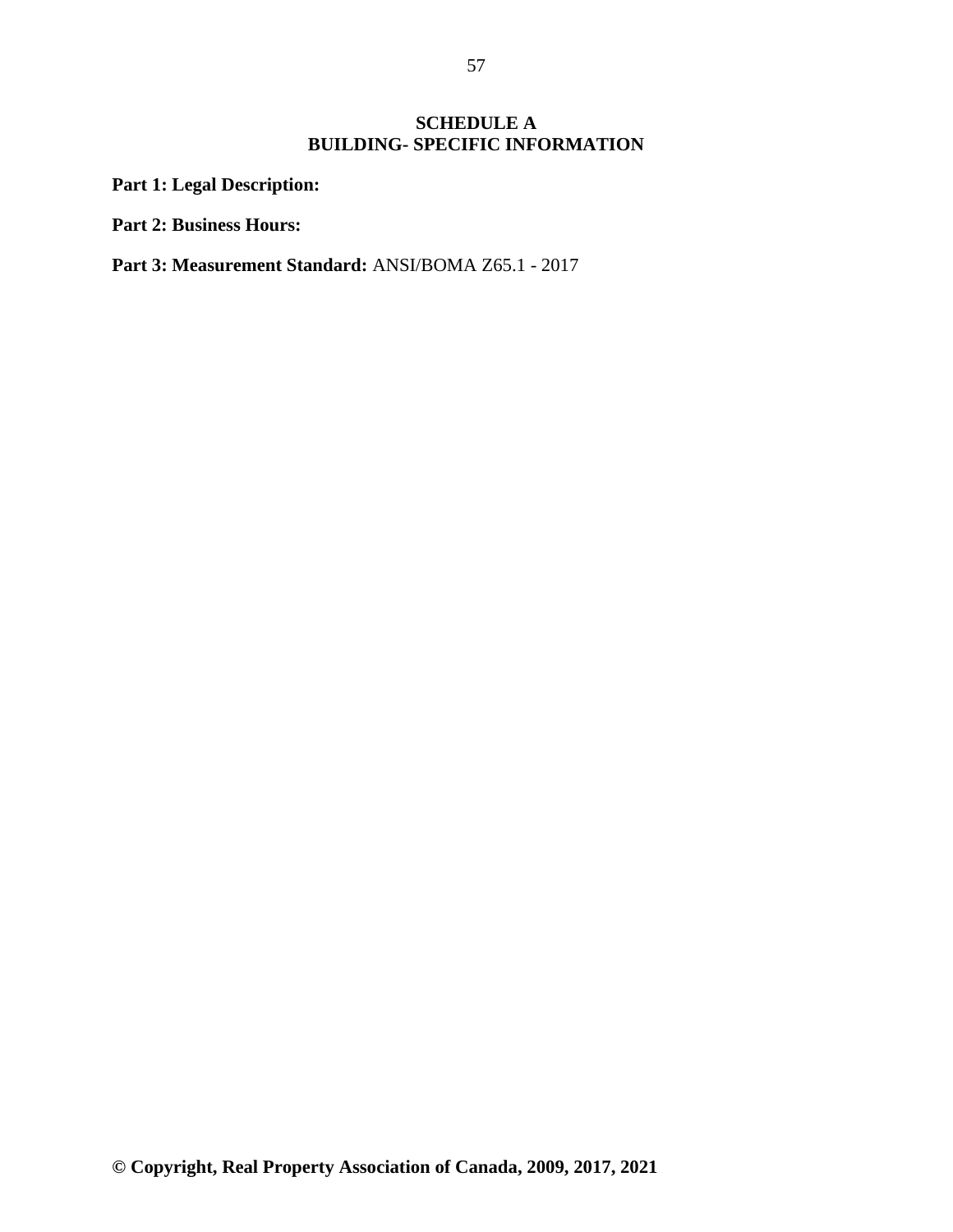# **SCHEDULE B SKETCH SHOWING PREMISES**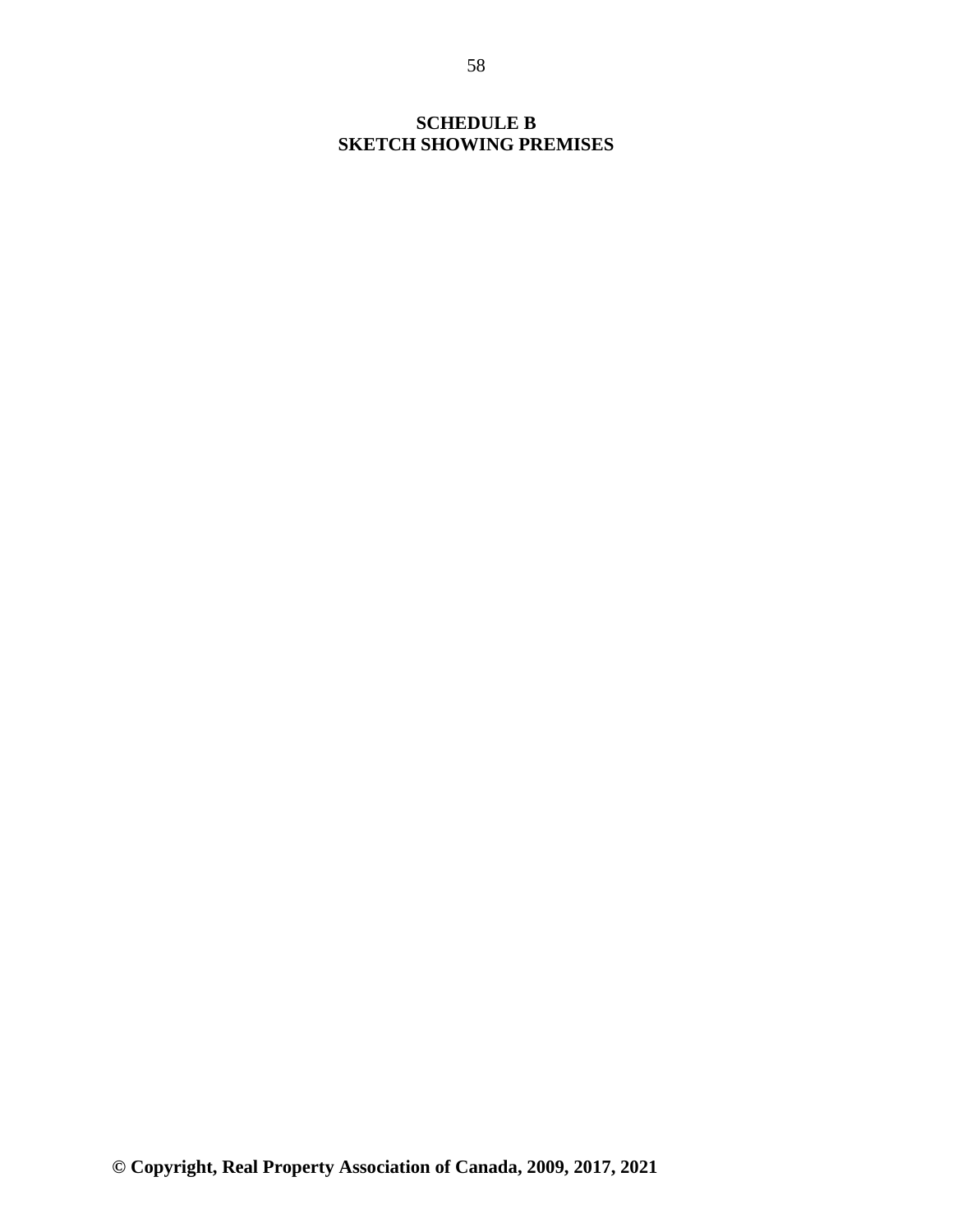#### **SCHEDULE C RULES AND REGULATIONS**

#### 1. **Security and Safety**

- (a) The Landlord may from time to time adopt appropriate systems and procedures for the security and safety of the Project and the tenants and occupants and contents thereof, and the Tenant shall comply with the Landlord's reasonable requirements in respect of such systems and procedures.
- (b) The Tenant shall participate in fire drills and evacuations of the Building as directed by the Landlord. In the event of an emergency, the Tenant shall vacate the Building if the Landlord or any public authority so directs in the manner prescribed by the Landlord or such public authority.
- (c) The Tenant shall not keep any inflammable oils or other inflammable, dangerous, corrosive or explosive materials in the Premises or the Project, except for incidental amounts used in the Tenant's business operations and kept and used in accordance with all Applicable Laws.
- (d) The Tenant shall not bring any weapons, including firearms, knives (except normal kitchen utensils and office equipment such as scissors), fireworks or other similar implements, into the Premises or the Project at any time.
- (e) The Tenant shall use and encourage the use of proper hand washing and alcohol based waterless hand sanitizers in all washroom and food preparation facilities within the Premises.

#### 2. **Use of Premises**

- (a) The Tenant shall not use or permit the Premises to be used for residential, lodging or sleeping purposes, or for the storage of personal effects or articles not required for business purposes.
- (b) The Tenant shall not cook or heat any foods or liquids (other than the heating of food in microwave ovens or the heating of water or coffee in coffee makers or kettles) in the Premises without the written consent of the Landlord, and shall not permit on the Premises the use of equipment for dispensing food or beverages or for the preparation, solicitation of orders for, sale, serving or distribution of food or beverages.
- (c) Only Persons approved from time to time by the Landlord may solicit orders for, sell, serve or distribute foods or beverages in the Project or use the entrances, elevators or corridors for any such purpose.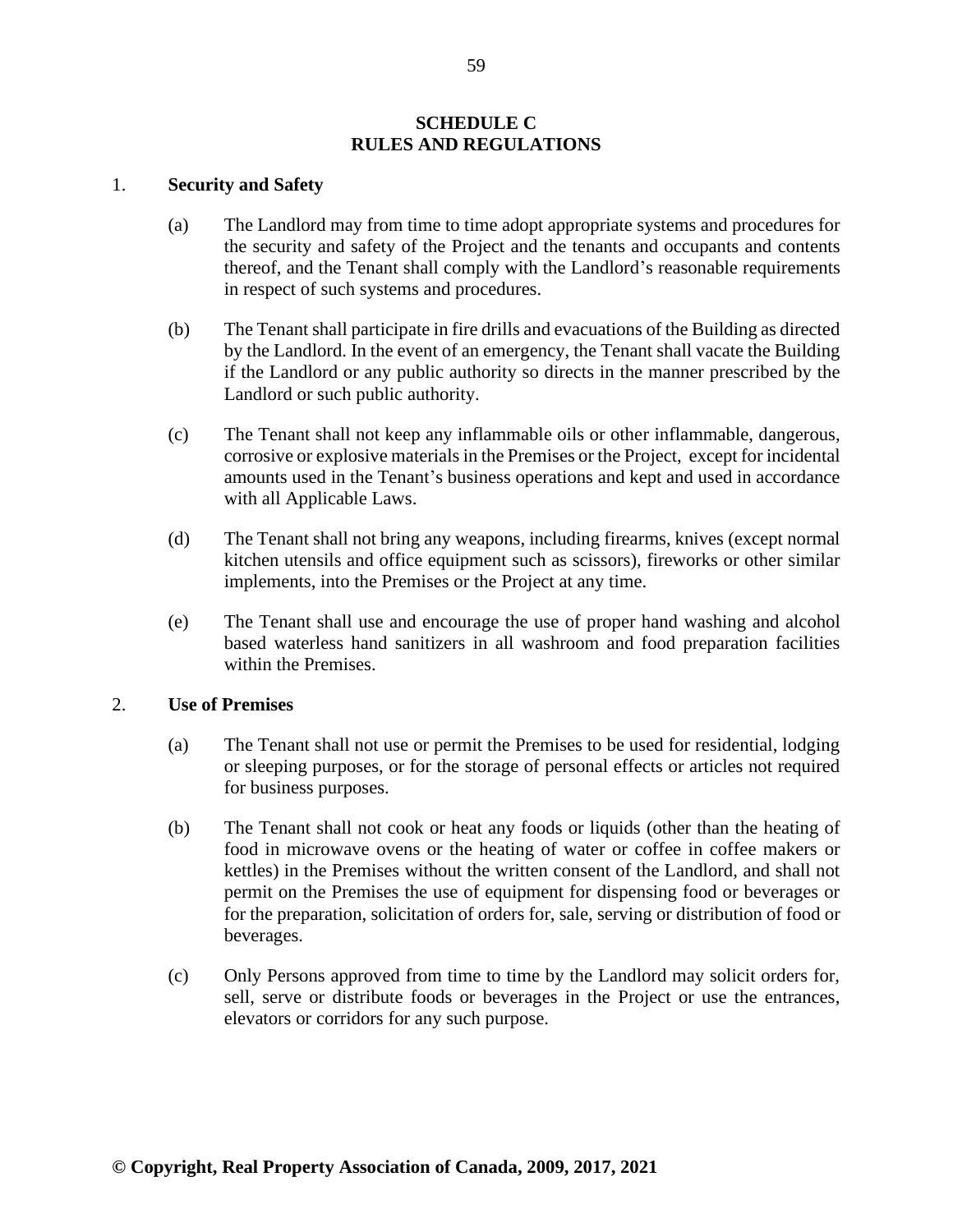# 3. **Operation of Premises**

- (a) The Tenant shall place all refuse and recyclables in the receptacles provided by the Tenant in the Premises or in the receptacles (if any) provided by the Landlord for the Project, and shall otherwise keep the Project (including the sidewalks and driveways outside the Building) free of all refuse.
- (b) The Tenant shall participate in all recycling, energy reduction and water conservation programs for the Project as may be determined by the Landlord from time to time.
- (c) The Tenant shall neither obstruct nor use the entrances, passages, escalators, elevators and staircases of the Building or the sidewalks and driveways outside the Building for any purpose other than ingress to and egress from the Premises and the Building.
- (d) Where possible, the Tenant shall use LED lights.
- (e) The Landlord shall be entitled to refuse to collect refuse and recyclables if not properly sorted into the appropriate recyclable container, and the Landlord shall be entitled to charge the Tenant for any costs it incurs as a result of the Tenant's failure to comply with the recycling program for the Project.
- (f) The Tenant shall properly separate, store, and dispose of hazardous waste they produce (such as, by way of example, electronic waste) as relevant, from other refuse and recyclables, in accordance with the Landlord's directives and all provincial or local requirements.

## 4. **Repair, Maintenance, Alterations and Improvements**

The Tenant shall carry out the Tenant's repairs, maintenance, Alterations and improvements in the Premises consistent with this Lease, the Sustainability Management Plan and the Tenant Construction Manual, only during times agreed to in advance by the Landlord and in a manner which will not interfere with the rights of other tenants of the Project.

## 5. **Deliveries**

The Tenant shall not make or receive any deliveries from or to the Premises except through the entrances, elevators and corridors and at the times designated by the Landlord.

## 6. **Articles**

(a) Any furniture or equipment being moved in or out of the Premises by the Tenant shall be moved through the entrances, elevators and corridors and at the times designated by the Landlord. All appliances used to move articles in or out of the Premises shall be equipped with rubber tires, slide guards and any other safeguards required by the Landlord.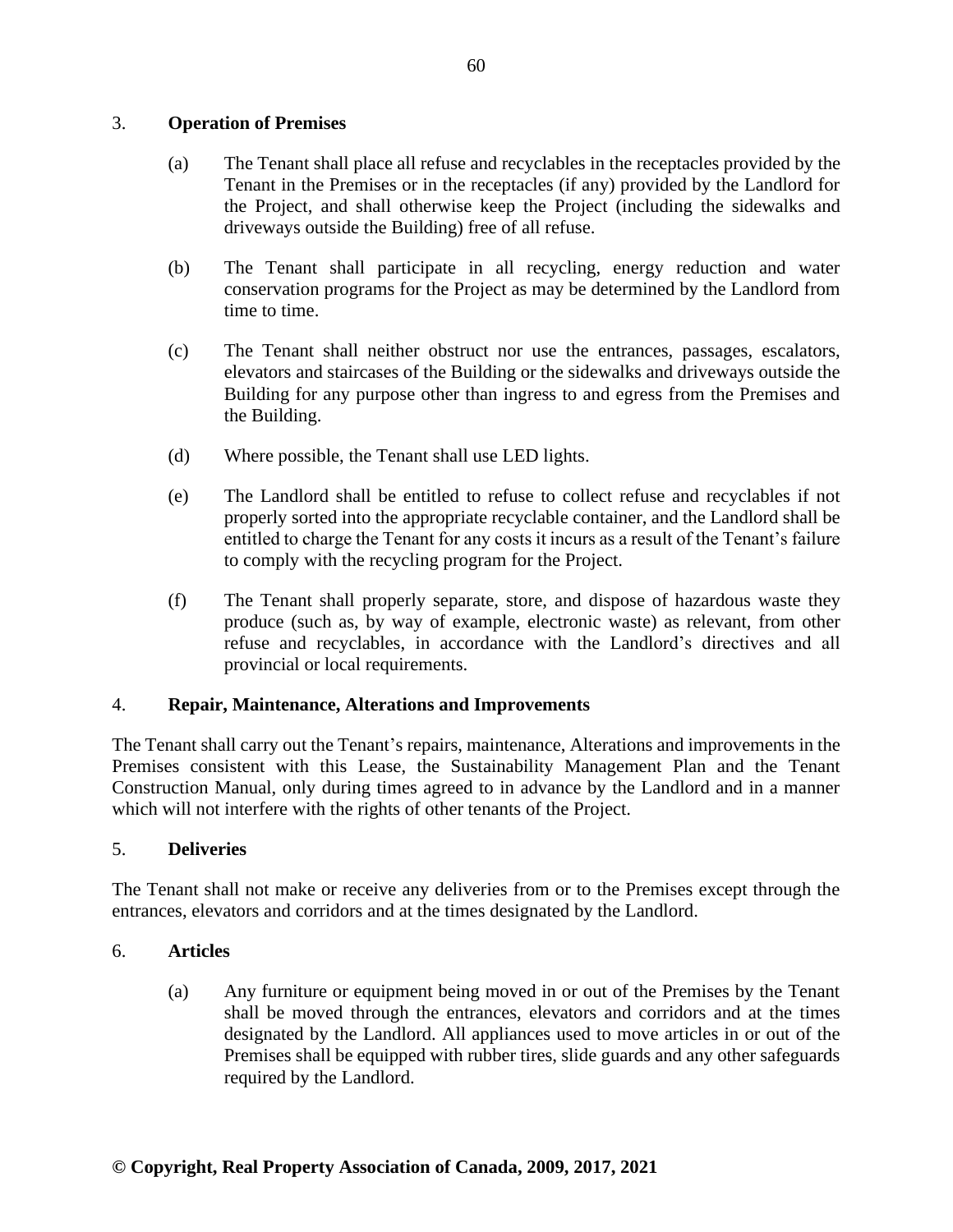- (b) The Tenant shall not place in or move about the Premises any heavy machinery or equipment or anything liable to injure or destroy any part of the Premises or the Project without the prior written consent of the Landlord.
- (c) The Tenant may be required to report to the property manager for the Project as to whether items of equipment purchased by the Tenant for use within the Premises are ENERGY STAR, EcoLogo<sup>M</sup>, Green Seal<sup>TM</sup> or otherwise approved by a credible authority (as determined by the Landlord acting reasonably) as environmentally friendly.
- (d) **[OPTIONAL: The Tenant shall not permit the use of, within the Premises, any stand-alone energy intensive equipment designed to modify indoor air temperature or humidity, such as portable air conditioners, space heaters, humidifiers or dehumidifiers.]**

# 7. **Windows**

The Tenant shall not install curtains, blinds or other window coverings without the prior written consent of the Landlord. Window coverings that are installed by the Tenant shall comply with any uniform scheme of the Building. If the Building has operable windows, the Tenant will keep such windows closed during any smog alert days.

# 8. **Washrooms and Water Fixtures**

The Tenant shall be permitted to use those washrooms on the floor of the Building on which the Premises are situated or, in lieu thereof, those washrooms designated by the Landlord from time to time. The Tenant shall not use the washrooms or other water fixtures for any purposes other than those for which they were intended, and no sweepings, rubbish, rags, ashes or other substances shall be thrown into them.

## 9. **Locks and Security Systems**

The Landlord may from time to time install and change locks and/or security systems on entrances to the Premises and the Building. The Tenant shall be supplied with a reasonable number of keys or other entry devices for each installation. Any additional keys or entry devices required by the Tenant must be obtained from the Landlord at the Tenant's expense. The Tenant shall not place or cause to be placed any additional locks or security systems on entrances to the Premises without the prior written consent of the Landlord. At the end of the Term, the Tenant shall return to the Landlord all keys and other entry devices for the Premises and the Building which are in the possession of the Tenant. If without the Landlord's consent, the Tenant installs lock(s) incompatible with the Building master locking system:

- (a) the Landlord, without abatement of Rent, shall be relieved of any obligation under this Lease to provide any service to the affected areas which require access thereto;
- (b) the Tenant shall indemnify the Landlord against any expense as a result of forced entry thereto which may be required in an emergency; and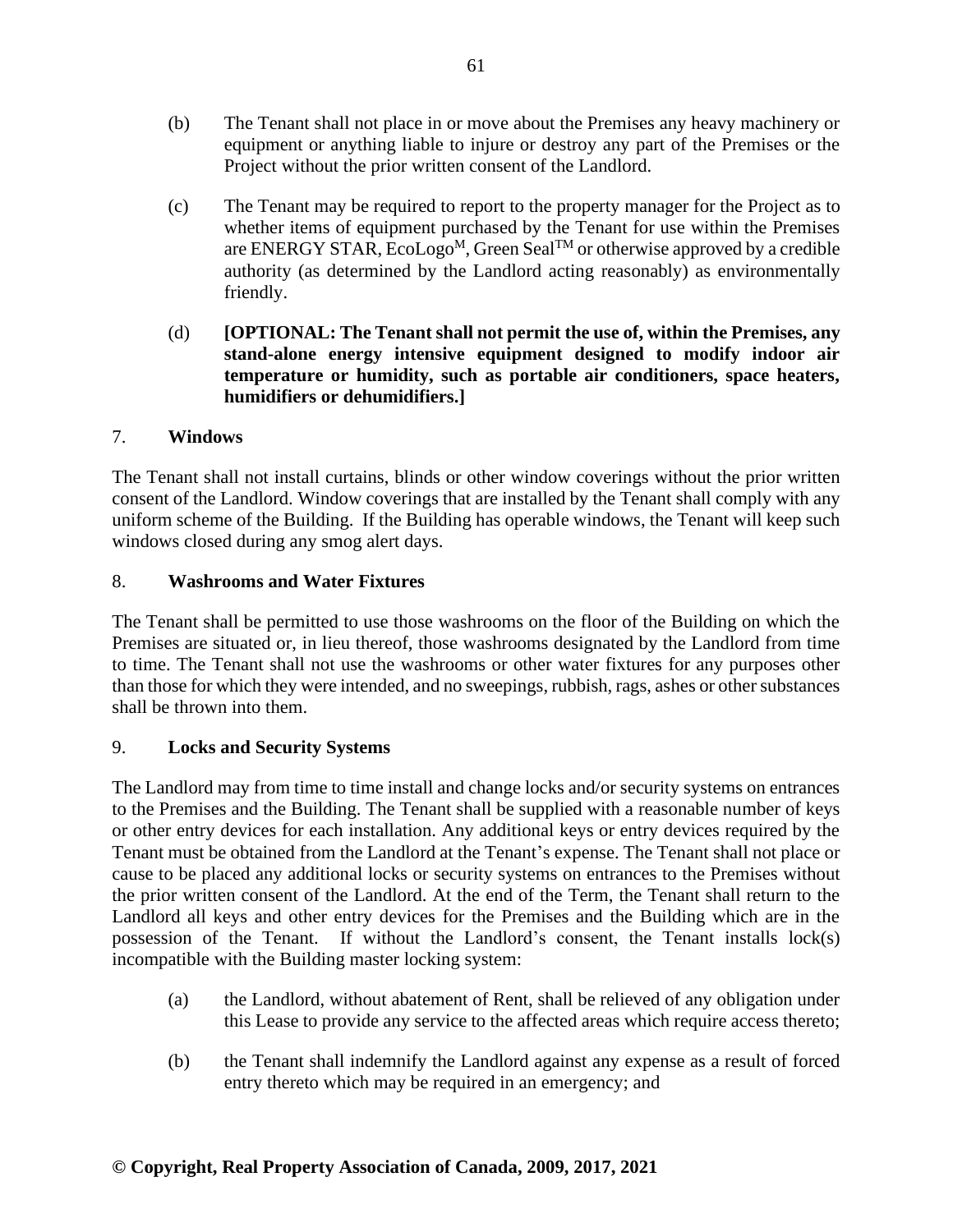# 10. **Bicycles and Vehicles**

The Tenant shall not bring any bicycles or other vehicles within any part of the Project except in such area or areas designated by the Landlord from time to time.

# 11. **Living Creatures**

The Tenant shall not bring any living creatures, including animals (except service dogs), reptiles, insects, birds or fish within any part of the Project without the consent of the Landlord.

# 12. **Indoor Plants and Vegetation, and Pest Control**

The Tenant shall ensure that no pesticides or herbicides are used within the Premises. The Tenant shall maintain any indoor plants and vegetation within the Premises in a healthy state, provided that any fertilizers used shall meet  $Ecolog<sup>M</sup>$ , Green Seal<sup>TM</sup> or equivalent standards.

# 13. **Antennae, Satellite Dish**

The Tenant shall not install any radio or television antenna or satellite dish on any part of the Project without the prior written consent of the Landlord, which may include execution of the Landlord's standard form of license agreement.

## 14. **Smoking**

The Tenant shall not permit smoking in or on any part of the Project, including the Premises.

## 15. **Canvassing, Soliciting and Peddling**

Canvassing, soliciting and peddling in or about the Project is prohibited.

## 16. **Employees, Agents and Invitees**

In these Rules and Regulations, "Tenant" includes the employees, agents, invitees and licensees of the Tenant and others permitted by the Tenant to use or occupy the Premises.

## 17. **Amenity Facility**

The Landlord shall be entitled to establish Rules and Regulations in regards to any Amenity Facility for the Project with respect to access and its proper use and operation of the Amenity Facility and the Tenant, and those for whom the Tenant is at law responsible (including its employees), shall at all times comply with such Rules and Regulations. Such Rules and Regulations shall be read as forming part of this Lease and the Tenant, and those for whom it is in law responsible (including its employees), who wish to utilize the Amenity Facility, may be required to sign the Landlord's standard license agreement, waiver agreement and all keys, access cards, or fobs to such Amenity Facility shall be issued as outlined in such Rules and Regulations.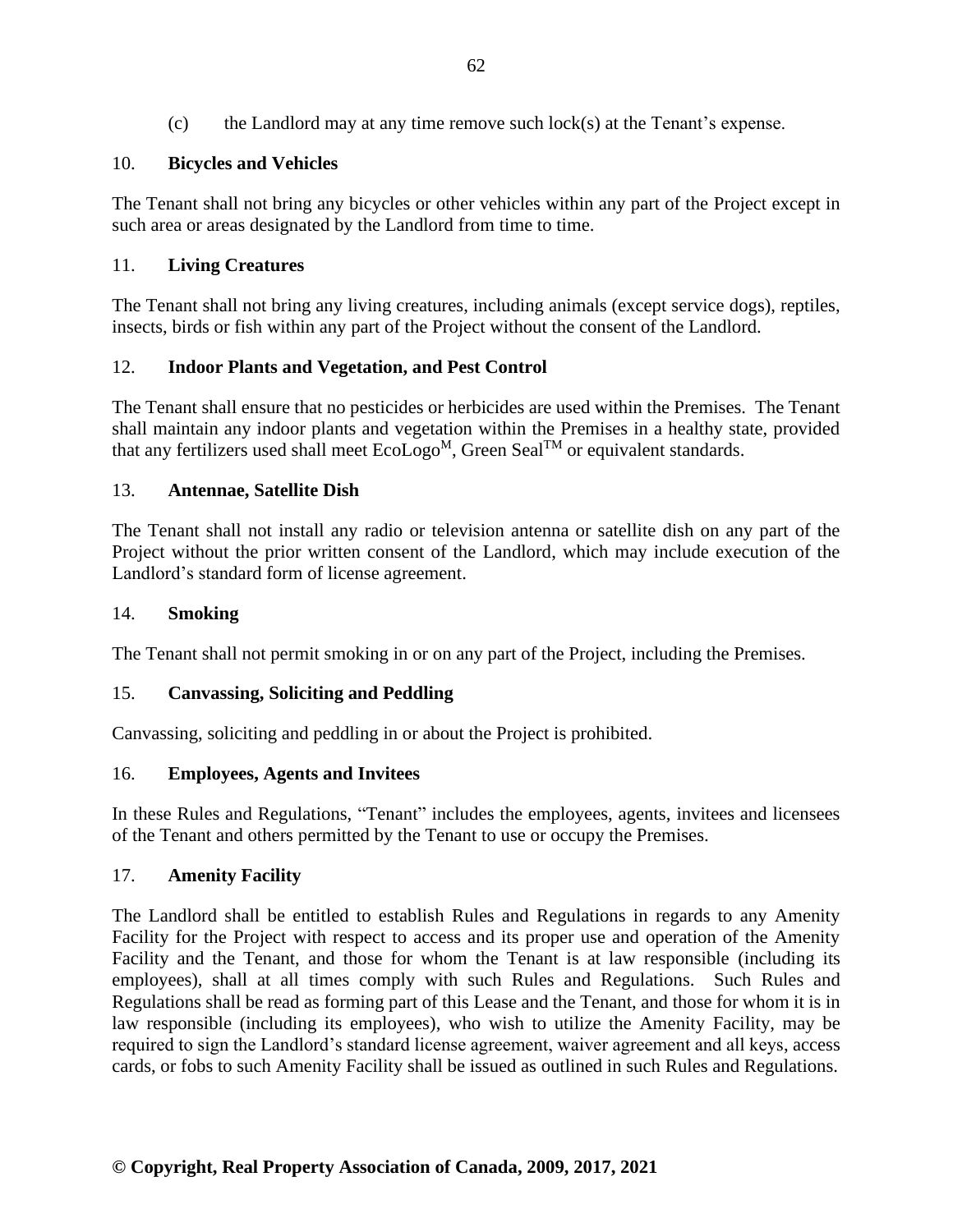### **SCHEDULE D INDEMNITY AGREEMENT**

This Agreement is made the  $\langle\ast\rangle$  day of  $\langle\ast\rangle$ , 20 $\langle\ast\rangle$ ,

**Between**:

<\*> *[name of Indemnifier]*,

(the "**Indemnifier**")

- and -

<\*> *[name of Landlord]*,

(the "**Landlord**").

# **WHEREAS:**

The Landlord is the owner of the Lands and Building known municipally as  $\langle\hat{\cdot}\rangle$  [address of *Project]* (collectively, the "Project"); and

The Indemnifier and  $\langle\!\!\!\!\!\!\rangle$  *{name of Tenant}* (the "Tenant") have requested the Landlord to enter into a lease (the "Lease") dated  $\langle * \rangle$ , 20 $\langle * \rangle$  *[date of Lease]* between the Landlord, as landlord, and the Tenant, as tenant, relating to premises in the Project and the Landlord has agreed to do so only if the Indemnifier executes and delivers this Agreement in favour of the Landlord;

**NOW THEREFORE** for good and valuable consideration (the receipt and sufficiency of which are acknowledged by the Indemnifier), the Indemnifier agrees with the Landlord as follows:

1. The Indemnifier covenants with the Landlord that the Tenant will pay all Basic Rent, Additional Rent and other amounts payable under the Lease on the days and at the times and in the manner provided in the Lease, and will observe each and every covenant, proviso, condition, agreement and obligation contained in the Lease on the part of the Tenant to be performed and observed, and that if any default is made by the Tenant, whether in payment of monies or performance of obligations, the Indemnifier shall forthwith on demand pay to the Landlord such monies and perform such obligations and pay any and all damages resulting from any non-payment or non-performance.

2. The Indemnifier shall be jointly and severally liable with the Tenant for all of the Tenant's obligations under the Lease, as if it were separately named as a tenant under the Lease.

3. This Indemnity is absolute and unconditional and the obligations of the Indemnifier and the rights of the Landlord hereunder shall not be affected or in any way prejudiced or impaired by: (a) any neglect or forbearance by the Landlord in obtaining payment of Basic Rent, Additional Rent or other amounts or of enforcing the provisions of the Lease or the obligations of the Tenant or any waiver or failure to enforce any provision of this Agreement by the Landlord; (b) any extensions of time or other indulgences given by the Landlord to the Tenant; (c) any amendment of the Lease or other dealing between the Landlord and the Tenant with or without Notice to the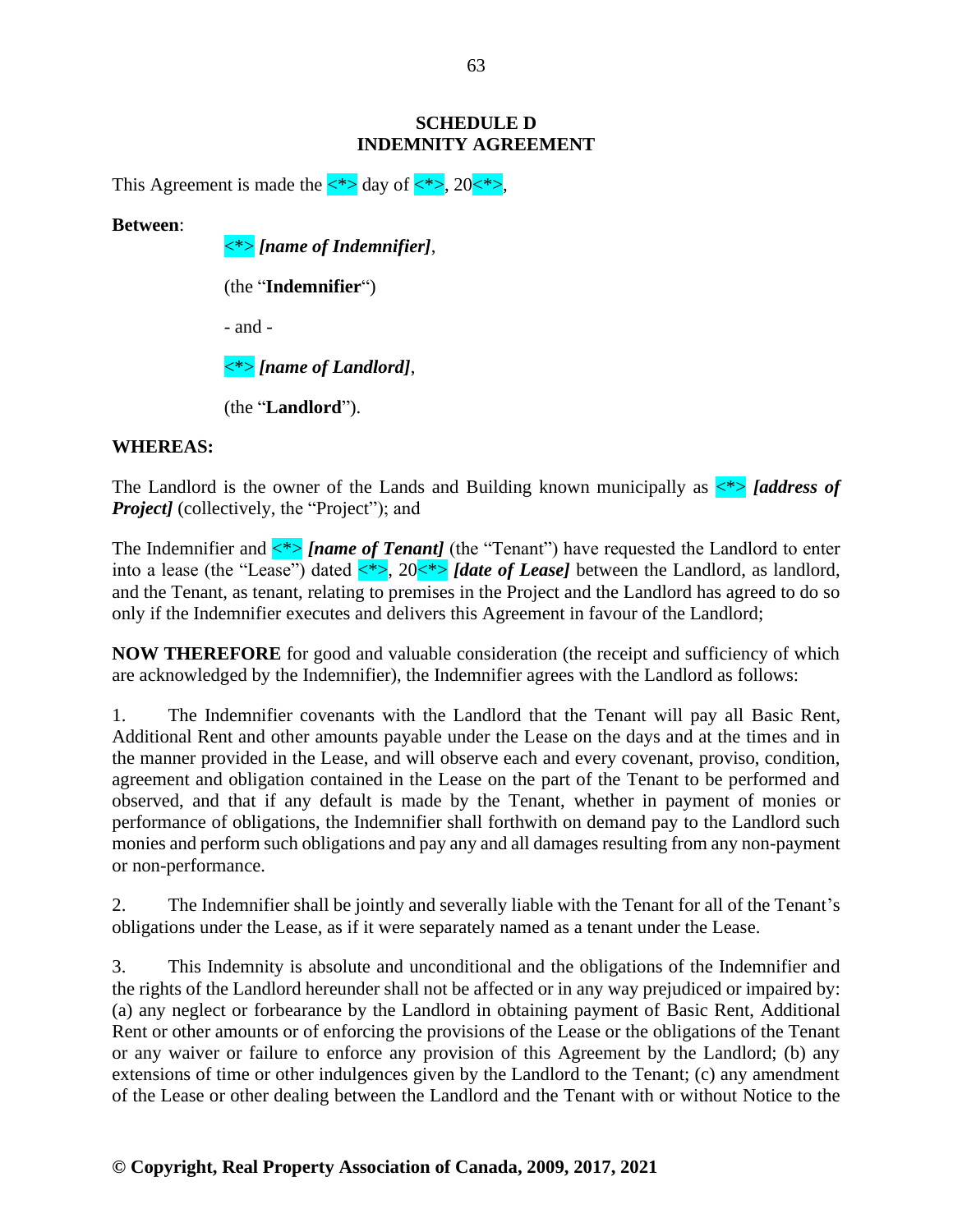Indemnifier; (d) any Transfer by the Tenant (with or without the Landlord's consent); or (e) any other act or failure to act by the Landlord which would release, discharge or affect the obligations of the Indemnifier if it were a mere surety, with the intent that the obligations of the Indemnifier shall continue and shall not be released, discharged or reduced or in any way impaired until such time as all of the obligations of the Tenant under the Lease, now existing or to arise at any time in the future, have been fully performed and satisfied.

4. The Indemnifier expressly waives Notice of the acceptance of this Agreement and all Notice of non-performance, non-payment or non-observance on the part of the Tenant of the terms, covenants and conditions in the Lease. Without limiting the generality of the foregoing, any Notice which the Landlord desires to give to the Indemnifier shall be sufficiently given if personally delivered, delivered by courier or mailed by registered prepaid post, to the Indemnifier at the Premises, and every such Notice is deemed to have been given upon the day it was delivered, or if mailed, on the fifth day following the date of such mailing. The Indemnifier may designate by Notice in writing to the Landlord a substitute address for that set forth above. If two or more Persons are named as Indemnifier, such Notice given hereunder or under the Lease shall be sufficiently given if delivered or mailed in the foregoing manner to any one of such Persons.

5. The obligations of the Indemnifier under this Agreement shall not be released, discharged or affected by the bankruptcy or insolvency of the Tenant or any proposal made by it to its creditors or any repudiation of the Lease pursuant to the *Bankruptcy and Insolvency Act*, S.C. 1992, or any successor or similar legislation, or any disclaimer by any trustee in bankruptcy of the Tenant or by the Tenant ceasing to exist (whether by winding-up, forfeiture, cancellation or surrender of charter, or any other circumstance) or by any event terminating the Lease including a re-entry or termination. If the Lease is terminated prior to the end of its Term, except by surrender duly accepted by the Landlord, then, at the option of the Landlord, the Indemnifier shall execute a new lease of the Premises between the Landlord as landlord and the Indemnifier as tenant for a term equal in duration to the residue of the term remaining unexpired at the date of such termination, and in all other respects upon the same terms and conditions as are set forth in the Lease.

6. The Landlord shall not be obliged to exercise its remedies against the Tenant or any other Person or against the Premises or to exhaust any security given by the Tenant before demanding payment of monies or performance of covenants by the Indemnifier.

7. The Indemnifier's obligations under this Agreement bind the Indemnifier and its legal representatives, heirs, executors, administrators, successors and assigns (as the case may be) and may be assigned by the Landlord, and will benefit and be enforceable by the successors and assigns of the Landlord, and all parties who for the time being have the status of Landlord under the Lease, whether or not such parties receive a specific assignment of the Lease or of the Indemnifier's obligations, and whether or not Notice of any assignment or change in ownership of the Premises or any Project of which the Premises forms a part is given to the Indemnifier.

8. The grammatical changes required to make the provisions of this Agreement apply in the plural sense where the Indemnifier comprises more than one Person and to corporations, firms, partnerships, or individuals male or female, will be assumed as though in each case fully expressed, and if the Indemnifier consists of more than one Person, the obligations of the Indemnifier shall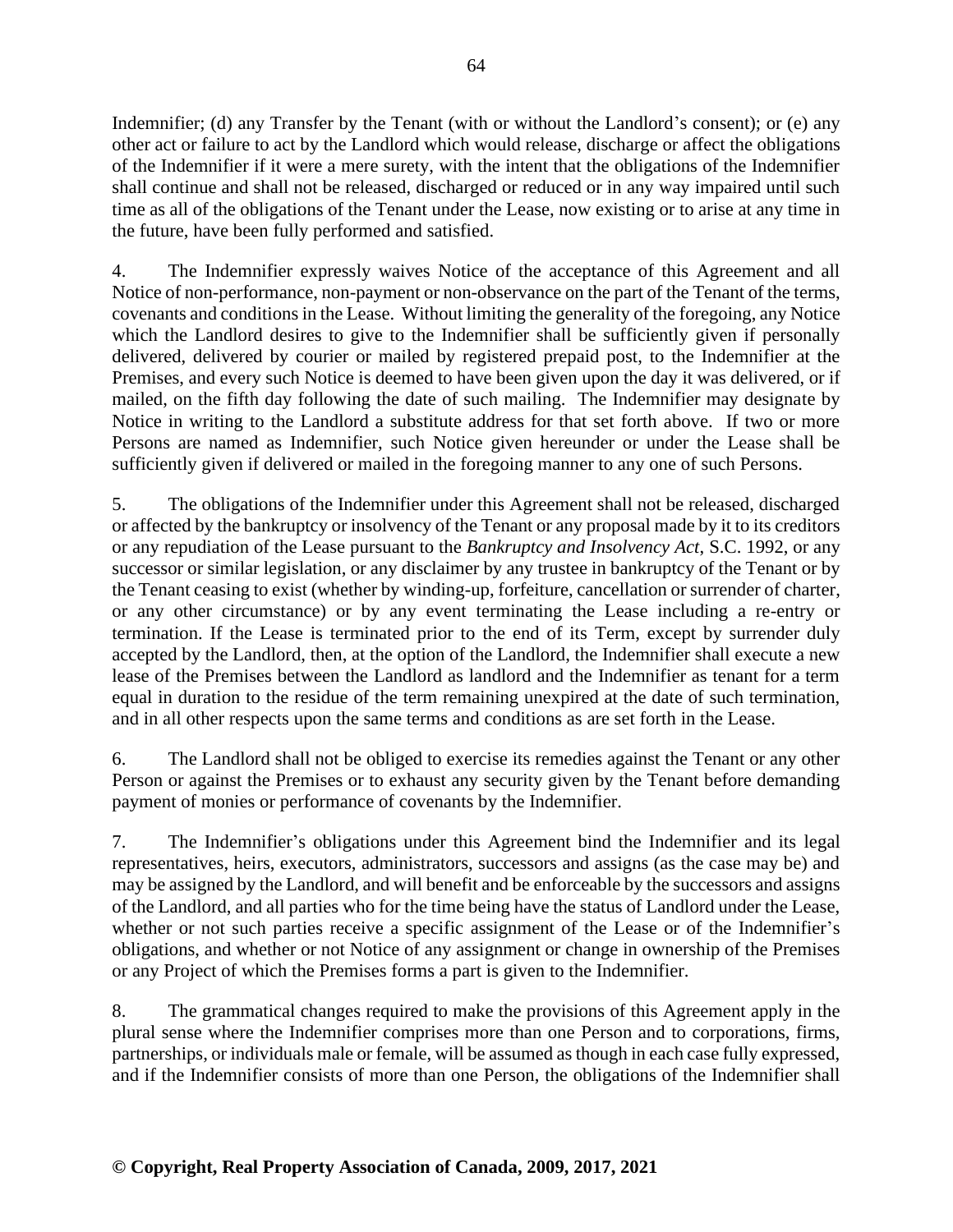be deemed to be joint and several obligations of each such Person. This Agreement shall be construed in accordance with the Applicable Laws.

9. The Indemnifier acknowledges receipt of a copy of the Lease and covenants, represents and warrants that it has full power, capacity and authority to enter into this Agreement and to perform its obligations hereunder. No modification of this Agreement shall be effective unless it is in writing and is executed by both the Indemnifier and the Landlord.

10. Whenever any reference is made in this Agreement to the Lease or the obligations of the Tenant under the Lease, such reference shall be deemed to include any and all agreements and instruments executed by the Tenant in connection with the Lease or pursuant to the Lease and which relate to the Premises. Any capitalized word or phrase used in and not defined in this Agreement shall have the meaning given to it in the Lease.

<\*>

(Indemnifier)

**IN WITNESS WHEREOF** the Indemnifier has executed this Agreement.

| $\mu$                                        |
|----------------------------------------------|
| Per:                                         |
| Name:                                        |
| Title:                                       |
|                                              |
|                                              |
| Per:                                         |
| Name:                                        |
| Title:                                       |
| I/We have authority to bind the Corporation. |

*[If the Indemnifier is not a corporation then replace its signing line with the following:]*

Signed in the presence of:

 $\frac{1}{s}$ Name of Witness: [Individual's Legal Name]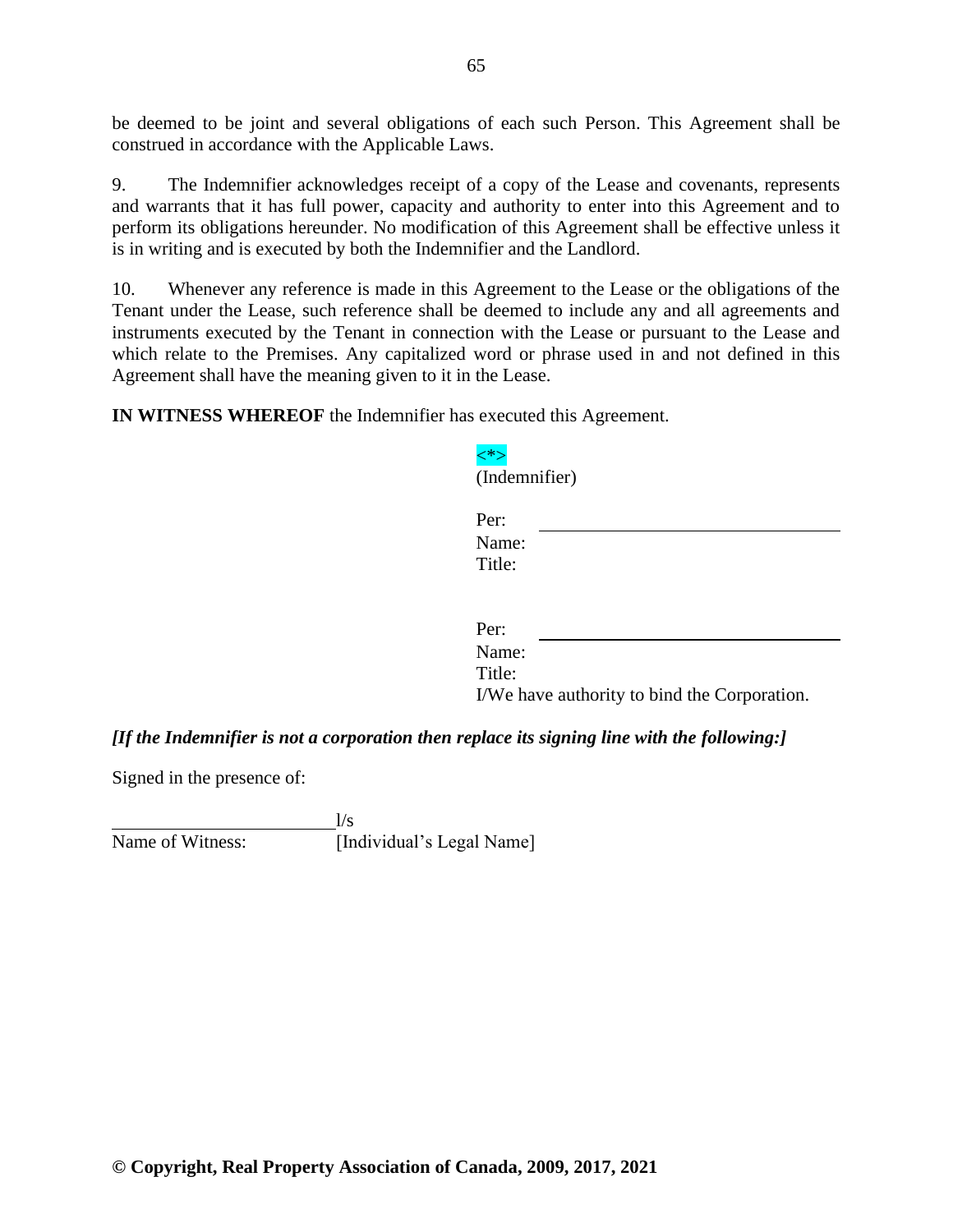### **SCHEDULE E SUSTAINABILITY MANAGEMENT PLAN**

### **SECTION 1 – SUSTAINABILITY OBJECTIVES**

#### 1.1 Context

The provisions of this Sustainability Management Plan have been designed to encourage and promote the implementation of certain sustainability objectives on the part of each of the Landlord and the Tenant.

**[OPTION 1: The provisions of this Sustainability Management Plan shall form part of this Lease and comprise a covenant on the part of the Landlord or the Tenant, as the case may be, respectively.]**

**[OPTION 2: A breach by either the Landlord or the Tenant of any of the provisions of this Sustainability Management Plan on the part of either the Landlord or the Tenant to be observed or performed, as the case may be, shall not constitute a default under this Lease, but the party committing such breach agrees, to the extent possible under the circumstances, to use commercially reasonable efforts to cooperate with the other party to remedy such breach. In addition to the foregoing, the Tenant and the Landlord agree to constructively consult with each other on: (i) enhancements that may achieve the Sustainability Objectives and the Landlord and Tenant shall consider undertaking any such enhancements; and (ii) issues, events and circumstances likely to detract from achieving the Sustainability Objectives.]**

The Landlord and Tenant shall each provide a point of contact to discuss issues that pertain to the Sustainability Management Plan.<sup>9</sup>

Tenant sustainability contact:

Email:

Phone:

Landlord sustainability contact:

Email:

Phone:

The Tenant sustainability contact (or at Tenant's option, another staff representative) shall be made available to participate, from time to time, in the Landlord's information and training sessions relating to the Landlord's initiatives for improving the operational sustainability of the Project.

<sup>&</sup>lt;sup>9</sup> https://www.greenleaseleaders.com/wp-content/uploads/2021/02/Green-Lease-Leaders-Landlords-Reference-Guide-011521.pdf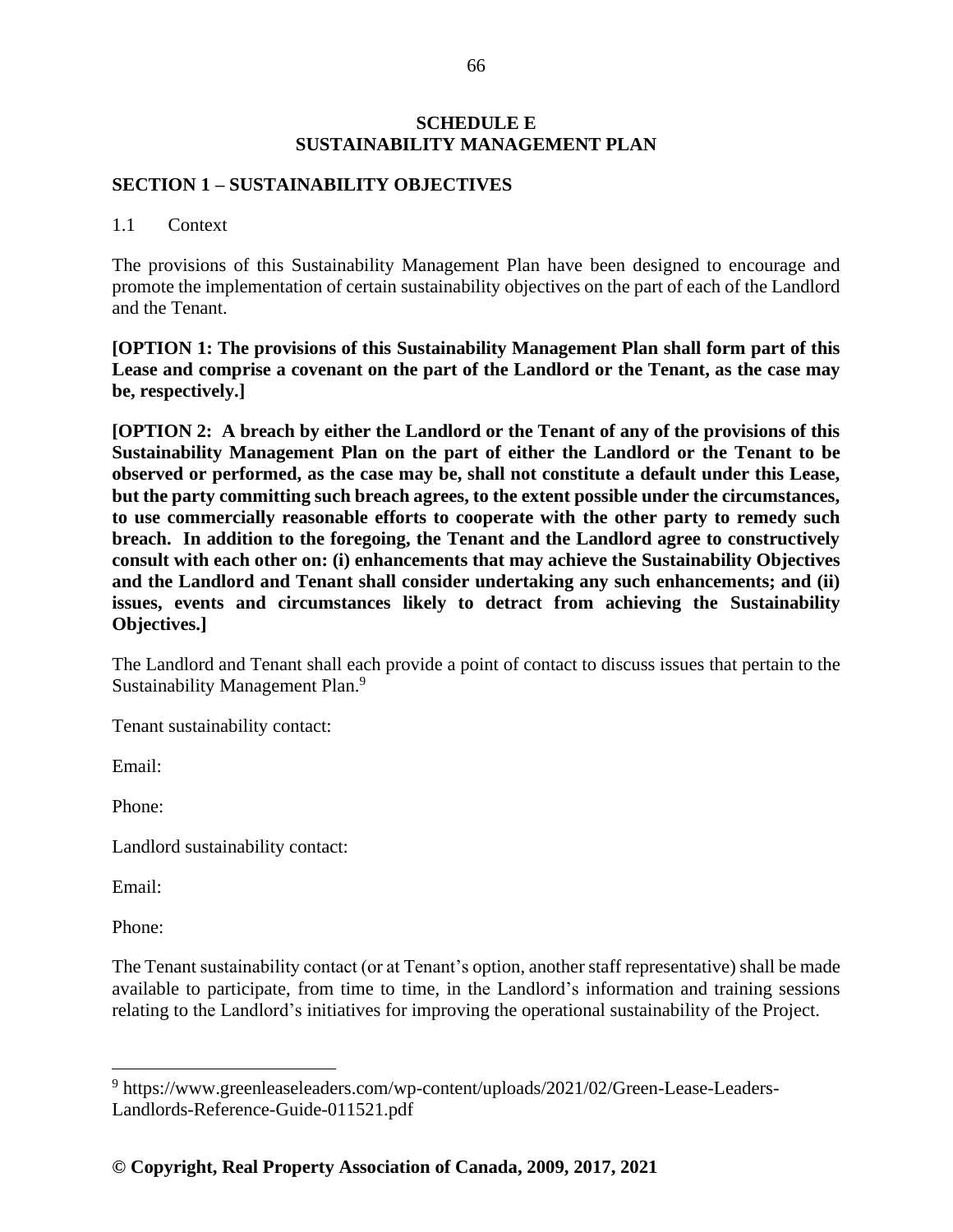#### 1.2 General Objectives

- (a) The Tenant acknowledges the Landlord's intention to operate the Project so as to provide for:
	- (i) a comfortable, productive and healthy indoor environment;
	- (ii) reasonable measures being taken to clean and operate the Building to prevent the spread and transmission of any potential pathogens;
	- (iii) reduced energy use and reduced production, both direct and indirect, of Greenhouse Gases;
	- (iv) reduced use of potable water (such that water quality continues to meet applicable standards such as Guidelines for Canadian Drinking Water Quality<sup>10</sup>), including by safely increasing the use of recycled water (including non-potable water, such as rainwater or alternative water systems) where appropriate;
	- (v) the effective diversion of construction, demolition, and land-clearing waste from landfill and incineration disposal, the recycling of tenant waste streams, and the reduction of materials purchased where feasible;
	- (vi) the procurement of sustainable and healthy materials and products certified in accordance with  $Ecologo<sup>M</sup>$  (Canada), Green Seal<sup>TM</sup> (United States), Forest Stewardship Council (FSC)<sup>TM</sup>, ENERGY STAR, or other appropriate standards given the product, and the avoidance of high-VOC emitting materials, furniture and improvements within the Project and individual tenant premises;
	- (vii) the facilitation of sustainable transportation options and infrastructure for individuals attending at the Project, including public transit, electric vehicles, and cycling;
	- (viii) minimized light pollution from, and bird collisions with, the Building;
	- (ix) effective management and reduction of, where relevant, any Hazardous Substances present in or on the Project, including, but not limited to asbestos, legionella and radon;
	- (x) compliance with all applicable Environmental Laws;
	- (xi) supporting, improving, and/or maintaining the Resilience of the Premises and the Project at large to Natural Hazards; and

<sup>&</sup>lt;sup>10</sup> https://www.canada.ca/en/health-canada/services/environmental-workplace-health/reportspublications/water-quality/guidelines-canadian-drinking-water-quality-summary-table.html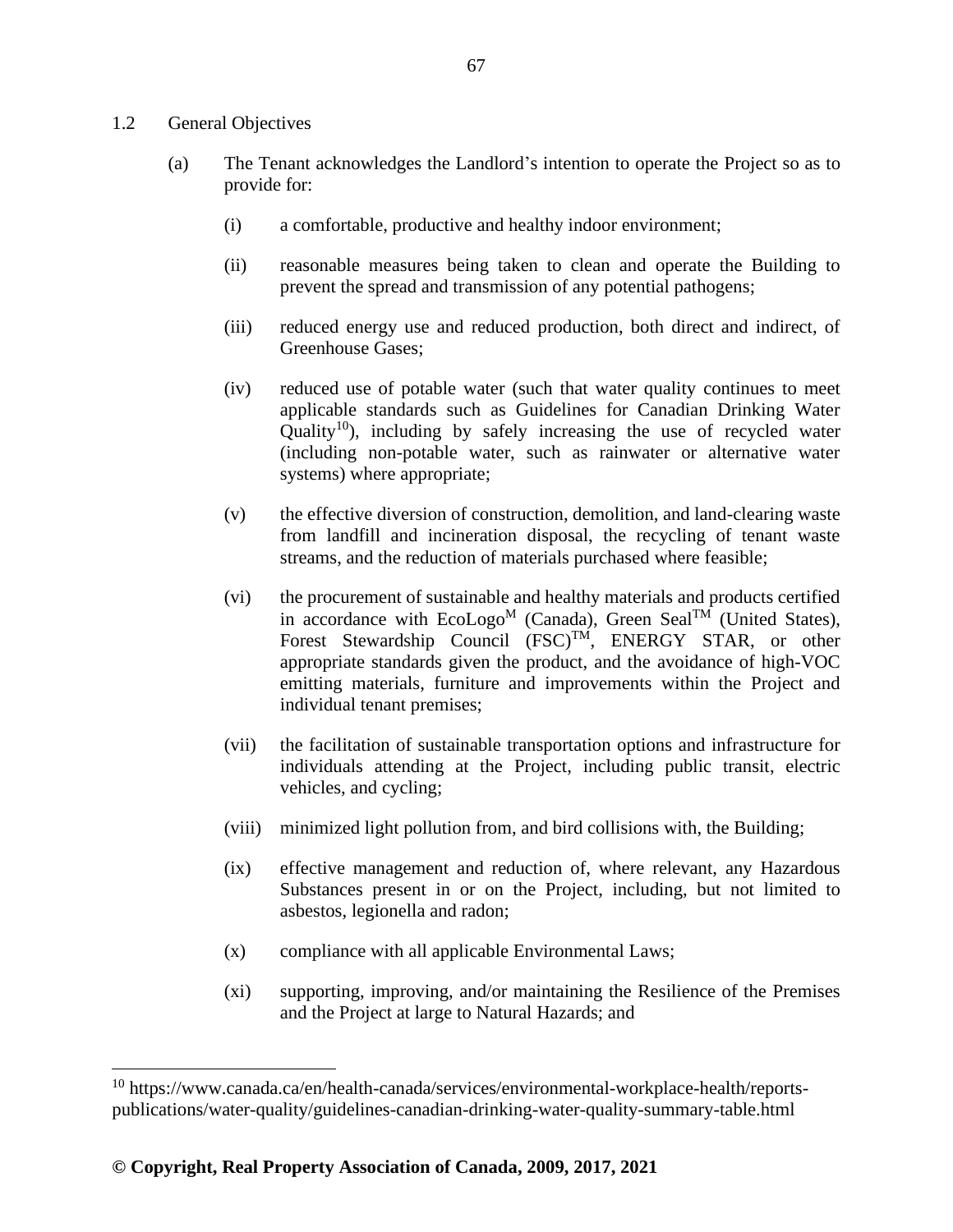- (xii) **[Optional]** the achievement of such other more specific targets as may be set out in Section 1.3 below.
- (b) The Tenant also acknowledges that the Building currently has achieved or qualifies for the following accreditations, ratings or certifications: **[NTD: choose as applicable]**
	- (i) LEED® for Building Design & Construction ("BD+C") certified **[(silver, gold, platinum, as applicable)]**;
	- (ii) LEED® for Interior Design & Construction ("ID+C") certified **[(silver, gold, platinum, as applicable)]**;
	- (iii) LEED® for Building Operations & Maintenance ("O+M") certified **[(silver, gold, platinum, as applicable)]**;
	- $(iv)$  ENERGY STAR rating of  $\qquad$  ;
	- (v) BOMA BEST certified **[( bronze, silver, gold, platinum, as applicable)];**
	- (vi) WELL certified **[(silver, gold, and platinum, as applicable)]**;
	- (vii) Fitwel certified **[(1-star, 2-star, 3-star, as applicable)]**;
	- (viii) Rick Hansen Foundation (RHF) Accessibility Certified **[(certified or gold certified, as applicable)];**
	- (ix) Canada Green Building Council Zero Carbon Building (ZCB) Design or Performance Certification, as relevant, or other national or international standard for determining net zero in force or recommended for use within the Canadian commercial real estate industry; and/or
	- (x) Other. **[NTD: American Society of Heating, Refrigerating, and Air-Conditioning Engineers ("ASHRAE"), Passive House or other standard]**

The Tenant agrees that the Landlord shall be entitled to operate, manage and maintain the Building so as to retain at least such level of accreditation, rating or certification. The Tenant agrees to also share any relevant data with the Landlord needed to retain at least such level of accreditation, rating or certification.

- (c) The Tenant acknowledges that the Landlord may operate the Building to achieve and retain all, some or any of the following building accreditations:
	- (i) a LEED® Building Operation and Maintenance ("O+M") certified standard **[(silver, gold, platinum) as applicable]**;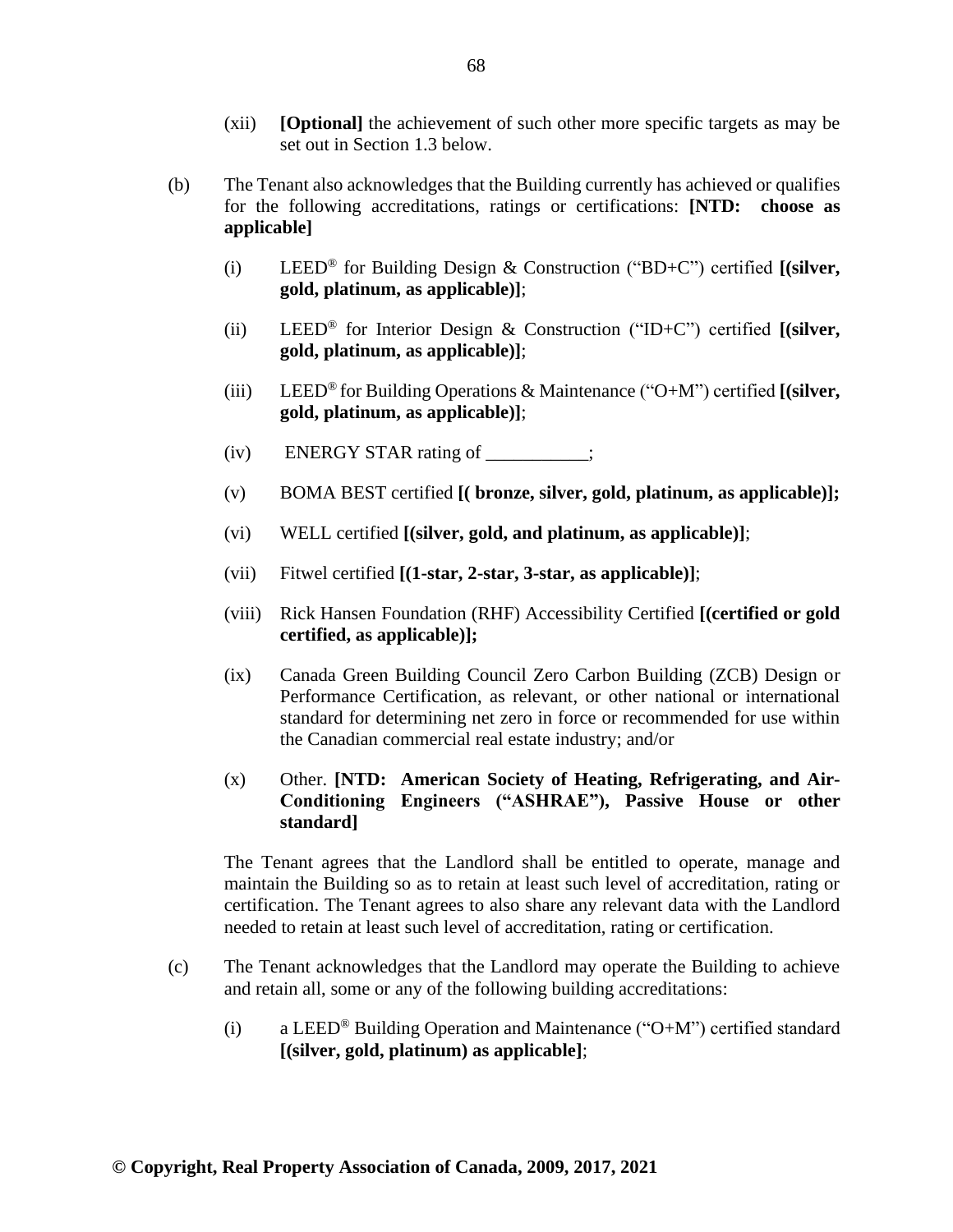- (ii) a **[(bronze, silver, gold, or platinum, as applicable)]** certification under BOMA BEST;
- (iii) a top quartile ranking under the ENERGY STAR program;
- (iv) a WELL certification **[(silver, gold, and platinum, as applicable)];**
- (v) a Fitwel certification **[(1-star, 2-star, 3-star, as applicable)];**
- (vi) a Rick Hansen Foundation (RHF) Accessibility Certification **[(certified or gold certified, as applicable)];**
- (vii) Canada Green Building Council Zero Carbon Building (ZCB) Performance Certification, or other national or international standard for determining net zero in force or recommended for use within the Canadian commercial real estate industry; and/or

## (viii) Other. **[NTD: American Society of Heating, Refrigerating, and Air-Conditioning Engineers ("ASHRAE"), Passive House or other standard]**

- (d) The Landlord shall be entitled from time to time during the Term, to seek such other and further building certifications as may be reasonably necessary, in the Landlord's sole opinion, to ensure the Project (or any part thereof) remains compliant with all Applicable Laws (including expected enhancements thereto), as well as certifications prevalent in the marketplace or necessary to attract leading tenants from time to time.
- 1.3 Specific Objectives
	- (a) Notwithstanding the provisions of Section 1.2 in this Schedule "E" above, the Tenant acknowledges the Landlord's intention to achieve, and maintain, the following specific targets for the Project, by <\*> **[NTD: target date if not today]**:
		- (i) energy use intensity (electricity and fuel consumption) not greater than  $\langle\star\rangle$ equivalent kilowatt hours per square foot of Gross Floor Area of the Building per year (ekWh/sf/yr) [or equivalent kilowatt hours per square foot of Gross Floor Area where normalization of data has occurred] $^{11}$ ;
		- (ii) water consumption levels averaging not greater than  $\langle * \rangle$  litres per square foot of Gross Floor Area of the Building per year (l/sf/yr) [or equivalent litres per square foot of Gross Floor Area where normalization of data has occurred] $12^{\circ}$  and such that the minimum usage required to maintain the water

<sup>11</sup> https://www.realpac.ca/page/NEUINWUI

<sup>12</sup> https://www.realpac.ca/page/NEUINWUI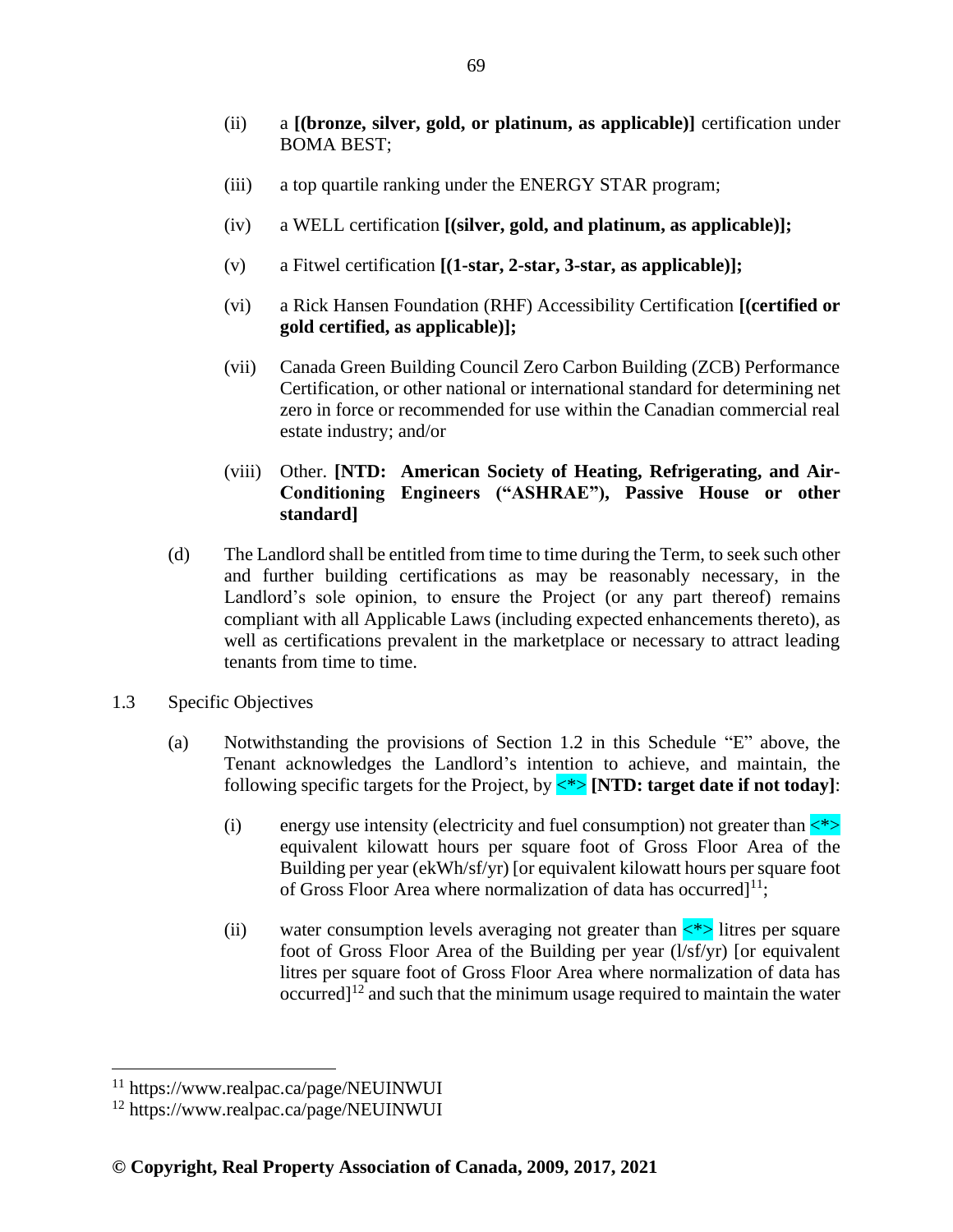quality for the Project is in accordance with applicable standards such as the Guidelines for Canadian Drinking Water Quality<sup>13</sup>;

- (iii) a waste diversion rate not less than  $\langle\frac{*}{\rangle}\%$  per year; and
- (iv) indoor  $CO_2$  levels compared to outdoor  $CO_2$  levels of not greater than  $\langle\gamma\rangle$ Parts Per Million ("PPM") measured in accordance with the ASHRAE Standard 62.1-2019 (or later) or equivalent standard as it may be amended or replaced from time to time.
- (b) The Landlord shall be entitled, acting reasonably, at any time and from time to time, to adjust the foregoing specific targets for the Building based on the type and intensity of space usage within the Building, having regard to the then current tenant base for the Building, the energy or other resource consumption profile of the Tenant, or to "normalize" the foregoing specific targets for the Building having regard to the then tenant base of the Building, the energy or other resource consumption profile of the Tenant, and the change in use or energy consumption for various parts of the Building, including underground parking areas (if any), food courts (if any) or other Common Areas and Facilities.
- (c) In addition, the Landlord shall be entitled to modify the foregoing specific targets to accord such targets with the standards that may be established pursuant to a third party certification or rating scheme such as LEED O+M, ENERGY STAR, BOMA BEST, or any specific building labelling scheme that may be promulgated in Canada either on a voluntary or mandatory basis, from time to time.

# 1.4 Regulatory Standards

Notwithstanding the provisions of Section 1.2 and 1.3 herein, in the event that any governmental authority imposes a resource reduction target on the Building for any utility, resource, or emission otherwise than as set out in Sections 1.2 and 1.3 above, then the Sustainability Objectives shall be deemed to have been amended so as to stipulate such resource reduction target and all changes required to be made by the Landlord to the Sustainability Management Plan, or which are necessitated as a result of such mandatory resource reduction target, shall be deemed to be included and permitted, as the case may be, pursuant to the provisions of this Section and this Lease.

- 1.5 Carbon Offset Credits and Carbon Offset Costs
	- (a) The Landlord shall be entitled to all Carbon Offset Credits that may be created, credited or recoverable as a result of activities conducted within the Premises or the Project (or any part thereof), excluding Carbon Offset Credits to which the Tenant is entitled in accordance with Applicable Laws. The Landlord shall be entitled to allocate, acting reasonably, to the tenants of the Project, Carbon Offset Credits (net of all costs of aggregating, auditing and certifying same, not otherwise included in

<sup>13</sup> https://www.canada.ca/en/health-canada/services/environmental-workplace-health/reportspublications/water-quality/guidelines-canadian-drinking-water-quality-summary-table.html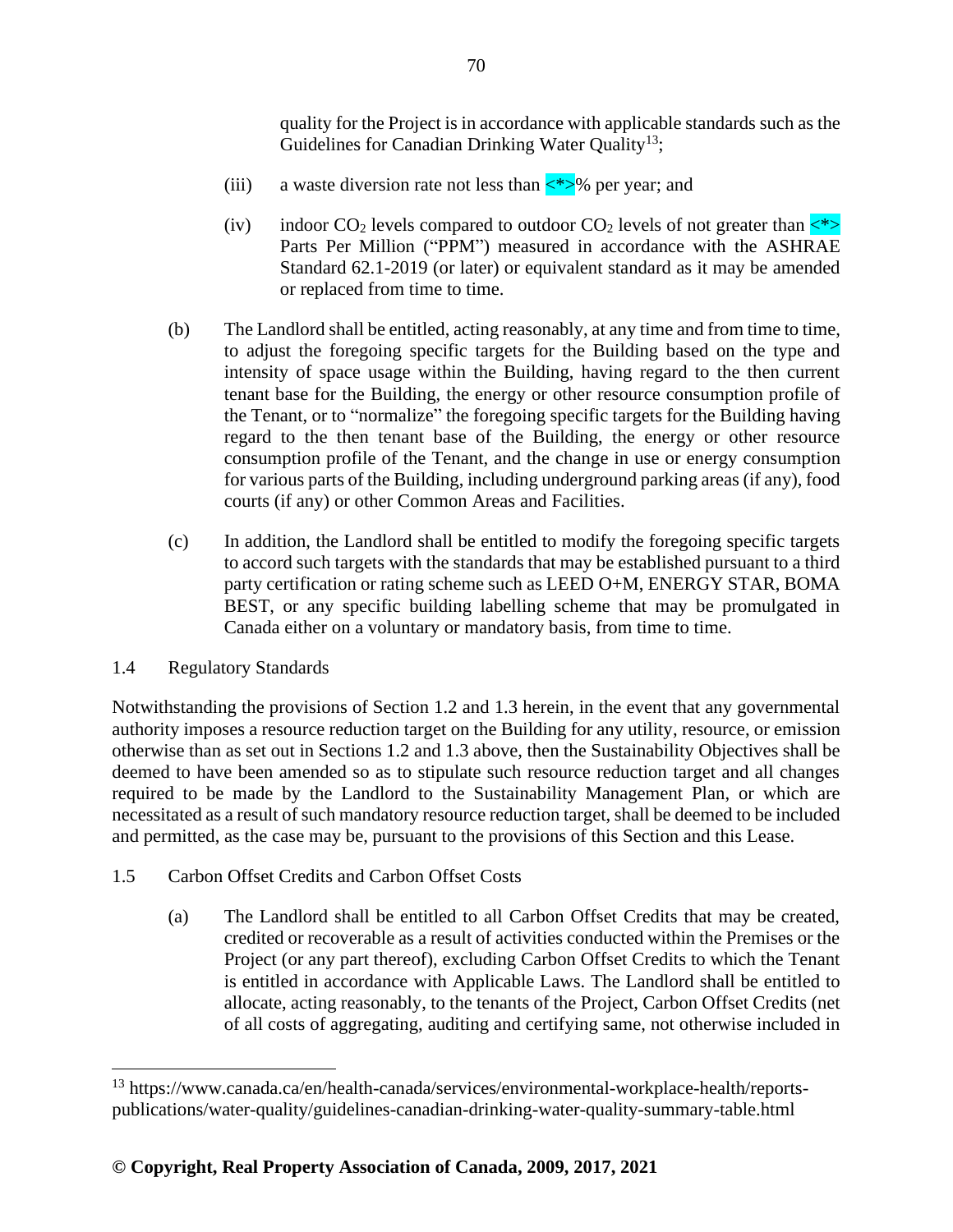Operating Costs) created with the participation of the Tenant and/or other tenants of the Project.

- (b) Where the Landlord is required to incur a Carbon Offset Cost for the Project, such Carbon Offset Cost shall be included in Operating Costs and recoverable pursuant to the provisions of Section 6.5 of this Lease.
- 1.6 Determination of Compliance

Any issue in respect of the compliance of either party with the general objectives set out in Section 1.2 above or the specific objectives set out in Section 1.3 above shall be determined by an Expert as appointed by the Landlord, and the provisions of Section 16.6 of this Lease, shall apply to such Expert's determination. Such Expert shall advise, in respect of any question pertaining to the achievement of a specific objective of the Project or the Premises as to why the Project or the Premises, as the case may be, does not appear to be or have achieved such objective or target, the Expert's perspective on the allocation of responsibility for such non-performance, and recommendations for improvement or ways in which the prescribed objective or target could be achieved.

# **SECTION 2 - SUSTAINABILITY MANAGEMENT PLAN IMPLEMENTATION**

- 2.1 The Tenant agrees to conduct its operations in the Project and within the Premises in accordance with the following provisions:
	- (a) Comfortable, Healthy and Productive Indoor Environment
		- (i) The Landlord shall be entitled at any time and from time to time to undertake Indoor Air Quality (IAQ) monitoring and testing, including testing within the Premises, on reasonable Notice to the Tenant and accompanied by a representative of the Tenant if required, which representative Tenant agrees to make available.
		- (ii) The Tenant shall ensure that all work done within the Premises by the Tenant or its representatives shall be undertaken in accordance herewith and with the Tenant Construction Manual. Notwithstanding the foregoing, the Tenant shall specify that all paints, sealants and adhesives used or to be used within the Premises meet EcoLogo<sup>M</sup>, Green Seal<sup>TM</sup>, South Coast Air Quality Management District ("SCAQMD") regulations, MPI Green Performance<sup>TM</sup> Standards or equivalent so as to ensure no or low emissions of VOCs within the Project. Landlord may from time to time conduct tests to measure VOCs within the Premises.
		- (iii) The Tenant shall have regard to the Tenant Procurement Guidelines in procuring furniture, fixtures, materials, supplies and equipment to be brought into the Premises.
		- (iv) Should the Tenant be permitted to undertake its own cleaning of, or within, the Premises, the Tenant shall require that in any cleaning contracts granted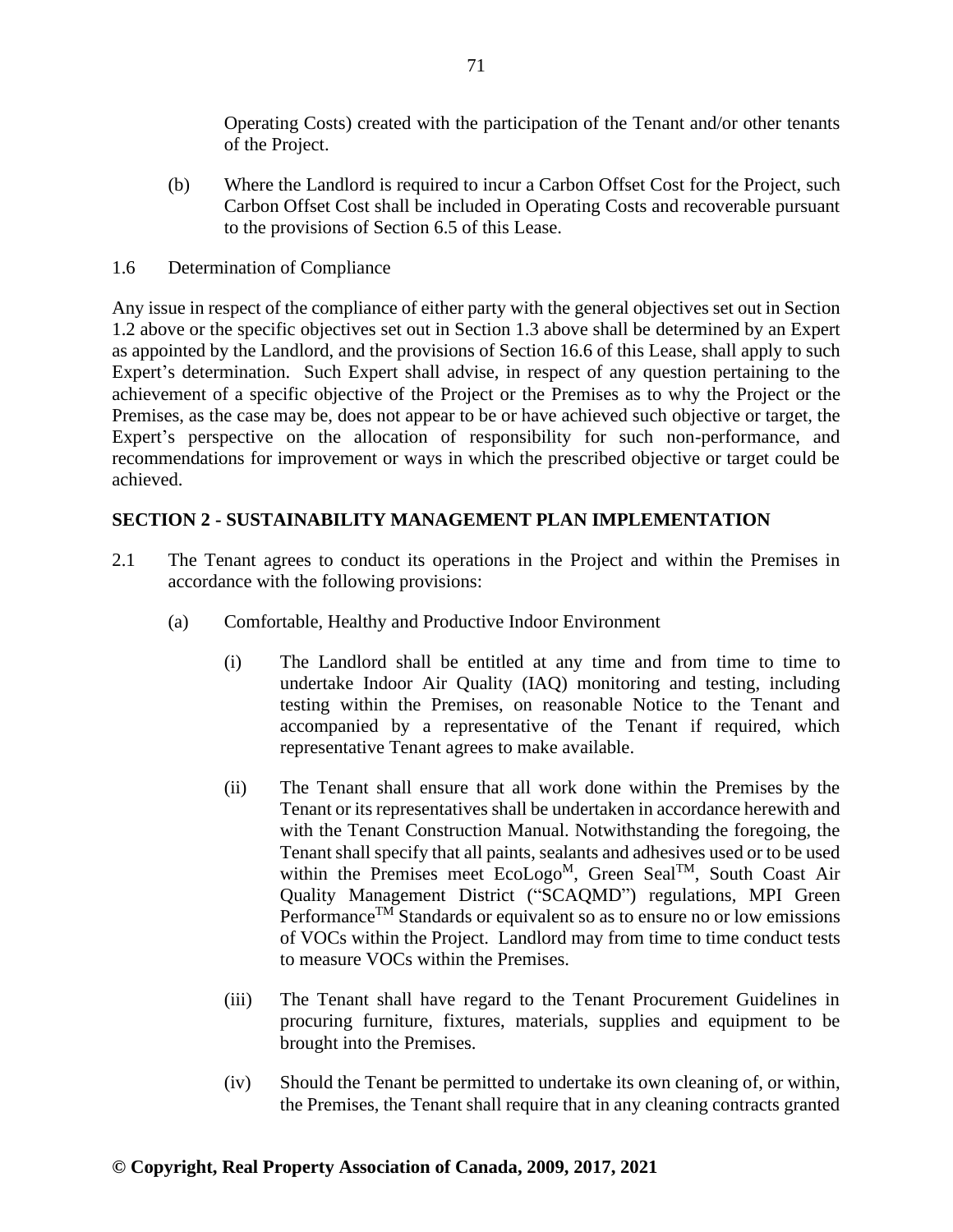directly by it, the cleaning contractor shall use cleaning products certified in accordance with  $EcoLogo^M$ , Green Seal<sup>TM</sup> or equivalent. The Landlord shall reserve the right to approve, acting reasonably, any such Tenant cleaning contracts, but without liability. The Tenant shall ensure that any cleaning contracts entered into by it require the cleaning contractor to comply with elements of the Sustainability Management Plan applicable to it. Particularly, any cleaning contracts entered into by the Tenant in respect of specialized green facilities, such as waterless urinals, shall ensure the cleaning contractor properly understands and is trained on the maintenance of such specialized green facilities.

- (v) At the Tenant's sole cost and expense, and subject to the approval of the Landlord acting reasonably, the Landlord agrees to purge Building air during a Tenant move in to minimize off-gassing of wallpaper, carpet and furniture glues and dyes in accordance with the Sheet Metal and Air Conditioning National Contractors Association ("SMACNA") Indoor Air Quality (IAQ) Guidelines for Occupied Buildings Under Construction, 2nd edition ANSI/SMACNA, 2008, or equivalent.
- (vi) The Landlord shall operate and maintain and operate all Building Systems in accordance with relevant industry standards. HVAC systems shall be operated and maintained in accordance with ASHRAE 62.1-2019, Section 8 (or later), or equivalent standard. Building water systems shall be operated and maintained in accordance with ASHRAE 188-2018 and/or CDC Toolkit: Developing a Water Management Program to Reduce Legionella Growth and Spread in Buildings, or equivalent standard.
- (vii) **OPTIONAL: [In undertaking any work within the Premises, the Tenant shall ensure that**
	- (A) **its contractors follow the air quality approach of the Sheet Metal and Air Conditioning National Contractors Association ("SMACNA") Indoor Air Quality (IAQ) Guidelines for Occupied Buildings Under Construction, 2nd edition ANSI/SMACNA, 2008 (or later) or Canadian equivalent standard as it may be amended or replaced from time to time.**
	- (B) **filtration media for any air filtration required has a Minimum Efficiency Reporting Value ("MERV") of 13 as determined by ASHRAE 52.2 - 2017, or Canadian equivalent or as amended from time to time and ensure that any such filtration media are replaced after construction and immediately prior to occupancy with filtration media having a MERV of 13.**
	- (C) **all paints and coatings achieve Green Seal's standard GS-11or Canadian equivalent requirement, all carpet meets the Carpet and Rug Institute ("CRI") Green Label Plus Carpet Testing**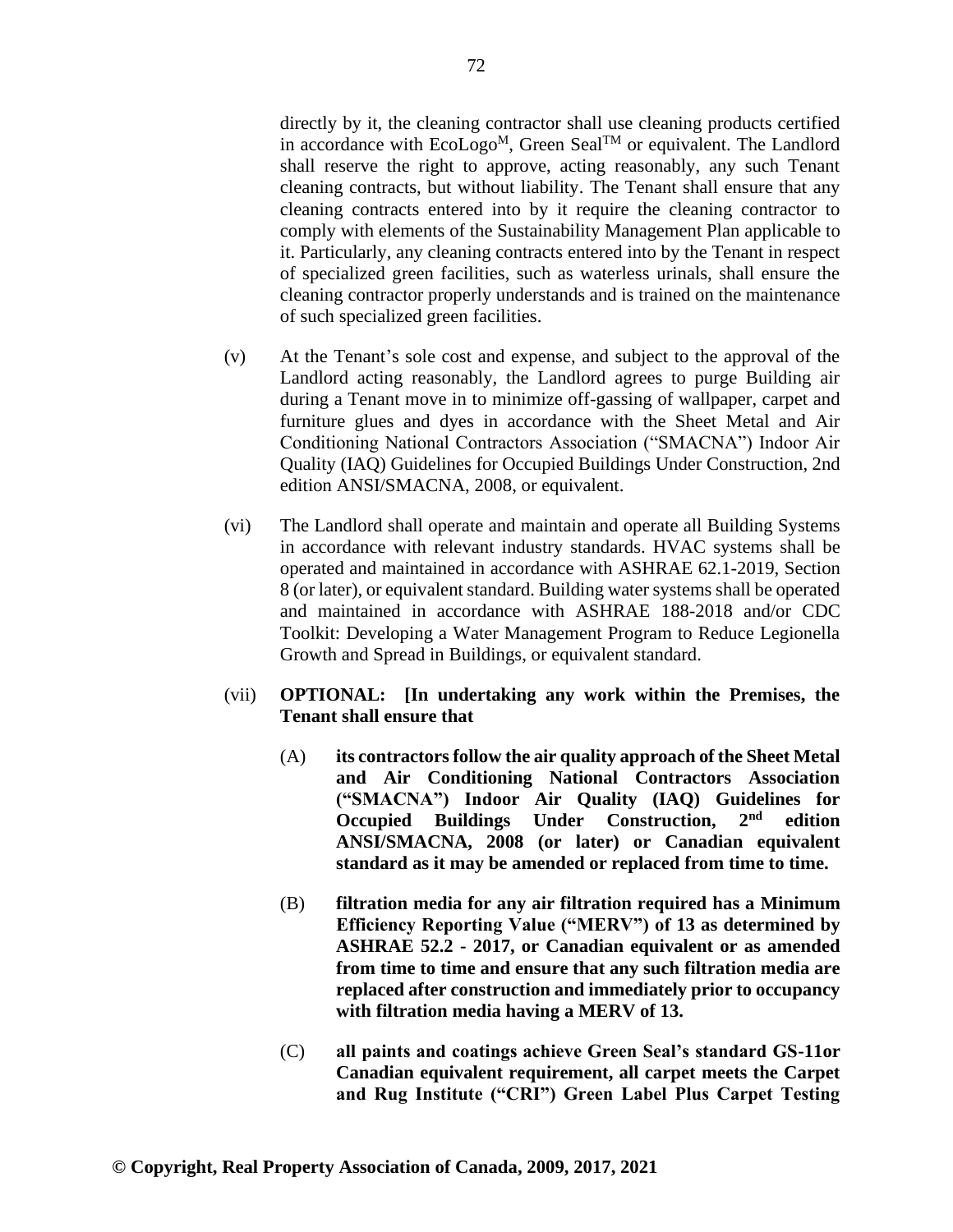**Program requirements, and any carpet cushion meets the requirements of the CRI Green Label Testing Program or Canadian equivalent.**

- (D) **sustainable cleaning chemicals shall meet the Green Seal GS-37 standard or Canadian equivalent and carpet care products shall meet the requirements of GS-37 or Canadian equivalent and/or UL [2795 Carpet and Upholstery Cleaners.](https://www.shopulstandards.com/ProductDetail.aspx?UniqueKey=24123)**
- (E) **floor finishers and strippers shall adhere to Green Seal's standard GS-40 or Canadian equivalent and/or [UL 2777 Hard](https://www.shopulstandards.com/ProductDetail.aspx?UniqueKey=23607)  [Floor Care Products](https://www.shopulstandards.com/ProductDetail.aspx?UniqueKey=23607) contractors shall reduce connected lighting power density below that allowed by ANSI/ASHRAE/IES Standard 90.1-2019 (or later) by a minimum of 15%]**.
- (b) Reduce Indirect and Direct Energy Consumption and Greenhouse Gas Emissions
	- (i) The Tenant agrees to the installation of electricity smart meters in respect of the Tenant's consumption of electricity within the Premises, at the Tenant's sole cost and expense, payable as Additional Rent under this Lease. The Landlord shall have access to this aggregated data in accordance with Section 7.2(d) of this Lease.
	- (ii) The Tenant shall take reasonable steps to minimize its electrical consumption within the Premises such as, by way of example only, adopting conservation practices (including reducing its use of lighting where unnecessary); the use of ENERGY STAR equipment; the types of lighting, lighting switches, sensors and zones as may be specified in the Tenant Construction Manual; and using the types of equipment suggested in the Tenant Procurement Guidelines.
	- (iii) The Landlord shall be entitled at any time or from time to time to acquire (A) all or part of the power for its Common Areas and Facilities; or (B) shared electrical power from sources with low Greenhouse Gas emissions. In addition to the foregoing, where it is considered feasible to do so, the Landlord may install onsite generation capacity either to reduce peak load or to supplement base load requirements for the Project from time to time, and any incremental cost in so doing shall be included in Operating Costs. Without limiting the generality of the foregoing, the Tenant shall, where available on commercially reasonable terms, ensure that equipment purchased for the Premises is ENERGY STAR certified where available.
	- (iv) The Tenant shall purchase energy from on-site renewables if offered by the Landlord. The Landlord shall install, own, and maintain the on-site generation and sell power directly to the Tenants at a cost not exceeding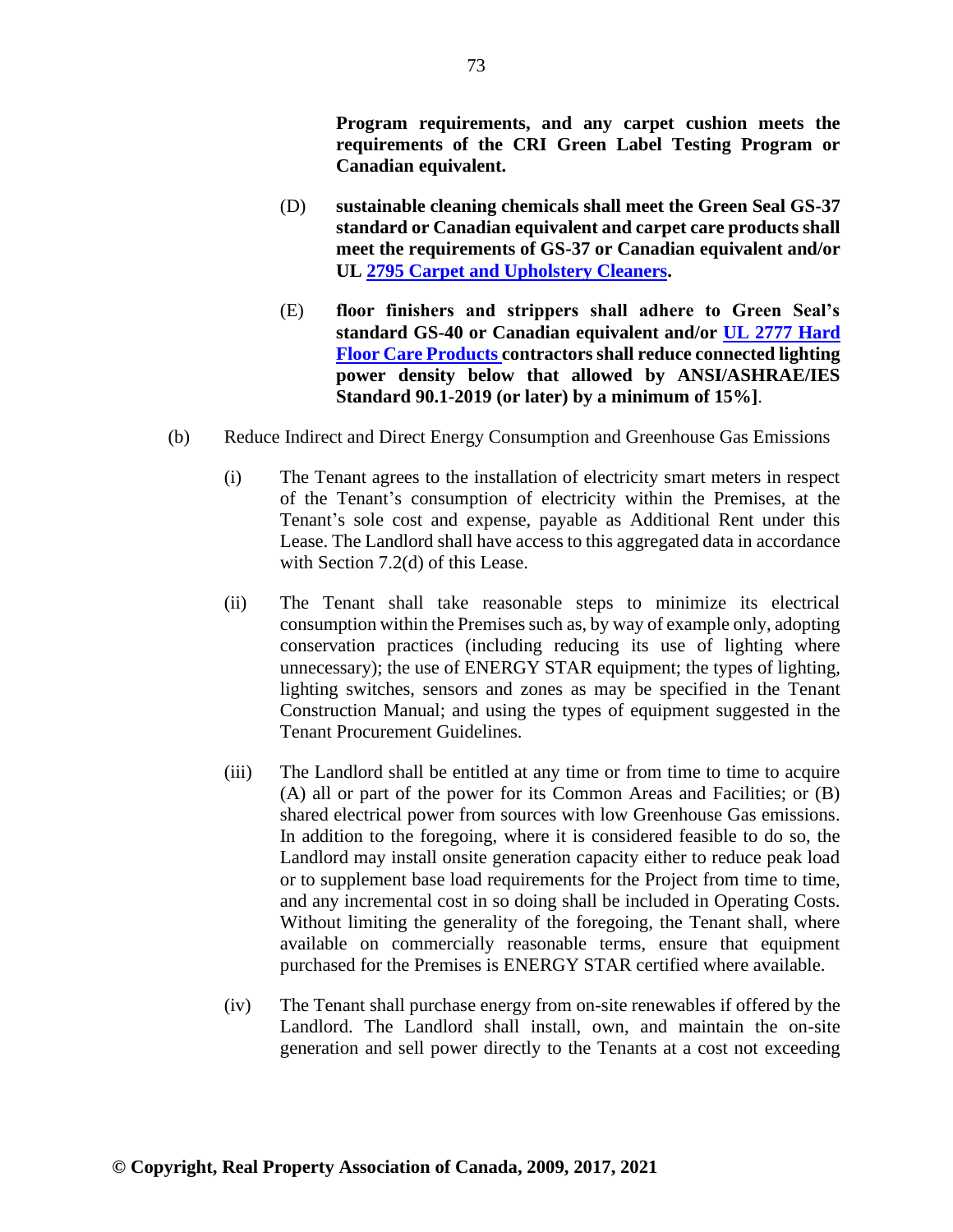that of local gas and electricity utilities as applicable.<sup>14</sup> If on-site renewables are not applicable, the Tenant shall be entitled at any time or from time to time to specify in writing that it wishes to have its electrical power consumption sourced or offset from renewable energy sources, and if it shall elect to do so, the cost of same shall be at the Tenant's sole cost and expense, either payable directly by it to the supplier so chosen, or recoverable by the Landlord if paid by the Landlord as Additional Rent.

- (v) The Landlord shall be entitled to benchmark itself against any building rating system for electrical, natural gas, water or other resource consumption.
- (vi) The Landlord shall operate the Common Areas and Facilities in accordance with, and use its reasonable efforts to cause other tenants to operate in conformity with, the Sustainability Objectives.
- (vii) When finishing out the Project, including the Premises and Common Areas and Facilities, the Landlord will install the lighting systems with daylight zones in atriums or within 15 feet of windows and skylights where daylight can contribute to energy savings. Daylight zones will be required per International Energy Conservation Code (IECC) 2021, or equivalent standard, and will be either manual off via switches or automated via daylight sensors. Lighting controls (including occupancy sensors and scheduling controls) will be provided for all lighting equipment according to IECC 2021, or equivalent standard. The occupancy sensors will function as either manual ON (vacancy mode) or automatically turn ON not more than 50% of the lighting power. The occupancy sensors will then automatically turn lights OFF when no human presence is detected for a specified amount of time.
- (viii) The Landlord shall provide the Tenant with the Building's ENERGY STAR score annually. To the extent the Tenant obtains electricity independently of the Building, the Tenant shall give the Landlord access to the Tenant's data on energy use for inclusion in the Landlord's annual reports, ENERGY STAR annual rating and similar purposes.<sup>15</sup>
- $(ix)$  The Tenant shall be required to submit on  $a(n)$  [monthly, quarterly, annual] basis to the Landlord energy and water consumption data, including total usage and total charges as they appear on the Tenant's electric, gas, water, and other utility bills, in a format deemed reasonably acceptable by the Landlord.<sup>16</sup>

<sup>14</sup> https://www.greenleaseleaders.com/wp-content/uploads/2021/02/Green-Lease-Leaders-Landlords-Reference-Guide-011521.pdf

<sup>&</sup>lt;sup>15</sup> https://www.gsa.gov/cdnstatic/GBAC\_HP\_Leasing\_Criteria\_-\_FINAL.pdf

<sup>16</sup> https://www.imt.org/wp-content/uploads/2018/02/Making\_Efficiency\_Work\_for\_You.pdf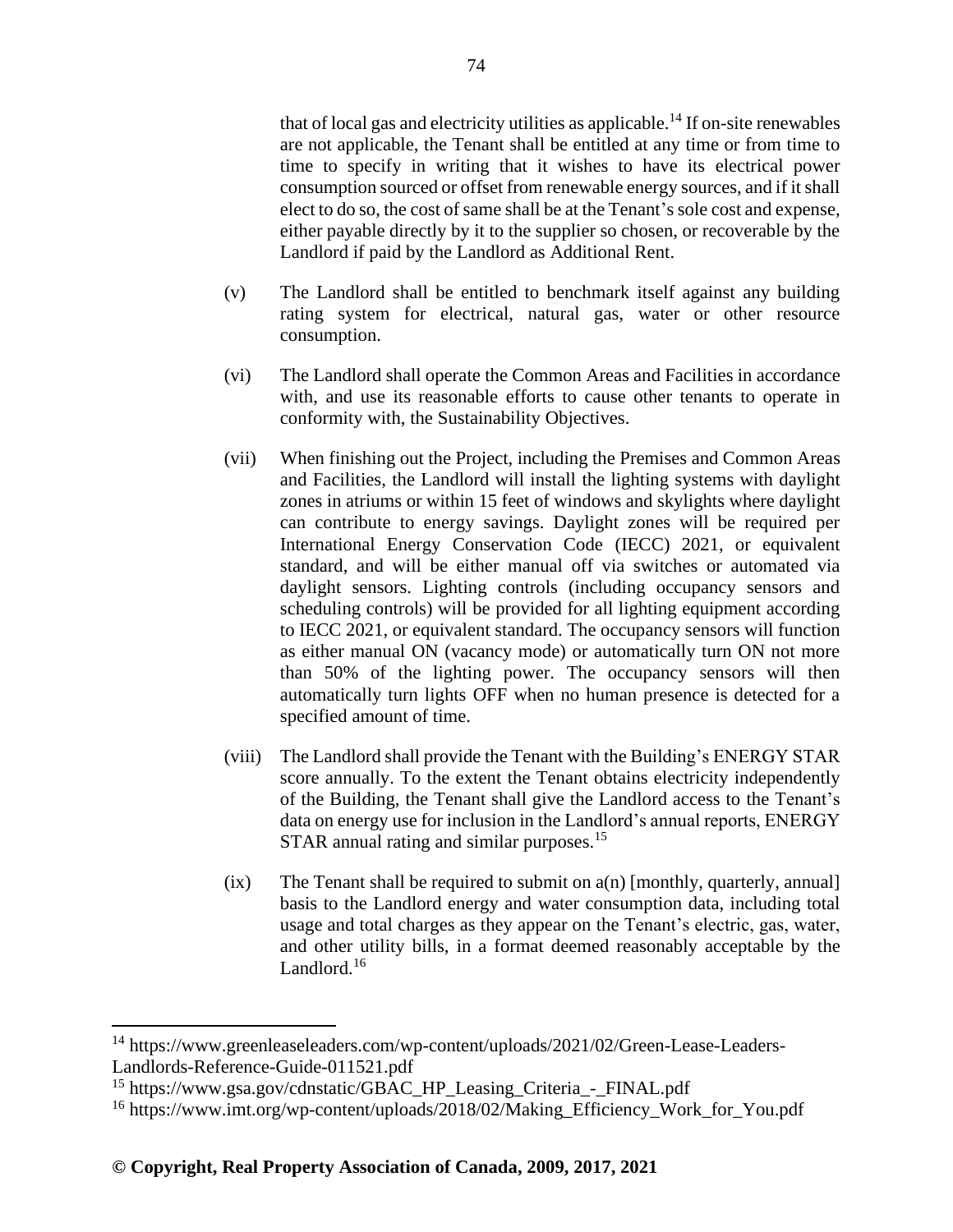- $(x)$  The Tenant shall be required to submit on  $a(n)$  [monthly, quarterly, annual] basis to the Landlord purchase data of green power, RECs, and carbon offsets purchased for the Premises, in a format deemed reasonably acceptable by the Landlord.
- (xi) All Alterations will be performed in accordance with the Landlord's sustainability practices that the Tenant has accepted as part of this Lease, namely the Premises fit-out must meet Environmental Protection Agency's ENERGY STAR Tenant Space criteria or equivalent.<sup>17</sup>
- (xii) **[Optional: The Tenant agrees to limit annual average consumption of electricity within the Premises to <\*> kilowatt-hours per square foot, exclusive of Building standard lighting and specific equipment which may be approved by the Landlord in writing from time to time.]**
- (c) Net Zero Carbon Building Goal
	- (i) The Landlord may design and/or operate the Project to be certified as a Zero Carbon Building ("ZCB") in accordance with the Canada Green Building Council Zero Carbon Building Design Standard Version 2 (or later), the Canada Green Building Council Zero Carbon Building Performance Standard Version 2 (or later) and/or other national or international standard for determining net zero in force or recommended for use within the Canadian commercial real estate industry. The Tenant shall work with the Landlord to meet the requirements set out in the applicable standard to achieve and/or maintain ZCB certification.
- (d) Reduce Water Consumption
	- (i) The Tenant agrees to the installation of water meters or check meters in respect of the Tenant's consumption of water, at the Tenant's sole cost and expense, payable as Additional Rent under this Lease. The Landlord shall have access to this aggregated data in accordance with Section 7.2(d) of this Lease.
	- (ii) Water quality shall continue to meet applicable standards such as Guidelines for Canadian Drinking Water Quality<sup>18</sup>.
	- (iii) Where potable water usage is not a necessity, the Tenant acknowledges and consents to the use of treated recycled or treated natural water in washrooms and in other applications within and around the Project.

<sup>&</sup>lt;sup>17</sup> https://www.greenleaseleaders.com/wp-content/uploads/2021/02/Green-Lease-Leaders-Landlords-Reference-Guide-011521.pdf

<sup>18</sup> https://www.canada.ca/en/health-canada/services/environmental-workplace-health/reportspublications/water-quality/guidelines-canadian-drinking-water-quality-summary-table.html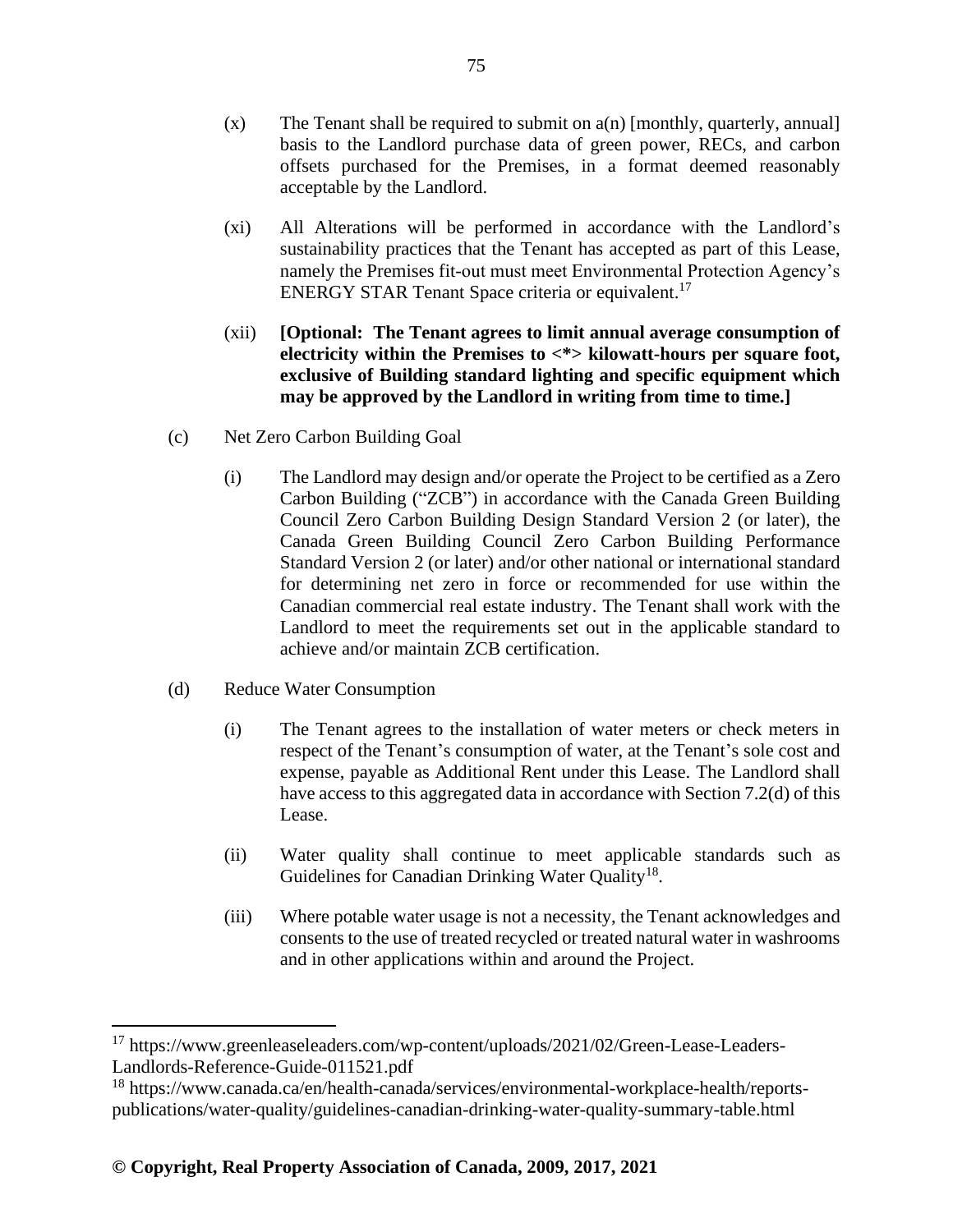- (iv) The Tenant consents to rainwater collection, treatment and reuse by the Landlord and wastewater collection, treatment and reuse by the Landlord from time to time. The Tenant consents to the use of water-saving appliances, such as waterless urinals, and other equipment as may be otherwise consistent with the Sustainability Objectives.
- (v) The Tenant shall ensure that any fixtures purchased for the Premises shall be certified by the United States' Environmental Protection Agency's Water Sense Program or a Canadian equivalent, if any, and follow the Energy Policy Act of 1992 (or later amended), for water fixture performance requirements, or Canadian equivalent, as referenced in relevant LEED Reference Guides.
- (vi) **[Optional: The Tenant agrees to limit annual average consumption of water within its Premises to <\*> litres per square foot of Rentable Area of the Premises exclusive of consumption within Building standard washrooms.]**
- (e) Recycled and/or Sustainable Materials Usage and Waste Diversion
	- (i) The Tenant shall be entitled to use recycled and/or sustainable materials in its Alterations if so permitted either pursuant to the Tenant Construction Manual, or as may be consented to by the Landlord, acting reasonably. The Tenant agrees to consider locally extracted, harvested, sourced, and manufactured materials where possible in the completion of Alterations, consistent with the terms as set out in the Tenant Construction Manual and the Tenant Procurement Guidelines.
	- (ii) Tenant shall be entitled to use recycled and/or sustainable furniture, fixtures and equipment in the Premises to the extent consistent with the Sustainability Objectives and the Tenant Procurement Guide.
	- (iii) The Tenant agrees to recycle or reuse or cause its contractor to recycle or reuse as much as possible any waste created in the demolition of existing Alterations within the Premises so as to minimize the amount of waste ending in landfill. The Landlord reserves the right to monitor and measure the amount of waste leaving the Building from the Premises and going to landfill from time to time. If available, the Landlord agrees to provide to the Tenant a staging area for the sorting and recycling of materials during construction.
	- (iv) The Landlord may refuse to collect or accept from the Premises waste that is not appropriately sorted into the appropriate recycling container.
	- (v) The Landlord shall have access to aggregated waste collection and hauling data from the Premises in accordance with Section 7.2(d) of this Lease. In addition, upon the Landlord's demand, acting reasonably, the Tenant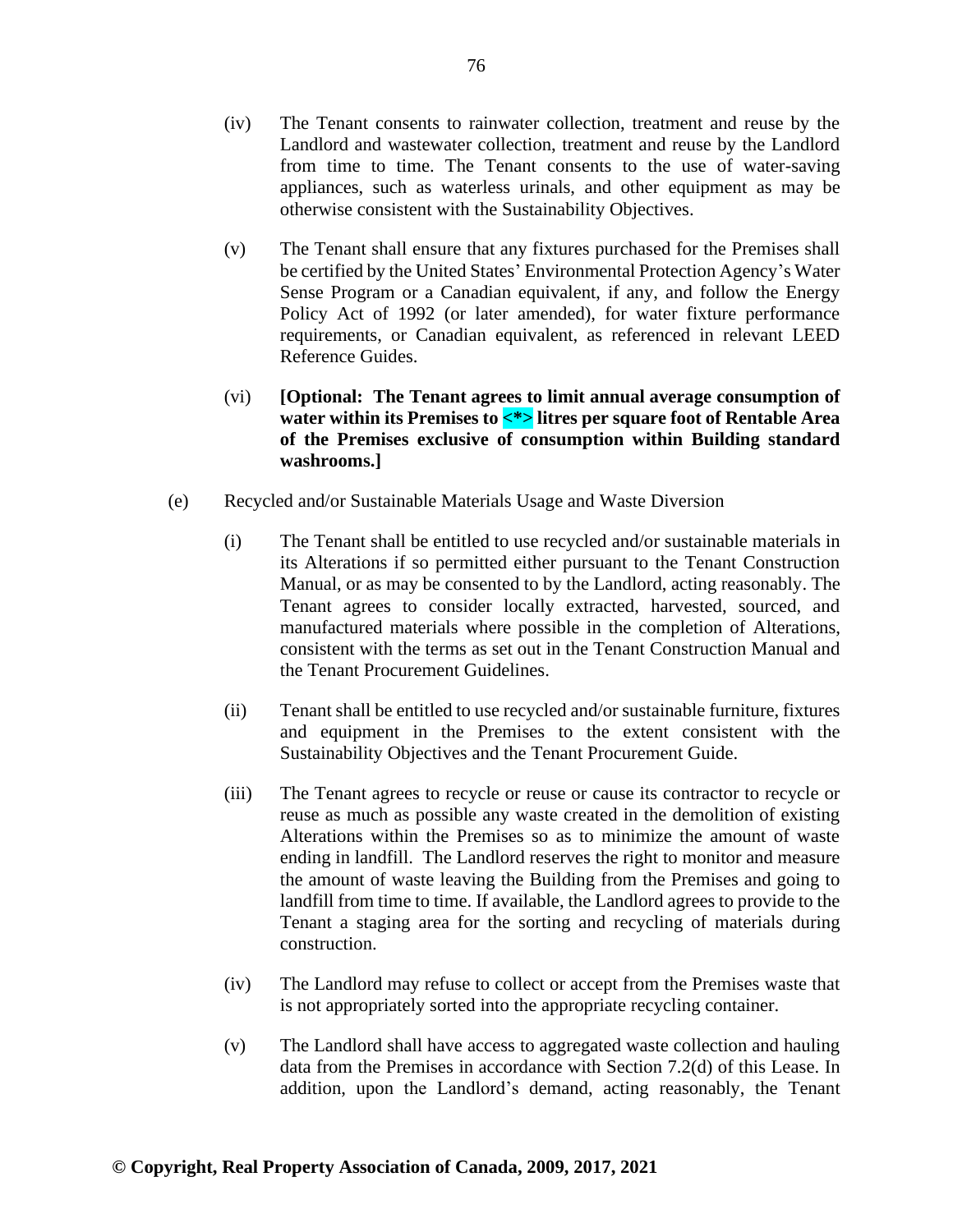accepts to provide the Landlord with reports regarding its volume of internal recycling (including, among others, secure shredding totals).

- (f) Tenant Certifications
	- (i) The Landlord will use commercially reasonable efforts to co-operate with the Tenant, at the Tenant's sole cost, in the certification of the Premises pursuant to any rating scheme, such as ASHRAE standard 189.1-2017, or later, LEED-ID+C standard or equivalent standard as the Landlord may agree to, acting reasonably.
	- (ii) The Tenant agrees to provide all reasonable information required by the Landlord consistent with the accreditation or certifications contained in the Sustainability Management Plan, in a form acceptable to the Landlord, acting reasonably, within ten Business Days of request.
- (g) External Environment
	- (i) The Tenant shall work with the Landlord to minimize light pollution and collision of birds with the Building by following the practices outlined in LEED v4.1 (or later) or equivalent.
	- (ii) **[OPTIONAL: The Tenant shall ensure that any exterior work undertaken by it shall prevent loss of soil during construction, shall protect any soil stockpiled for re-use, shall minimize soil erosion from wind and water and shall prevent dust and air pollution due to wind blowing over any such soil or other construction materials.]**

### **SECTION 3 - ENVIRONMENTAL ASSESSMENT AND REPORTING**

The Landlord and Tenant, acting reasonably and in good faith, agree to cooperate from time to time in determining compliance with the Sustainability Objectives as set out in Section 1 herein and in refining such Sustainability Objectives from time to time. The Landlord and the Tenant agree to meet at least  $\langle * \rangle$  annually in order to determine and discuss the achievement of the Sustainability Objectives for the Project and the Premises and any further steps that could be taken to achieve the Sustainability Objectives.

# **SECTION 4 – BUILDING RESILIENCE PLAN**

### 4.1 Context

The Building Resilience Plan exists as part of the Sustainability Management Plan as a way for the Project to respond to and mitigate possible Natural Hazards and Hazardous Events that may be experienced during the Term of this Lease.